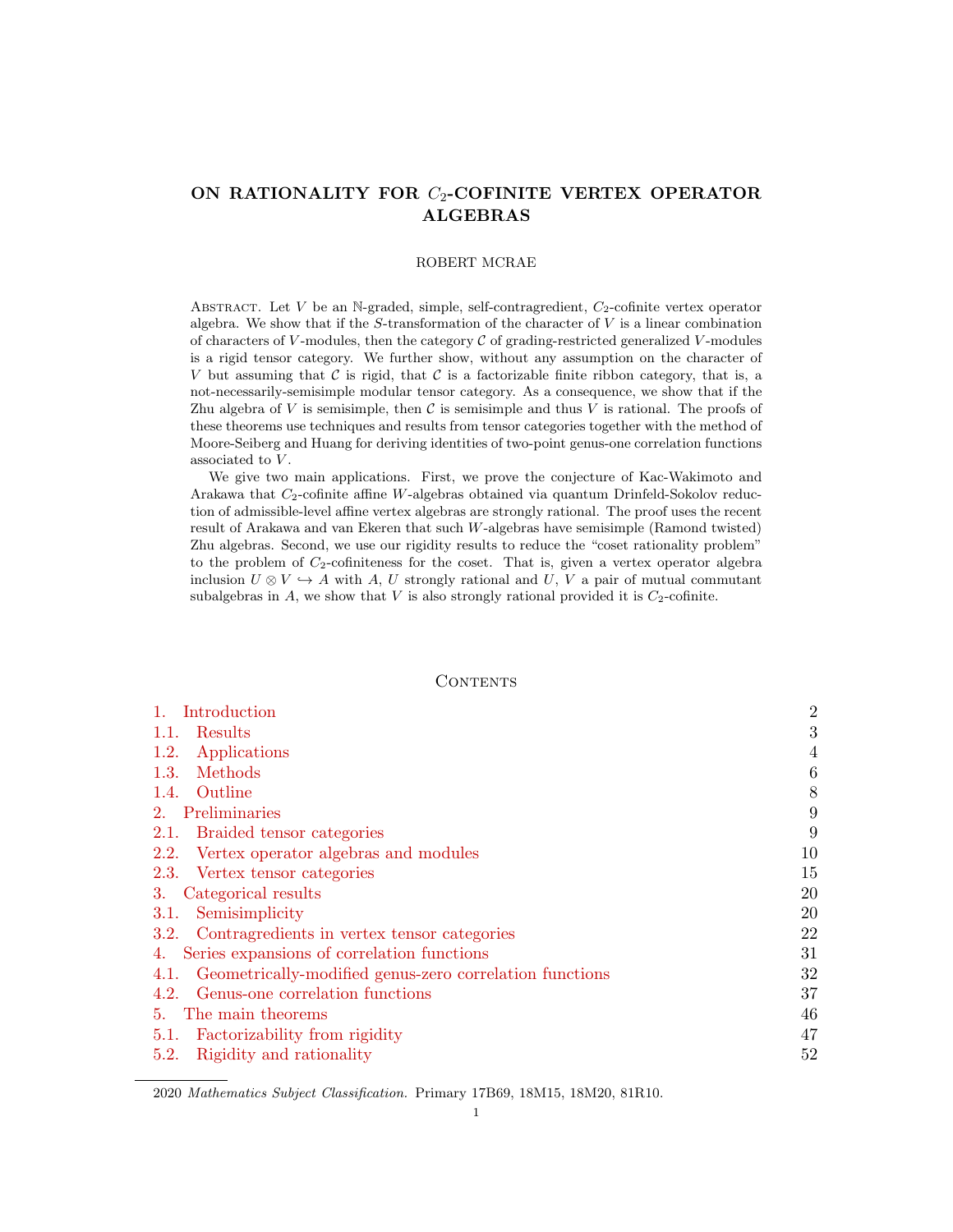| Applications<br>6.                                                 | 61 |
|--------------------------------------------------------------------|----|
| Rationality for $C_2$ -cofinite W-algebras<br>6.1.                 | 61 |
| 6.2. Rationality for $C_2$ -cofinite cosets                        | 66 |
| Appendix A. Differential equations                                 | 69 |
| Appendix B. The assumption in Theorem 6.4 for odd nilpotent orbits | 74 |
| B.1. Classical types                                               | 74 |
| B.2. Exceptional types                                             | 76 |
| References                                                         | 82 |

## 1. INTRODUCTION

<span id="page-1-0"></span>One of the highlights in the theory of vertex operator algebras is Huang's proof, culminating in [\[Hu4\]](#page-82-0), that the module category of a "strongly rational" vertex operator algebra is a semisimple modular tensor category. While vertex operator algebras are expected to provide a mathematically rigorous construction of two-dimensional chiral conformal quantum field theories, modular tensor categories have well-known deep connections to low-dimensional topology and physics, including topological quantum field theories, knot invariants, and topological quantum computing. Thus one can view the modular tensor category of modules for a strongly rational vertex operator algebra V as containing the topological information of a conformal field theory associated to V .

To apply Huang's modularity theorem, one needs examples of strongly rational vertex operator algebras. Many examples are known, starting from certain simple affine and Virasoro vertex operator algebras [\[FZ,](#page-82-1) [Wan\]](#page-84-0), but in general it is difficult to show that a given vertex operator algebra is strongly rational. A vertex operator algebra  $V$  is strongly rational if it is simple, positive-energy (also known as CFT-type), self-contragredient as a module for itself,  $C_2$ -cofinite, and rational. The first three conditions are relatively minor, while the last two are rather deep: The technical  $C_2$ -cofiniteness condition, introduced by Zhu [\[Zh\]](#page-84-1) to prove convergence of conformal-field-theoretic genus-one correlation functions associated to  $V$ , guarantees finiteness of the category of  $V$ -modules. Rationality, in the presence of the other conditions, is equivalent to semisimplicity of the category of V -modules.

The definition of strongly rational vertex operator algebra combined with Huang's modularity theorem suggests two questions. Let  $V$  be a simple positive-energy (or more generally N-graded) self-contragredient  $C_2$ -cofinite vertex operator algebra; following [\[CG\]](#page-81-1), we will call such  $V$  strongly finite. First, are there checkable criteria that guarantee the category of V-modules is semisimple, and thus  $V$  is rational? And if on the other hand  $V$  has a non-semisimple module category, is there still something we can say about its structure?

This paper will address both questions: we will show that a strongly finite vertex operator algebra is rational if its Zhu algebra  $[Zh]$  is semisimple, and we will show that if the module category for a strongly finite vertex operator algebra is a rigid tensor category, then it is a factorizable finite ribbon category, also known as a non-semisimple modular tensor category. As a first application, we will obtain rationality for all  $C_2$ -cofinite affine W-algebras obtained via quantum Drinfeld-Sokolov reduction of affine vertex operator algebras at admissible levels; the Zhu algebras of these W-algebras were recently proved semisimple by Arakawa and van Ekeren  $[AvE]$ . As a second application, we will show that the coset, or commutant, of a strongly rational subalgebra of a strongly rational vertex operator algebra is also strongly rational, provided the coset is  $C_2$ -cofinite. We discuss these results in more detail next.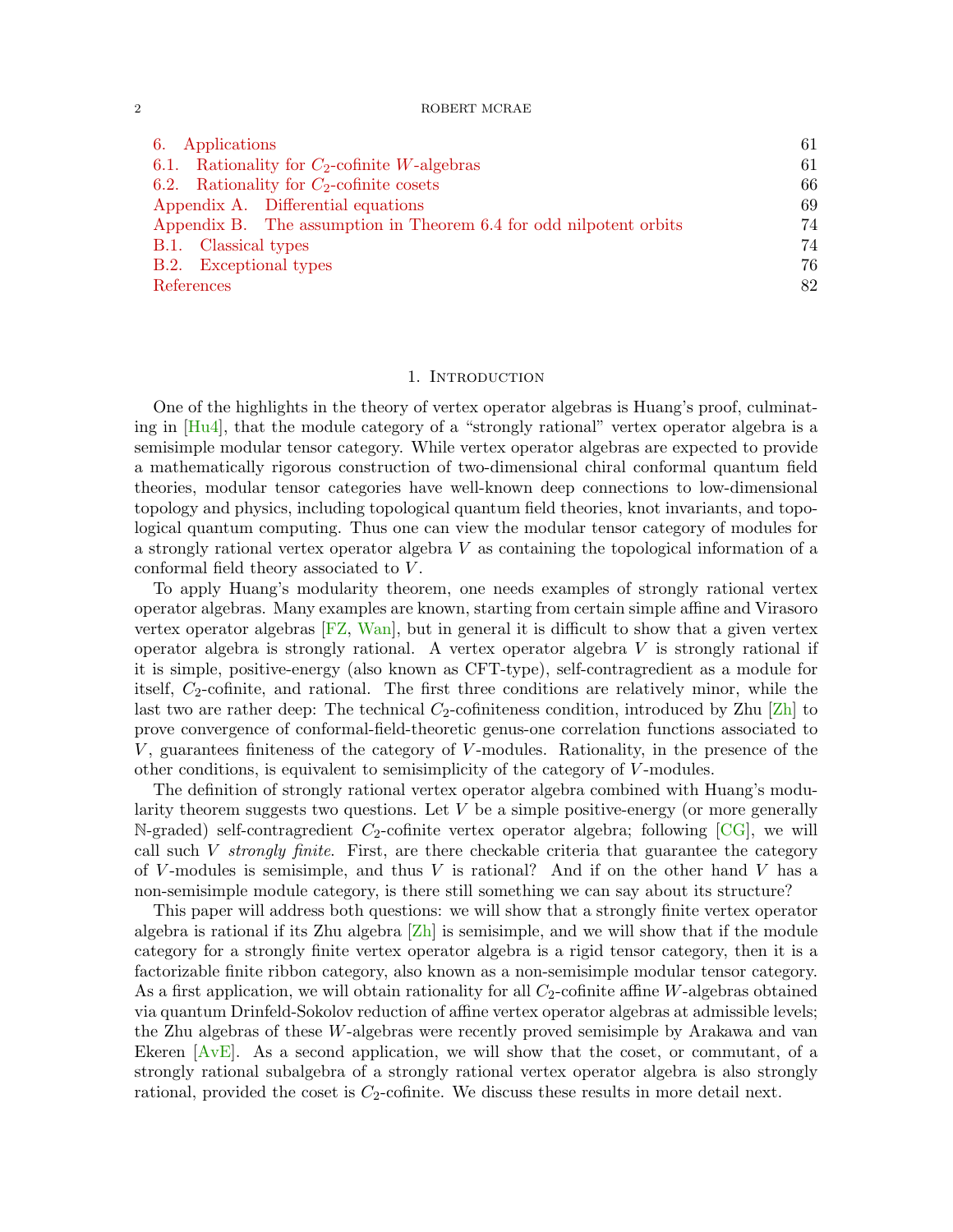<span id="page-2-0"></span>1.1. Results. For V a positive-energy  $C_2$ -cofinite vertex operator algebra, Huang showed  $[Hu5]$  that the category C of (grading-restricted generalized) V-modules at least admits the vertex algebraic braided tensor category structure of Huang-Lepowsky-Zhang [\[HLZ1\]](#page-83-0)-[\[HLZ8\]](#page-83-1). Huang then conjectured  $[Hu6]$  that if V is in addition self-contragredient, then C should be a rigid tensor category, and that the braiding on  $\mathcal C$  should be nondegenerate in some sense, similar to the definition of (semisimple) modular tensor category. This conjecture, that  $\mathcal C$ should be a not-necessarily-semisimple version of a modular tensor category, has also appeared in several more recent works, for example [\[CG,](#page-81-1) [GR\]](#page-82-4).

There are actually several notions of non-semisimple modular tensor category (the first formulated by Lyubashenko  $[L_y]$  for the purpose of constructing non-semisimple topological quantum field theories), but Shimizu [\[Sh\]](#page-84-2) has recently shown that all these definitions are equivalent. We shall here use the terminology of [\[ENO\]](#page-82-5) and call non-semisimple modular tensor categories factorizable finite ribbon categories, since the categories we consider may indeed be semisimple. However, the definition we will use derives from Müger  $[M\ddot{u}]$ : a finite ribbon category  $\mathcal C$  is factorizable if and only if the only transparent objects in  $\mathcal C$  are finite direct sums of the unit object. (An object W in  $\mathcal C$  is transparent if the double braiding  $\mathcal{R}_{W,X}^2 \in \text{End}_{\mathcal{C}}(W \boxtimes X)$  is the identity for all objects X.)

Thus the conjecture of  $[Hu6, CG, GR]$  $[Hu6, CG, GR]$  $[Hu6, CG, GR]$  $[Hu6, CG, GR]$  $[Hu6, CG, GR]$  may be stated as follows: If V is a strongly finite vertex operator algebra, then the category  $\mathcal C$  of grading-restricted generalized V-modules should be a factorizable finite ribbon category. This conjecture includes the assertion that the tensor category  $\mathcal C$  should be rigid, with duals given by the contragredient modules of [\[FHL\]](#page-82-6). Our first main theorem is that if C is already known to be rigid, then C is indeed factorizable (see Theorem [5.3](#page-50-0) below):

<span id="page-2-1"></span>**Main Theorem 1.** Let V be an N-graded simple self-contragredient  $C_2$ -cofinite vertex operator algebra and let  $\mathcal C$  be the braided tensor category of grading-restricted generalized Vmodules. If C is rigid, then C is a factorizable finite ribbon category.

This theorem applies to at least one series of vertex operator algebras with non-semisimple representation theory, namely, the triplet algebras  $\mathcal{W}(p)$  for integers  $p \geq 2$ , which are subalgebras of certain rank-one lattice vertex operator algebras with modified conformal vectors. They are  $C_2$ -cofinite  $[AdM]$  and their module categories are rigid  $[TW]$ , so Main Theorem [1](#page-2-1) implies that their module categories are factorizable (although it is not too difficult to check directly that their braidings are nondegenerate  $\lfloor \text{GN} \rfloor$ . Another well-known class of nonrational  $C_2$ -cofinite vertex operator algebras is the even subalgebras of symplectic fermion vertex operator superalgebras  $[A_b]$ , which are certain extensions of tensor powers of  $W(2)$ . It is probably possible to use the vertex operator algebra extension theory of [\[CKM1\]](#page-81-5) to show that symplectic fermion algebras have rigid module categories, and then Main Theorem [1](#page-2-1) will apply to these examples as well.

Our second main theorem gives a criterion for the module category  $\mathcal C$  of a strongly finite vertex operator algebra  $V$  to be rigid, in terms of the characters of  $V$ -modules. The *character* of a V-module W is the graded trace of the vertex operator  $Y_W$ , and it is a genus-one correlation function in the conformal field theory associated to  $V$ :

$$
ch_W(v;\tau) = \text{Tr}_W Y_W(\mathcal{U}(1)v, 1) q_\tau^{L(0) - c/24},
$$

where  $v \in V$ ,  $q_{\tau} = e^{2\pi i \tau}$  for  $\tau$  in the upper half plane  $\mathbb{H}, \mathcal{U}(1)$  is a certain linear operator on V associated to local coordinate changes at punctures on a torus,  $L(0)$  is the Virasoro algebra zero-mode, and c is the Virasoro central charge of V. Zhu showed  $\operatorname{Zh}$  that if V is  $C_2$ -cofinite, then ch<sub>W</sub> converges absolutely to a function  $V \times \mathbb{H} \to \mathbb{C}$  linear on V and holomorphic on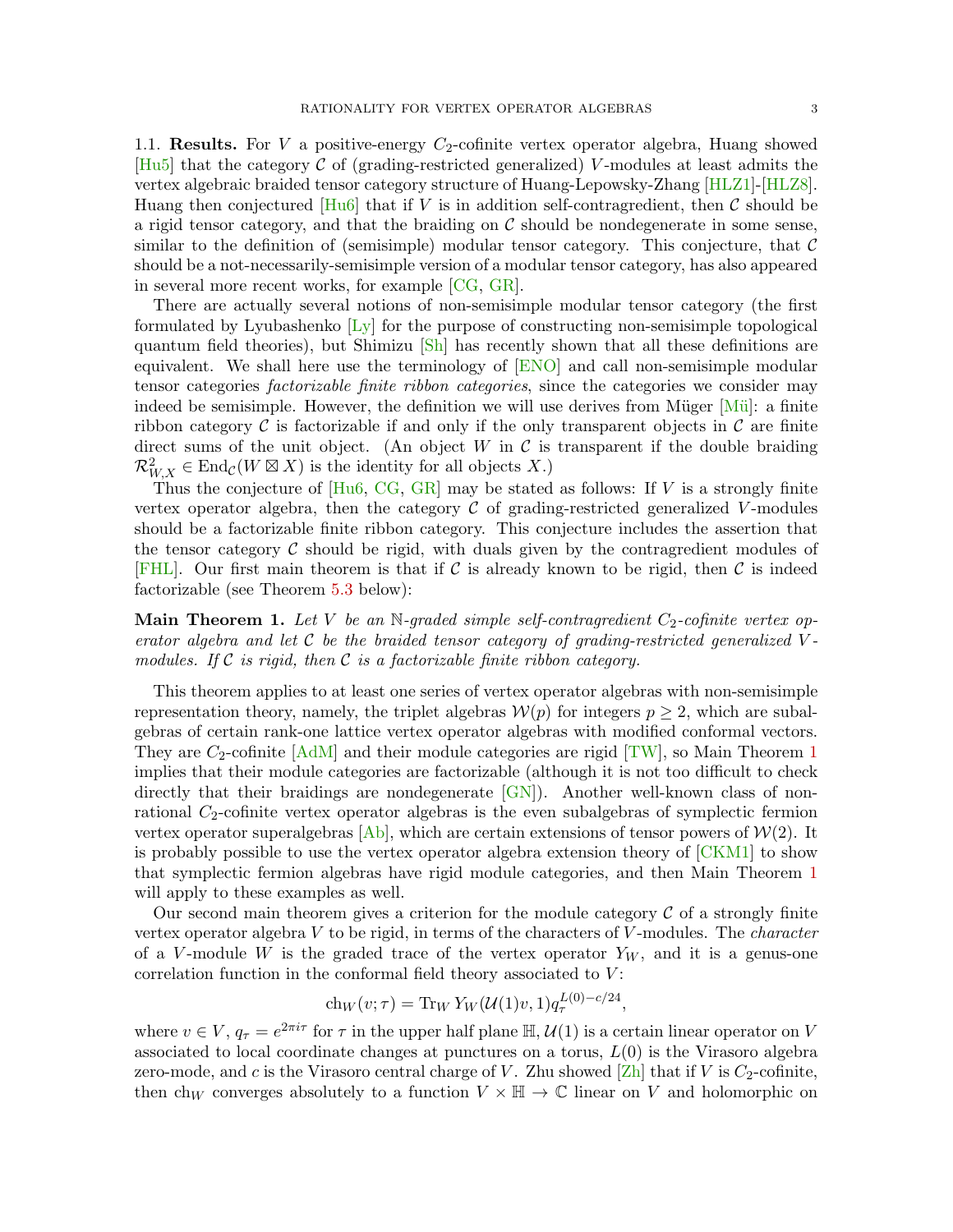$\mathbb{H}$ , and that if V is in addition rational, then the characters of irreducible V-modules form a basis for a representation of  $SL(2, \mathbb{Z})$ . In particular, the S-transformation of ch<sub>W</sub>, given by

$$
S(\mathrm{ch}_W)(v;\tau) = \mathrm{ch}_W\bigg(\left(-\frac{1}{\tau}\right)^{L(0)}v; -\frac{1}{\tau}\bigg),\,
$$

is a linear combination of characters. More recently, Miyamoto showed  $[Mi2]$  that if V is  $C_2$ -cofinite but not necessarily rational, then  $S(\text{ch}_W)$  is in general a linear combination of both traces and pseudo-trace functions on indecomposable V -modules.

It is natural to conjecture (see for instance  $[CG, Section 3.1.1])$  $[CG, Section 3.1.1])$  that a strongly finite vertex operator algebra V is rational precisely when no pseudo-traces appear in the Stransformations of characters of V-modules. In any case, if we assume no pseudo-traces in the S-transformation of the character of  $V$  itself, then we can use the two-point genusone correlation function methods of [\[MS,](#page-84-6) [Hu3,](#page-82-8) [CM\]](#page-81-6) to prove rigidity for the category of V -modules (see Corollary [5.9](#page-56-0) below):

<span id="page-3-1"></span>Main Theorem 2. Let V be an N-graded simple self-contragredient  $C_2$ -cofinite vertex operator algebra. If  $S(\text{ch}_V)$  is a linear combination of characters of V-modules, then the tensor category of grading-restricted generalized V -modules is rigid.

Zhu's modular invariance proof for characters in [\[Zh\]](#page-84-1) uses an associative algebra now called the Zhu algebra. For any  $N$ -graded vertex operator algebra  $V$ , the irreducible representations of this associative algebra  $A(V)$  are in one-to-one correspondence with those of V. Zhu also showed that  $A(V)$  is a finite-dimensional semisimple algebra if V is rational; if V is  $C_2$ cofinite but not necessarily rational, then  $A(V)$  is at least finite dimensional  $[DLM2]$ . Modular invariance of characters for rational  $C_2$ -cofinite vertex operator algebras follows directly from the semisimplicity of  $A(V)$  and does not require the full strength of the rationality assumption, so we can combine Main Theorems [1](#page-2-1) and [2](#page-3-1) to conclude that if  $V$  is a strongly finite vertex operator algebra and  $A(V)$  is semisimple, then V-modules form a factorizable finite ribbon category. We can then address whether the category of V -modules is semisimple: in Theorem [3.4,](#page-20-0) we show that semisimplicity of  $A(V)$  and properties of projective covers in factorizable ribbon categories imply that all irreducible V -modules are projective. Thus we get our third main theorem (see Theorem [5.10](#page-57-0) below):

<span id="page-3-2"></span>**Main Theorem 3.** Let V be an N-graded simple self-contragredient  $C_2$ -cofinite vertex operator algebra. If the Zhu algebra  $A(V)$  is semisimple, then V is rational. In particular, the category of grading-restricted generalized V -modules is a semisimple modular tensor category, and if  $V$  has positive energy, then  $V$  is strongly rational.

<span id="page-3-0"></span>1.2. Applications. A nice feature of Main Theorem [3](#page-3-2) is that it gives purely internal criteria for  $V$  to be rational, even though the definition of rational vertex operator algebra involves V-modules. That is, one can in principal show that V is  $C_2$ -cofinite and compute  $A(V)$ without any knowledge about  $V$ -modules other than  $V$  itself. In practice, it may be difficult to compute  $A(V)$  without knowing about V-modules, but there is a rich class of  $C_2$ -cofinite vertex operator algebras whose Zhu algebras were recently shown to be semisimple:

Given a simple Lie algebra  $\mathfrak{g}$ , a level  $k \in \mathbb{C}$ , and a nilpotent element  $f \in \mathfrak{g}$ , the simple affine W-algebra  $W_k(\mathfrak{g}, f)$  is the simple quotient of the quantum Drinfeld-Sokolov reduction, relative to f, of the universal affine vertex operator algebra  $V^k(\mathfrak{g})$  at level k [\[FF,](#page-82-10) [KRW\]](#page-83-3). The W-algebra  $W_k(\mathfrak{g}, f)$  is called exceptional [\[KW2,](#page-83-4) [Ara3,](#page-81-7) [AvE\]](#page-81-2) if  $k \in \mathbb{Q}$  is an admissible level for  $\mathfrak g$  and  $f$  is contained in a certain nilpotent orbit associated to the denominator of k. Kac-Wakimoto  $\overline{KW2}$  and Arakawa  $\overline{Ara3}$  conjectured that all exceptional W-algebras are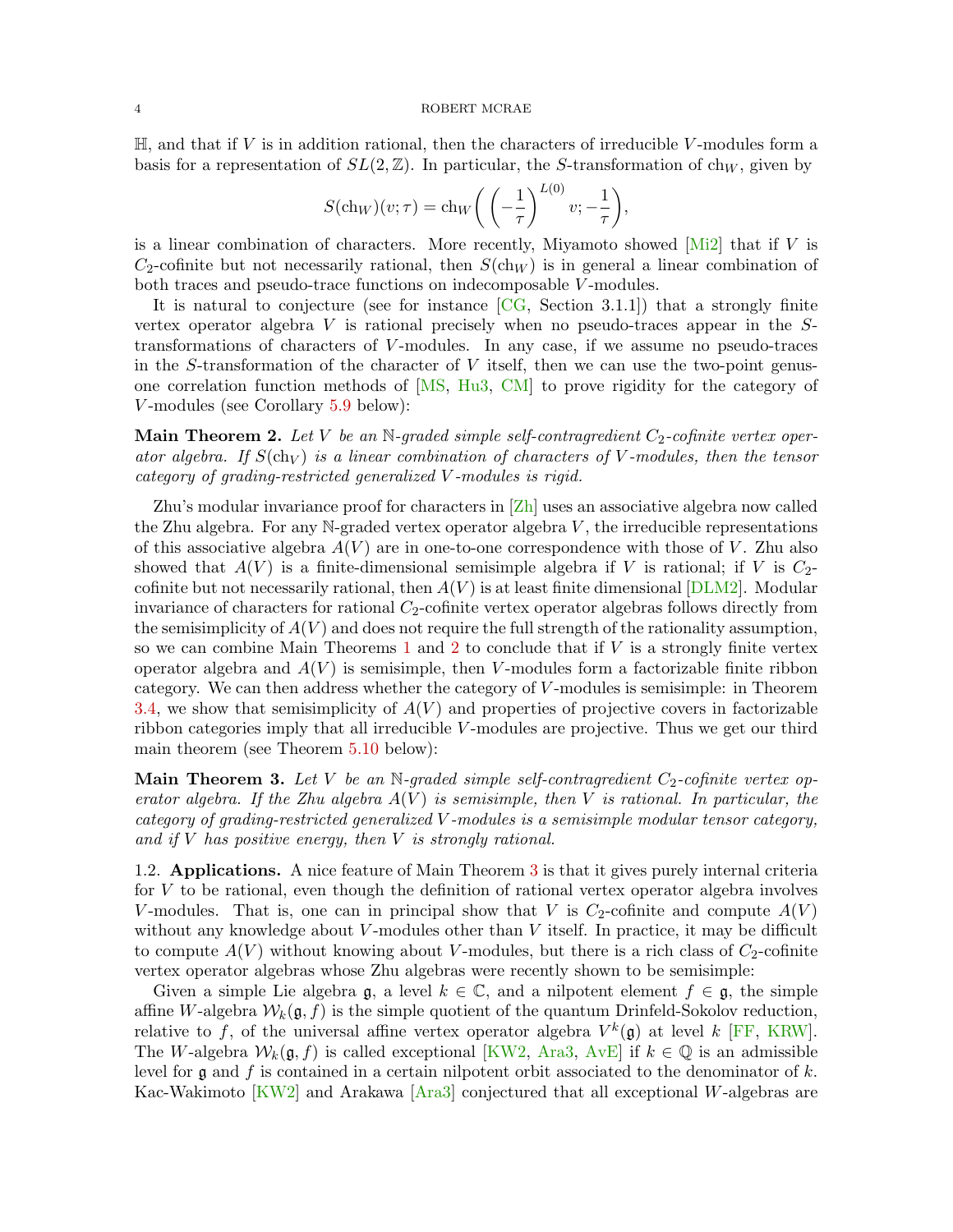rational. Indeed, Arakawa showed that all exceptional W-algebras are  $C_2$ -cofinite [\[Ara3\]](#page-81-7) and that exceptional W-algebras associated to principal nilpotent elements are rational  $[{\text{Ara4}}]$ . Recently, Arakawa-van Ekeren showed  $[AvE]$  that all exceptional W-algebras have semisimple Ramond twisted Zhu algebras (for N-graded vertex operator algebras, these are the ordinary Zhu algebras). So now Main Theorem [3](#page-3-2) immediately proves the Kac-Wakimoto-Arakawa rationality conjecture for all N-graded self-contragredient exceptional W-algebras.

Whether  $W_k(\mathfrak{g}, f)$  is N-graded and self-contragredient depends on its conformal vector, which is not unique. The standard conformal vector in  $W_k(\mathfrak{g}, f)$  is obtained from the Dynkin grading  $\mathfrak{g} = \bigoplus_{j \in \frac{1}{2}\mathbb{Z}} \mathfrak{g}_j$ , where  $\{e, h, f\}$  is an  $\mathfrak{sl}_2$ -triple containing f and  $\mathfrak{g}_j$  is the h-eigenspace of g with eigenvalue 2j. It turns out that  $W_k(\mathfrak{g}, f)$  is always self-contragredient with respect to the Dynkin conformal vector, but it is  $\frac{1}{2}N$ -graded when the Dynkin grading of  $\mathfrak g$  is not integral. Nevertheless, we show that  $W_k(\mathfrak{g},f)$  is still rational as long as it is N-graded with respect to a possibly different conformal vector, and existence of a suitable conformal vector amounts to a purely Lie algebraic condition on the nilpotent element centralizer  $\mathfrak{g}^f$ (see Theorem [6.4](#page-62-0) below). We check this condition for all nilpotent orbits which give rise to exceptional W-algebras, so we conclude (see Theorem [6.8](#page-64-0) below):

# <span id="page-4-0"></span>**Main Theorem 4.** All exceptional affine W-algebras  $W_k(\mathfrak{g},f)$  are strongly rational with respect to the Dynkin conformal vector, possibly as  $\frac{1}{2}N$ -graded vertex operator algebras.

The most-studied nilpotent elements in a simple Lie algebra are probably those in the principal, subregular, and minimal nilpotent orbits. Thus Main Theorem [4](#page-4-0) finishes the proof that all exceptional W-algebras associated to these three nilpotent orbits are strongly rational; many cases (including all principal W-algebras) were already known thanks to [\[Wan,](#page-84-0) [Ara2,](#page-81-9) [Ara4,](#page-81-8) [AvE,](#page-81-2) [CL1,](#page-81-10) [CL2,](#page-82-11) [CL3,](#page-82-12) [Fa\]](#page-82-13).

The proof of Main Theorem [4](#page-4-0) for  $\frac{1}{2}N$ -graded W-algebras requires a generalization of Main Theorem [3](#page-3-2) where, instead of assuming that  $A(V)$  is semisimple, we assume that V is the fixed-point subalgebra of a finite-order automorphism of a larger vertex operator algebra that has a semisimple Zhu algebra. This more general result recovers, in slightly stronger form, Carnahan and Miyamoto's theorem [\[CM\]](#page-81-6) that the fixed-point (or "orbifold") subalgebra of a strongly rational vertex operator algebra under a finite-order automorphism is strongly rational. This indicates that our results in this paper should be useful towards addressing one of the long-standing problems in the theory of vertex operator algebras: when do subalgebras of rational vertex operator algebras inherit rationality? Carnahan and Miyamoto's solution of the "orbifold rationality problem" for finite cyclic (and by extension finite solvable) automorphism groups is probably the first general result in this direction.

Another well-known subalgebra rationality problem is the "coset rationality problem," which may be stated as follows: If  $U \otimes V \hookrightarrow A$  is a vertex operator algebra inclusion with A, U strongly rational and U, V a pair of mutual commutant subalgebras in  $A$ , is the coset subalgebra V also strongly rational? It is still not known in general whether V is  $C_2$ -cofinite in this setting, but in Theorem  $6.13$  below, we use Main Theorem [2](#page-3-1) to show that if V is in fact  $C_2$ -cofinite, then  $V$  is also strongly rational:

<span id="page-4-1"></span>**Main Theorem 5.** Let A be a strongly rational vertex operator algebra and let  $U \subseteq A$ be a vertex subalgebra which is a strongly rational vertex operator algebra with respect to a conformal vector  $\omega_U \in U \cap A_{(2)}$  such that  $L(1)\omega_U = 0$ . Assume also that:

- The subalgebra U is its own double commutant:  $U = C_A(C_A(U)).$
- The commutant, or coset,  $V = C<sub>A</sub>(U)$  is  $C<sub>2</sub>$ -cofinite.

Then V is also strongly rational.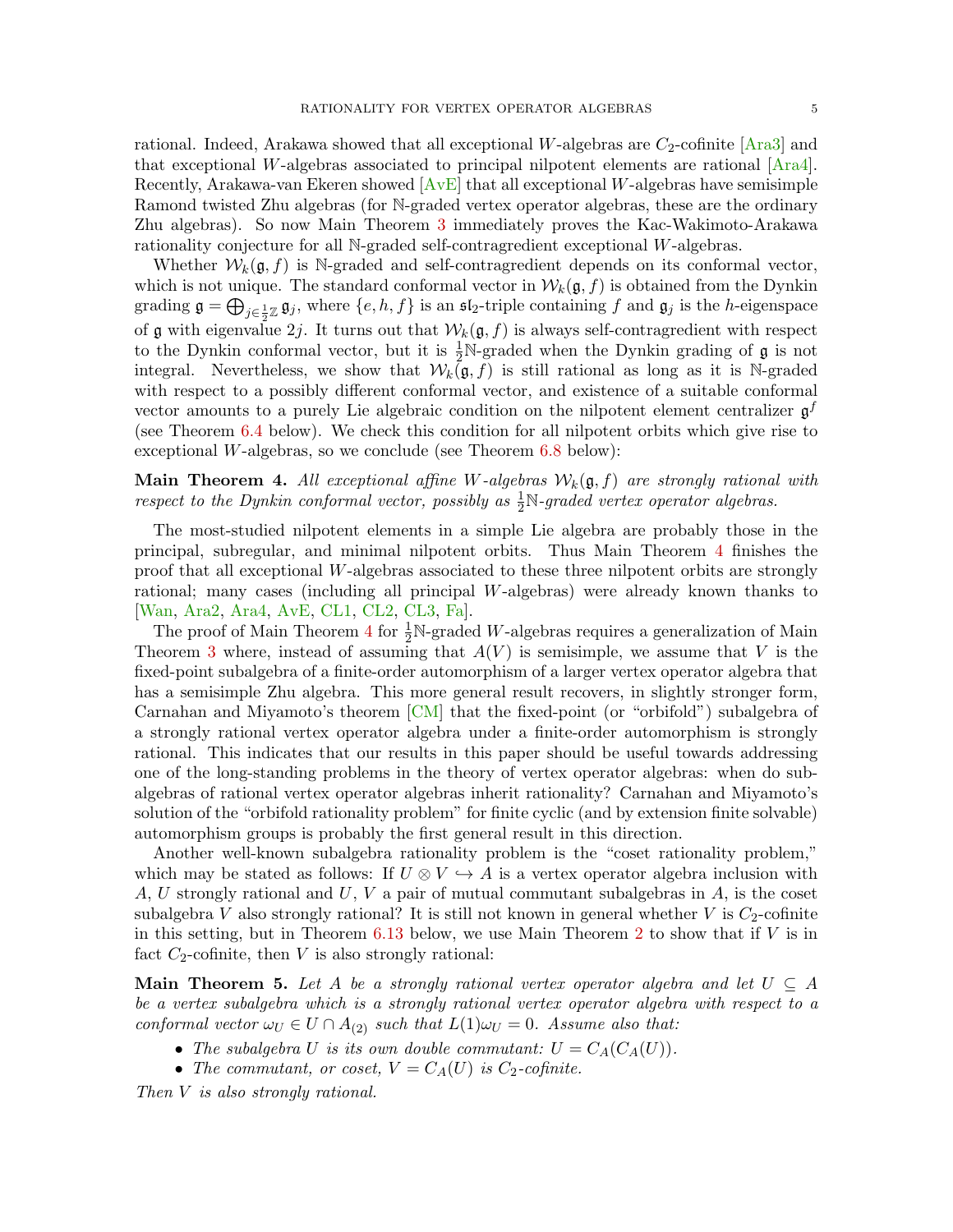#### $\begin{array}{lllllllll} 6 & \hspace{-10mm} & \text{ROBERT MCRAE} \end{array}$

We do not use Main Theorem [3](#page-3-2) to prove this result because precise relations between the Zhu algebras of  $A, U$ , and  $V$  are not clear. However, there is an alternate method that was used to prove orbifold rationality in [\[CM\]](#page-81-6) and was generalized to prove rationality for more general subalgebras in [\[McR2\]](#page-83-5). One first induces from the category of  $U \otimes V$ -modules to the category of A-modules to prove that  $U \otimes V$  is projective as a module for itself. Then since a rigid tensor category with projective unit object is semisimple,  $U \otimes V$ , and then V also, will be rational if the category of  $U \otimes V$ -modules is rigid. In fact, it is sufficient to show that the category of V -modules is rigid, and this follows from Main Theorem [2](#page-3-1) once we show in Theorem [6.12,](#page-66-0) using the multivariable trace functions of  $\overline{[KM]}$  $\overline{[KM]}$  $\overline{[KM]}$  and the rationality of A and U, that  $S(\ch_V)$  is a linear combination of characters.

An interesting class of  $C_2$ -cofinite coset vertex operator algebras is certain principal affine W-algebras associated to simple Lie algebras  $\mathfrak g$  in simply-laced types  $[ACL]$ . Thus Main Theorem [5](#page-4-1) provides a third rationality proof for these W-algebras, besides the original proof in [\[Ara4\]](#page-81-8) and Main Theorem [4.](#page-4-0)

<span id="page-5-0"></span>1.3. Methods. Now we discuss the proofs of Main Theorems [1](#page-2-1) through [3](#page-3-2) in reverse order. For Main Theorem [3,](#page-3-2) the first question is how semisimplicity of the Zhu algebra affects the representation theory of a strongly finite vertex operator algebra V. If  $A(V)$  is semisimple, then non-split extensions between irreducible V -modules with the same lowest conformal weight are impossible, but a semisimple Zhu algebra does not directly rule out non-split extensions when the difference between lowest conformal weights is a non-zero integer. Thus we need a different approach to show that all V-modules are semisimple.

Since every irreducible V-module W has a projective cover  $p_W : P_W \rightarrow W$  by [\[Hu5\]](#page-82-2), we can show that the category of V-modules is semisimple by proving  $p_W$  is an isomorphism for all irreducible W. In fact, in Subsection [3.1,](#page-19-1) we use semisimplicity of  $A(V)$  to show that  $p_W$ restricts to an isomorphism on lowest conformal weight spaces, and it then follows that  $p_W$ is an isomorphism provided  $P_W$  contains W as a submodule (and not just as a quotient). But by [\[ENO\]](#page-82-5), this is indeed a property of projective covers in factorizable finite ribbon categories. So Main Theorem [3](#page-3-2) reduces to Main Theorems [1](#page-2-1) and [2.](#page-3-1)

To prove Main Theorems [1](#page-2-1) and [2,](#page-3-1) we need to establish (under the relevant hypotheses on V and its module category  $\mathcal{C}$ ), that C is rigid and has nondegenerate braiding. To prove that C is rigid, we need to show in particular that for any V-module W in C, there are suitably-compatible evaluation and coevaluation maps

$$
e_W: W' \boxtimes W \to V, \qquad i_W: V \to W \boxtimes W',
$$

where  $W'$  is the contragredient module of W defined in [\[FHL\]](#page-82-6). Since V is self-contragredient, the evaluation can be obtained from the vertex operator  $Y_W$  using symmetries of intertwining operators from [\[FHL\]](#page-82-6) and the intertwining operator universal property (see for example [\[HLZ3\]](#page-83-7)) that defines vertex algebraic tensor products. We can similarly obtain a homomorphism  $\widetilde{e}_W : W \boxtimes W' \to V$ . However, since C is not assumed semisimple, it is not so easy to get mans into vertex algebraic tonsor products, which mans we do not have a coordinate to get maps into vertex algebraic tensor products, which means we do not have a coevaluation a priori. In fact, the a posteriori formula for the coevaluation shown in Remark [5.8](#page-56-1) is rather complicated and not obviously a  $V$ -module homomorphism. Thus we are forced to use somewhat indirect methods to prove rigidity.

Given a V-module W with evaluation maps  $e_W : W' \boxtimes W \to V$  and  $\widetilde{e}_W : W \boxtimes W' \to V$ ,<br>are is a natural map  $(W \boxtimes W') \boxtimes (W \boxtimes W') \to V$  given by evaluating both the inner and there is a natural map  $(W \boxtimes W') \boxtimes (W \boxtimes W') \rightarrow V$  given by evaluating both the inner and outer pairs of W and W'. This map induces a homomorphism  $\Phi_W : W \boxtimes W' \to (W \boxtimes W')',$ and a straightforward tensor-categorical argument shows that W is rigid if and only if  $\Phi_W$  is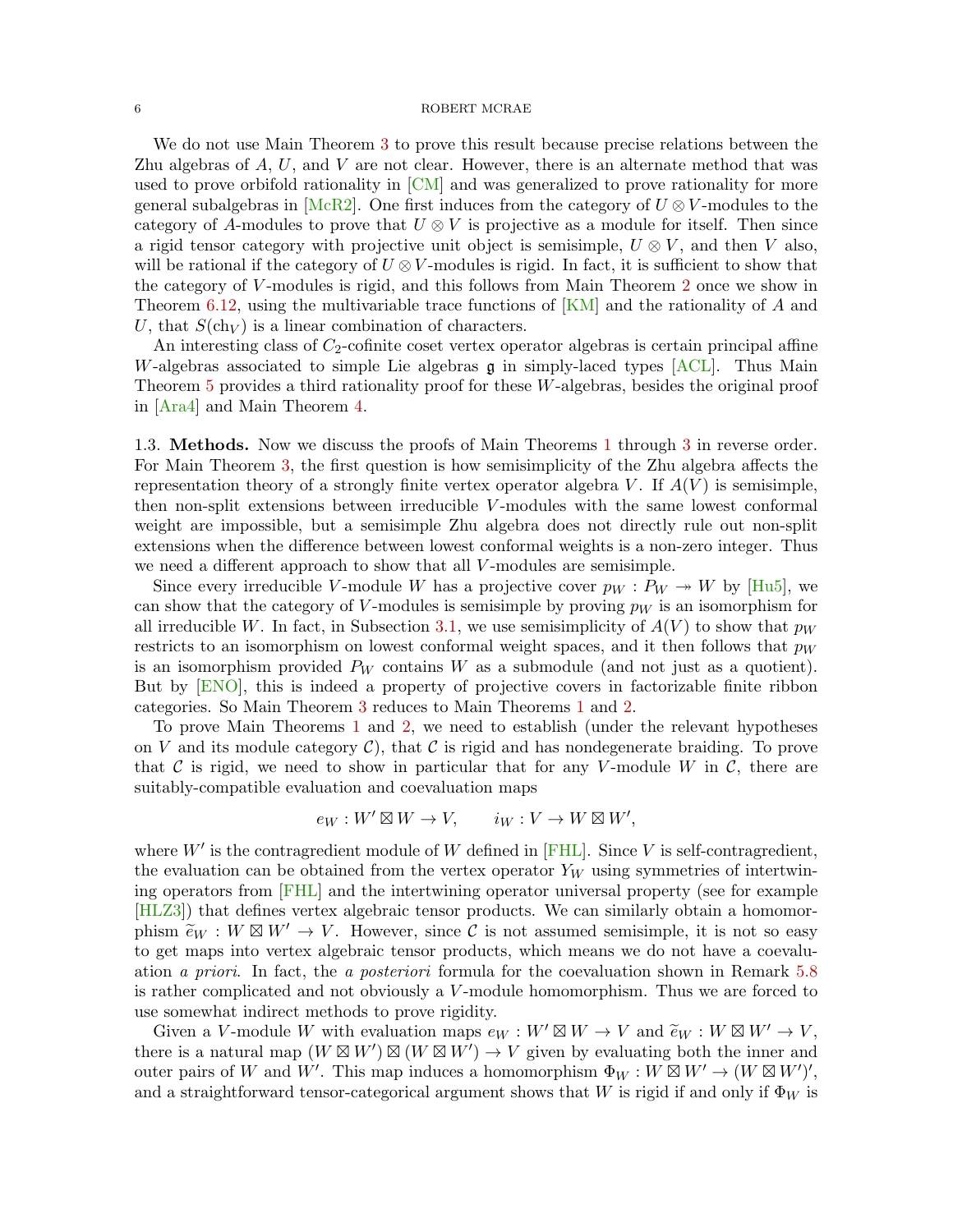an isomorphism. Moreover,  $\Phi_W$  is an isomorphism if and only if it is injective, since  $W \boxtimes W'$ and  $(W \boxtimes W')'$  are isomorphic as graded vector spaces. We then use an argument similar to the proof of  $[McR1, Theorem 4.7]$  $[McR1, Theorem 4.7]$  to show that  $\Phi_W$  is injective if it is "surjective enough," that is, Im  $\Phi_W$  should contain the image of the contragredient map  $(\widetilde{e}_W)' : V \cong V' \to (W \boxtimes W')'.$ <br>In this associate compluation is a shained by composing  $(\widetilde{e}_W)'$  with  $\Phi^{-1}$ In this case, the coevaluation  $i_W$  is obtained by composing  $(\tilde{e}_W)'$  with  $\Phi_W^{-1}$ .<br>To prove that  $\text{Im } (\tilde{e}_W)' \subseteq \text{Im } \Phi_W$  we shift from tonsor attoration to

To prove that  $\text{Im}(\widetilde{e}_W)' \subseteq \text{Im} \Phi_W$ , we shift from tensor-categorical to vertex-algebraic<br>sthocks. Specifically as in the rigidity proofs of  $\text{H}_{11}^3$ ,  $\text{H}_{11}^4$ ,  $\text{CM}$ , we use the method of methods. Specifically, as in the rigidity proofs of [\[Hu3,](#page-82-8) [Hu4,](#page-82-0) [CM\]](#page-81-6), we use the method of Moore-Seiberg [\[MS\]](#page-84-6) and Huang [\[Hu3\]](#page-82-8) to derive identities of two-point genus-one correlation functions associated to a  $C_2$ -cofinite vertex operator algebra V. These functions are (multivalued analytic extensions of) trace functions of the form

$$
\mathop{\rm Tr}\nolimits_X\mathcal{Y}_1(\mathcal{U}(q_{z_1})w_1,q_{z_1})\mathcal{Y}_2(\mathcal{U}(q_{z_2})w_2,q_{z_2})q_\tau^{L(0)-c/24},
$$

where  $\mathcal{Y}_1, \mathcal{Y}_2$  are intertwining operators involving V-modules  $W_1, W_2$ , and X with  $w_1 \in W_1$ ,  $w_2 \in W_2$ ; where  $z_1, z_2$  are punctures on the torus  $\mathbb{C}/(\mathbb{Z} + \mathbb{Z}\tau)$  and  $\mathcal{U}(q_{z_1}), \mathcal{U}(q_{z_2})$  are certain linear automorphisms of  $W_1$ ,  $W_2$  related to local coordinates at the punctures; and where  $q_z = e^{2\pi i z}$  for any  $z \in \mathbb{C}$ . For Main Theorem [1,](#page-2-1) we also need pseudo-traces of products of intertwining operators [\[Mi2,](#page-84-5) [Ari,](#page-81-12) [AN,](#page-81-13) [Fi\]](#page-82-14). The convergence of two-point (pseudo-)trace functions in suitable regions was proved in [\[Hu2,](#page-82-15) [Fi\]](#page-82-14), and they extend to multivalued analytic functions with singularities possible only where  $z_1 - z_2 \in \mathbb{Z} + \mathbb{Z}\tau$ .

The Moore-Seiberg-Huang method is based on expanding two-point genus-one functions as series about the singularities  $z_1-z_2 = m+n\tau$ ,  $m, n \in \mathbb{Z}$ , and then using the S-transformation  $\tau \mapsto -\frac{1}{\tau}$  to relate these series expansions and derive identities of genus-one functions. In particular, to prove the rigidity assertion of Main Theorem [2,](#page-3-1) one uses the pentagon and triangle identities for tensor categories and the cyclic symmetry of traces to identify a genusone function that involves  $\tilde{e}_W$  with another that involves  $\Phi_W$  for any V-module W (see Theorem [5.6\)](#page-52-0). Using this identity, we then realize non-zero vectors in  $\text{Im}(\tilde{e}_W)'$  as the images<br>under  $\Phi_W$  of rather complicated vectors defined in terms of intertwining eperators involving under  $\Phi_W$  of rather complicated vectors defined in terms of intertwining operators involving W and modules X appearing in the S-transformation of the character of V (see Remark [5.8\)](#page-56-1). As discussed above, this proves Main Theorem [2.](#page-3-1)

The assumption in Main Theorem [2](#page-3-1) that  $S(\text{ch}_V)$  involves only characters of V-modules, and no pseudo-traces, probably should not be necessary. That is, the module category of a strongly finite vertex operator algebra should be rigid without this condition, as is conjectured in [\[Hu6\]](#page-82-3) and known for the triplet vertex operator algebras. But removing this condition may require a better understanding of two-point pseudo-trace functions than is currently available: A key step in proving the identities for Main Theorem [2](#page-3-1) uses cyclic symmetry to switch the order of two intertwining operators in a trace, and it is not clear if this step remains valid in the pseudo-trace generality. See Remark [4.9](#page-44-0) below for a discussion of this issue.

Now to prove Main Theorem [1,](#page-2-1) we need to show that the braiding on the category  $\mathcal C$ of V-modules is nondegenerate if C is rigid. In particular, the only rigid simple V-module W such that  $\mathcal{R}_{W,X}^2 = \text{Id}_{W \boxtimes X}$  for all V-modules X should be V itself. Showing this uses the fact that the series expansions of two-point genus-one functions about the singularities  $z_1-z_2 = \pm 1$  contain information about the double braiding on C. More precisely, we prove (in Theorem [5.2\)](#page-48-0) a logarithmic conformal field theory generalization of a well-known formula from rational conformal field theory that relates the S-transformation  $S(\text{ch}_W)$  for any V-module W to  $S(\ch_V)$  (which may involve pseudo-traces) and the open Hopf link endomorphisms  $h_{W,X} \in \text{End}_V(X)$  for V-modules X appearing in  $S(\text{ch}_V)$ . See [\(5.4\)](#page-47-0) for a graphical definition of  $h_{W,X}$ . Once this formula is proved, it is easy to see that if  $\mathcal{R}_{W,X}^2 = \text{Id}_{W \boxtimes X}$  for all X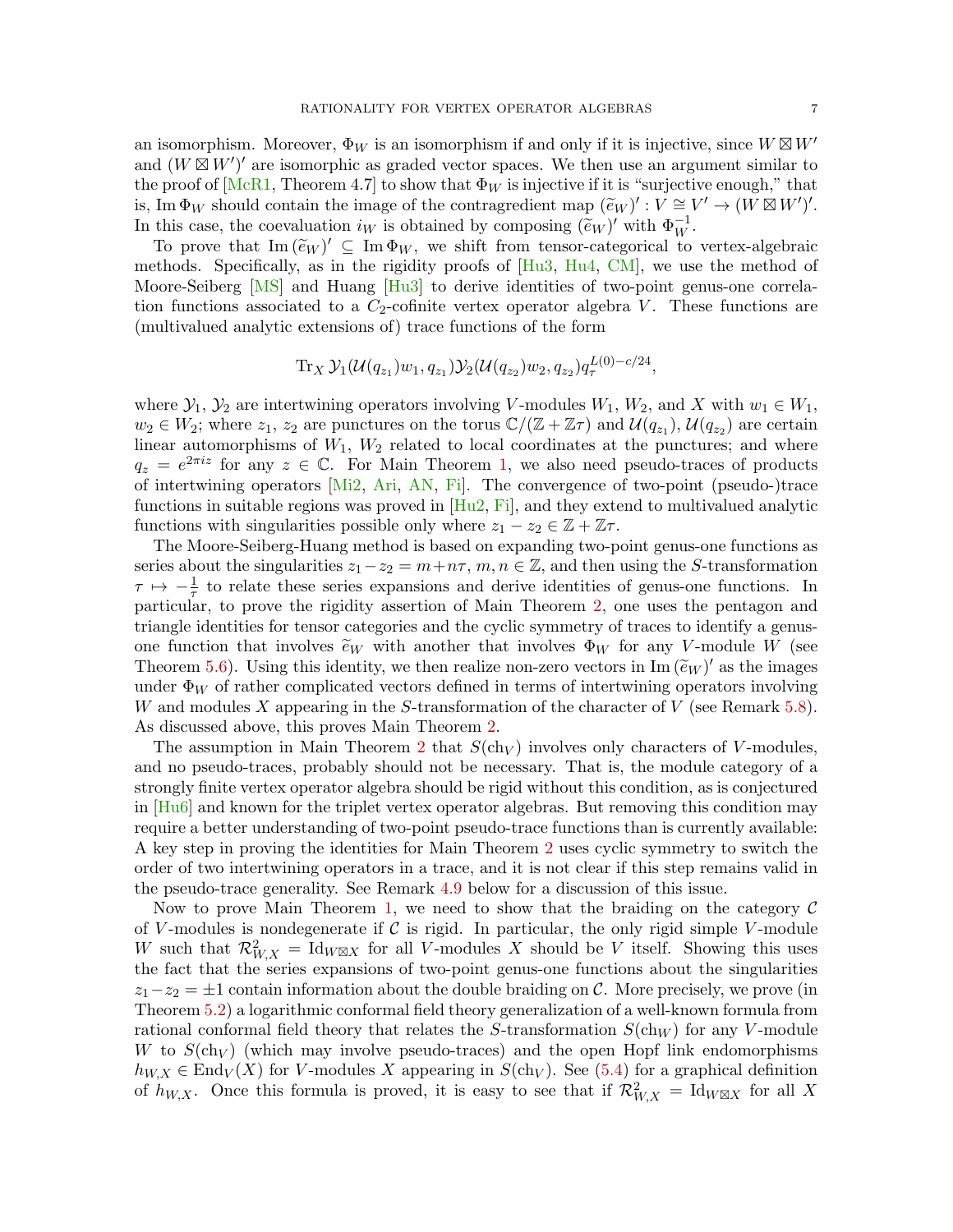appearing in  $S(\ch_V)$ , then  $\ch_V$  is a multiple of  $\ch_V$ . As characters of distinct irreducible V -modules are linearly independent, this proves Main Theorem [1.](#page-2-1)

<span id="page-7-0"></span>1.4. Outline. We now summarize the remaining contents of this paper. Section [2](#page-8-0) recalls definitions and notation from the theories of tensor categories, vertex operator algebras, and vertex algebraic tensor categories. To prepare for  $W$ -algebras in Subsection [6.1,](#page-60-1) Subsections [2.2](#page-9-0) and [2.3](#page-14-0) also contain results on the effects (or not) that different conformal vectors in a vertex operator algebra have on that vertex operator algebra's representation category.

Section [3](#page-19-0) contains the steps in the proofs of Main Theorems [2](#page-3-1) and [3](#page-3-2) that are primarily categorical in nature. In Subsection [3.1,](#page-19-1) we show that if the braided tensor category of modules for an N-graded  $C_2$ -cofinite vertex operator algebra V is a factorizable finite ribbon category, and if the Zhu algebra of  $V$  is semisimple, then the category of  $V$ -modules is semisimple and thus V is rational. In Subsection [3.2,](#page-21-0) we assume V is a self-contragredient vertex operator algebra and  $\mathcal C$  is a braided tensor category of V-modules closed under contragredients, and we derive a criterion for V-modules in  $\mathcal C$  to be rigid, with duals given by contragredients. This is the most heavily tensor-categorical subsection of the paper, incorporating substantial amounts of graphical calculus computation.

Section [4](#page-30-0) reviews results on convergence and series expansions for (pseudo-)traces of compositions of intertwining operators among modules for a  $C_2$ -cofinite vertex operator algebra  $V$ , which are genus-one correlation functions in the conformal field theory associated to  $V$ . Most of these results have appeared previously, especially in [\[Zh,](#page-84-1) [Mi2,](#page-84-5) [Hu2,](#page-82-15) [Hu3,](#page-82-8) [Fi,](#page-82-14) [CM\]](#page-81-6), but we give detailed proofs for some series expansion results, mainly to emphasize which single-valued branches of multivalued analytic functions are equal on intersections of convergence regions. These series expansion results use a standard theorem on analyticity in a parameter for series solutions to regular-singular-point differential equations; for the reader's convenience, we have included a proof of this differential equations theorem in Appendix [A.](#page-68-0)

We prove Main Theorems [1](#page-2-1) through [3](#page-3-2) in Section [5.](#page-45-0) Subsection [5.1](#page-46-0) contains the proof of Main Theorem [1,](#page-2-1) while we prove Main Theorems [2](#page-3-1) and [3](#page-3-2) in Subsection [5.2.](#page-51-0) Actually, we prove somewhat more general theorems in Subsection [5.2:](#page-51-0) we assume that V is the fixed-point subalgebra under a finite-order automorphism of a larger  $C_2$ -cofinite vertex operator algebra A that has a semisimple Zhu algebra. This generalization is needed to prove rationality for  $\frac{1}{2}$ N-graded affine W-algebras in Subsection [6.1,](#page-60-1) and it also recovers Carnahan and Miyamoto's solution [\[CM\]](#page-81-6) to the orbifold rationality problem for finite cyclic automorphism groups.

Section [6](#page-60-0) applies Main Theorems [2](#page-3-1) and [3](#page-3-2) to prove rationality for  $C_2$ -cofinite affine Walgebras and coset vertex operator algebras. In Subsection [6.1,](#page-60-1) we prove the conjecture of Kac-Wakimoto and Arakawa that  $C_2$ -cofinite affine W-algebras obtained via quantum Drinfeld-Sokolov reduction of admissible-level affine vertex operator algebras are strongly rational. For  $\frac{1}{2}N$ -graded W-algebras, the proof requires case-by-case checking of a Lie algebraic condition on certain nilpotent orbits, which is carried out in Appendix [B.](#page-73-0) Finally, Subsection [6.2](#page-65-0) reduces the coset rationality problem to the problem of  $C_2$ -cofiniteness for the coset.

Acknowledgments. I would like to thank Thomas Creutzig for discussions on W-algebras and Yi-Zhi Huang for discussions on differential equations and genus-one correlation functions, and I would like to thank Florencia Orosz-Hunziker, Corina Calinescu, and Christopher Sadowski for opportunities to present preliminary versions of this work. I would also like to thank Toshiyuki Abe, Tomoyuki Arakawa, Thomas Creutzig, Bin Gui, Yi-Zhi Huang, and Jinwei Yang for comments on the literature.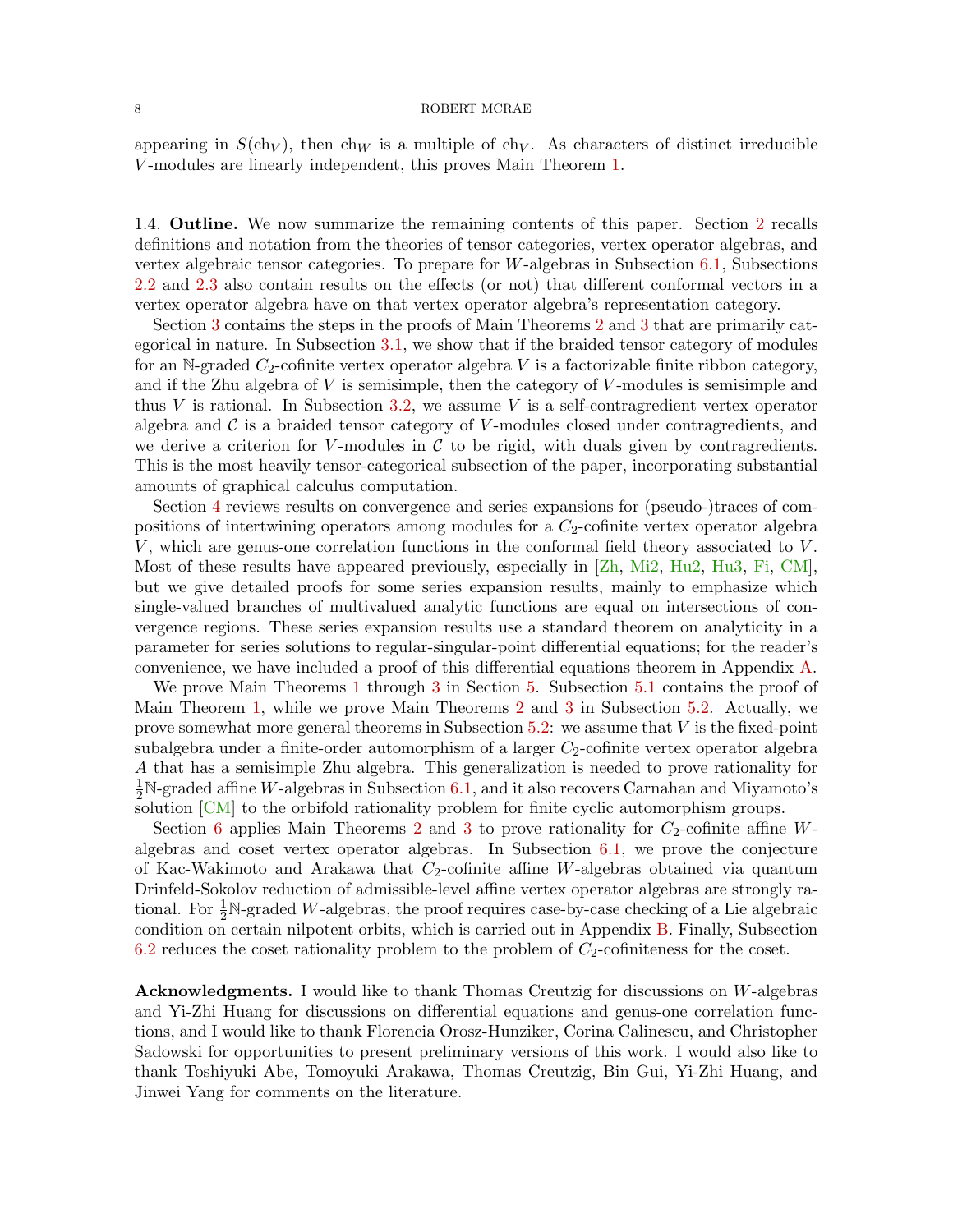# 2. Preliminaries

<span id="page-8-0"></span>In this section, we review definitions and notation from the theories of braided tensor categories, vertex operator algebras, and vertex tensor categories.

<span id="page-8-1"></span>2.1. Braided tensor categories. In this paper, we use the term  $(\mathbb{C}\text{-}linear)$  tensor category to mean a (C-linear) abelian category  $\mathcal C$  with a monoidal category structure such that the tensor product bifunctor  $\boxtimes$  is bilinear on morphisms. Note that this is less restrictive than the definition of tensor category in [\[EGNO\]](#page-82-16). We use l and r to denote the left and right unit isomorphisms in a tensor category  $\mathcal C$ , and  $\mathcal A$  will denote the associativity isomorphisms. A tensor category C is *braided* if it has natural braiding isomorphisms R that satisfy the hexagon axioms. In this subsection, we will use 1 to denote the unit object of a tensor category, although in later sections the unit object will be a vertex operator algebra denoted V (and 1 will be the vacuum vector in  $V$ ).

We say that a tensor category C is rigid if every object W in C has a dual  $(W^*, e_W, i_W)$ where the *evaluation* morphism  $e_W : W^* \boxtimes W \to \mathbf{1}$  and *coevaluation*  $i_W : \mathbf{1} \to W \boxtimes W^*$ satisfy the rigidity conditions: both compositions

$$
W \xrightarrow{l_W^{-1}} \mathbf{1} \boxtimes W \xrightarrow{i_W \boxtimes \mathrm{Id}_W} (W \boxtimes W^*) \boxtimes W \xrightarrow{\mathcal{A}_{W,W^*,W}^{-1}} W \boxtimes (W^* \boxtimes W) \xrightarrow{\mathrm{Id}_W \boxtimes e_W} W \boxtimes \mathbf{1} \xrightarrow{r_W} W
$$

and

$$
W^* \xrightarrow{r_{W^*}^{-1}} W^* \boxtimes \mathbf{1} \xrightarrow{\mathrm{Id}_{W^*} \boxtimes i_W} W^* \boxtimes (W \boxtimes W^*)
$$
  

$$
\xrightarrow{\mathcal{A}_{W^*, W, W^*}} (W^* \boxtimes W) \boxtimes W^* \xrightarrow{e_W \boxtimes \mathrm{Id}_{W^*}} \mathbf{1} \boxtimes W^* \xrightarrow{l_{W^*}} W^*
$$

are identities. Note that what we have called a dual is more properly termed a left dual, but all of our rigid tensor categories will be ribbon categories, in which left duals can be naturally identified with right duals. Thus we shall make no distinction between left and right duals here. In a rigid tensor category, duals define a contravariant functor from  $\mathcal C$  to itself, with the dual  $f^*: W_2^* \to W_1^*$  of a morphism  $f: W_1 \to W_2$  defined to be the composition

$$
W_2^* \xrightarrow{r_{W_2^*}^{-1}} W_2^* \boxtimes \mathbf{1} \xrightarrow{\mathrm{Id}_{W_2^*} \boxtimes i_{W_1}} W_2^* \boxtimes (W_1 \boxtimes W_1^*) \xrightarrow{\mathrm{Id}_{W_2^*} \boxtimes (f \boxtimes \mathrm{Id}_{W_1^*})} W_2^* \boxtimes (W_2 \boxtimes W_1^*)
$$
  

$$
\xrightarrow{\mathcal{A}_{W_2^*, W_2, W_1^*}} (W_2^* \boxtimes W_2) \boxtimes W_1^* \xrightarrow{e_{W_2} \boxtimes \mathrm{Id}_{W_1}^*} \mathbf{1} \boxtimes W_1^* \xrightarrow{l_{W_1^*}} W_1^*.
$$

We will, however, use a different characterization of dual morphisms in Subsection [3.2](#page-21-0) below.

In a braided tensor category  $\mathcal{C}$ , the monodromy is the natural double braiding isomorphism, which we denote  $\mathcal{R}^2$  by slight abuse of notation, that is,  $\mathcal{R}_{W_1,W_2}^2$  is the composition

$$
W_1\boxtimes W_2 \xrightarrow{\mathcal{R}_{W_1,W_2}} W_2\boxtimes W_1 \xrightarrow{\mathcal{R}_{W_2,W_1}} W_1\boxtimes W_2
$$

for objects  $W_1$  and  $W_2$  in C. We then define a twist to be a natural isomorphism  $\theta$  : Id<sub>C</sub>  $\rightarrow$  Id<sub>C</sub> such that  $\theta_1 = \text{Id}_1$  and the *balancing equation* holds:

$$
\theta_{W_1\boxtimes W_2}=\mathcal{R}_{W_1,W_2}^2\circ(\theta_{W_1}\boxtimes\theta_{W_2})
$$

for objects  $W_1$  and  $W_2$  in C. If C is a rigid braided tensor category with twist  $\theta$ , we say that C is a ribbon category if  $\theta_{W^*} = \theta_W^*$  for all objects W in C.

Now following [\[EGNO\]](#page-82-16), we define the notion of finite tensor category as follows:

**Definition 2.1.** A C-linear tensor category C is *finite* if the following conditions hold:

(1) The category  $\mathcal C$  is finite as a  $\mathbb C$ -linear abelian category. This means: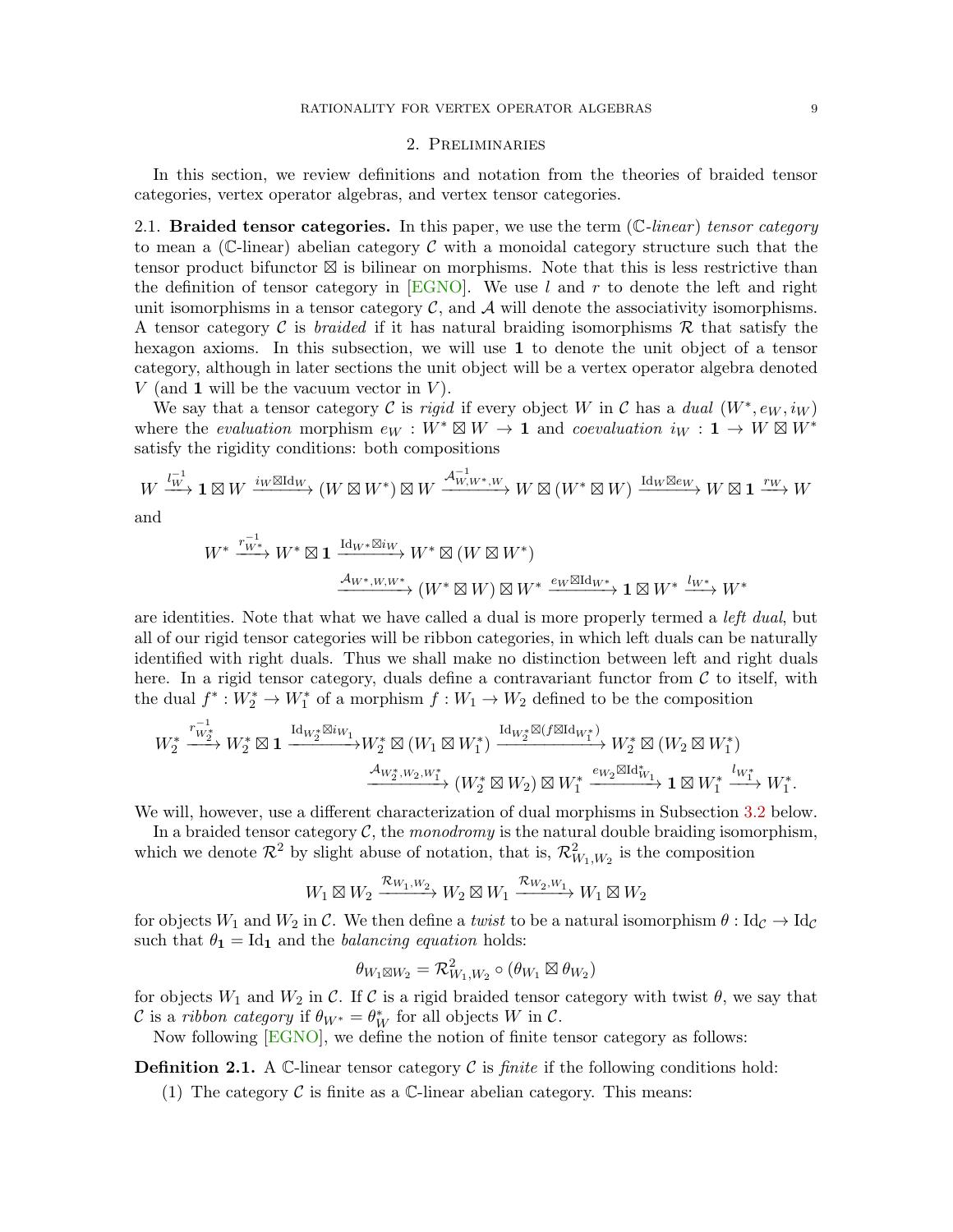- (a) All morphism spaces in  $\mathcal C$  are finite dimensional as  $\mathbb C$ -vector spaces.
- (b) Every object of  $\mathcal C$  has finite length.
- (c) There are finitely many equivalence classes of simple objects in  $\mathcal{C}$ .
- (d) Every simple object in  $\mathcal C$  has a projective cover.
- (2) The tensor category C is rigid, and moreover  $\text{End}_{\mathcal{C}} \mathbf{1} = \mathbb{C} \text{Id}_{\mathbf{1}}$ .

A finite braided ribbon category is modular if it is semisimple and its braiding is nondegenerate. There are several equivalent ways to define nondegeneracy, and Shimizu has recently shown [\[Sh\]](#page-84-2) that these formulations, suitably interpreted, remain equivalent when the semisimplicity assumption is dropped. We shall use the terminology of [\[ENO\]](#page-82-5) and call a finite braided ribbon category that satisfies any of these nondegeneracy conditions *factoriz*able; for our purposes, the most convenient definition of nondegeneracy is the following:

**Definition 2.2.** A *factorizable finite ribbon category* is a finite braided ribbon category  $\mathcal{C}$ with trivial Müger center. That is, if an object W in C satisfies  $\mathcal{R}_{W,X}^2 = \text{Id}_{W \boxtimes X}$  for all objects X in C, then  $W \cong \mathbf{1}^{\oplus n}$  for some  $n \in \mathbb{N}$ .

A modular tensor category is a semisimple factorizable finite ribbon category.

Remark 2.3. Factorizable finite ribbon categories could also be called non-semisimple modular tensor categories, but we avoid this terminology because most of the factorizable finite ribbon categories we shall consider will turn out to be semisimple (though they will not be so a priori).

<span id="page-9-0"></span>2.2. Vertex operator algebras and modules. We use the definition of vertex operator algebra  $(V, Y_V, 1, \omega)$  as well as standard vertex algebraic notation from [\[FLM,](#page-82-17) [LL\]](#page-83-9), except that in general we allow V to be  $\frac{1}{2}\mathbb{Z}$ -graded by conformal weights:  $V = \bigoplus_{n \in \frac{1}{2}\mathbb{Z}} V_{(n)}$ . Note, however, that our main focus will be on N-graded vertex operator algebras. For  $v \in V_{(n)}$ , we write wt  $v = n$ . The linear map

$$
Y_V : V \otimes V \to V((x))
$$
  

$$
u \otimes v \mapsto Y_V(u, x)v = \sum_{n \in \mathbb{Z}} u_n v x^{-n-1}
$$

is the vertex operator of V,  $\mathbf{1} \in V_{(0)}$  is the vacuum vector of V, and  $\omega \in V_{(2)}$  is the conformal vector. The modes of the vertex operator

$$
Y(\omega, x) = \sum_{n \in \mathbb{Z}} L(n) x^{-n-2}
$$

span a representation of the Virasoro Lie algebra on V with central charge  $c \in \mathbb{C}$ , that is,

$$
[L(m), L(n)] = (m - n)L(m + n) + \frac{m^3 - m}{12} \delta_{m+n,0}c
$$

for  $m, n \in \mathbb{Z}$ . For each  $n \in \mathbb{Z}$ ,  $V_{(n)}$  is the  $L(0)$ -eigenspace with  $L(0)$ -eigenvalue n, that is,  $L(0)v = (wt v)v$  for homogeneous  $v \in V$ .

We recall the notion of grading-restricted generalized V-module:

**Definition 2.4.** Let  $V$  be a vertex operator algebra. A *grading-restricted generalized*  $V$ module  $(W, Y_W)$  is a graded vector space  $W = \bigoplus_{h \in \mathbb{C}} W_{[h]}$  equipped with a vertex operator

$$
Y_W : V \to (\text{End } W)[[x, x^{-1}]]
$$

$$
v \mapsto Y_W(v, x) = \sum_{n \in \mathbb{Z}} v_n x^{-n-1}
$$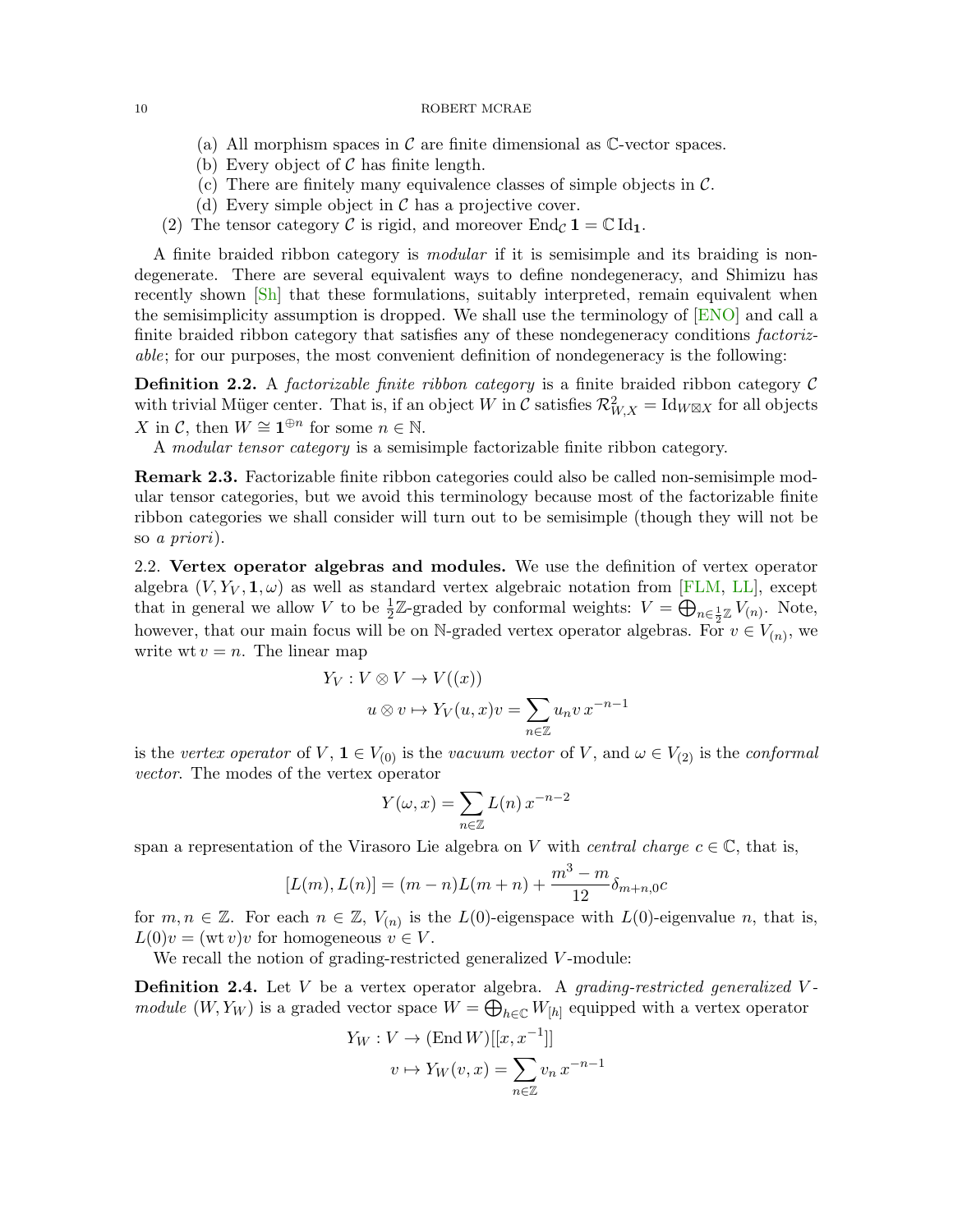which satisfies the following axioms:

- (1) The grading restriction conditions: For any  $h \in \mathbb{C}$ ,  $W_{[h+n]} = 0$  for  $n \in \mathbb{Z}$  sufficiently negative, and moreover dim  $W_{[h]} < \infty$ .
- (2) Lower truncation: For all  $v \in V$  and  $w \in W$ ,  $v_nw = 0$  for  $n \in \mathbb{Z}$  sufficiently positive, that is,  $Y(v, x)w \in W((x))$ .
- (3) The vacuum property:  $Y_W(1, x) = \text{Id}_W$ .
- (4) The *Jacobi identity*: For  $v_1, v_2 \in V$ ,

$$
x_0^{-1}\delta\left(\frac{x_1 - x_2}{x_0}\right)Y_W(v_1, x_1)Y_W(v_2, x_2) - x_0^{-1}\delta\left(\frac{-x_2 + x_1}{x_0}\right)Y_W(v_2, x_2)Y_W(v_1, x_1)
$$
  
=  $x_2^{-1}\delta\left(\frac{x_1 - x_0}{x_2}\right)Y_W(Y_V(v_1, x_0)v_2, x_2).$ 

- (5) The  $L(0)$ -grading condition: For all  $h \in \mathbb{C}$ ,  $W_{[h]}$  is the generalized  $L(0)$ -eigenspace with generalized eigenvalue h.
- (6) The  $L(-1)$ -derivative property: For  $v \in V$ ,

<span id="page-10-0"></span>
$$
\frac{d}{dx}Y_W(v,x) = Y_W(L(-1)v,x).
$$

We shall frequently abbreviate the term "grading-restricted generalized V-module" as "Vmodule," though note that some definitions require  $L(0)$  to act semisimply on a V-module. In fact,  $L(0)$  necessarily acts semisimply on irreducible V-modules, so we shall sometimes speak of "irreducible grading-restricted V-modules."

Given a grading-restricted generalized V-module  $W$ , the *contragredient* V-module is constructed on the graded dual  $W' = \bigoplus_{h \in \mathbb{C}} W_{[h]}^*$  as in [\[FHL\]](#page-82-6):

$$
\langle Y_{W'}(v,x)w',w\rangle = \langle w', Y_W(e^{xL(1)}(-x^{-2})^{L(0)}v,x^{-1})w\rangle \tag{2.1}
$$

for  $v \in V$ ,  $w' \in W'$ , and  $w \in W$ .

A weak V -module W satisfies all axioms of a grading-restricted generalized V -module except for all properties related to the grading. That is, a weak V-module need not be graded by generalized  $L(0)$ -eigenvalues. A weak V-module W is N-gradable, or admissible, if it admits an N-grading  $W = \bigoplus_{n \in \mathbb{N}} W(n)$  such that

$$
v_n W(m) \subseteq W(m + wt v - n - 1)
$$

for all homogeneous  $v \in V$ ,  $n \in \mathbb{Z}$ , and  $m \in \mathbb{N}$ . Such an N-grading need not be unique; all grading-restricted generalized V -modules are N-gradable since a suitable N-grading can be constructed out of the conformal weight  $\mathbb{C}$ -grading. For  $\frac{1}{2}\mathbb{Z}$ -graded vertex operator algebras, the notion of  $\frac{1}{2}N$ -gradable weak V-module is defined similarly.

In Subsection [6.1,](#page-60-1) we will study affine W-algebras which are  $\mathbb{Z}$ - or  $\frac{1}{2}\mathbb{Z}$ -graded with respect to more than one conformal vector. Thus suppose  $\omega$  and  $\tilde{\omega}$  are two conformal vectors in a vertex operator algebra V whose zero-modes  $L(0)$  and  $L(0)$ , respectively, both give V (possibly different)  $\frac{1}{2}\mathbb{Z}$ -gradings. Since both conformal vectors satisfy the L(-1)-derivative property of a vertex operator algebra, we have

$$
\operatorname{Res}_{x} Y_{V}(\omega, x) = L(-1) = \operatorname{Res}_{x} Y_{V}(\widetilde{\omega}, x)
$$

with  $L(-1)v = v_{-2}1$  for  $v \in V$  (see for example [\[LL,](#page-83-9) Proposition 3.1.18]). But we also want

$$
\operatorname{Res}_x Y_W(\omega, x) = \operatorname{Res}_x Y_W(\widetilde{\omega}, x)
$$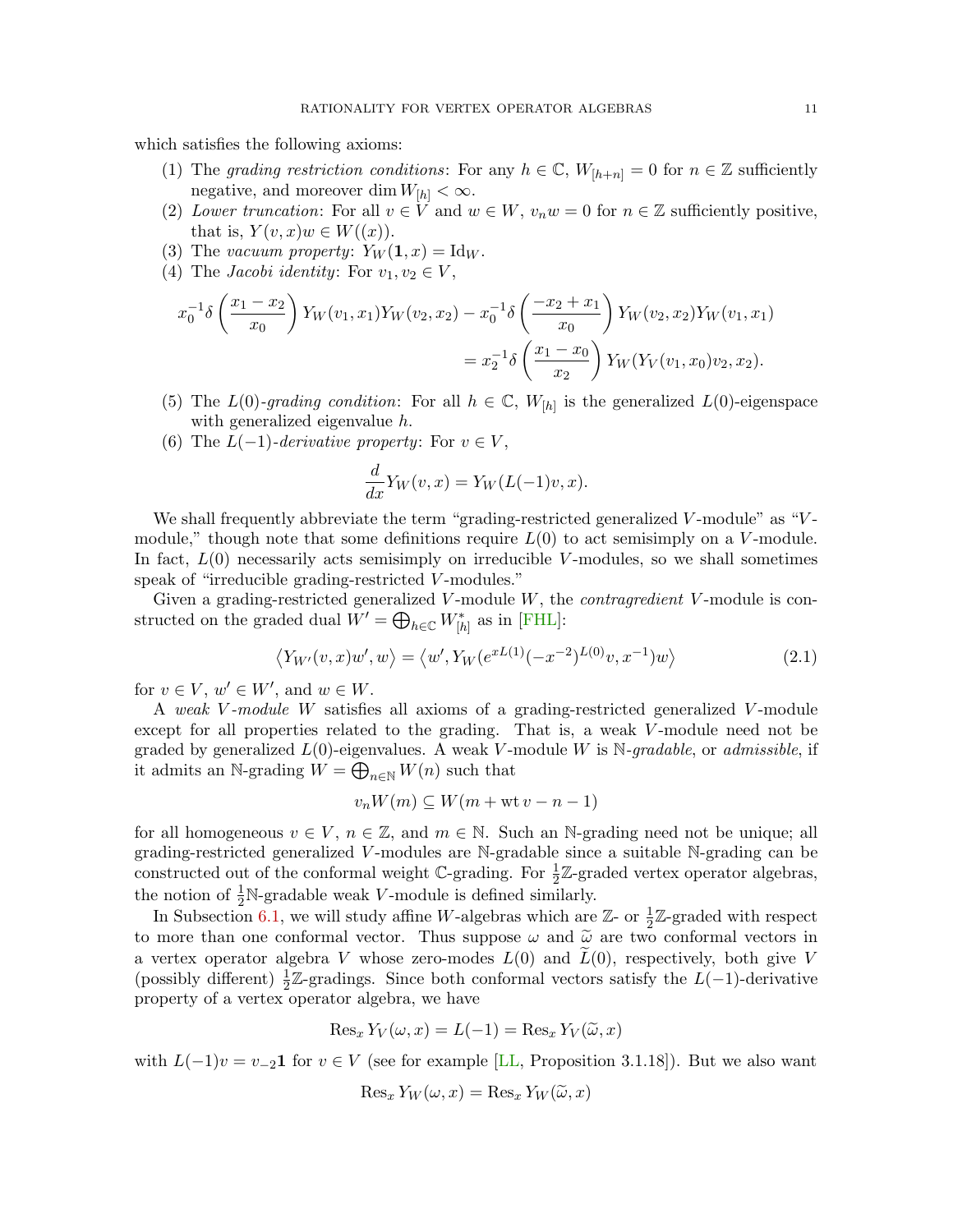on any weak V-module W. In fact the  $L(-1)$ -derivative property for W,

$$
Y_W(v_{-2}\mathbf{1},x) = \frac{d}{dx}Y_W(v,x),
$$

implies that indeed  $\text{Res}_x Y_W(\tilde{\omega}-\omega, x)=0$  if  $\tilde{\omega}=\omega+v_{-2}\mathbf{1}$  for some  $v \in V$ . Thus we will always assume this relation between different conformal vectors in a vertex operator algebra.

We will also want generalized  $L(0)$ - and  $L(0)$ -eigenvalue gradings of weak V-modules to be compatible, and for this it will be sufficient to assume

$$
[L(0),L(0)]=0
$$

on any weak V-module. Given  $\widetilde{\omega} = \omega + v_{-2} \mathbf{1}$  for some  $v \in V$ , the Jacobi identity implies that

$$
[L(0), \dot{L}(0)] = [v_0, L(0)] = (v_0 \omega)_1.
$$

So it is enough to assume  $v_0 \omega = 0$ . Under this assumption, we have:

<span id="page-11-0"></span>**Lemma 2.5.** Let V be a  $\frac{1}{2}\mathbb{Z}$ -graded vertex operator algebra with respect to either of two conformal vectors  $\omega$  and  $\tilde{\omega} = \omega + v_{-2} \mathbf{1}$ , where  $v \in V$  satisfies  $v_0 \omega = 0$ . If W is a gradingrestricted generalized V-module with respect to  $\omega$ , then W is the direct sum of simultaneous generalized  $L(0)$ - and  $\widetilde{L}(0)$ -eigenspaces, where

$$
L(0) = \operatorname{Res}_{x} x Y_{W}(\omega, x), \quad \widetilde{L}(0) = \operatorname{Res}_{x} x Y_{W}(\widetilde{\omega}, x).
$$

*Proof.* By hypothesis,  $W = \bigoplus_{h \in \mathbb{C}} W_{[h]}$  where  $W_{[h]}$  is the finite-dimensional generalized  $L(0)$ eigenspace with generalized eigenvalue h. Then because our assumptions on  $\tilde{\omega}$  imply that  $L(0)$  commutes with  $L(0)$ , each  $W_{[h]}$  is  $L(0)$ -stable. Thus because  $W_{[h]}$  is finite dimensional, it decomposes as the direct sum of generalized  $\overline{L}(0)$ -eigenspaces.

Lemma [2.5](#page-11-0) will show that the graded dual vector space of a grading-restricted generalized V -module is independent of the conformal vector. Thus in the setting of the lemma, let W be a grading-restricted generalized V-module with respect to both conformal vectors  $\omega$ and  $\tilde{\omega}$ , with generalized  $L(0)$ -eigenspace decomposition  $W = \bigoplus_{h \in \mathbb{C}} W_{[h]}$  and generalized  $\widetilde{L}(0)$ -eigenspace decomposition  $W = \bigoplus_{\widetilde{h} \in \mathbb{C}} W_{(\widetilde{h})}$ . Then both graded duals  $\bigoplus_{h \in \mathbb{C}} W_{[h]}^*$  and  $\bigoplus_{\widetilde{h} \in \mathbb{C}} W^*_{(\widetilde{h})}$ embed into the full dual vector space  $W^*$  in the obvious way, and we have:

<span id="page-11-2"></span>Proposition 2.6. In the setting of Lemma [2.5,](#page-11-0) let W be a grading-restricted generalized V-module with respect to both conformal vectors  $\omega$  and  $\tilde{\omega}$ . Then the graded duals of W with respect to the generalized  $L(0)$ - and  $L(0)$ -eigenvalue gradings embed as the same vector subspace of  $W^*$ .

Proof. By Lemma [2.5,](#page-11-0)  $W = \bigoplus_{h \in \widetilde{h} \in \mathbb{C}} W_{[h]} \cap W_{(\widetilde{h})}$ , so for any  $h \in \mathbb{C}$ ,  $W_{[h]} = \bigoplus_{\widetilde{h} \in \mathbb{C}} W_{[h]} \cap W_{(\widetilde{h})}$ . Since dim  $W_{[h]} < \infty$ , the set of  $\tilde{h}$  such that  $W_{[h]} \cap W_{(\tilde{h})} \neq 0$  is finite, so as subspaces of  $W^*$ ,

$$
W^*_{[h]} = \bigoplus_{\widetilde{h} \in \mathbb{C}} (W_{[h]} \cap W_{(\widetilde{h})})^* \subseteq \bigoplus_{\widetilde{h} \in \mathbb{C}} W^*_{(\widetilde{h})}.
$$

Thus  $\bigoplus_{h\in\mathbb{C}}W^*_{[h]}\subseteq \bigoplus_{\widetilde{h}\in\mathbb{C}}W^*_{(\widetilde{h})}$ as subspaces of  $W^*$ , and  $\bigoplus_{\widetilde{h} \in \mathbb{C}} W^*_{(\widetilde{h})}$  $\subseteq \bigoplus_{h \in \mathbb{C}} W_{[h]}^*$  similarly.  $\Box$ 

Given a  $\frac{1}{2}\mathbb{Z}$ -graded vertex operator algebra  $(V, Y_V, \mathbf{1}, \omega)$ , there is a well-known construction of a conformal vector  $\tilde{\omega}$  satisfying the assumptions of Lemma [2.5:](#page-11-0) we take v such that

<span id="page-11-1"></span>
$$
L(n)v = \delta_{n,0}v, \quad v_n v = k\delta_{n,1}\mathbf{1}
$$
\n
$$
(2.2)
$$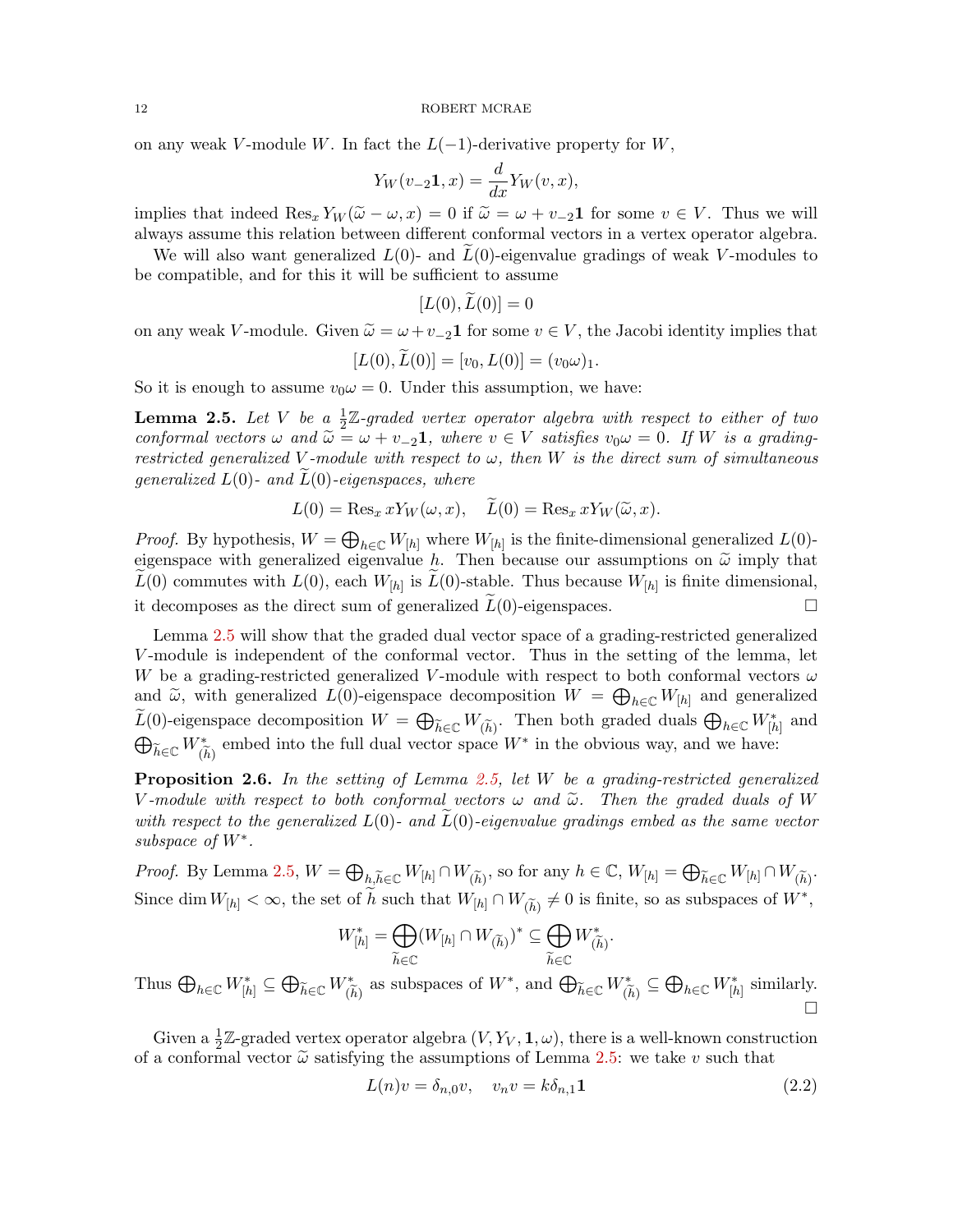for all  $n \geq 0$  and for some  $k \in \mathbb{C}$ . In particular, v is a Virasoro primary vector of conformal weight 1 (for the representation of the Virasoro algebra on V induced by  $\omega$ ), and moreover v generates a Heisenberg vertex subalgebra of V of level k. The condition  $v_0 \omega = 0$  holds by skew-symmetry for vertex operator algebras (see for example [\[LL,](#page-83-9) Proposition 3.1.19]):

$$
v_0 \omega = \sum_{i \ge 0} (-1)^{i+1} \frac{L(-1)^i}{i!} \omega_i v = -L(-1)v + L(-1)L(0)v = 0.
$$

Now  $\tilde{\omega} = \omega + v_{-2} \mathbf{1}$  has vertex operator  $Y_V(\tilde{\omega}, x) = \sum_{n \in \mathbb{Z}} \tilde{L}(n) x^{-n-2}$  where

$$
\widetilde{L}(n) = L(n) - (n+1)v_n
$$

for  $n \in \mathbb{Z}$ , and a straightforward computation shows that the operators  $\tilde{L}(n)$  satisfy the Virasoro algebra commutation relations with central charge  $c - 12k$  (where c is the central charge of V with respect to  $\omega$ ). In particular, as long as V is still suitably  $\frac{1}{2}\mathbb{Z}$ -graded by  $L(0)$ -eigenvalues,  $\tilde{\omega}$  is another conformal vector in V.

We now discuss the Zhu algebra of a vertex operator algebra. For  $V$  an N-graded vertex operator algebra, Zhu showed  $[Z_h]$  that irreducible N-gradable weak V-modules are in oneto-one correspondence with irreducible modules for a certain associative algebra  $A(V)$ . As a vector space,  $A(V) = V/O(V)$  where

$$
O(V) = \text{span}\left\{ \text{Res}_x x^{-2} Y_V \big( (1+x)^{L(0)} u, x \big) v \mid u, v \in V \right\},\
$$

and the associative product on  $A(V)$  is induced from the product

$$
u * v = \operatorname{Res}_{x} x^{-1} Y_{V} \big( (1+x)^{L(0)} u, x \big) v.
$$

on V. The unit of  $A(V)$  is  $1 + O(V)$ . If  $W = \bigoplus_{n \in \mathbb{N}} W(n)$  is an N-gradable weak V-module, then  $[\text{Zh}, \text{Theorem 2.1.2}]$  shows that the *top level*  $W(0)$  is an  $A(V)$ -module with action

$$
(v + O(V)) \cdot w = o(v)w
$$

for  $v \in V$  and  $w \in W(0)$ , where  $o(v) = \text{Res}_x x^{-1} Y_W(x^{L(0)}v, x)$  is the degree-preserving component of  $Y_W(v, x)$ . If v is homogeneous, then  $o(v) = v_{wt v-1}$ . In particular, an indecomposable grading-restricted generalized V -module has a conformal weight grading of the form  $W = \bigoplus_{n \in \mathbb{N}} W_{[h_W + n]}$  for a unique *conformal dimension*  $h_W \in \mathbb{C}$ , so the lowest conformal weight space  $W_{[h_W]}$  is a finite-dimensional  $A(V)$ -module. If W is an irreducible V-module, then  $W_{[h_W]}$  is an irreducible  $A(V)$ -module.

The Zhu algebra  $A(V)$  can be defined in the same way when V is a  $\frac{1}{2}N$ -graded vertex operator algebra, but now there is one-to-one correspondence between irreducible  $A(V)$ modules and irreducible N-gradable weak Ramond twisted V-modules  $[DSK]$ . These are twisted V-modules for the automorphism of  $V$  that acts as the identity on the N-graded vertex operator subalgebra and as  $-1$  on the  $(N + \frac{1}{2})$  $(\frac{1}{2})$ -graded subspace.

Because the definition of the Zhu algebra of  $V$  depends on  $L(0)$ , and thus also on the choice of conformal vector in V, we will sometimes denote it by  $A(V, \omega)$  to emphasize this dependence. However:

**Proposition 2.7.** Let V be a vertex operator algebra which is  $\frac{1}{2}N$ -graded with respect to two conformal vectors  $\omega$  and  $\tilde{\omega} = \omega + \nu_{-2} \mathbf{1}$ , where  $v \in V$  satisfies [\(2.2\)](#page-11-1). Then the Zhu algebras  $A(V, \omega)$  and  $A(V, \widetilde{\omega})$  are isomorphic as unital associative algebras.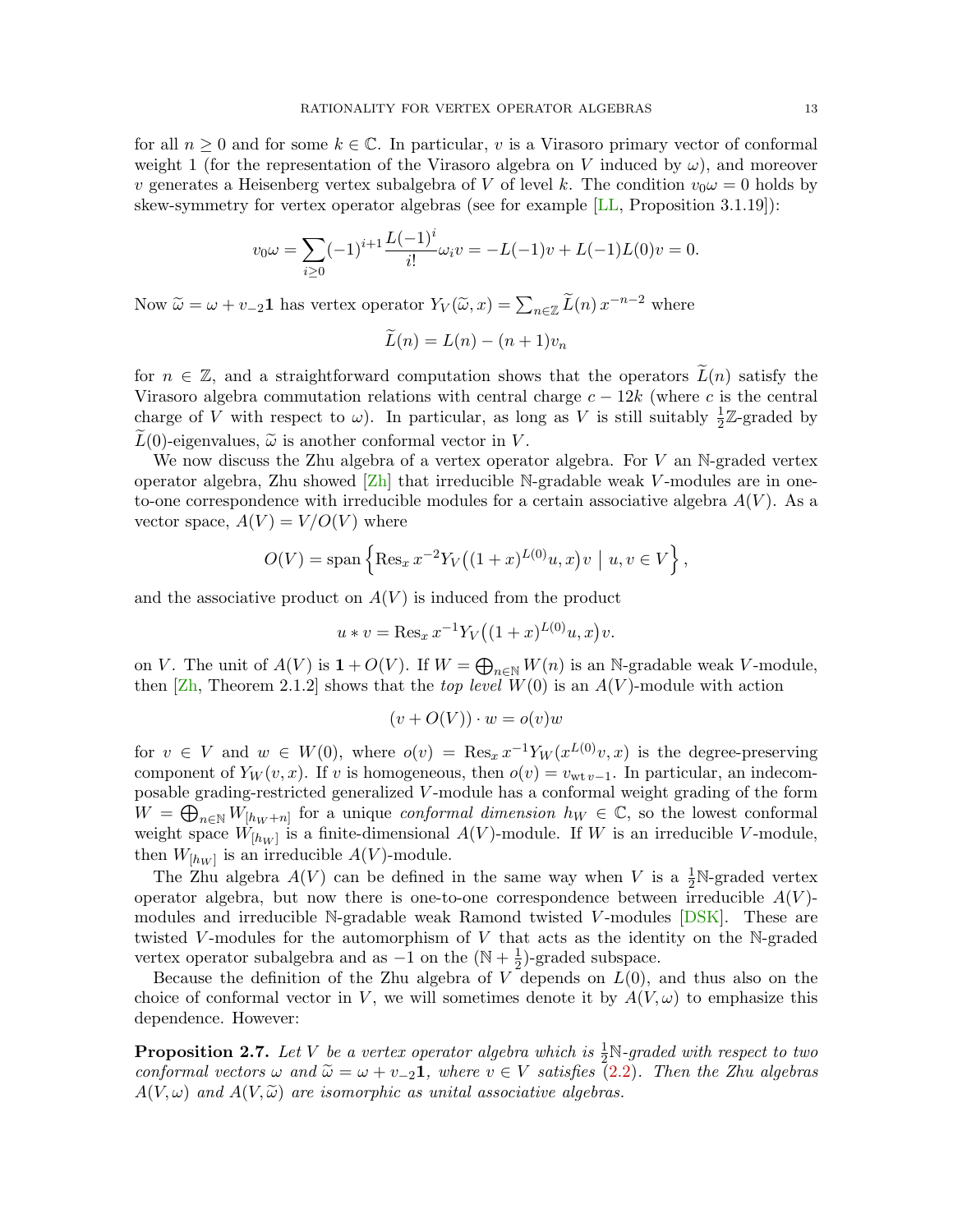See [\[Ara4,](#page-81-8) Section 5] for a proof of this proposition. The isomorphism  $A(V,\tilde{\omega}) \to A(V,\omega)$ is induced by Li's ∆-operator

$$
\Delta(v,1) = \exp\left(\sum_{n=1}^{\infty} \frac{(-1)^{n+1}}{n} v_n\right)
$$

introduced in [\[Li2,](#page-83-10) Section 2].

A  $\frac{1}{2}$  $\frac{1}{2}\mathbb{Z}$ -graded vertex operator algebra V is *strongly rational* if it satisfies the following:

- (1) V has positive energy, or CFT type:  $V_{(n)} = 0$  for all  $n < 0$  and  $V_{(0)} = \mathbb{C} \mathbf{1}$ .
- (2) V is self-contragredient: As V-modules,  $V \cong V'$ ; equivalently, there is a nondegenerate invariant bilinear form  $V \times V \to \mathbb{C}$ .
- (3) V is  $C_2$ -cofinite: dim  $V/C_2(V) < \infty$ , where

$$
C_2(V) = \text{span}\left\{u_{-2}v \,|\, u, v \in V\right\}.
$$

(4) *V* is *rational*: Every  $\frac{1}{2}N$ -gradable weak *V*-module is isomorphic to a direct sum of irreducible grading-restricted V -modules.

The first two conditions imply that  $V$  is a simple vertex operator algebra: Any proper ideal  $I \subsetneq V$  must intersect the generating subspace  $V_{(0)} = \mathbb{C}1$  trivially. From the characterization of invariant bilinear forms on V in  $[L_1, L_1]$ , Theorem 3.1, this means that I is contained in the radical of any such bilinear form. But V has a nondegenerate invariant bilinear form since V is self-contragredient, so  $I = 0$  and V is simple.

If we drop rationality from the definition of strongly rational vertex operator algebra, we get vertex operator algebras which are called "strongly finite" in  $[CG]$ . Since we will sometimes need to relax the positive energy condition, in this paper, we will say that a vertex operator algebra is *strongly finite* if it is N-graded, simple, self-contragredient, and  $C_2$ -cofinite.

Zhu showed in  $[\mathbb{Z}h]$ , Theorem 2.2.3 that if V is rational, then  $A(V)$  is a finite-dimensional semisimple associative algebra. If V is  $C_2$ -cofinite, then  $A(V)$  is finite dimensional [\[DLM2,](#page-82-9) Proposition 3.6] but not necessarily semisimple. Our main result in this paper will be a partial converse of the first statement: If V is strongly finite and  $A(V)$  is semisimple, then V is rational. Thus we now review some properties of N-graded  $C_2$ -cofinite vertex operator algebras. The following spanning set result is [\[Mi2,](#page-84-5) Lemma 2.4], and the  $W = V$ ,  $w = 1$  case is [\[GN,](#page-82-7) Proposition 8]:

<span id="page-13-0"></span>**Lemma 2.8.** Let V be an N-graded  $C_2$ -cofinite vertex operator algebra and let  $T \subseteq V$  be a finite-dimensional graded subspace such that  $V = T + C_2(V)$ . Then for any weak V-module W and any  $w \in W$ , the submodule generated by w has the following spanning set:

$$
\langle w \rangle = \text{span}\{v_{n_1}^{(1)} \cdots v_{n_k}^{(k)} w \mid v^{(1)}, \ldots, v^{(k)} \in T, n_1 < \ldots < n_k\}.
$$

In particular,

$$
V = \mathrm{span}\{v_{-n_1}^{(1)} \cdots v_{-n_k}^{(k)} \mathbf{1} \mid v^{(1)}, \ldots, v^{(k)} \in T, n_1 > \cdots > n_k > 0\}.
$$

**Remark 2.9.** The proof of Lemma [2.8](#page-13-0) given in [\[Mi2\]](#page-84-5) remains valid when V is a  $\frac{1}{2}N$ -graded  $C_2$ -cofinite vertex operator algebra, and also when the conformal weight spaces of V are a priori possibly infinite dimensional. Then the  $W = V$  case of Lemma [2.8](#page-13-0) shows that the conformal weight spaces of a  $\frac{1}{2}N$ -graded  $C_2$ -cofinite vertex operator algebra are actually always finite dimensional.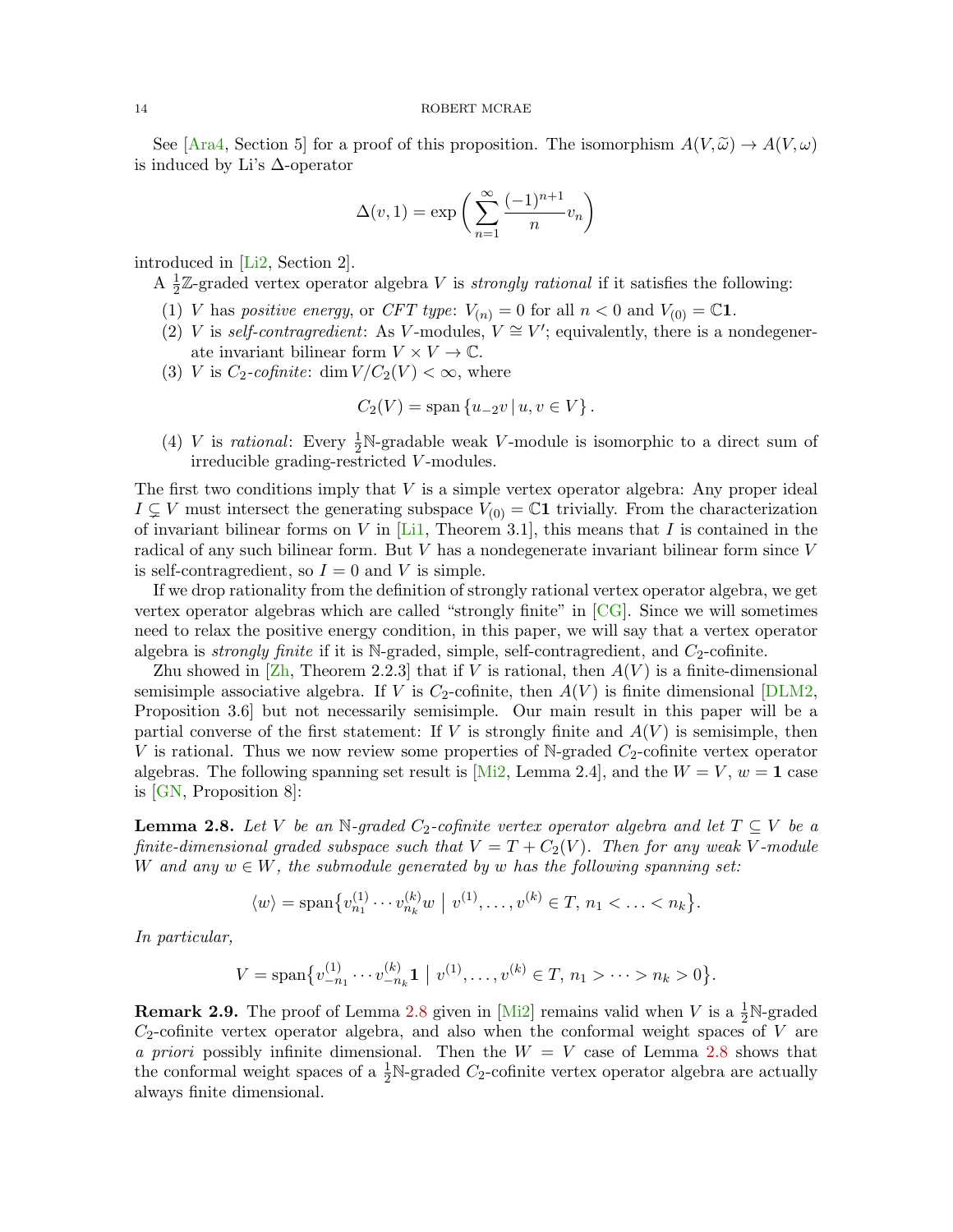Now as defined in [\[CM\]](#page-81-6), V is  $C_2^0$ -cofinite if  $\dim V/C_2^0(V) < \infty$ , where

$$
C_2^0(V) = \text{span}\bigg\{u_{-2}v \mid u \in \bigoplus_{n>0} V_{(n)}, v \in V\bigg\}.
$$

Although  $C_2^0$ -cofiniteness might appear to be stronger than  $C_2$ -cofiniteness in general, Lemma [2.8](#page-13-0) shows they are equivalent at least for N-graded vertex operator algebras:

<span id="page-14-1"></span>**Lemma 2.10.** If V is an N-graded  $C_2$ -cofinite vertex operator algebra, then V is  $C_2^0$ -cofinite.

*Proof.* Let  $T \subseteq V$  be as in Lemma [2.8,](#page-13-0) so that Lemma [2.8](#page-13-0) shows that

$$
V = \widetilde{T} + \sum_{n \ge 3} \text{span}\{u_{-n}v \mid u \in T, v \in V\},\
$$

where

$$
\widetilde{T} = \text{span}\{v_{-n_1}^{(1)} \cdots v_{-n_k}^{(k)} \mathbf{1} \mid v^{(1)}, \cdots, v^{(k)} \in T, 3 > n_1 > \cdots > n_k > 0\}
$$

is finite dimensional. Now since  $u_{-n} = (n-1)(L(-1)u)_{-n+1}$  by the  $L(-1)$ -derivative property and since  $V$  is N-graded,

$$
\text{span}\{u_{-n}v \mid u \in T, v \in V\} \subseteq C_2^0(V)
$$

for  $n \geq 3$ . It follows that V is  $C_2^0$ -cofinite.

As another consequence of Lemma [2.8,](#page-13-0) as well as results from [\[DLM2,](#page-82-9) [Mi2,](#page-84-5) [Hu5\]](#page-82-2), we now show that if V is  $C_2$ -cofinite and N-graded (with respect to some conformal vector), then the grading-restricted generalized V-module category depends only on  $V$  as a vertex algebra, and not on the choice of conformal vector in  $V$ :

<span id="page-14-2"></span>**Proposition 2.11.** If V is an N-graded  $C_2$ -cofinite vertex operator algebra, then the category of grading-restricted generalized V -modules equals the category of finitely-generated weak V modules.

*Proof.* Since V is  $C_2$ -cofinite,  $A(V)$  is finite dimensional by [\[DLM2,](#page-82-9) Proposition 3.6] (see also [\[Mi2,](#page-84-5) Theorem 2.5] and [\[Hu5,](#page-82-2) Proposition 2.14]). Then [Hu5, Corollary 3.16] shows that any grading-restricted generalized V -module has finite length and thus is finitely generated.

Conversely, if W is a finitely generated weak V-module, then because V is  $\mathbb{N}$ -graded and  $C_2$ -cofinite, Mi2, Theorem 2.7(3) implies that W has a finite generating set consisting of generalized  $L(0)$ -eigenvectors. Then the spanning set of Lemma [2.8](#page-13-0) shows that the submodule of  $W$  generated by each of the finitely many homogeneous generators is a generalized  $V$ module with a lower bound on the conformal weights (see for example the second assertion in [\[Mi2,](#page-84-5) Lemma 2.4]) and such that each conformal weight space is finite dimensional. Thus W is a grading-restricted generalized V-module since it is a finite sum of such submodules.  $\square$ 

<span id="page-14-0"></span>2.3. Vertex tensor categories. Huang showed in  $[Hu5]$  that the category of gradingrestricted generalized modules for a positive-energy  $C_2$ -cofinite vertex operator algebra is a finite abelian category and is also a braided tensor category as constructed in [\[HLZ1\]](#page-83-0)- [\[HLZ8\]](#page-83-1). Then in [\[CM,](#page-81-6) Lemma 3.3], Carnahan and Miyamoto checked that the results of [\[Hu5\]](#page-82-2) also apply to N-graded  $C_2^0$ -cofinite vertex operator algebras. So by Lemma [2.10,](#page-14-1) the full module category of an N-graded  $C_2$ -cofinite vertex operator algebra is a vertex algebraic braided tensor category. In this subsection, we review this braided tensor category structure.

Tensor products of modules for a vertex operator algebra V are defined in terms of (possibly logarithmic) intertwining operators: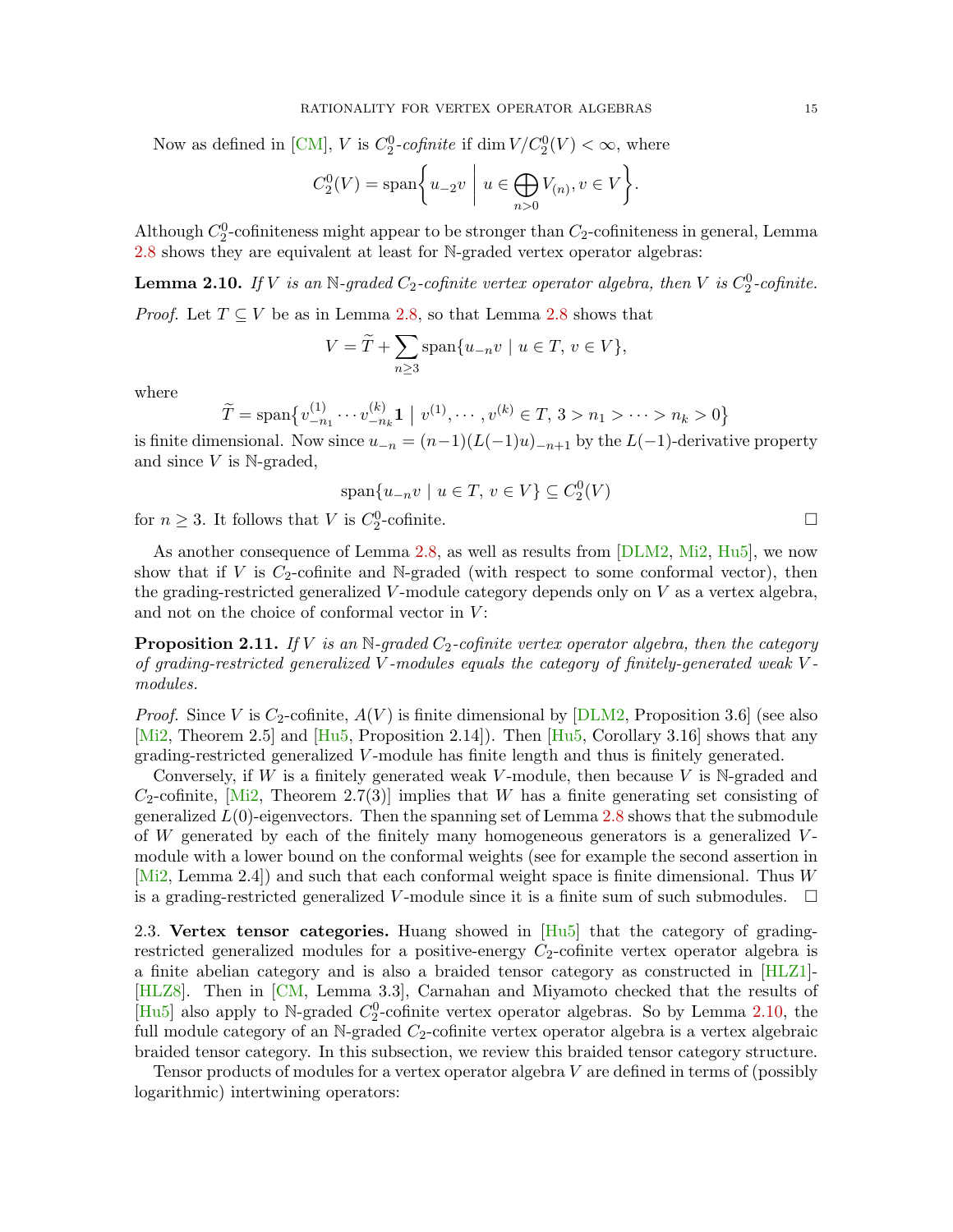**Definition 2.12.** Let  $W_1$ ,  $W_2$ , and  $W_3$  be grading-restricted generalized V-modules. An intertwining operator of type  ${W_3 \choose W_1 W_2}$  is a linear map

$$
\mathcal{Y}: W_1 \otimes W_2 \to W_3[\log x] \{x\}
$$
  

$$
w_1 \otimes w_2 \mapsto \mathcal{Y}(w_1, x)w_2 = \sum_{h \in \mathbb{C}} \sum_{k \in \mathbb{N}} (w_1)_{h,k} w_2 x^{-h-1} (\log x)^k
$$

satisfying the following properties:

- (1) Lower truncation: For any  $w_1 \in W_1$ ,  $w_2 \in W_2$ , and  $h \in \mathbb{C}$ ,  $(w_1)_{h+n,k}w_2 = 0$  for  $n \in \mathbb{N}$ sufficiently large, independently of  $k$ .
- (2) The *Jacobi identity*: For  $v \in V$  and  $w_1 \in W_1$ ,

$$
x_0^{-1}\delta\left(\frac{x_1 - x_2}{x_0}\right)Y_{W_3}(v, x_1)\mathcal{Y}(w_1, x_2) - x_0^{-1}\delta\left(\frac{-x_2 + x_1}{x_0}\right)\mathcal{Y}(w_1, x_2)Y_{W_2}(v, x_1)
$$
  
=  $x_2^{-1}\delta\left(\frac{x_1 - x_0}{x_2}\right)\mathcal{Y}(Y_{W_1}(v, x_0)w, x_2).$ 

(3) The  $L(-1)$ -derivative property: For  $w_1 \in W_1$ ,

<span id="page-15-1"></span>
$$
\frac{d}{dx}\mathcal{Y}(w_1,x) = \mathcal{Y}(L(-1)w_1,x).
$$

For any V-module W, the vertex operator  $Y_W$  is an intertwining operator of type  $\binom{W}{V_W}$ . If  $f_i: W_i \to X_i$  are V-module homomorphisms for  $i = 1, 2, 3$  and  $\mathcal Y$  is an intertwining operator of type  $\binom{W_3}{X_1 X_2}$ , then  $f_3 \circ \mathcal{Y} \circ (f_1 \otimes f_2)$  is an intertwining operator of type  $\binom{X_3}{W_1 W_2}$ . We can also obtain new intertwining operators from old ones using the skew-symmetry and adjoint constructions of [\[FHL,](#page-82-6) [HL2,](#page-83-12) [HLZ2\]](#page-83-13): Let  $\mathcal{Y}$  be an intertwining operator of type  $\binom{W_3}{W_1 W_2}$  and fix  $r \in \mathbb{Z}$ . We then define an intertwining operator  $\Omega_r(\mathcal{Y})$  of type  ${W_3 \choose W_2 W_1}$  by

<span id="page-15-2"></span>
$$
\Omega_r(\mathcal{Y})(w_2, x)w_1 = e^{xL(-1)}\mathcal{Y}(w_1, e^{(2r+1)\pi i}x)
$$
\n(2.3)

for  $w_1 \in W_1$ ,  $w_2 \in W_2$ . We can also define  $A_r(\mathcal{Y})$  of type  $\binom{W_2'}{W_1 W_3'}$  by

$$
\langle A_r(\mathcal{Y})(w_1, x)w_3', w_2 \rangle = \langle w_3', \mathcal{Y}(e^{xL(1)}e^{(2r+1)\pi i L(0)}x^{-2L(0)}w_1, x^{-1})w_2 \rangle \tag{2.4}
$$

for  $w_1 \in W_1$ ,  $w_2' \in W_2'$ , and  $w_3' \in W_3'$ . For a V-module W,  $A_r(Y_W)$  and  $\Omega_r(Y_W)$  are independent of r, so we will denote  $\Omega_r(Y_W)$  simply by  $\Omega(Y_W)$  (and  $A_r(Y_W) = Y_{W'}$ ).

<span id="page-15-0"></span>**Definition 2.13.** Let  $\mathcal{C}$  be a category of grading-restricted generalized V-modules and let  $W_1$  and  $W_2$  be modules in C. A tensor product of  $\tilde{W}_1$  and  $W_2$  in C is a pair  $(W_1 \boxtimes W_2, \mathcal{Y}_{W_1,W_2}),$ with  $W_1 \boxtimes W_2$  a V-module in C and  $\mathcal{Y}_{W_1,W_2}$  an intertwining operator of type  $\begin{pmatrix} W_1 \boxtimes W_2 \\ W_1 W_2 \end{pmatrix}$  $\binom{W_1 \boxtimes W_2}{W_1 \, W_2}$ , that satisfies the following universal property: If  $W_3$  is a V-module in C and Y is an intertwining operator of type  ${W_3 \choose W_1 W_2}$ , then there is a unique V-module homomorphism  $f: W_1 \boxtimes W_2 \to W_3$ such that  $\mathcal{Y} = f \circ \mathcal{Y}_{W_1, W_2}$ .

**Remark 2.14.** Given an arbitrary category  $\mathcal C$  of V-modules, it is not typically clear that tensor products of modules in  $\mathcal C$  exist.

**Remark 2.15.** From a geometric point of view, it is more natural to consider  $P(z)$ -tensor products, defined in [\[HLZ3\]](#page-83-7) in terms of  $P(z)$ -intertwining maps, which are intertwining operators with the formal variable x suitably specialized to a non-zero complex number  $z$ . This is because the geometric formulation of conformal field theory introduced by Segal [\[Se\]](#page-84-7) and Vafa [\[Va\]](#page-84-8) requires a tensor product functor associated to each point in the moduli space of spheres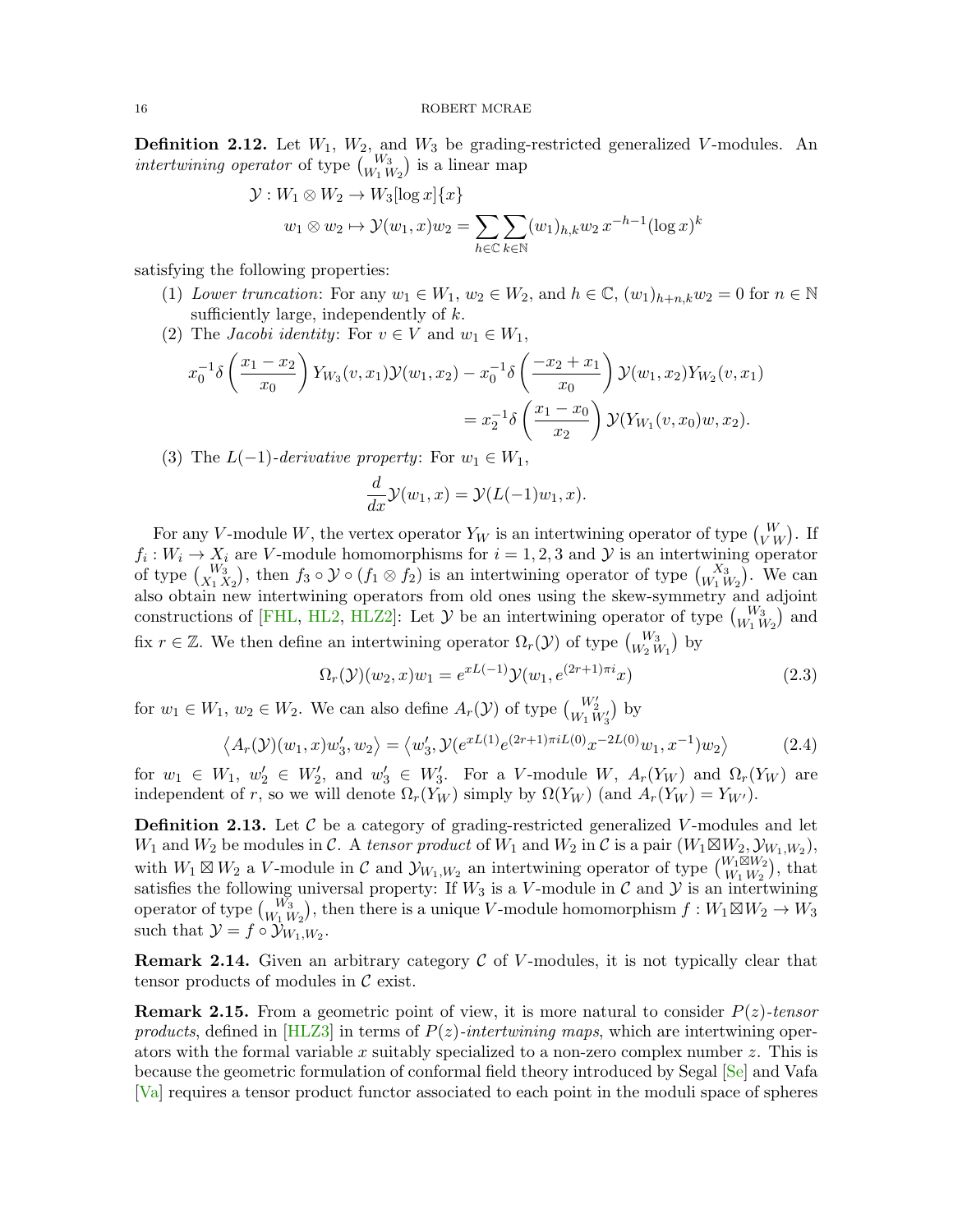with two positively-oriented punctures, one negatively-oriented puncture, and local coordinates at the punctures. In particular,  $P(z)$  is the sphere with positively-oriented punctures at 0 and z, negatively-oriented puncture at  $\infty$ , and local coordinates  $w \mapsto w$ ,  $w \mapsto w - z$ ,  $w \mapsto 1/w$  at the punctures.

A vertex tensor category [\[HL1\]](#page-83-14) is a category of V-modules with a tensor product functor for each conformal equivalence class of spheres with punctures and local coordinates, together with suitable natural isomorphisms that satisfy suitable coherence properties. As shown in [\[HLZ8\]](#page-83-1), vertex tensor category structure on a category  $\mathcal C$  of V-modules induces a braided tensor category structure that can be completely described using the  $P(z)$ -tensor products for  $z \in \mathbb{C}^{\times}$ . Moreover, all  $P(z)$ -tensor products are naturally isomorphic to each other via parallel transport isomorphisms. In particular, we may take the tensor product functor for the braided tensor category  $\mathcal C$  to be the  $P(1)$ -tensor product, and then tensor product modules satisfy the universal property of Definition [2.13.](#page-15-0) We describe this braided tensor category structure in more detail below.

Fix a category  $\mathcal C$  of grading-restricted generalized V-modules that contains V itself and is closed under tensor products, that is, every pair of modules  $W_1$  and  $W_2$  in C has a tensor product  $(W_1 \boxtimes W_2, \mathcal{Y}_{W_1,W_2})$  in C. It is then easy to show that tensor products define a functor  $\mathbb{E}: \mathcal{C} \times \mathcal{C} \to \mathcal{C}$ , that V is a unit object in C, and that the tensor product is commutative:

• Given morphisms  $f_1: W_1 \to X_1$  and  $f_2: W_2 \to X_2$  in C, the tensor product

$$
f_1 \boxtimes f_2 : W_1 \boxtimes W_2 \to X_1 \boxtimes X_2
$$

is the unique morphism induced by the intertwining operator  $\mathcal{Y}_{X_1,X_2} \circ (f_1 \otimes f_2)$  of type  $\binom{X_1 \boxtimes X_2}{W_1\ W_2}$  $W_1 \boxtimes X_2$  and the universal property of  $(W_1 \boxtimes W_2, \mathcal{Y}_{W_1, W_2})$ . That is,

$$
(f_1 \boxtimes f_2) (\mathcal{Y}_{W_1,W_2}(w_1,x)w_2) = \mathcal{Y}_{X_1,X_2}(f_1(w_1),x) f_2(w_2)
$$

for  $w_1 \in W_1$ ,  $w_2 \in W_2$ .

• Given a V-module  $(W, Y_W)$  in C, the left unit isomorphism  $l_W : V \boxtimes W \to W$  is induced by the intertwining operator  $Y_W$  and the universal property of  $(V \boxtimes W, \mathcal{Y}_{V,W})$ :

$$
l_W(\mathcal{Y}_{V,W}(v,x)w) = Y_W(v,x)w
$$

for  $v \in V$ ,  $w \in W$ . Similarly, the right unit isomorphism  $r_W : W \boxtimes V \to W$  is induced by the intertwining operator  $\Omega(Y_W)$ :

$$
r_W(\mathcal{Y}_{W,V}(w,x)v) = \Omega(Y_W)(w,x)v = e^{xL(-1)}Y_W(v,-x)w
$$

for  $v \in V$ ,  $w \in W$ .

• Given modules  $W_1$  and  $W_2$  in  $\mathcal{C}$ , the braiding isomorphism

$$
\mathcal{R}_{W_1,W_2}: W_1\boxtimes W_2\to W_2\boxtimes W_1
$$

is induced by the intertwining operator  $\Omega_0(\mathcal{Y}_{W_2,W_1})$  of type  ${W_2 \boxtimes W_1 \choose W_1 W_2}$  $\binom{W_2 \boxtimes W_1}{W_1 W_2}$  and the universal property of  $(W_1 \boxtimes W_2, \mathcal{Y}_{W_1,W_2})$ :

 $\mathcal{R}_{W_1,W_2}\left(\mathcal{Y}_{W_1,W_2}(w_1,x)w_2\right)=\Omega_0(\mathcal{Y}_{W_2,W_1})(w_1,x)w_2=e^{xL(-1)}\mathcal{Y}_{W_2,W_1}(w_2,e^{\pi i}x)w_1$ 

for  $w_1 \in W_1$ ,  $w_2 \in W_2$ . The inverse braiding isomorphism is characterized by

$$
\mathcal{R}_{W_1,W_2}^{-1}(\mathcal{Y}_{W_2,W_1}(w_2,x)w_1) = e^{xL(-1)}\mathcal{Y}_{W_1,W_2}(w_1,e^{-\pi i}x)w_2,
$$

and the monodromy isomorphism by

 $\mathcal{R}_{W_1,W_2}^2(\mathcal{Y}_{W_1,W_2}(w_1,x)w_2) = \mathcal{Y}_{W_1,W_2}(w_1,e^{2\pi i}x)w_2,$ for  $w_1 \in W_1$ ,  $w_2 \in W_2$ .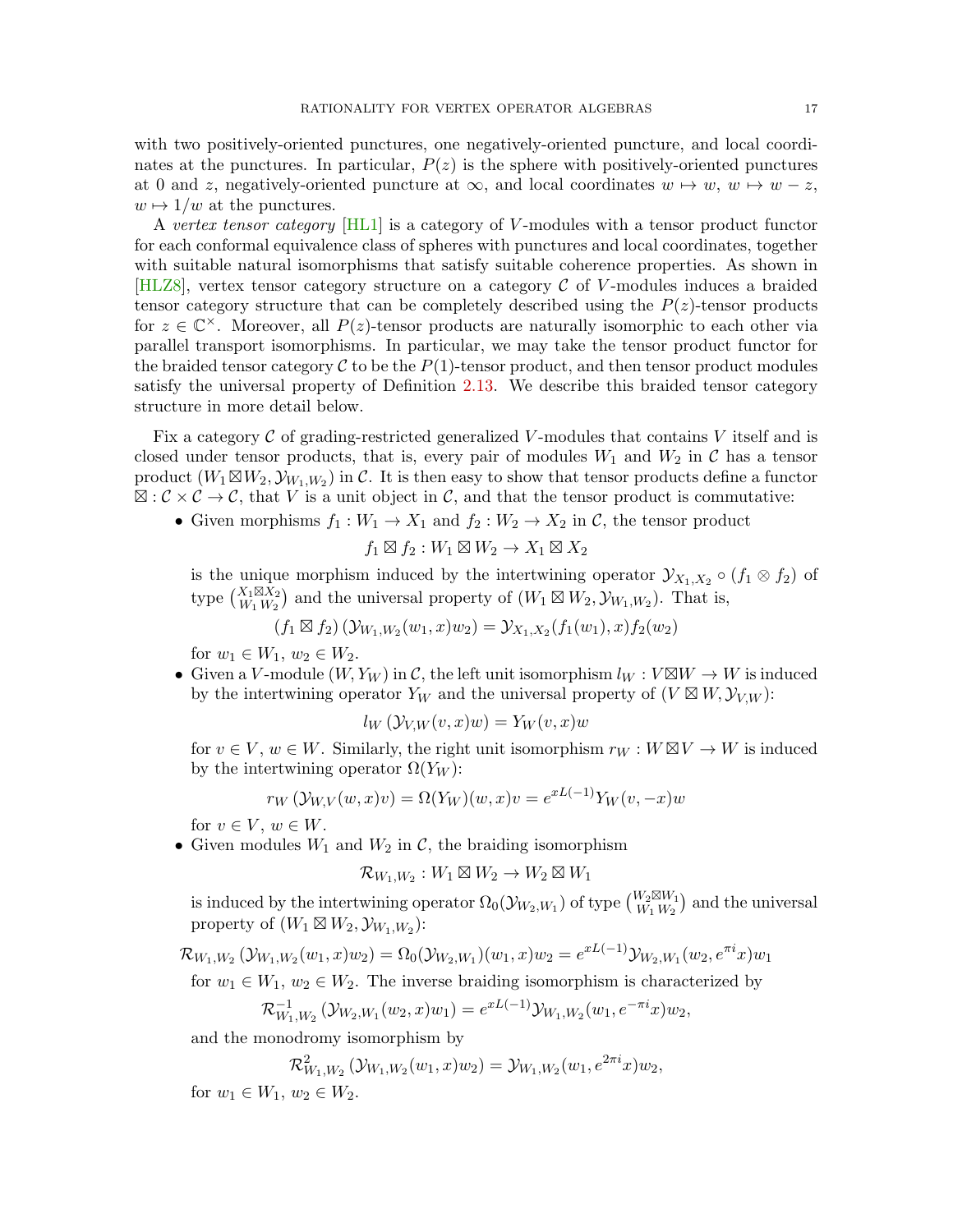• The category C also has a twist given by  $\theta_W = e^{2\pi i L(0)}$  for W in C. The twist satisfies the balancing equation by the  $L(0)$ -conjugation property for intertwining operators [\[HLZ2,](#page-83-13) Proposition 3.36(b)]. It also satisfies  $\theta_V = \text{Id}_V$  as long as V is Z-graded.

Associativity isomorphisms in  $\mathcal C$  are much more difficult to construct and do not follow simply from the universal property of tensor products. Their description, assuming they exist, requires some analytic preparation.

Given a V-module  $W = \bigoplus_{h \in \mathbb{C}} W_{[h]},$  the *algebraic completion* is  $\overline{W} = \prod_{h \in \mathbb{C}} W_{[h]}$ ; it is the vector space dual of the graded dual W', since each conformal weight space  $\hat{W}_{[h]}$  is finite dimensional. For  $h \in \mathbb{C}$ ,  $\pi_h : \overline{W} \to W_{[h]}$  denotes the canonical projection. Then if  $\mathcal Y$  is a V-module intertwining operator of type  $\binom{W_3}{W_1 W_2}$ , the substitution  $x \mapsto z$  in  $\mathcal{Y}$  for any  $z \in \mathbb{C}^\times$ induces a linear map

$$
I_{\mathcal{Y}}: W_1 \otimes W_2 \to \overline{W_3}
$$
  

$$
w_1 \otimes w_2 \mapsto \mathcal{Y}(w_1, z)w_2,
$$

called a  $P(z)$ -intertwining map (see for instance [\[HLZ3\]](#page-83-7)); since the intertwining operator  $\mathcal Y$  may involve non-integral powers of x, as well as powers of log x, we need to choose a branch of log z to make the substitution  $x \mapsto z$  precise. In general, to emphasize that we are substituting formal variables using some branch of logarithm  $\ell(z)$ , we use the notation  $\mathcal{Y}(w_1, e^{\ell(z)})w_2$ , that is,

$$
\mathcal{Y}(w_1, e^{\ell(z)})w_2 = \mathcal{Y}(w_1, x)w_2\big|_{x^h = e^{h\ell(z)}, \log x = \ell(z)}.
$$

We will most frequently use the principal branch of logarithm on  $\mathbb{C} \setminus (-\infty, 0]$ , which we will denote by  $\log z$ , that is,

<span id="page-17-0"></span>
$$
\log z = \ln|z| + i \arg z \tag{2.5}
$$

where  $-\pi < \arg z \leq \pi$ .

Now existence of associativity isomorphisms for tensor products in a category  $\mathcal C$  of Vmodules requires the convergence of products and iterates of intertwining operators. Given V-modules  $W_1$ ,  $W_2$ ,  $W_3$ ,  $W_4$ , M and intertwining operators  $\mathcal{Y}_1$ ,  $\mathcal{Y}_2$  of types  $\binom{W_4}{W_1\,M}$  and  $\binom{M}{W_2 W_3}$ , respectively, we say that the product of  $\mathcal{Y}_1$  and  $\mathcal{Y}_2$  converges if the series

$$
\sum_{h\in \mathbb C}\left\langle w_4', \mathcal Y_1(w_1,z_1)\pi_h(\mathcal Y_2(w_2,z_2)w_3)\right\rangle
$$

converges absolutely for all  $w_1 \in W_1$ ,  $w_2 \in W_2$ ,  $w_3 \in W_3$ ,  $w'_4 \in W'_4$  and for all  $z_1, z_2 \in \mathbb{C}^\times$ such that  $|z_1| > |z_2| > 0$ , where the substitutions  $x_1 \mapsto z_1, x_2 \mapsto z_2$  are accomplished using any choices for branch of logarithm. If the product of  $\mathcal{Y}_1$  and  $\mathcal{Y}_2$  converges, then it defines an element

$$
\mathcal{Y}_1(w_1, z_1)\mathcal{Y}_2(w_2, z_2)w_3 = \sum_{h \in \mathbb{C}} \langle \cdot, \mathcal{Y}_1(w_1, z_1)\pi_h(\mathcal{Y}_2(w_2, z_2)w_3) \rangle \in (W'_4)^* = \overline{W_4}.
$$

Moreover,  $\left[\text{HLZ5}, \text{Proposition 7.20}\right]$  shows that for any branches of logarithm  $\ell_1$  and  $\ell_2$  defined on simply-connected domains of  $\mathbb{C}^{\times}$ , the equality

$$
\langle w_4', \mathcal{Y}_1(w_1, e^{\ell_1(z_1)}) \mathcal{Y}_2(w_2, e^{\ell_2(z_2)}) w_3 \rangle
$$
  
= 
$$
\sum_{h_1, h_2 \in \mathbb{C}} \sum_{k_1, k_2 \in \mathbb{N}} \langle w_4', (w_1)_{h_1, k_1} [(w_2)_{h_2, k_2} w_3] \rangle e^{h_1 \ell_1(z_1)} (\log z_1)^{k_1} e^{h_2 \ell_2(z_2)} (\log z_2)^{k_2}
$$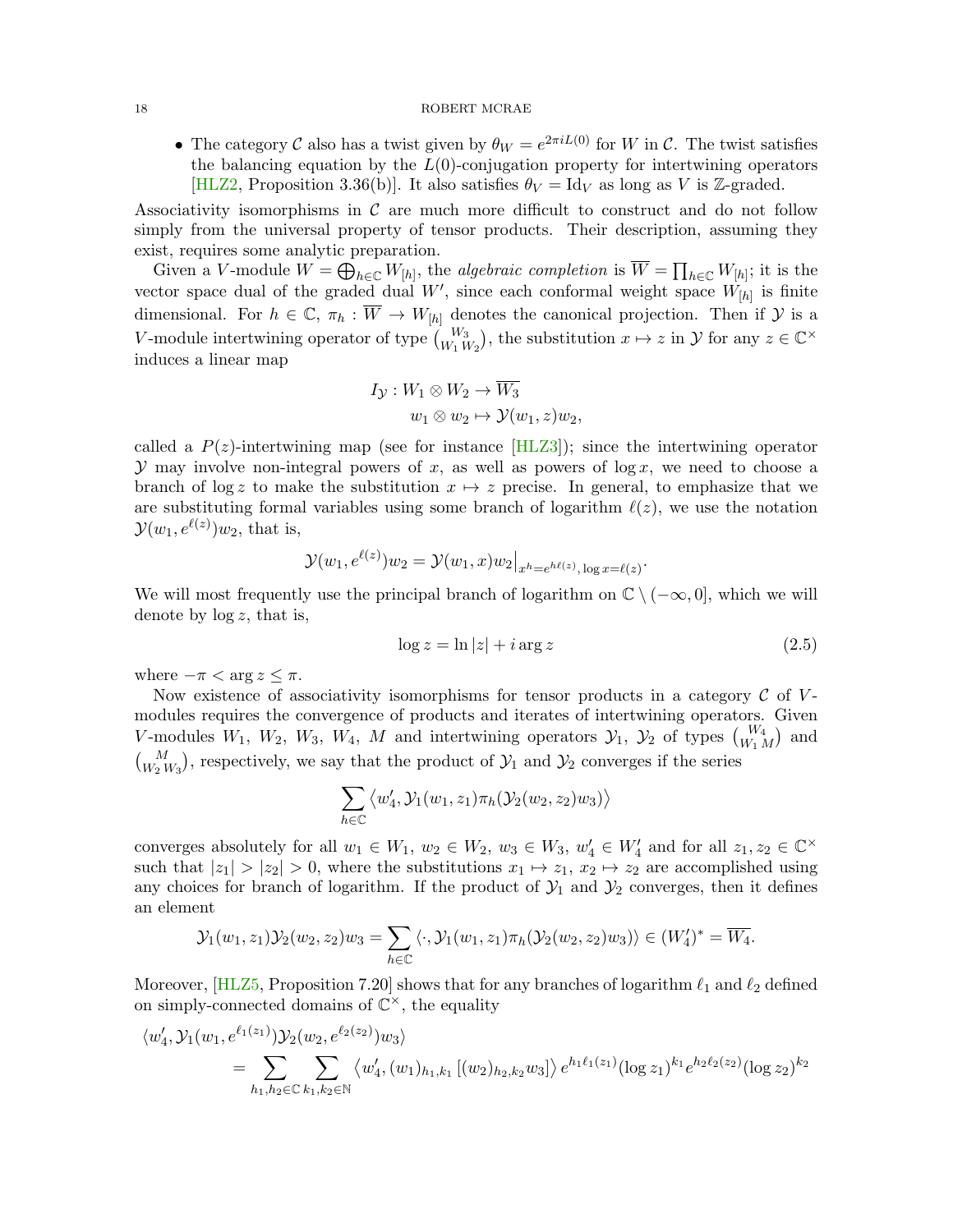holds, so that in particular the product of  $\mathcal{Y}_1$  and  $\mathcal{Y}_2$  defines a multivalued analytic function on the region  $|z_1| > |z_2| > 0$ .

Similarly, suppose  $\mathcal{Y}^1$  and  $\mathcal{Y}^2$  are intertwining operators of types  $\binom{W_4}{MW_3}$  and  $\binom{M}{W_1 W_2}$ , respectively. Then we say that the iterate of  $\mathcal{Y}^1$  and  $\mathcal{Y}^2$  converges if the series

$$
\mathcal{Y}^{1}(\mathcal{Y}^{2}(w_{1}, z_{0})w_{2}, z_{2})w_{3} = \sum_{h \in \mathbb{C}} \langle \cdot, \mathcal{Y}^{1}(\pi_{h}(\mathcal{Y}^{2}(w_{1}, z_{0})w_{2}), z_{2})w_{3} \rangle \in (W_{4}')^{*} = \overline{W_{4}}
$$

converges absolutely for  $z_0, z_2 \in \mathbb{C}^\times$  such that  $|z_2| > |z_0| > 0$ . As for products, if the iterate of  $\mathcal{Y}^1$  and  $\mathcal{Y}^2$  converges, then it defines a multivalued analytic function on the region  $|z_2| > |z_0| > 0.$ 

Now we can describe the associativity isomorphisms in a braided tensor category  $\mathcal C$  of V -modules. The basic assumption needed for their existence is convergence of products and iterates of intertwining operators among V-modules in  $\mathcal{C}$ ; for the remaining conditions, see the assumptions in [\[HLZ6,](#page-83-16) [HLZ8\]](#page-83-1).

• Fix  $r_1, r_2 \in \mathbb{R}$  such that  $r_1 > r_2 > r_1 - r_2 > 0$ . Then for modules  $W_1, W_2$ , and  $W_3$  in  $\mathcal{C}$ , the associativity isomorphism

$$
\mathcal{A}_{W_1,W_2,W_3}: W_1 \boxtimes (W_2 \boxtimes W_3) \to (W_1 \boxtimes W_2) \boxtimes W_3
$$

is characterized by the relation

$$
\overline{\mathcal{A}_{W_1,W_2,W_3}}\left(\mathcal{Y}_{W_1,W_2\boxtimes W_3}(w_1, e^{\ln r_1})\mathcal{Y}_{W_2,W_3}(w_2, e^{\ln r_2})w_3\right)
$$
  
=  $\mathcal{Y}_{W_1\boxtimes W_2,W_3}(\mathcal{Y}_{W_1,W_2}(w_1, e^{\ln (r_1-r_2)})w_2, e^{\ln r_2})w_3$ 

for  $w_1 \in W_1$ ,  $w_2 \in W_2$ ,  $w_3 \in W_3$ , where  $\overline{\mathcal{A}_{W_1,W_2,W_3}}$  denotes the obvious extension of  $\mathcal{A}_{W_1,W_2,W_3}$  to algebraic completions.

**Remark 2.16.** The associativity isomorphisms are independent of the choice of  $r_1, r_2 \in \mathbb{R}$ because the subset of  $(r_1, r_2) \in (\mathbb{R}^{\times})^2$  defined by the condition  $r_1 > r_2 > r_1 - r_2 > 0$  is simply connected (see [\[CKM1,](#page-81-5) Proposition 3.32]).

The general assumptions on the category  $\mathcal C$  of V-modules that were used in [\[HLZ1\]](#page-83-0)-[\[HLZ8\]](#page-83-1) to construct braided tensor category structure are rather extensive. Nevertheless, as mentioned above,  $[Hu5]$  shows that they hold when V is N-graded  $C_2$ -cofinite and C is the full category of grading-restricted generalized V-modules. Thus in this case  $\mathcal C$  is a braided tensor category with a twist, as described above.

Sometimes we will need to consider  $V$  as an N-graded vertex operator algebra with respect to two different conformal vectors  $\omega$  and  $\tilde{\omega}$ , so we need to consider whether the braided tensor category C depends on the conformal vector. The operator  $L(0)$  appears in the definition of the category  $\mathcal C$  itself and in the definition of graded dual vector spaces and algebraic completions, while  $L(-1)$  appears in the  $L(-1)$ -derivative property for intertwining operators and the braiding isomorphisms. However, if  $V$  is  $C_2$ -cofinite and N-graded with respect to either conformal vector, Proposition [2.11](#page-14-2) shows that the category  $\mathcal C$  of grading-restricted generalized V -modules is independent of the conformal vector. Moreover, as noted in the previous subsection, the operator  $L(-1)$  on V-modules in C is also independent of the conformal vector provided  $\tilde{\omega} = \omega + v_{-2}$ 1 for some  $v \in V$ . Finally, Lemma [2.5](#page-11-0) and Proposition [2.6](#page-11-2) show that algebraic completions and graded duals of V-modules in  $\mathcal C$  do not depend on which  $L(0)$  we use, provided that  $v_0 \omega = 0$ . Thus we have:

<span id="page-18-0"></span>**Proposition 2.17.** Let V be a  $C_2$ -cofinite vertex operator algebra which is N-graded with respect to either of two conformal vectors  $\omega$  and  $\tilde{\omega} = \omega + v_{-2}$ , where  $v \in V$  satisfies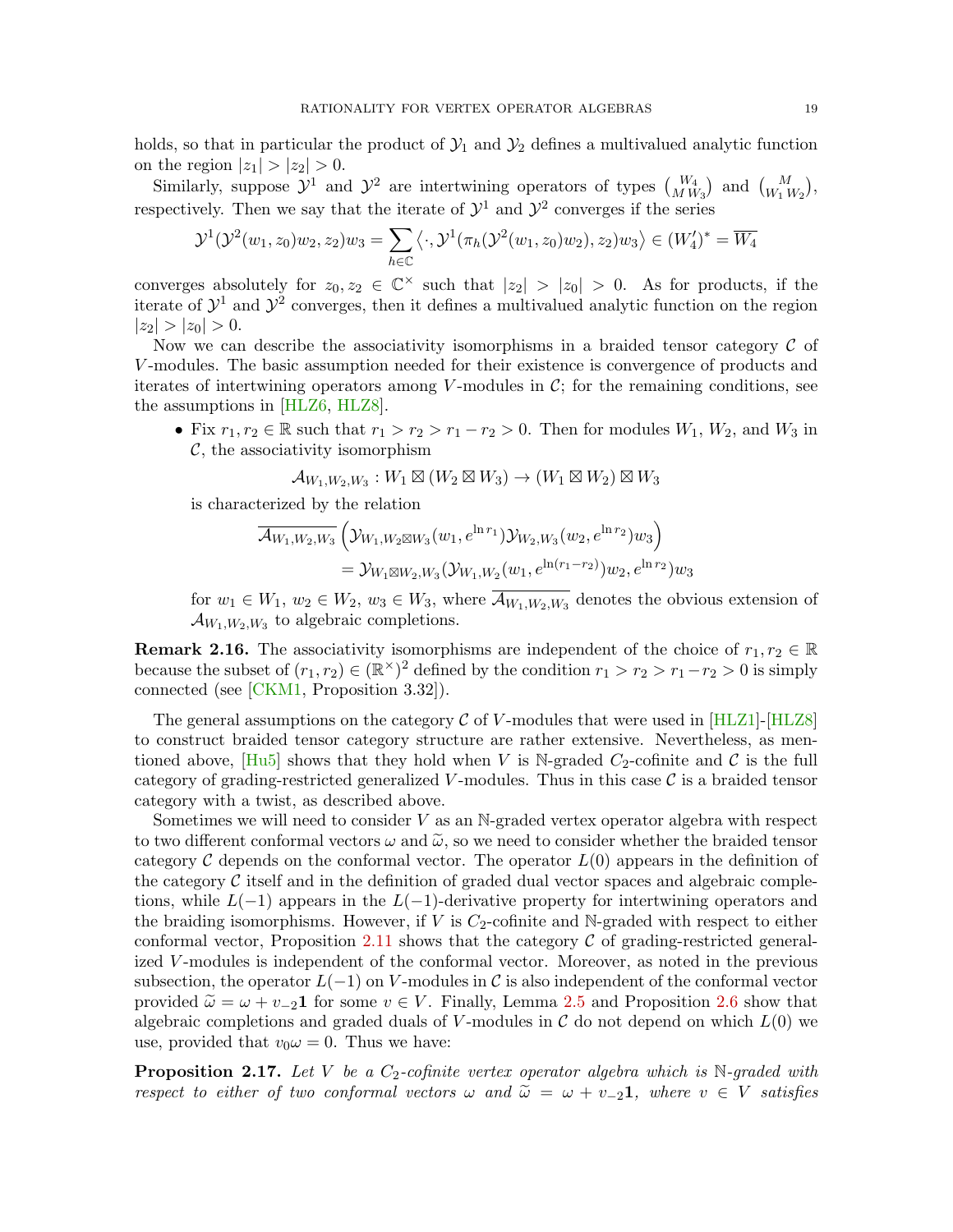$v_0 \omega = 0$ . Then the category C of grading-restricted generalized V-modules and the braided tensor category structure on C do not depend on whether  $\omega$  or  $\tilde{\omega}$  is used as the conformal vector of V.

**Remark 2.18.** In the setting of Proposition [2.17,](#page-18-0) the twist  $e^{2\pi iL(0)}$  on the braided tensor category C does depend on whether  $\omega$  or  $\tilde{\omega}$  is used as the conformal vector of V, as does the V -module structure on contragredient modules.

# 3. Categorical results

<span id="page-19-0"></span>Let V be a vertex operator algebra and  $\mathcal C$  a vertex algebraic braided tensor category of grading-restricted generalized V -modules. In this section, we isolate steps towards the main theorems that do not require technical calculations with genus-one correlation functions. First, we show that if V is N-graded  $C_2$ -cofinite and the braided tensor category C of gradingrestricted generalized  $V$ -modules is a factorizable finite ribbon category, then semisimplicity of C follows from semisimplicity of the Zhu algebra  $A(V)$ . This proof assumes in particular that C is rigid; thus in the second subsection we derive a sufficient condition for C to be a rigid tensor category, assuming V is self-contragredient with respect to some conformal vector.

<span id="page-19-1"></span>3.1. Semisimplicity. Here, we assume that V is an N-graded  $C_2$ -cofinite vertex operator algebra V satisfying two additional conditions:

- (1) The braided tensor category  $\mathcal C$  of grading-restricted generalized V-modules is a factorizable finite ribbon category.
- (2) The (finite-dimensional) Zhu algebra  $A(V)$  is semisimple.

Our goal is to show that under these conditions,  $\mathcal C$  is in fact semisimple and thus V is rational.

We begin with some properties of projective covers. By  $[Hu5]$ , every irreducible V-module W has a projective cover; recall this is a pair  $(P_W, p_W)$  such that  $P_W$  is a projective Vmodule,  $p_W : P_W \to W$  is a surjection, and for any surjection  $p : P \to W$  with P projective, there is a surjection  $q: P \to P_W$  such that



commutes. We need a couple elementary lemmas about the projective covers:

<span id="page-19-2"></span>**Lemma 3.1.** For any irreducible V-module W, the projective cover  $P_W$  is indecomposable.

*Proof.* Suppose  $P_W = P_1 \oplus P_2$  for two submodules  $P_i \subseteq P_W$ ; as direct summands of a projective module,  $P_1$  and  $P_2$  are both projective. Moreover, for at least one i,

$$
p_W|_{P_i}: P_i \to W
$$

is non-zero and thus surjective since  $W$  is irreducible. Then by the property of the projective cover, there is a surjection

$$
q: P_i \to P_W
$$

such that  $p_W \circ q = p_W |_{P_i}$ . Since there is also an injection  $P_i \to P_W$ , and since both  $P_i$  and  $P_W$  are grading-restricted generalized V-modules with finite-dimensional weight spaces, they have the same graded dimension. Thus  $P_W = P_i$  for either  $i = 1$  or  $i = 2$ .

<span id="page-19-3"></span>**Lemma 3.2.** For any irreducible V-module W, the projective cover  $P_W$  is generated by any  $\widetilde{w} \in P_W \setminus \text{Ker } p_W$ .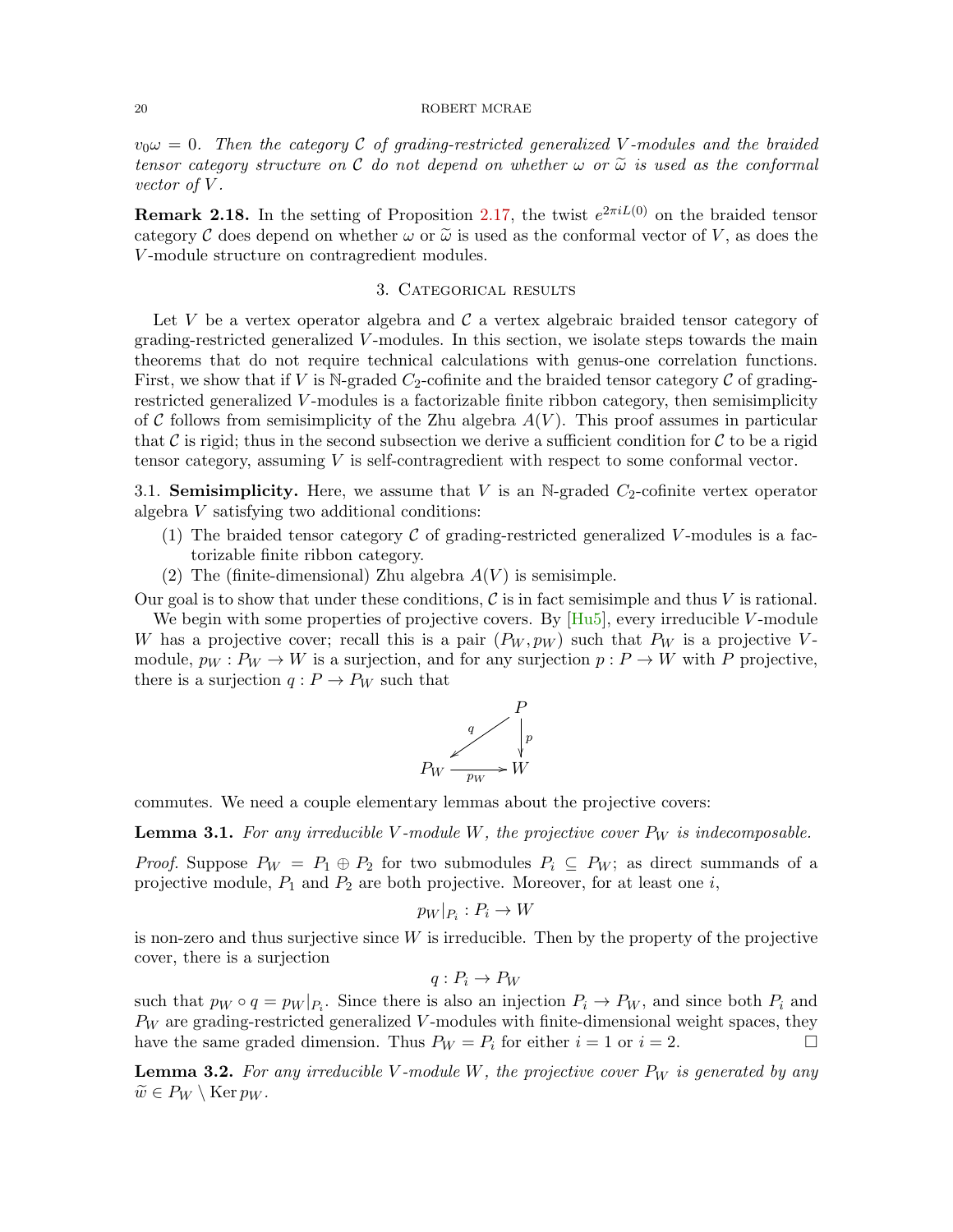*Proof.* For  $\widetilde{w} \in P_W \setminus \text{Ker } p_W$ , let  $\widetilde{W}$  denote the submodule of  $P_W$  generated by  $\widetilde{w}$ . Since  $p_W(\widetilde{w}) \neq 0$  and W is irreducible,  $p_W |_{\widetilde{W}} : \widetilde{W} \to W$  is surjective. So by projectivity of  $P_W$ , there exists  $q: P_W \to \widetilde{W}$  such that



commutes. As the inclusion  $i : \widetilde{W} \to P_W$  satisfies  $p_W \circ i = p_W |_{\widetilde{W}}$ , we get

$$
p_W \circ (i \circ q)^N = p_W
$$

for all  $N \in \mathbb{N}$ . Since  $i \circ q$  is an endomorphism of a (finite-length) indecomposable module by Lemma [3.1,](#page-19-2) it is either an isomorphism or nilpotent by Fitting's Lemma. It cannot be nilpotent since  $p_W \neq 0$ , so it is an isomorphism. In particular, i is surjective as well as injective, and we get  $P_W = W$ .

We use the assumption that  $\mathcal C$  is factorizable in the next proposition:

<span id="page-20-1"></span>**Proposition 3.3.** For any irreducible V-module W, there is an injection  $W \to P_W$ .

*Proof.* Since C is factorizable,  $[ENO,$  Proposition 4.5 (see also  $[EGNO,$  Proposition 8.10.10)) shows that C is unimodular, which means that for any irreducible V-module W,  $P'_W \cong P'_{W'}$ (see [\[EGNO,](#page-82-16) Sections 6.4 and 6.5]). Thus the surjection  $p_{W'} : P_{W'} \to W'$  induces an injection

$$
W \cong (W')' \xrightarrow{p'_{W'}} P'_{W'} \cong (P'_{W})' \cong P_{W}
$$

for any irreducible V-module W.

Now we establish that  $\mathcal C$  is semisimple using the preceding proposition and the assumption that  $A(V)$  is semisimple:

<span id="page-20-0"></span>**Theorem 3.4.** Under the assumptions on V and C in this subsection, C is semisimple. In particular,  $V$  is rational and  $\mathcal C$  is a semisimple modular tensor category.

*Proof.* We will show that  $P_W \cong W$  for every irreducible V-module W. Then every irreducible V-module is projective and so C is semisimple. In fact, since C is rigid, it would be enough to show that V itself is a projective V-module (see for example  $[EGNO, Corollary 4.2.13]$  $[EGNO, Corollary 4.2.13]$ , the proof of  $[CM, Theorem 5.24]$  $[CM, Theorem 5.24]$ , or  $[McR2, Lemma 3.6]$  $[McR2, Lemma 3.6]$ .

We first consider the case that the lowest conformal weight of  $P_W$  is the same as the lowest conformal weight  $h_W$  of W. Then  $(P_W)_{[h_W]}$  is a finite-dimensional  $A(V)$ -module and

$$
p = p_W|_{(P_W)_{[h_W]}} : (P_W)_{[h_W]} \to W_{[h_W]}
$$

is an  $A(V)$ -module surjection. Since we assume that  $A(V)$  is semisimple, this surjection splits and we get  $q: W_{[h_W]} \to (P_W)_{[h_W]}$  such that  $p \circ q = \text{Id}_{W_{[h_W]}}$ . Now for any non-zero  $w \in W_{[h_W]}$ , Lemma [3.2](#page-19-3) shows that  $\tilde{w} = q(w)$  generates  $P_W$ , so that

$$
P_W = \text{span}\{v_n\widetilde{w} \mid v \in V, n \in \mathbb{Z}\}\
$$

by [\[LL,](#page-83-9) Proposition 4.5.6]. In particular,

$$
(P_W)_{[h_W]} = \text{span}\{o(v)\widetilde{w} \mid v \in V\} = A(V) \cdot \widetilde{w} = q(W_{[h_W]}),
$$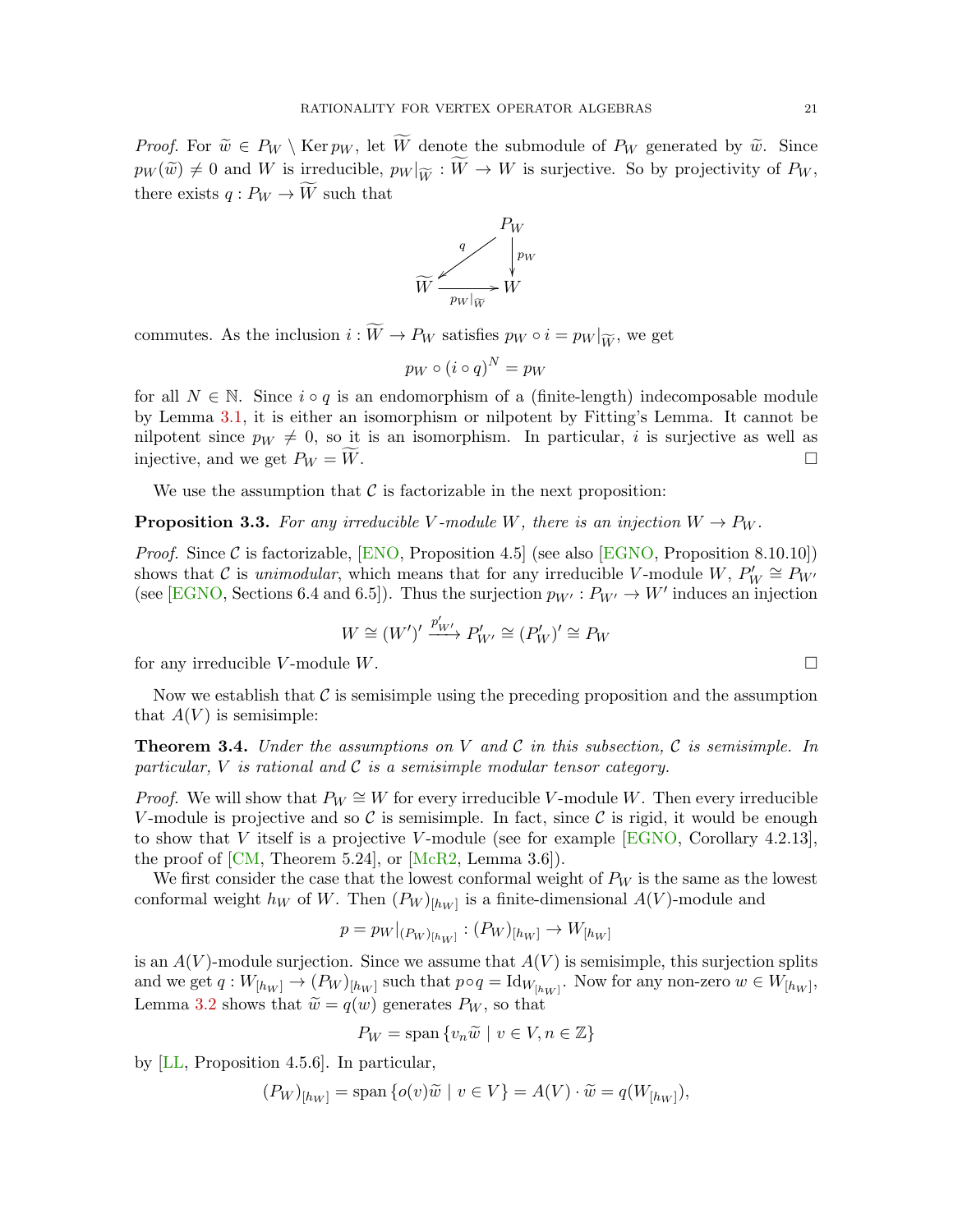so  $(P_W)_{[h_W]} \cong W_{[h_W]}$  as an  $A(V)$ -module. It is now clear that the injection  $i: W \to P_W$ guaranteed by Proposition [3.3](#page-20-1) restricts to an  $A(V)$ -module isomorphism

$$
i|_{W[h_W]}: W_{[h_W]} \to (P_W)_{[h_W]}.
$$

In particular, the vector  $\tilde{w}$  that generates  $P_W$  is contained in the image of i, showing that i is surjective as well as injective, and therefore  $P_W \cong W$ .

We now order the (finitely many) distinct irreducible  $V$ -modules  $W$  by their lowest conformal weights  $h_W$  and prove inductively that each  $P_W \cong W$ . Since projective objects in rigid tensor categories are also injective (see  $[EGNO,$  Proposition 6.1.3]), this will also show that W injective in C. For W such that  $h_W$  is minimal, the lowest conformal weight space of  $P_W$ is necessarily  $(P_W)_{[h_W]}$ , since  $P_W$  is a finite-length grading-restricted generalized V-module whose composition factors all have weights greater than or equal to  $h_W$ . Thus the argument of the preceding paragraph shows that  $P_W \cong W$  when  $h_W$  is minimal.

Now let  $W$  be any irreducible  $V$ -module and assume by induction that all irreducible  $V$ modules with conformal dimension strictly less than  $h_W$  are both projective and injective. If P<sub>W</sub> had any composition factor X with  $h_X < h_W$ , the subquotient X would be both projective and injective and thus would be a direct summand of  $P_W$ . Given that  $P_W$  cannot equal X (since X does not surject onto the non-isomorphic irreducible module  $W$ ), this would contradict the indecomposability of  $P_W$  from Lemma [3.1.](#page-19-2) Thus all composition factors of  $P_W$  must have conformal weights greater than or equal to  $h_W$ , so  $(P_W)_{[h_W]}$  is the lowest conformal weight space of  $P_W$  and the argument of the second and third paragraphs shows that  $P_W \cong W$ . This completes the induction step of the proof that every irreducible Vmodule is projective.

Because all irreducible V-modules are projective, in particular V itself, it follows that  $\mathcal C$ is semisimple. So  $\mathcal C$  is a semisimple modular tensor category, and moreover Lemma 3.6 and Proposition 3.7 of [\[CM\]](#page-81-6) (see also [\[McR1,](#page-83-8) Proposition 4.16]) show that V is rational.

The assumption in Theorem [3.4](#page-20-0) that  $\mathcal C$  is factorizable in particular includes the assumption that  $\mathcal C$  is a rigid tensor category. Thus our next goal will be to determine conditions under which objects of  $\mathcal C$  are rigid.

<span id="page-21-0"></span>3.2. Contragredients in vertex tensor categories. Let  $V$  be a vertex operator algebra and  $\mathcal C$  a category of grading-restricted generalized V-modules that is closed under contragredients and admits the vertex and braided tensor category structures of [\[HLZ1\]](#page-83-0)-[\[HLZ8\]](#page-83-1), as described in Subsection [2.3.](#page-14-0) When V is self-contragredient, contragredient modules give  $\mathcal C$ the structure of what is sometimes called a weakly rigid tensor category [\[KL,](#page-83-17) Appendix] or an r-category  $\boxed{BD}$ ; this is shown in  $\boxed{CKM2}$  for example. When V is not necessarily selfcontragredient, C still has the structure of what  $[BD]$  calls a *Grothendieck-Verdier category* with dualizing object  $V'$ ; this was shown recently in [\[ALSW,](#page-81-16) Theorem 2.12]. But it is not usually obvious whether contragredients are duals satisfying rigidity. In this section we use tensor-categorical methods to find a criterion under which  $\mathcal C$  is in fact rigid with duals given by contragredient modules.

Now assume that V is  $\mathbb{Z}$ -graded and self-contragredient. Since V may be suitably  $\mathbb{Z}$ - or 1  $\frac{1}{2}\mathbb{Z}$ -graded with respect to several different conformal vectors, and since  $(2.1)$  shows that the contragredient of V may depend on the conformal vector, our assumption here is simply that  $V$  has a conformal vector with respect to which  $V$  is  $\mathbb{Z}$ -graded and self-contragredient. We will thus use such a conformal vector, together with the accompanying contragredient modules, throughout this subsection.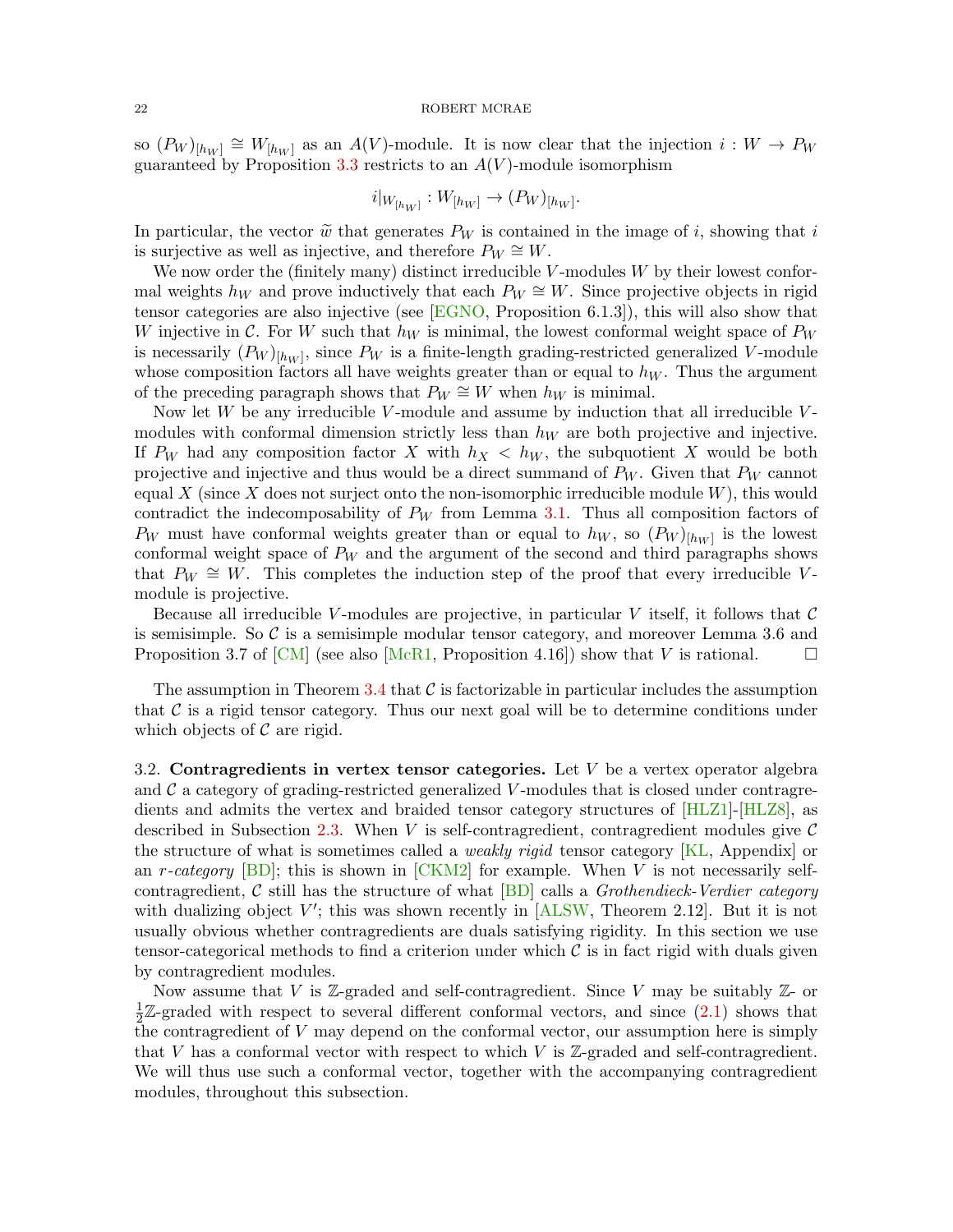Fix a V-module isomorphism  $\varphi: V \to V'$ . We will also use the notation of Subsection [2.3](#page-14-0) in what follows. Contragredients in  $\mathcal C$  define an exact contravariant functor such that the contragredient of a homomorphism  $f : W_1 \to W_2$  is given by

$$
\langle f'(w_2'), w_1 \rangle = \langle w_2', f(w_1) \rangle
$$

for  $w_1 \in W_1$ ,  $w_2' \in W_2'$ . Moreover, for any module W in C, there is a natural isomorphism  $\delta_W : W \to W''$  defined by

$$
\langle \delta_W(w), w' \rangle = \langle w', w \rangle.
$$

Using the skew-symmetry  $(2.3)$  and adjoint  $(2.4)$  intertwining operator constructions, for any module W in  $\mathcal{C}$ , there is an evaluation homomorphism

$$
e_W:W'\boxtimes W\to V
$$

induced by the intertwining operator

$$
\mathcal{E}_W = \varphi^{-1} \circ \Omega_0(A_0(\Omega(Y_W)))
$$

of type  $\begin{pmatrix} V \\ W'W \end{pmatrix}$ . A calculation shows that  $\mathcal{E}_W$  is characterized by the relation

$$
\langle (\varphi' \circ \delta_V)(v), \mathcal{E}_W(w', x) w \rangle = \langle e^{-x^{-1}L(1)}w', Y_W(e^{xL(1)}v, x^{-1})e^{-xL(1)}e^{-\pi iL(0)}x^{-2L(0)}w \rangle
$$

for  $v \in V$ ,  $w' \in W'$ , and  $w \in W$ . We also define the homomorphism  $\widetilde{e}_W : W \boxtimes W' \to V$  by

$$
\widetilde{e}_W = e_W \circ \mathcal{R}_{W,W'} \circ (\theta_W \boxtimes \mathrm{Id}_{W'})
$$

and the intertwining operator  $\widetilde{\mathcal{E}}_W = \widetilde{e}_W \circ \mathcal{Y}_{W,W'}$  of type  $\binom{V}{W W'}$ . A calculation shows that  $\widetilde{\mathcal{E}}_W = \varphi^{-1} \circ A_{-1}(\Omega(Y_W)).$ 

As explained in [\[CKM2,](#page-81-15) Sections 2.1 and 5.1], the pair  $(W', e_W)$  for any module W in C satisfies a universal property (thus making  $\mathcal C$  an r-category in the sense of  $[BD]$ ): for any module X in C and homomorphism  $f: X \boxtimes W \to V$ , there is a unique map  $g: X \to W'$  such that the diagram



commutes. This universal property gives a convenient way of characterizing the V-module isomorphisms  $\varphi$  and  $\delta_W$ , as well as contragredient homomorphisms:

Proposition 3.5. In the setting of this subsection:

• The V-module isomorphism  $\varphi: V \to V'$  is the unique map such that the diagram

<span id="page-22-0"></span>

commutes.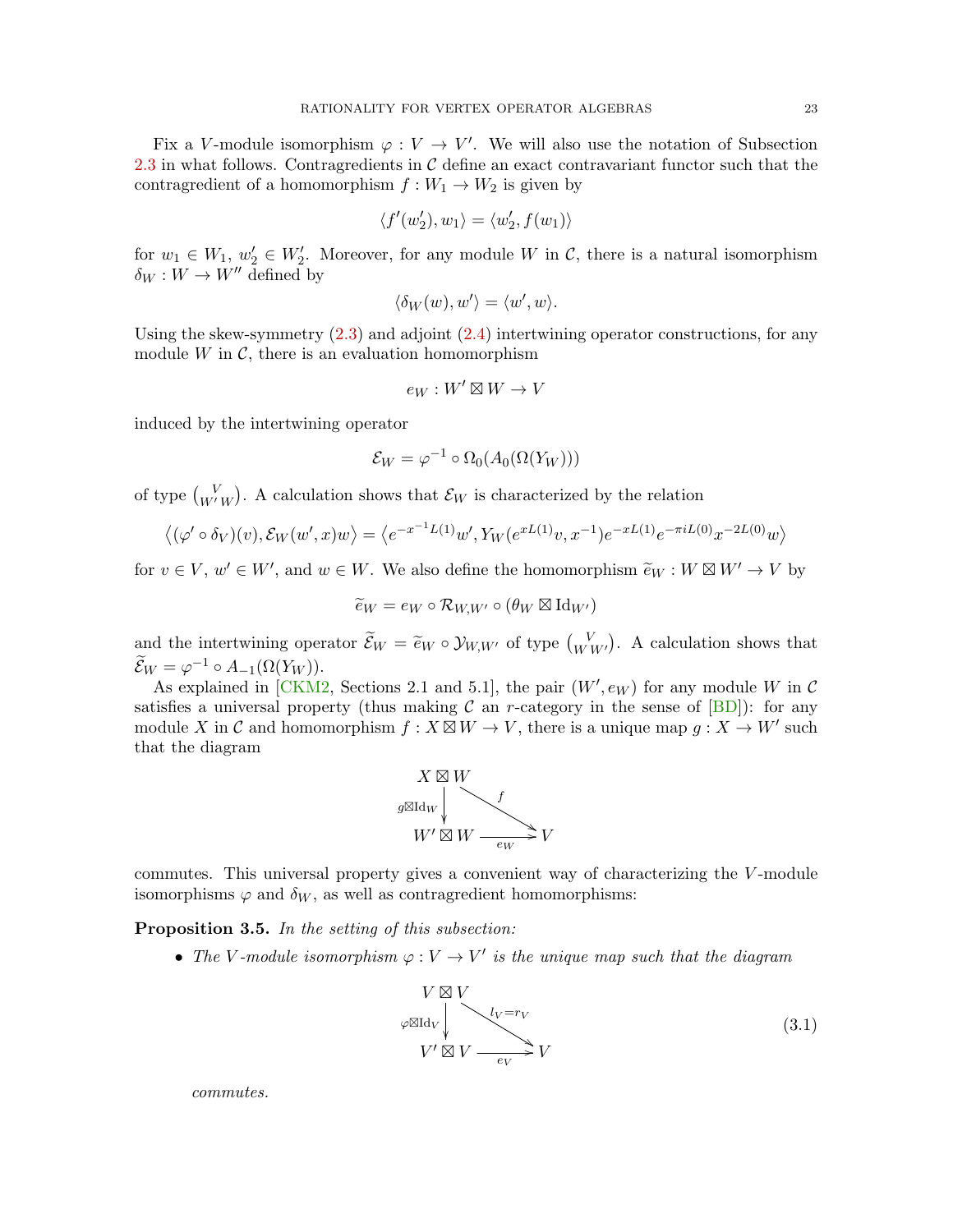• For any homomorphism  $f: W_1 \to W_2$  in  $\mathcal{C}, f': W_2' \to W_1'$  is the unique homomorphism such that the diagram

<span id="page-23-0"></span>

commutes.

• For any module W in C,  $\delta_W : W \to W''$  is the unique homomorphism such that the diagram

<span id="page-23-1"></span>
$$
W \boxtimes W'
$$
  
\n
$$
\delta_W \boxtimes \mathrm{Id}_{W'} \downarrow
$$
  
\n
$$
W'' \boxtimes W' \longrightarrow \epsilon_{W'} \longrightarrow V
$$
  
\n
$$
W'' \boxtimes W' \longrightarrow \epsilon_{W'} \longrightarrow V
$$
\n(3.3)

commutes.

Proof. Due to the uniqueness assertion in the universal property of contragredients, it is enough to show that all three diagrams in the proposition commute. For  $(3.2)$  and  $(3.3)$ , this was done in  $[CMY1, Lemma 4.3.4]$  $[CMY1, Lemma 4.3.4]$ . For  $(3.1)$ , we calculate

$$
\langle (\varphi' \circ \delta_V)(u), [e_V \circ (\varphi \boxtimes \mathrm{Id}_V)] \mathcal{Y}_{V,V}(v_1, x) v_2 \rangle = \langle (\varphi' \circ \delta_V)(u), \mathcal{E}_V(\varphi(v_1), x) v_2 \rangle
$$
  
\n
$$
= \langle e^{-x^{-1}L(1)} \varphi(v_1), Y_V(e^{xL(1)}u, x^{-1}) e^{-xL(1)}(-x^{-2})^{L(0)} v_2 \rangle
$$
  
\n
$$
= \langle \varphi(v_1), Y_V(e^{-xL(1)}(-x^{-2})^{L(0)} v_2, -x^{-1}) e^{xL(1)} u \rangle
$$
  
\n
$$
= \langle Y_{V'}(v_2, -x) \varphi(v_1), e^{xL(1)} u \rangle
$$
  
\n
$$
= \langle \varphi(e^{xL(-1)} Y_V(v_2, -x) v_1), u \rangle
$$
  
\n
$$
= \langle \delta_V(u), \varphi(Y_V(v_1, x) v_2) \rangle = \langle (\varphi' \circ \delta_V)(u), l_V(Y_{V,V}(v_1, x) v_2) \rangle,
$$

for  $u, v_1, v_2 \in V$ , using skew-symmetry of the vertex operator  $Y_V$  twice as well as the fact that  $\varphi$  is a V-module homomorphism. Since  $\mathcal{Y}_{V,V}$  is surjective and  $\varphi' \circ \delta_V$  is an isomorphism, this shows  $l_V = e_W \circ (\varphi \boxtimes \mathrm{Id}_V).$  $\mathrm{Id}_V$ ).

For brevity and clarity, it will be convenient to use graphical calculus in subsequent proofs in this section. To illustrate the graphical calculus conventions that we will use, we express  $(3.1), (3.2), \text{ and } (3.3), \text{ respectively, as follows:}$  $(3.1), (3.2), \text{ and } (3.3), \text{ respectively, as follows:}$  $(3.1), (3.2), \text{ and } (3.3), \text{ respectively, as follows:}$  $(3.1), (3.2), \text{ and } (3.3), \text{ respectively, as follows:}$  $(3.1), (3.2), \text{ and } (3.3), \text{ respectively, as follows:}$  $(3.1), (3.2), \text{ and } (3.3), \text{ respectively, as follows:}$ 

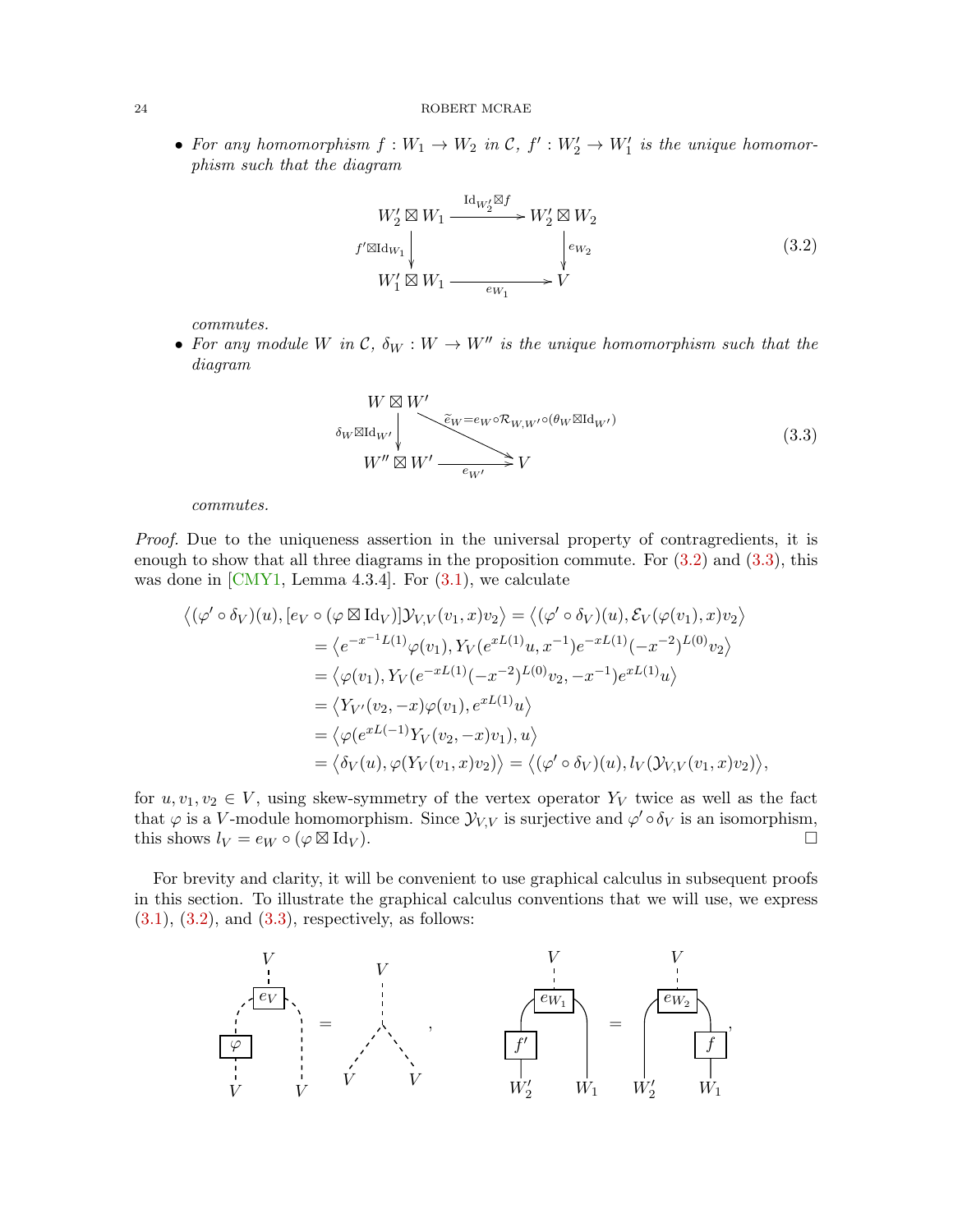

It is straightforward, although perhaps tedious, to convert all graphical proofs presented below into more detailed arguments through appropriate use of the triangle, pentagon, and hexagon axioms and their consequences.

Now for any module  $W$  in  $\mathcal{C}$ , we define

$$
\Phi_W: W\boxtimes W'\to (W\boxtimes W')'
$$

to be the unique homomorphism such that the diagram



commutes. Graphically,



The following result may be found, for example, in [\[CMY1,](#page-82-19) Proposition 4.4.5], but here we give a more streamlined proof:

**Proposition 3.6.** If  $\Phi_W$  is an isomorphism, then W is rigid with dual W'.

*Proof.* Assuming  $\Phi_W$  is an isomorphism, we first define the coevaluation

$$
i_W: V \xrightarrow{\varphi} V' \xrightarrow{(\widetilde{e}_W)'} (W \boxtimes W')' \xrightarrow{\Phi_W^{-1}} W \boxtimes W'.
$$

To show that  $(W', e_W, i_W)$  is a dual of W in C, [\[CMY2,](#page-82-20) Lemma 4.2.1] implies it is enough to show that the rigidity composition  $\mathfrak{R}_W$  given by

$$
W\xrightarrow{l_W^{-1}}V\boxtimes W\xrightarrow{i_W\boxtimes \mathrm{Id}_W} (W\boxtimes W')\boxtimes W\xrightarrow{\mathcal{A}_{W,W',W}^{-1}} W\boxtimes (W'\boxtimes W)\xrightarrow{\mathrm{Id}_W\boxtimes e_W} W\boxtimes V\xrightarrow{r_W} W
$$

and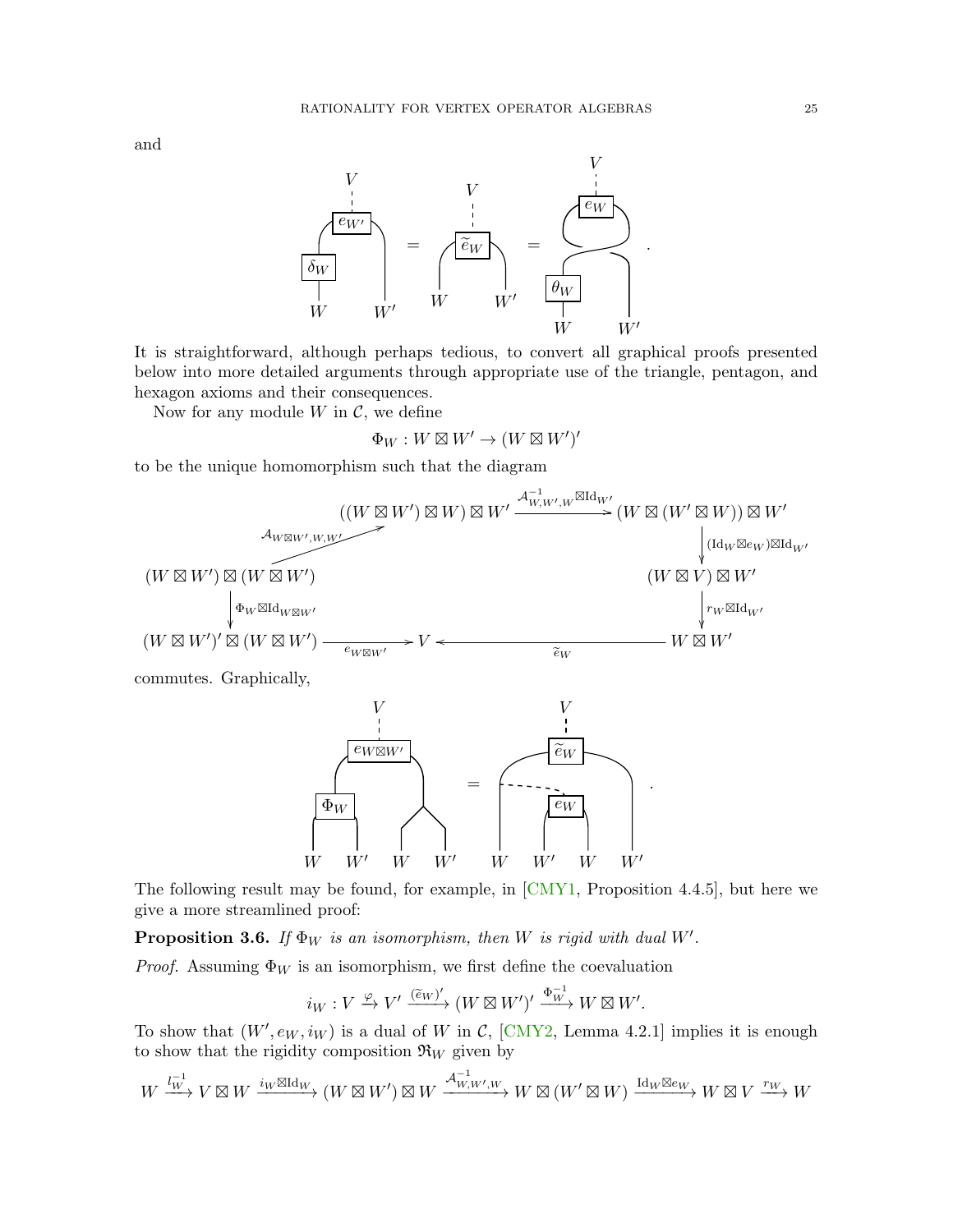is the identity on W. Then since [\(3.3\)](#page-23-1) shows that  $(W, \tilde{e}_W)$  is a contragredient of W', the universal property of contragredients implies that it is enough to show

$$
\widetilde{e}_W \circ (\mathfrak{R}_W \boxtimes \mathrm{Id}_{W'}) = \widetilde{e}_W.
$$

This can be proved graphically as follows:



where the first equality is the definition of  $\mathfrak{R}_W$ , the second is the definition of  $\Phi_W$ , the third follows from  $(3.2)$ , the fourth from  $(3.1)$ , and the last equality comes from naturality of the left unit isomorphisms.

To find a sufficient condition for  $\Phi_W$  to be an isomorphism, and thus for W to be rigid, we define two more homomorphisms using the universal property of contragredients. First, let

$$
\Psi_W:W'\boxtimes(W\boxtimes W')'\to W'
$$

be the unique morphism such that the diagram

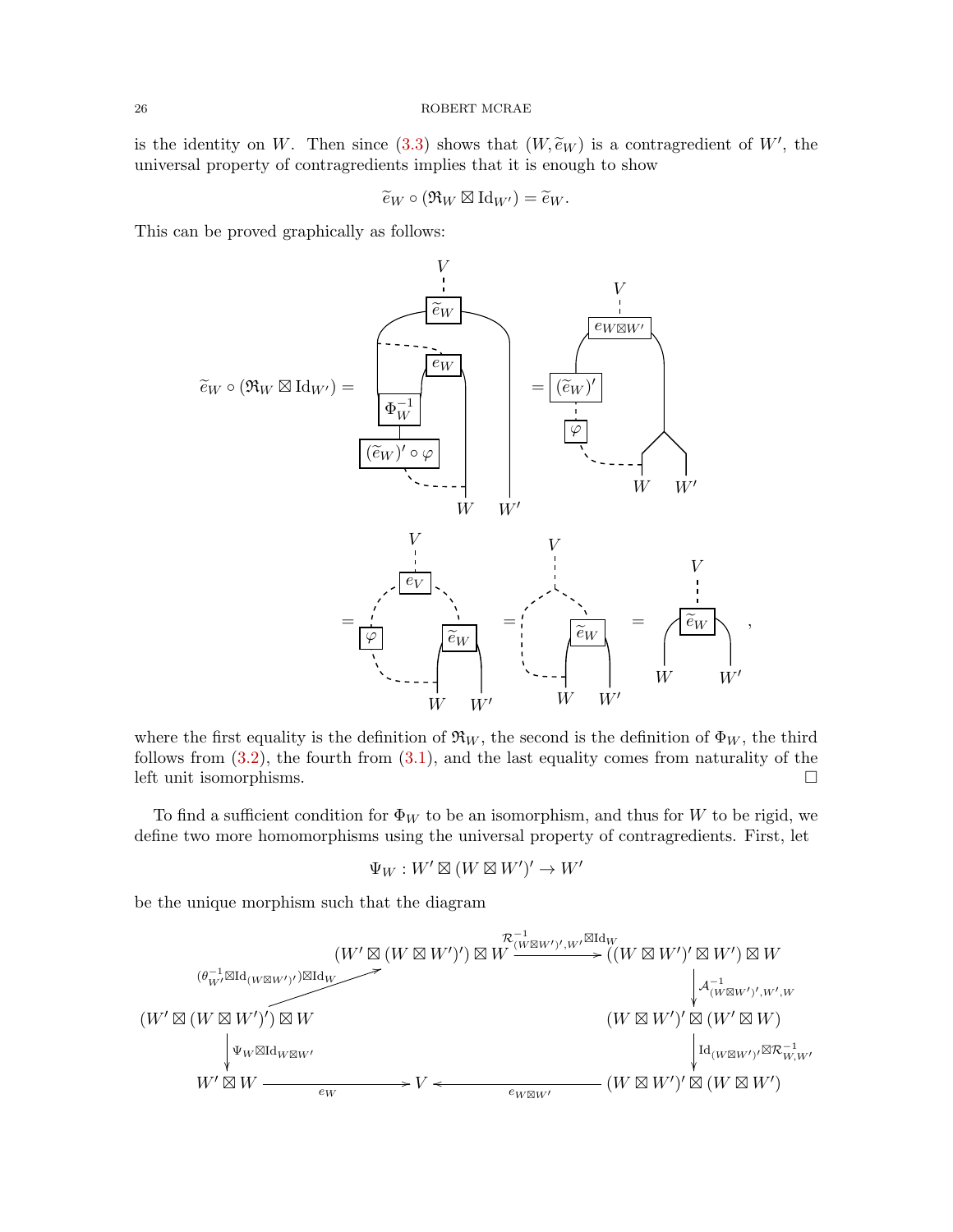commutes. Graphically,



Secondly, we define

<span id="page-26-0"></span> $\widetilde{\Psi}_W : (W \boxtimes W')' \boxtimes W \to W$ 

to be the unique morphism such that the diagram

$$
((W \boxtimes W')' \boxtimes W) \boxtimes W' \xrightarrow{\mathcal{A}_{(W \boxtimes W')', W, W'}} (W \boxtimes W')' \boxtimes (W \boxtimes W')'
$$
  

$$
\widetilde{\Psi}_W \boxtimes \mathrm{Id}_{W'} \downarrow \qquad \qquad W \boxtimes W' \xrightarrow{\widetilde{e}_W} V'
$$

commutes (recall from [\(3.3\)](#page-23-1) that  $(W, \widetilde{e}_W)$  is a contragredient of  $W'$  in  $\mathcal{C}$ ).

<span id="page-26-1"></span>**Lemma 3.7.** For any V-module W in  $C$ ,

- (1)  $\Psi_W \circ (\mathrm{Id}_{W'} \boxtimes \Phi_W) = l_{W'} \circ (e_W \boxtimes \mathrm{Id}_{W'}) \circ \mathcal{A}_{W',W,W'}$  as morphisms  $W' \boxtimes (W \boxtimes W') \to W'$ .
- (2)  $\widetilde{\Psi}_W \circ (\Phi_W \boxtimes \mathrm{Id}_W) = r_W \circ (\mathrm{Id}_W \boxtimes e_W) \circ \mathcal{A}_{W,W',W}^{-1} \text{ as morphisms } (W \boxtimes W') \boxtimes W \to W.$

*Proof.* To prove the first assertion, the universal property of the contragredient  $(W', e_W)$  of W implies that it is enough to show

 $e_W \circ ([\Psi_W \circ (\mathrm{Id}_{W'} \boxtimes \Phi_W)] \boxtimes \mathrm{Id}_W) = e_W \circ ([l_{W'} \circ (e_W \boxtimes \mathrm{Id}_{W'}) \circ \mathcal{A}_{W',W,W'}] \boxtimes \mathrm{Id}_W).$  (3.4) Beginning with the left side, we calculate

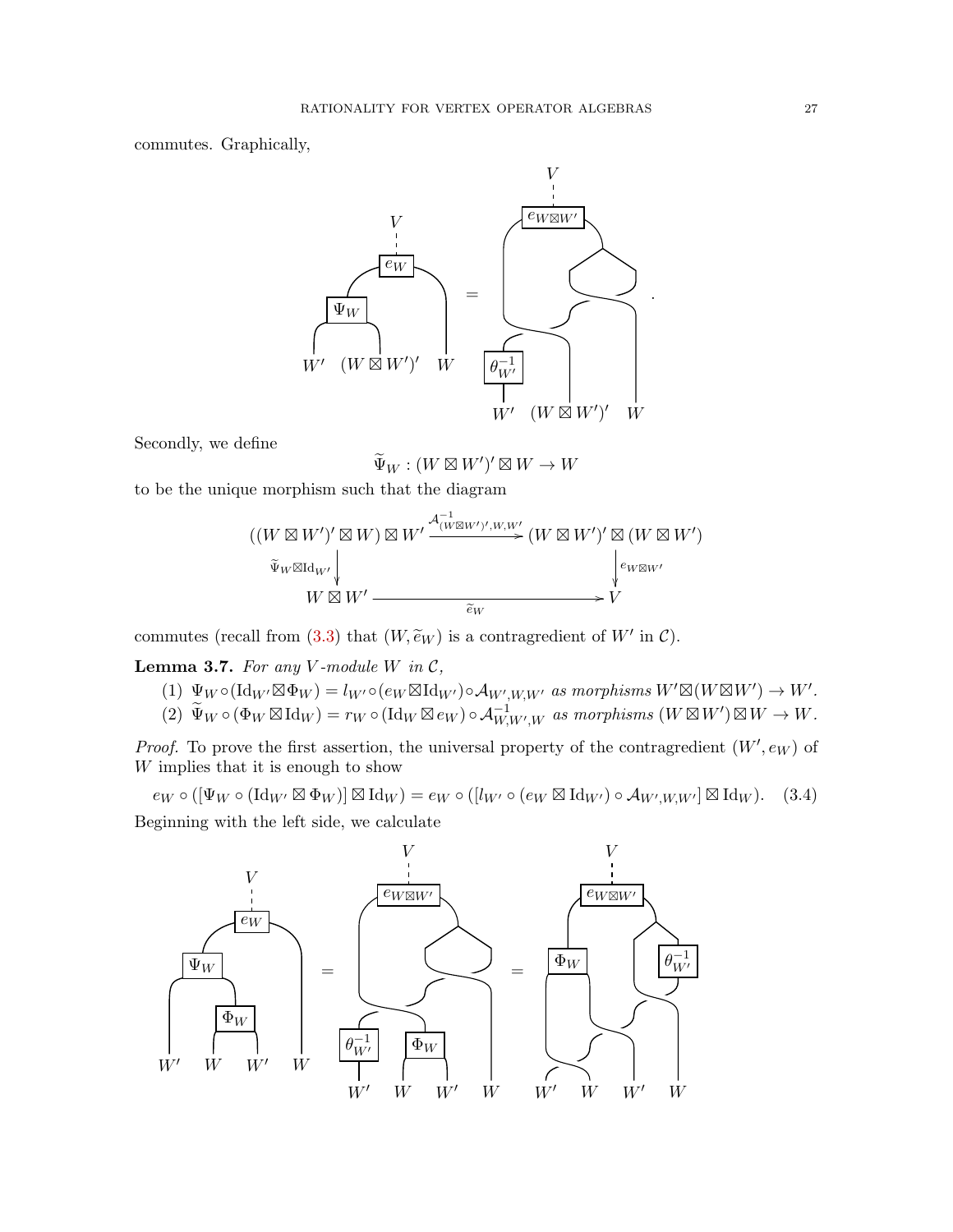

using the definitions of  $\Psi_W$  and  $\Phi_W$ , properties of the braiding and unit isomorphisms, and the definition of  $\tilde{e}_W$ . Now since  $\theta_W = e^{2\pi i L(0)}$ , it is easy to see that  $\theta_{W'} = \theta'_W$ . Thus [\(3.2\)](#page-23-0) implies  $e_W \circ (\theta_W^{-1} \boxtimes \theta_W) = e_W$  so that the above composition becomes



which is the right side of [\(3.4\)](#page-26-0)

For the second assertion, it is enough to show

$$
\widetilde{e}_W \circ ([\widetilde{\Psi}_W \circ (\Phi_W \boxtimes \mathrm{Id}_W)] \boxtimes \mathrm{Id}_{W'}) = \widetilde{e}_W \circ ([r_W \circ (\mathrm{Id}_W \boxtimes e_W) \circ \mathcal{A}_{W,W',W}^{-1}] \boxtimes \mathrm{Id}_{W'}),
$$

which has the straightforward graphical proof



using the definitions of  $\widetilde{\Psi}_W$  and  $\Phi_W$ .

Using this lemma, we can now prove the following theorem; a related result in terms of a notion called "semi-rigidity" was obtained in [\[Mi3,](#page-84-9) Lemma 19]:

<span id="page-27-0"></span>**Theorem 3.8.** Suppose W is a V-module in C and  $\text{Im}(\widetilde{e}_W)' \subseteq \text{Im } \Phi_W$ . Then  $\Phi_W$  is an isomorphism, and thus also W is rigid. isomorphism, and thus also W is rigid.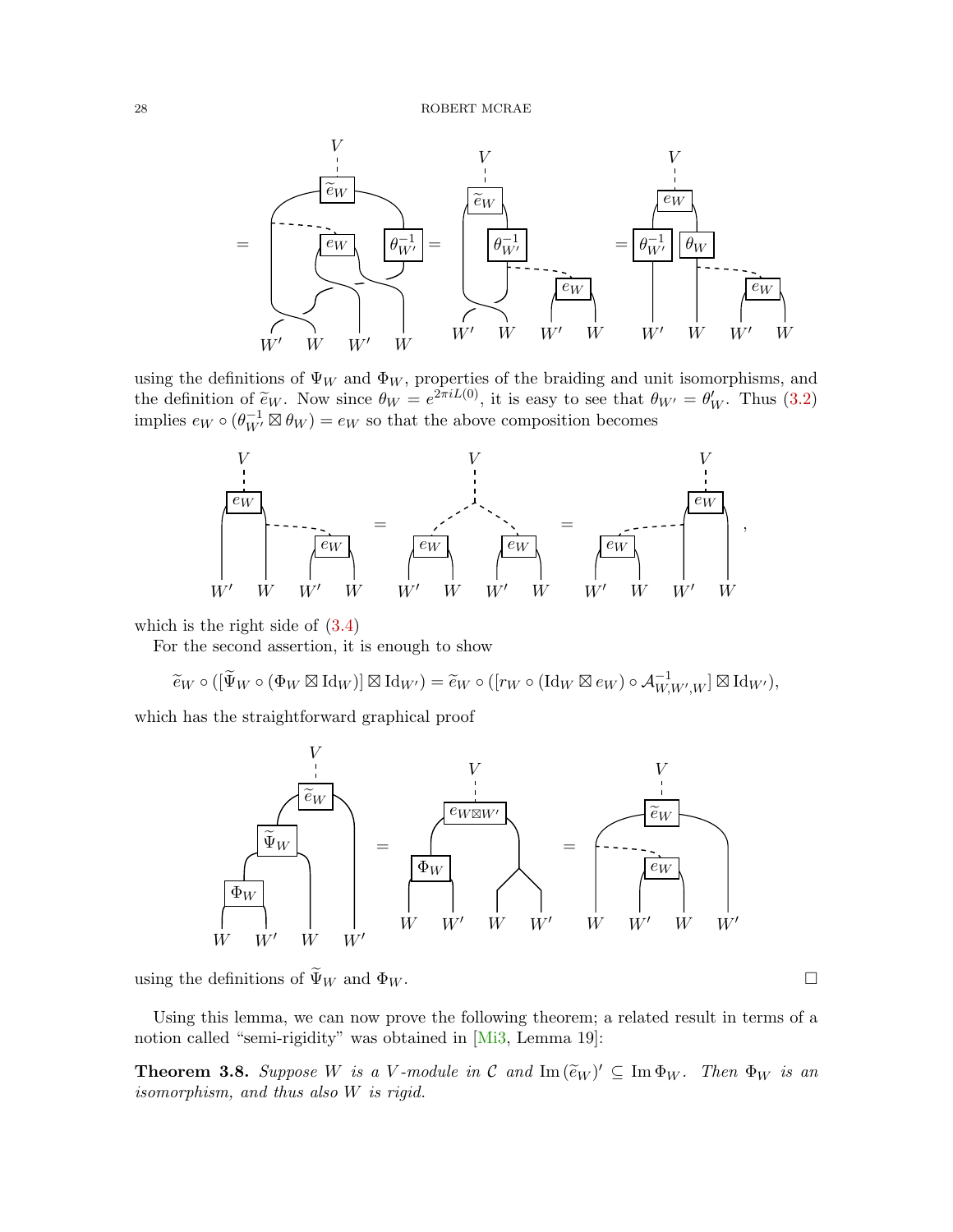*Proof.* Since  $W \boxtimes W'$  and  $(W \boxtimes W')'$  are grading-restricted generalized V-modules which are isomorphic as graded vector spaces, it is enough to show that  $\Phi_W$  is injective. We will prove injectivity similar to [\[McR1,](#page-83-8) Theorem 4.7].

Let K be the kernel of  $\Phi_W$  with  $k: K \to W \boxtimes W'$  the kernel morphism; we need to show that  $k = 0$ . To this end, we define the morphism

$$
F: (W \boxtimes W')' \boxtimes K \to W \boxtimes W'
$$

to be the composition

$$
(W \boxtimes W')' \boxtimes K \xrightarrow{\mathrm{Id}_{(W \boxtimes W')'} \boxtimes k} (W \boxtimes W')' \boxtimes (W \boxtimes W')
$$

$$
\xrightarrow{\mathcal{A}_{(W \boxtimes W')', W, W'}} ((W \boxtimes W')' \boxtimes W) \boxtimes W' \xrightarrow{\widetilde{\Psi}_W \boxtimes \mathrm{Id}_{W'}} W \boxtimes W'.
$$

We shall show:

(1)  $F \circ ((\tilde{e}_W)' \boxtimes \mathrm{Id}_K) \circ (\varphi \boxtimes \mathrm{Id}_K) \circ l_K^{-1} = k,$ <br>(2)  $F \circ (\Phi_{W} \boxtimes \mathrm{Id}_K) = 0$ (2)  $F \circ (\Phi_W \boxtimes \mathrm{Id}_K) = 0.$ 

To show why these two claims imply that  $k = 0$ , we first factorize

$$
\Phi_W: W \boxtimes W' \xrightarrow{p} \text{Im } \Phi_W \xrightarrow{q} (W \boxtimes W')', \qquad (\widetilde{e}_W)' : V' \xrightarrow{\widetilde{p}} \text{Im } (\widetilde{e}_W)' \xrightarrow{\widetilde{q}} (W \boxtimes W')',
$$

where p,  $\tilde{p}$  are surjective and q,  $\tilde{q}$  are injective. By hypothesis, there is an injection j:  $\text{Im}(\widetilde{e}_W)' \to \text{Im} \Phi_W$  such that  $q \circ j = \widetilde{q}$ .<br>Since n is surjective and the tensoring

Since p is surjective and the tensoring functor  $\bullet \boxtimes K$  is right exact (see [\[HLZ3,](#page-83-7) Proposition 4.26]),  $p \boxtimes \mathrm{Id}_K$  is also surjective. This surjectivity combined with Claim (2) implies that

$$
F \circ (q \boxtimes \mathrm{Id}_K) = 0.
$$

But then using Claim (1),

$$
k = F \circ ((\widetilde{e}_W)' \boxtimes \mathrm{Id}_K) \circ (\varphi \boxtimes \mathrm{Id}_K) \circ l_K^{-1}
$$
  
=  $F \circ ((\widetilde{q} \circ \widetilde{p}) \boxtimes \mathrm{Id}_K) \circ (\varphi \boxtimes \mathrm{Id}_K) \circ l_K^{-1}$   
=  $F \circ ((q \circ j) \boxtimes \mathrm{Id}_K) \circ ((\widetilde{p} \circ \varphi) \boxtimes \mathrm{Id}_K) \circ l_K^{-1}$   
=  $F \circ (q \boxtimes \mathrm{Id}_K) \circ ((j \circ \widetilde{p} \circ \varphi) \boxtimes \mathrm{Id}_K) \circ l_K^{-1} = 0,$ 

which will prove the theorem once we have proven Claims (1) and (2).

To prove Claim (1), naturality of the left unit isomorphisms implies that it is enough to show that the composition

$$
W \boxtimes W' \xrightarrow{\frac{l^{-1}W \boxtimes W'}{W \boxtimes W}} V \boxtimes (W \boxtimes W') \xrightarrow{[(\widetilde{e}_W)' \circ \varphi] \boxtimes \mathrm{Id}_{W \boxtimes W'}} (W \boxtimes W')' \boxtimes (W \boxtimes W')
$$
  

$$
\xrightarrow{\mathcal{A}_{(W \boxtimes W')',W,W'}} ((W \boxtimes W')' \boxtimes W) \boxtimes W' \xrightarrow{\widetilde{\Psi}_W \boxtimes \mathrm{Id}_{W'}} W \boxtimes W'
$$

is the identity on  $W \boxtimes W'$ . Then naturality of the associativity isomorphisms and properties of the left unit reduce us to showing that

$$
W \xrightarrow{l_W^{-1}} V \boxtimes W \xrightarrow{[(\tilde{e}_W)' \circ \varphi] \boxtimes \mathrm{Id}_W} (W \boxtimes W')' \boxtimes W \xrightarrow{\tilde{\Psi}_W} W
$$

is the identity on  $W$ . For this, the universal property of contragredients implies that it is enough to show

$$
\widetilde{e}_W \circ \left( [\widetilde{\Psi}_W \circ (((\widetilde{e}_W)' \circ \varphi) \boxtimes \mathrm{Id}_W) \circ l_W^{-1}] \boxtimes \mathrm{Id}_{W'} \right) = \widetilde{e}_W.
$$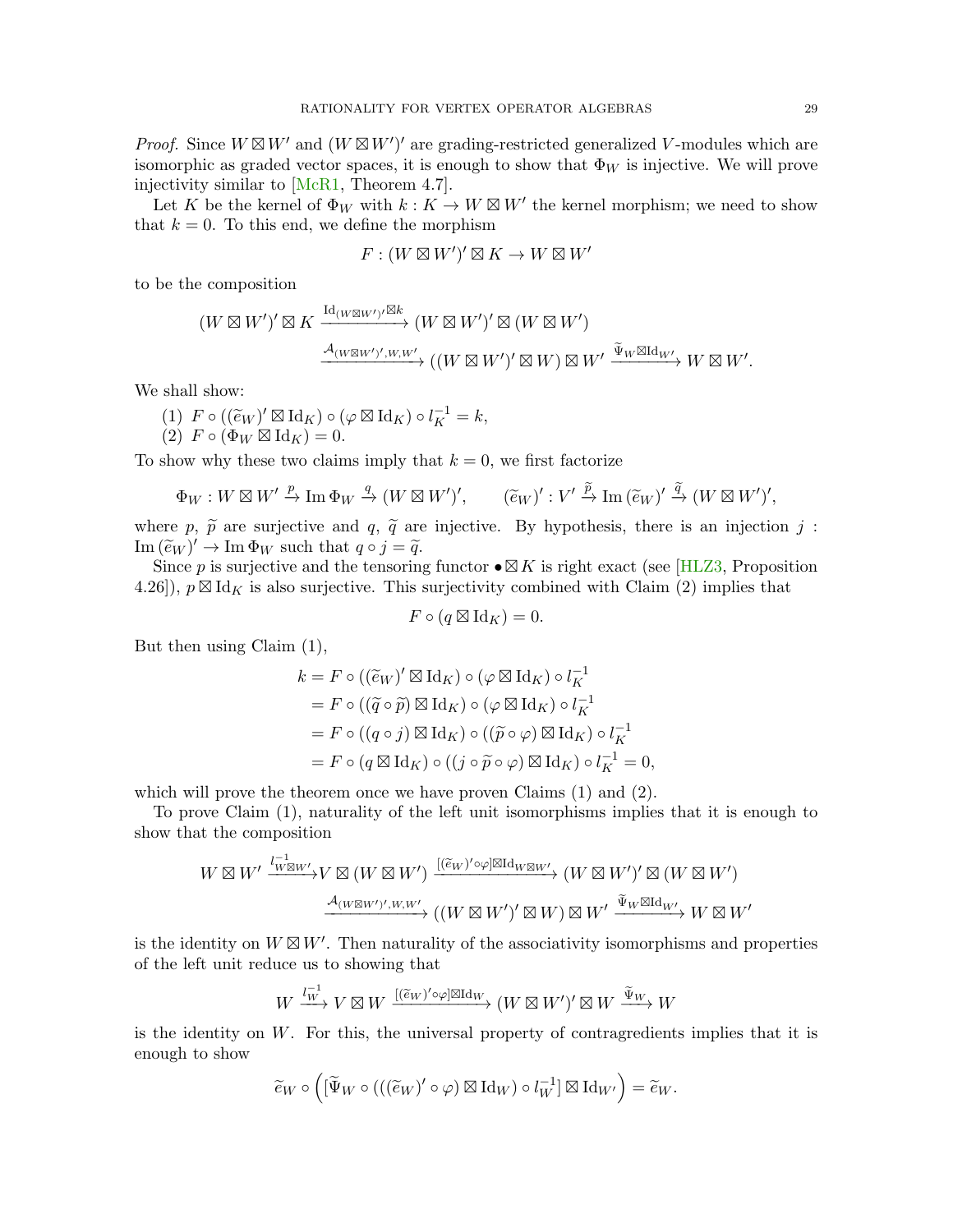In fact, the definition of  $\widetilde{\Psi}_W$  implies that the left side is

$$
W \boxtimes W' \xrightarrow{l_W^{-1} \boxtimes \mathrm{Id}_{W'}} (V \boxtimes W) \boxtimes W' \xrightarrow{(([\widetilde{e}_W)' \circ \varphi] \boxtimes \mathrm{Id}_W) \boxtimes \mathrm{Id}_{W'}} ((W \boxtimes W')' \boxtimes W) \boxtimes W'
$$

$$
\xrightarrow{\mathcal{A}_{(W \boxtimes W')', W, W'}^{-1}} (W \boxtimes W')' \boxtimes (W \boxtimes W') \xrightarrow{e_{W \boxtimes W'}} V.
$$

We apply naturality of associativity, and then use properties of the left unit isomorphisms as well as  $(3.2)$ , to get

$$
W \boxtimes W' \xrightarrow{l^{-1} W \boxtimes W'} V \boxtimes (W \boxtimes W') \xrightarrow{\varphi \boxtimes \widetilde{e}_W} V' \boxtimes V \xrightarrow{e_V} V.
$$

Then [\(3.1\)](#page-22-0) together with naturality of the unit isomorphisms reduces this composition to  $\tilde{e}_W$ , completing the proof of Claim (1).

To prove Claim (2), we calculate

$$
F \circ (\Phi_W \boxtimes \mathrm{Id}_K) = (\widetilde{\Psi}_W \boxtimes \mathrm{Id}_{W'}) \circ \mathcal{A}_{(W \boxtimes W')', W, W'} \circ (\mathrm{Id}_{(W \boxtimes W')'} \boxtimes k) \circ (\Phi_W \boxtimes \mathrm{Id}_K)
$$
  
\n
$$
= (\widetilde{\Psi}_W \boxtimes \mathrm{Id}_{W'}) \circ ((\Phi_W \boxtimes \mathrm{Id}_W) \boxtimes \mathrm{Id}_{W'}) \circ \mathcal{A}_{W \boxtimes W', W, W'} \circ (\mathrm{Id}_{W \boxtimes W'} \boxtimes k)
$$
  
\n
$$
= ([r_W \circ (\mathrm{Id}_W \boxtimes e_W) \circ \mathcal{A}_{W, W', W}^{-1}] \boxtimes \mathrm{Id}_{W'}) \circ \mathcal{A}_{W \boxtimes W', W, W'} \circ (\mathrm{Id}_{W \boxtimes W'} \boxtimes k)
$$
  
\n
$$
= (\mathrm{Id}_W \boxtimes l_{W'}) \circ (\mathrm{Id}_W \boxtimes (e_W \boxtimes \mathrm{Id}_{W'})) \circ \mathcal{A}_{W, W' \boxtimes W, W'}^{-1} \circ (\mathcal{A}_{W, W', W}^{-1} \boxtimes \mathrm{Id}_{W'})
$$
  
\n
$$
\circ \mathcal{A}_{W \boxtimes W', W, W'} \circ (\mathrm{Id}_{W \boxtimes W'} \boxtimes k)
$$
  
\n
$$
= (\mathrm{Id}_W \boxtimes [l_{W'} \circ (e_W \boxtimes \mathrm{Id}_{W'}) \circ \mathcal{A}_{W', W, W'}) \circ \mathcal{A}_{W, W', W \boxtimes W'}^{-1} \circ (\mathrm{Id}_{W \boxtimes W'} \boxtimes k)
$$
  
\n
$$
= (\mathrm{Id}_W \boxtimes \Psi_W) \circ (\mathrm{Id}_W \boxtimes (\mathrm{Id}_{W'} \boxtimes \Phi_W)) \circ (\mathrm{Id}_W \boxtimes (\mathrm{Id}_{W'} \boxtimes k)) \circ \mathcal{A}_{W, W', K}^{-1} = 0,
$$

using the definition of  $F$ , naturality of the associativity isomorphisms, Lemma [3.7\(](#page-26-1)2), the triangle axiom and naturality of associativity, the pentagon axiom, Lemma [3.7\(](#page-26-1)1) and naturality of associativity, and finally the fact that  $\Phi_W \circ k = 0$  since  $(K, k)$  is the kernel of  $\Phi_W$ . This proves Claim (2) and thus also the theorem.  $\Box$ 

To verify the condition of Theorem  $3.8$  for a V-module W in Section [5,](#page-45-0) we will need to know the relation between  $\Phi_W$  and its contragredient  $\Phi_W' : (W \boxtimes W')'' \to (W \boxtimes W')'$ :

**Proposition 3.9.** For W a V-module in C,  $\Phi_W = \Phi_W' \circ \delta_{W \boxtimes W'}$ .

*Proof.* In view of the definition of  $\Phi_W$  and the universal property of the contragredient  $((W \boxtimes W')', e_{W \boxtimes W'}),$  it is enough to show that

$$
e_{W\boxtimes W'} \circ ([\Phi'_W \circ \delta_{W\boxtimes W'}] \boxtimes \mathrm{Id}_{W\boxtimes W'})
$$
  
=  $\tilde{e}_W \circ (r_W \boxtimes \mathrm{Id}_{W'}) \circ ((\mathrm{Id}_W \boxtimes e_W) \boxtimes \mathrm{Id}_{W'}) \circ (\mathcal{A}_{W,W',W}^{-1} \boxtimes \mathrm{Id}_{W'}) \circ \mathcal{A}_{W\boxtimes W',W,W'}.$   
(3.5)

From the definitions and [\(3.3\)](#page-23-1), the left side is

<span id="page-29-0"></span>
$$
ew \boxtimes W' \circ ([\Phi'_{W} \circ \delta_{W \boxtimes W'}] \boxtimes \mathrm{Id}_{W \boxtimes W'})
$$
  
=  $e_{(W \boxtimes W')} \circ (\delta_{W \boxtimes W'} \boxtimes \Phi_W)$   
=  $e_{W \boxtimes W'} \circ \mathcal{R}_{W \boxtimes W', (W \boxtimes W')} \circ (\theta_{W \boxtimes W'} \boxtimes \Phi_W)$   
=  $e_{W \boxtimes W'} \circ (\Phi_W \boxtimes \mathrm{Id}_{W \boxtimes W'}) \circ \mathcal{R}_{W \boxtimes W', W \boxtimes W'} \circ (\theta_{W \boxtimes W'} \boxtimes \mathrm{Id}_{(W \boxtimes W')}).$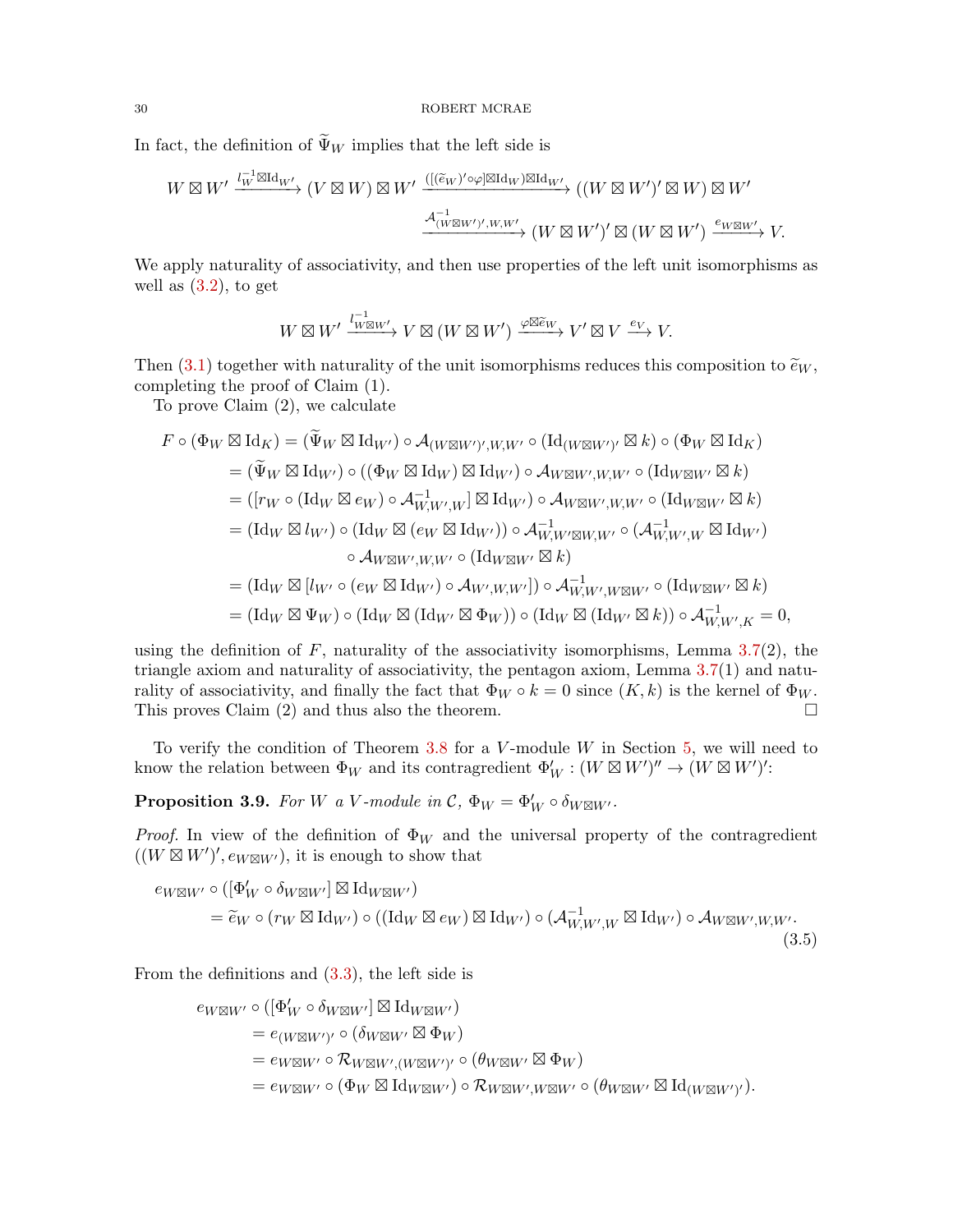We continue analyzing this composition graphically, using the definition of  $\Phi_W$ , the hexagon axioms, and the balancing property of  $\theta_{W\boxtimes W'}$  to begin:



Now by the definition of  $\tilde{e}_W$ , the balancing equation, the naturality of  $\theta$ , and  $\theta_V = \text{Id}_V$ ,  $\widetilde{e}_W \circ \mathcal{R}_{W',W} \circ (\theta_W \boxtimes \mathrm{Id}_W) = e_W \circ \mathcal{R}_{W',W}^2 \circ (\theta_{W'} \boxtimes \theta_W) = e_W \circ \theta_{W' \boxtimes W} = \theta_V \circ e_W = e_W,$ so the right side of  $(3.6)$  reduces to the right side of  $(3.5)$ .

# <span id="page-30-1"></span>4. Series expansions of correlation functions

<span id="page-30-0"></span>Here we present results on the convergence and modular invariance of genus-one correlation functions associated to a vertex operator algebra that we will use in the next section. Most of the results in this section have appeared at some level of generality in one or more of the works of Zhu [\[Zh\]](#page-84-1), Dong-Li-Mason [\[DLM2\]](#page-82-9), Miyamoto [\[Mi1,](#page-84-10) [Mi2\]](#page-84-5), Huang [\[Hu2,](#page-82-15) [Hu3\]](#page-82-8), Fiordalisi [\[Fi\]](#page-82-14), and Carnahan-Miyamoto  $\lbrack CM \rbrack$ . However, some of the results in  $\lbrack Hu2, Hu3, CM \rbrack$  $\lbrack Hu2, Hu3, CM \rbrack$  $\lbrack Hu2, Hu3, CM \rbrack$  on certain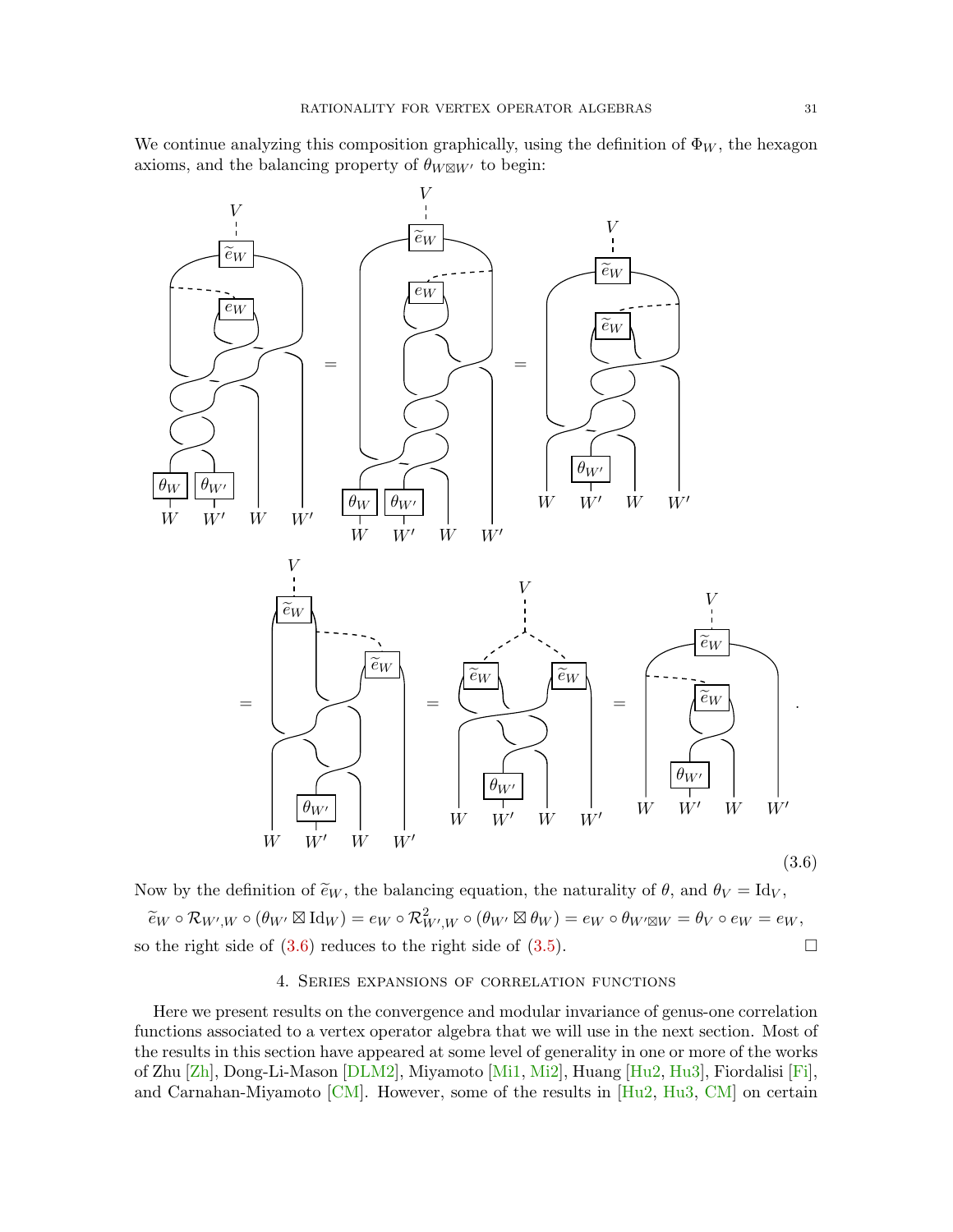multivalued analytic functions need to be enhanced to include specific information about convergence regions for single-valued branches, and about relations between single-valued branches on different but overlapping simply-connected domains.

We assume V is an N-graded  $C_2$ -cofinite vertex operator algebra. As mentioned in Sub-section [2.3,](#page-14-0) the category  $\mathcal C$  of grading-restricted generalized V-modules has vertex algebraic braided tensor category structure. Also, all results from [\[Fi\]](#page-82-14) and from Sections 1 through 5 of  $[Hu2]$  that we quote below hold when V is N-graded and  $C_2$ -cofinite.

<span id="page-31-0"></span>4.1. Geometrically-modified genus-zero correlation functions. We will use the linear automorphism  $U(1)$  of V, and indeed of any V-module, introduced in [\[Hu2,](#page-82-15) Section 1]:

$$
U(1) = (2\pi i)^{L(0)} \exp\bigg(-\sum_{j=1}^{\infty} A_j L(j)\bigg),\tag{4.1}
$$

where the  $A_j$  are the unique complex numbers such that

$$
\frac{1}{2\pi i}(e^{2\pi ix} - 1) = \exp\left(-\sum_{j=1}^{\infty} A_j x^{j+1} \frac{d}{dx}\right) \cdot x.
$$

When  $\mathcal{U}(1)$  acts on generalized V-modules with non-integral conformal weights, or with non-semisimple  $L(0)$ -actions, we must interpret  $(2\pi i)^{L(0)}$  using a fixed choice of branch of logarithm. Recall the principal branch log z from [\(2.5\)](#page-17-0), so that in particular log  $2\pi i$  =  $\ln 2\pi + i\frac{\pi}{2}$  $\frac{\pi}{2}$ . We interpret  $(2\pi i)^{L(0)}$  to mean  $e^{(\log 2\pi i)L(0)}$ , which is a well-defined operator on each (finite-dimensional) conformal weight space of a grading-restricted generalized V-module (see the discussion surrounding [\[HLZ2,](#page-83-13) Equation 3.69]).

Because  $\mathcal{U}(1)$  is constructed from Virasoro operators,  $\mathcal{U}(1)$  commutes with any V-module homomorphism. Moreover,  $[Hu2, Proposition 1.2]$  $[Hu2, Proposition 1.2]$  shows how  $\mathcal{U}(1)$  conjugates intertwining operators: If  $\mathcal{Y}$  is a V-module intertwining operator of type  $\binom{W_3}{W_1 W_2}$ , then

$$
\mathcal{U}(1)\mathcal{Y}(w_1,x)w_2 = \mathcal{Y}(e^{2\pi ixL(0)}\mathcal{U}(1)w_1, e^{2\pi ix} - 1)\mathcal{U}(1)w_2
$$
\n(4.2)

for  $w_1 \in W_1$ ,  $w_2 \in W_2$ ; the logarithmic intertwining operator generality is discussed in [\[Fi,](#page-82-14) Lemma 1.25] and [\[CM,](#page-81-6) Lemma 5.5]. When  $\mathcal Y$  involves non-integral powers of x, or powers of log x, we must interpret the substitution of  $e^{2\pi ix} - 1$  in  $\mathcal Y$  properly. If  $\mathcal Y$  involves powers of  $\log x$ , we interpret  $\log(e^{2\pi ix} - 1)$  to mean

<span id="page-31-1"></span>
$$
\log(e^{2\pi ix} - 1) = \log 2\pi i + \log x + \log \left( \frac{e^{2\pi ix} - 1}{2\pi ix} \right),
$$

where the third term on the right is the standard power series for  $log(1+y)$  centered at  $y=0$ , with  $y = \frac{e^{2\pi ix} - 1}{2\pi ix} - 1$ . (Since y is a power series in x with no constant term,  $\log(1 + y)$  is also a well-defined power series in x with no constant term.) Similarly, if  $\mathcal Y$  contains non-integral powers  $x^h$ , we interpret  $(e^{2\pi ix} - 1)^h$  to mean

$$
(e^{2\pi ix} - 1)^h = e^{(\log 2\pi i)h} x^h \left(\frac{e^{2\pi ix} - 1}{2\pi ix}\right)^h,
$$

where the third factor on the right is the binomial expansion of  $(1 + y)^h$  at  $y = \frac{e^{2\pi ix} - 1}{e^{2\pi ix}} - 1$ .

Now for  $z \in \mathbb{C}$ , we introduce the notation  $q_z = e^{2\pi i z}$  and define  $\mathcal{U}(q_z) = e^{2\pi i z L(0)} \mathcal{U}(1)$ . For substituting the complex number  $q_z$  in an intertwining operator, we use the conventions

$$
\log x|_{x=q_z} = 2\pi i z
$$
,  $x^h|_{x=q_z} = e^{2\pi i z h}$ .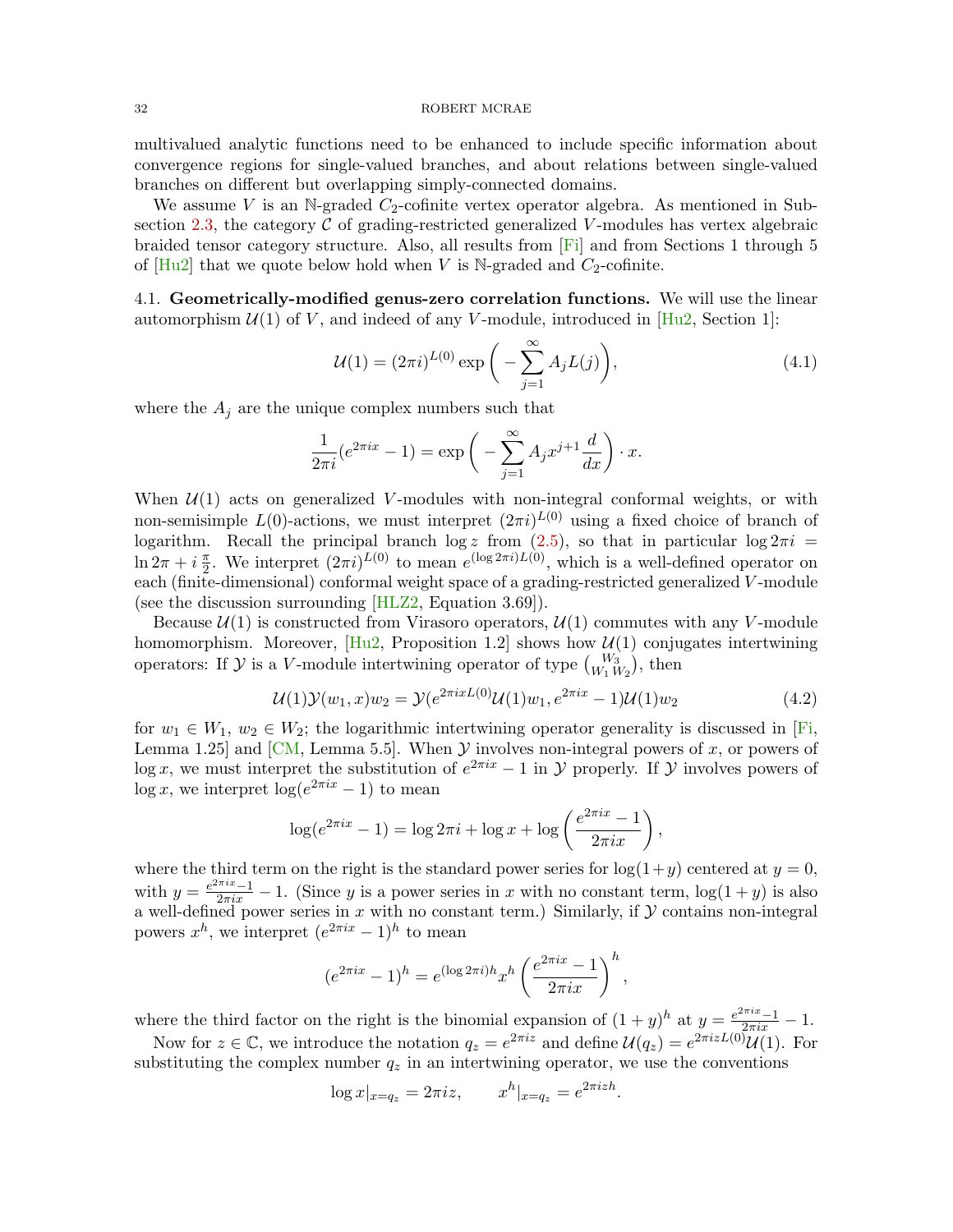With this convention,  $\log x|_{x=q_z}$  does not equal the principal branch  $\log q_z$  unless  $-\frac{1}{2}$  <  $\operatorname{Re} z \leq \frac{1}{2}$ <sup>1</sup>/<sub>2</sub>. Now given two *V*-module intertwining operators  $\mathcal{Y}_1$  and  $\mathcal{Y}_2$  of types  $\binom{W_4}{W_1 M}$  and  $\binom{M}{W_2 W_3}$  respectively, the product

$$
\langle w_4', \mathcal{Y}_1(\mathcal{U}(q_{z_1})w_1, q_{z_1})\mathcal{Y}_2(\mathcal{U}(q_{z_2})w_2, q_{z_2})w_3 \rangle
$$
  
=  $\sum_{h \in \mathbb{C}} \langle w_4', \mathcal{Y}_1(\mathcal{U}(q_{z_1})w_1, q_{z_1})\pi_h(\mathcal{Y}_2(\mathcal{U}(q_{z_2})w_2, q_{z_2})w_3) \rangle$ 

for  $w'_4 \in W'_4$ ,  $w_1 \in W_1$ ,  $w_2 \in W_2$ ,  $w_3 \in W_3$  converges absolutely when  $|q_{z_1}| > |q_{z_2}| > 0$ , where  $\pi_h$  is the projection  $M \to M_{[h]}$ . For simplicity, we will always take  $z_2 = 0$  and set  $z_1 = z$ ; moreover, we will use the simplified notation  $\mathcal{Y}_2(\mathcal{U}(1)w_2, 1)$  to denote  $\mathcal{Y}_2(\mathcal{U}(q_0)w_2, q_0)$ . Thus,

$$
P_{\mathcal{Y}_1, \mathcal{Y}_2}(w'_4, w_1, w_2, w_3; z) = \langle w'_4, \mathcal{Y}_1(\mathcal{U}(q_z)w_1, q_z) \mathcal{Y}_2(\mathcal{U}(1)w_2, 1) w_3 \rangle
$$

defines a (single-valued) analytic function on the simply-connected basic convergence region for products of geometrically-modified intertwining operators:

$$
U_0^{prod} = \{ z \in \mathbb{C} \mid \text{Im } z < 0 \}.
$$

The subscript in  $U_0^{prod}$  $_{0}^{proa}$  indicates that  $P_{\mathcal{Y}_1,\mathcal{Y}_2}$  is (a single-valued branch of) a genus-zero correlation function. By the genus-zero differential equations in  $[Hul]$ ,  $P_{\mathcal{Y}_1,\mathcal{Y}_2}$  can be extended to a multivalued analytic function on the region where  $q_z \neq 1$ , that is,

$$
U_0=\mathbb{C}\setminus\mathbb{Z},
$$

with principal branch given by  $P_{\mathcal{Y}_1, \mathcal{Y}_2}$  on  $U_0^{prod}$  $_0^{prod}$ . We will use  $\overline{P}_{\mathcal{Y}_1,\mathcal{Y}_2}$  to denote the multivalued extension of  $P_{\mathcal{Y}_1,\mathcal{Y}_2}$  to  $U_0$ .

We will now use associativity of intertwining operators and [\(4.2\)](#page-31-1) to find a series expansion for  $P_{\mathcal{Y}_1,\mathcal{Y}_2}$  about its singularity  $z=0$ . First, the universal property of V-module tensor products implies that there are unique V-module homomorphisms  $f_1: W_1 \boxtimes M \to W_3$  and  $f_2: W_2 \boxtimes W_3 \to M$  such that

$$
f_1 \circ \mathcal{Y}_{W_1,M} = \mathcal{Y}_1, \qquad f_2 \circ \mathcal{Y}_{W_2,W_3} = \mathcal{Y}_2.
$$

Then by definition of the associativity isomorphisms in the category of V-modules, for  $r_1, r_2 \in$  $ℝ_+$  such that  $r_1 > r_2 > r_1 - r_2 > 0$ , we have

$$
\mathcal{Y}_1(w_1, e^{\ln r_1}) \mathcal{Y}_2(w_2, e^{\ln r_2}) w_3
$$
\n
$$
= (f_1 \circ \mathcal{Y}_{W_1,M})(w_1, e^{\ln r_1}) (f_2 \circ \mathcal{Y}_{W_2,W_3})(w_2, e^{\ln r_2}) w_3
$$
\n
$$
= \overline{f_1 \circ (\text{Id}_{W_1} \boxtimes f_2)} \left( \mathcal{Y}_{W_1,W_2 \boxtimes W_3}(w_1, e^{\ln r_1}) \mathcal{Y}_{W_2,W_3}(w_2, e^{\ln r_2}) w_3 \right)
$$
\n
$$
= \overline{f_1 \circ (\text{Id}_{W_1} \boxtimes f_2) \circ \mathcal{A}_{W_1,W_2,W_3}^{-1}} \left( \mathcal{Y}_{W_1 \boxtimes W_2,W_3}(\mathcal{Y}_{W_1,W_2}(w_1, e^{\ln (r_1 - r_2)}) w_2, e^{\ln r_2}) w_3 \right)
$$
\n
$$
= \mathcal{Y}^0 \left( \mathcal{Y}_{W_1,W_2}(w_1, e^{\ln (r_1 - r_2)}) w_2, e^{\ln r_2} \right) w_3 \tag{4.3}
$$

for  $w_1 \in W_1$ ,  $w_2 \in W_2$ , and  $w_3 \in W_3$ , where

<span id="page-32-0"></span>
$$
\mathcal{Y}^0 = f_1 \circ (\mathrm{Id}_{W_1} \boxtimes f_2) \circ \mathcal{A}_{W_1,W_2,W_3}^{-1} \circ \mathcal{Y}_{W_1 \boxtimes W_2,W_3}
$$

is an intertwining operator of type  $\binom{W_4}{W_1 \boxtimes W_2 W_3}$ . We also introduce some notation for the expansion of  $\mathcal{Y}_{W_1,W_2}$  as a formal series:

$$
\mathcal{Y}_{W_1,W_2}(w_1,x)w_2 = \sum_{h \in \mathbb{Q}} \sum_{k=0}^K (w_1 \boxtimes_{h,k} w_2) x^{-h-1} (\log x)^k,
$$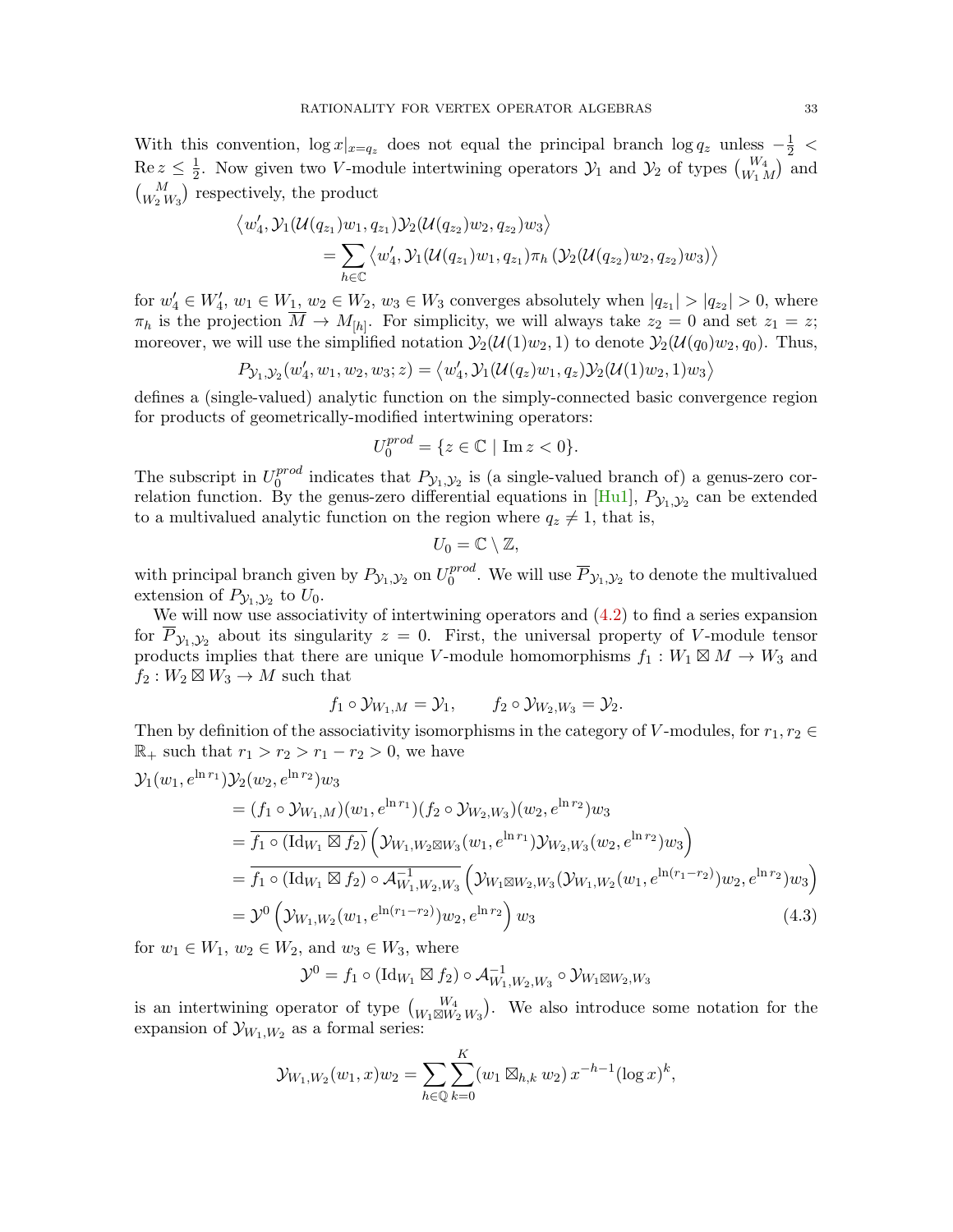where  $w_1 \boxtimes_{h,k} w_2 \in W_1 \boxtimes W_2$  for each  $h, k$  (with conformal weight wt  $w_1 + w w_2 - h - 1$  if  $w_1$  and  $w_2$  are homogeneous).

**Remark 4.1.** The outer sum in the expansion of  $\mathcal{Y}_{W_1,W_2}$  is over  $\mathbb Q$  because the conformal weights of  $W_1, W_2$ , and  $W_1 \boxtimes W_2$  are rational numbers (see [\[Mi2,](#page-84-5) Corollary 5.10]). Moreover, the bound  $K \in \mathbb{N}$  on the maximum power of  $\log x$  in  $\mathcal{Y}_{W_1,W_2}(w_1,x)w_2$  can be fixed independently of  $w_1 \in W_1$ ,  $w_2 \in W_2$ , and  $h \in \mathbb{Q}$ : Using [\[HLZ2,](#page-83-13) Proposition 3.20(a)] and using  $L(0)_{nil}$  to denote the nilpotent part of  $L(0)$ , we can take  $K = k_1 + k_2 + k_3$  where  $k_1, k_2$ , and  $k_3$  are the greatest non-negative integers such that  $L(0)_{nil}^{k_i} \neq 0$  on  $W_1$ ,  $W_2$ , and  $W_1 \boxtimes W_2$ , respectively. Note that each  $k_i < \infty$  because  $W_1, W_2$ , and  $W_1 \boxtimes W_2$  are finitely generated with finite-dimensional weight spaces.

Using the above notation and the intertwining operator  $\mathcal{Y}^0$ , we can obtain a series expansion for  $\overline{P}_{y_1,y_2}$  about  $z=0$  from [\[Hu2,](#page-82-15) Proposition 1.4]. However, we shall need to enhance this result to include specific branch and convergence region information. Thus we now introduce the basic simply-connected convergence region for iterates of geometrically-modified intertwining operators:

$$
U_0^{it} = \{ z \in \mathbb{C} \mid 0 < |z| < 1, \, \arg z \neq \pi \} \, .
$$

Now the extension of  $P_{\mathcal{Y}_1, \mathcal{Y}_2}$  to  $U_0^{it}$  is as follows:

**Proposition 4.2.** The analytic extension of the principal branch  $P_{\mathcal{Y}_1,\mathcal{Y}_2}$  of  $\overline{P}_{\mathcal{Y}_1,\mathcal{Y}_2}$  to the  $simply-connected \ domain \ U_0^{it} \ is \ given \ by$ 

$$
I_{\mathcal{Y}^{0},\mathcal{Y}_{W_{1},W_{2}}}(w'_{4},w_{1},w_{2},w_{3};z)
$$
  
=  $\langle w'_{4}, \mathcal{Y}^{0} (\mathcal{U}(1)\mathcal{Y}_{W_{1},W_{2}}(w_{1},e^{\log z})w_{2},1) w_{3} \rangle$   
=  $\sum_{h \in \mathbb{Q}} \sum_{k=0}^{K} \langle w'_{4}, \mathcal{Y}^{0} (\mathcal{U}(1)(w_{1} \boxtimes_{h,k} w_{2}),1) w_{3} \rangle x^{-h-1} (\log x)^{k}|_{\log x = \log z}$ . (4.4)

In particular, the indicated series converges absolutely for  $0 < |z| < 1$ .

*Proof.* Take  $z = ir$ , with  $r \in \mathbb{R}_+$ , such that

<span id="page-33-1"></span><span id="page-33-0"></span>
$$
|q_z| > 1 > |q_z - 1| > 0,
$$

so  $q_z$ , 1, and  $q_z - 1$  are positive real numbers satisfying the conditions for associativity of intertwining operators in  $(4.3)$ . That is, we assume r satisfies

$$
1 < e^{-2\pi r} < 2, \quad \text{equivalently,} \quad -\frac{\ln 2}{2\pi} < r < 0.
$$

Then by  $(4.3)$ ,

$$
P_{\mathcal{Y}_1, \mathcal{Y}_2}(w'_4, w_1, w_2, w_3; z)
$$
  
=  $\langle w'_4, \mathcal{Y}_1(\mathcal{U}(q_{ir})w_1, e^{-2\pi r}) \mathcal{Y}_2(\mathcal{U}(1)w_2, 1)w_3 \rangle$   
=  $\langle w'_4, \mathcal{Y}^0(\mathcal{Y}_{W_1, W_2}(\mathcal{U}(q_{ir})w_1, e^{\ln(e^{-2\pi r} - 1)})\mathcal{U}(1)w_2, 1)w_3 \rangle$   
=  $\sum_{h \in \mathbb{Q}} \langle w'_4, \mathcal{Y}^0(\pi_h(\mathcal{Y}_{W_1, W_2}(\mathcal{U}(q_z)w_1, e^{\log(e^{2\pi iz} - 1)})\mathcal{U}(1)w_2), 1)w_3 \rangle.$  (4.5)

We would like to treat the right side of this equation as a series in powers of z and  $\log z$  and then apply [\(4.2\)](#page-31-1), but we must first justify rearranging the sum. To do so, we introduce some more notation for the series expansion of  $\mathcal{Y}_{W_1,W_2}$ .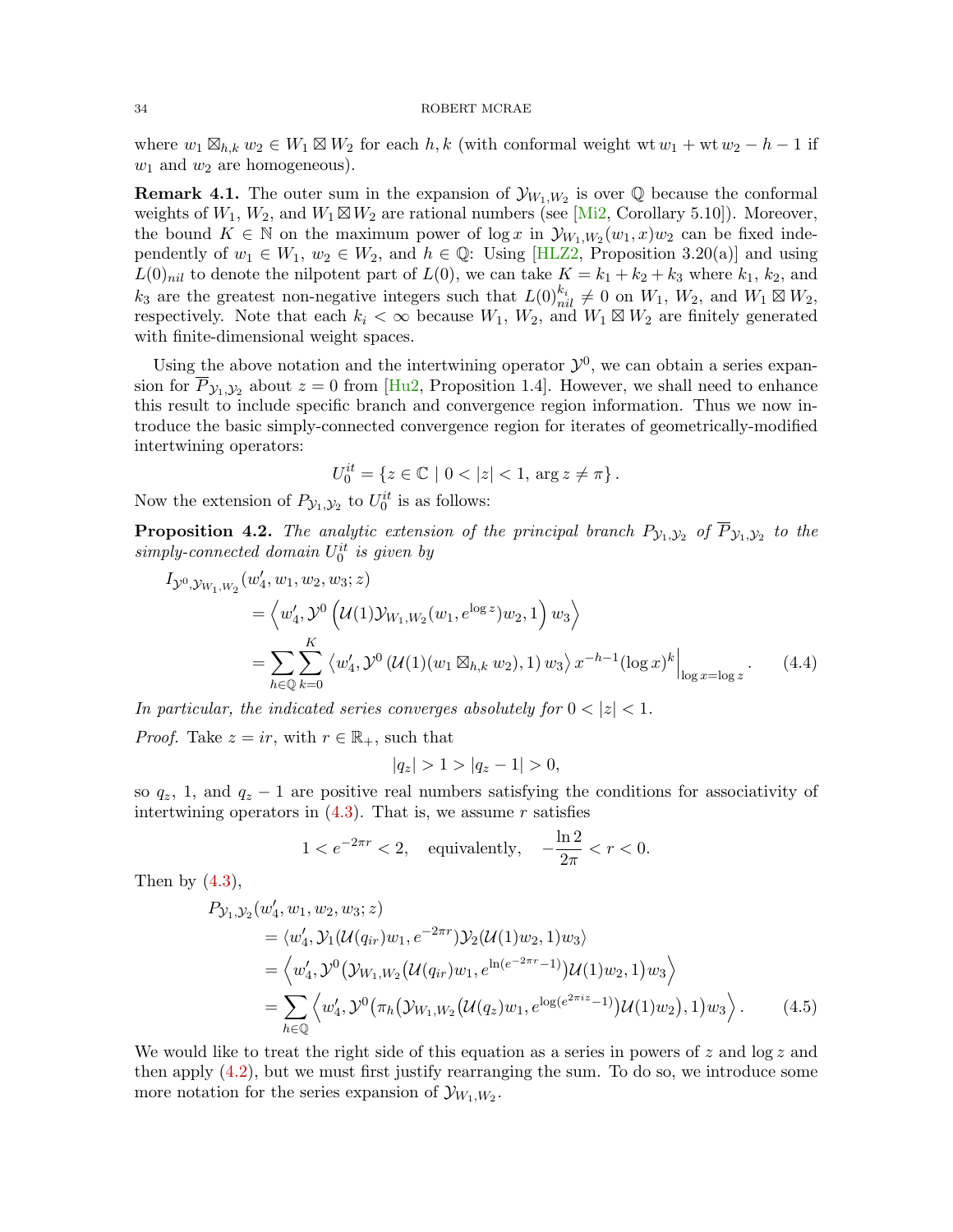By projecting to the indecomposable summands of  $W_1$ ,  $W_2$ , and  $W_1 \boxtimes W_2$ , we can write  $\mathcal{Y}_{W_1,W_2} = \sum_{j=1}^J \mathcal{Y}^{(j)}$  such that the powers of x in each intertwining operator  $\mathcal{Y}^{(j)}$  of type  $\binom{W_1\boxtimes W_2}{W_1\cdots W_n}$  $\binom{W_1 \boxtimes W_2}{W_1 \ W_2}$  are all congruent mod  $\mathbb Z$  (since the conformal weights of an indecomposable Vmodule are all congruent mod  $\mathbb{Z}$ ). Thus there are  $h_j \in \mathbb{Q}$  for  $1 \leq j \leq J$  such that

$$
\mathcal{Y}_{W_1,W_2}(w_1,x)w_2 = \sum_{j=1}^{J} \sum_{k=0}^{K} x^{h_j} (\log x)^k \mathcal{Y}_k^{(j)}(w_1,x)w_2,
$$
\n(4.6)

with each  $\mathcal{Y}_k^{(j)}$  $(k_k^{(j)}(w_1, x)w_2 \in (W_1 \boxtimes W_2)((x))$  for  $w_1 \in W_1$ ,  $w_2 \in W_2$ . We use the notation

<span id="page-34-2"></span><span id="page-34-0"></span>
$$
\mathcal{Y}_k^{(j)}(w_1, x)w_2 = \sum_{n \in \mathbb{Z}} w_1(j, k; n)w_2 x^n
$$

for  $w_1 \in W_1$ ,  $w_2 \in W_2$ .

We now allow z to vary in the open set such that  $0 < |q_z - 1| < 1$ , since the right side of  $(4.5)$  is absolutely convergent in this region. By  $[HLZ5,$  Proposition 7.20, the right side of [\(4.5\)](#page-33-0) also equals the absolutely-convergent series

$$
\sum_{j=1}^{J} \sum_{k=0}^{K} \sum_{n \in \mathbb{Z}} \left\langle w_4', \mathcal{Y}^0 \left[ \mathcal{U}(q_z) w_1 \right] (j,k;n) \mathcal{U}(1) w_2, 1 \right\rangle w_3 \right\rangle (e^{2\pi i z} - 1)^{h_j + n} \left( \log(e^{2\pi i z} - 1) \right)^k. \tag{4.7}
$$

Since this converges absolutely, so does each series

$$
g_{j,k}(z) = \sum_{n \in \mathbb{Z}} \langle w'_4, \mathcal{Y}^0 \big( [\mathcal{U}(q_z) w_1](j,k;n) \mathcal{U}(1) w_2, 1 \big) w_3 \rangle \left( e^{2\pi i z} - 1 \right)^n \tag{4.8}
$$

when  $0 < |q_z - 1| < 1$ . Assuming as we may that  $\mathcal{U}(1)w_1$  is  $L(0)$ -homogeneous, we can write

$$
g_{j,k}(z) = e^{2\pi i (wt\mathcal{U}(1)w_1)z} \sum_{n \in \mathbb{Z}} (e^{2\pi i z} - 1)^n.
$$
  

$$
\sum_{l=0}^K \frac{(2\pi i z)^l}{l!} \langle w'_4, \mathcal{Y}^0([L(0)^l_{nil}\mathcal{U}(1)w_1](j,k;n)\mathcal{U}(1)w_2, 1)w_3 \rangle.
$$

Here, the double series (and not just the iterated series) converges absolutely because for each  $l$ , the series

<span id="page-34-1"></span>
$$
\sum_{n\in\mathbb{Z}} \left\langle w_4', \mathcal{Y}^0([L(0)^l_{nil}\mathcal{U}(1)w_1](j,k;n)\mathcal{U}(1)w_2, 1)w_3 \right\rangle (e^{2\pi i z} - 1)^n
$$
  
= 
$$
\sum_{n\in\mathbb{Z}} \left\langle w_4', \mathcal{Y}^0([L(0^l\mathcal{U}(q_2)\widetilde{w}_1^{(l)}](j,k;n)\mathcal{U}(1)w_2, 1)w_3 \right\rangle (e^{2\pi i z} - 1)^n,
$$
 (4.9)

with  $\tilde{w}_1^{(l)} = \mathcal{U}(q_z)^{-1} L(0)_{nil}^l \mathcal{U}(1) w_1$ , converges absolutely just as [\(4.8\)](#page-34-0) does. From the absolute<br>convergence of (4.9) it is easy to see that the series (4.8) converges uniformly on compact convergence of  $(4.9)$ , it is easy to see that the series  $(4.8)$  converges uniformly on compact subsets of the region  $0 < |q_z - 1| < 1$  and therefore converges to a single-valued analytic function.

The coefficients of the Laurent series expansion of  $g_{i,k}(z)$  about  $z = 0$  can be computed by contour integrals, and by uniform convergence, these contour integrals commute with the sum in [\(4.8\)](#page-34-0). Thus for z sufficiently close to 0, say  $0 < |z| < \varepsilon$ ,  $g_{j,k}(z)$  agrees with the (absolutelyconvergent) series obtained by rearranging [\(4.8\)](#page-34-0) into a (well-defined) Laurent series in z. Returning to [\(4.7\)](#page-34-2), note that  $(e^{2\pi i z}-1)^{h_j}$  and  $\log(e^{2\pi i z}-1)$  also have expansions as series in powers of z and log z that converge absolutely for sufficiently small |z|. Thus for  $0 < |z| < \varepsilon$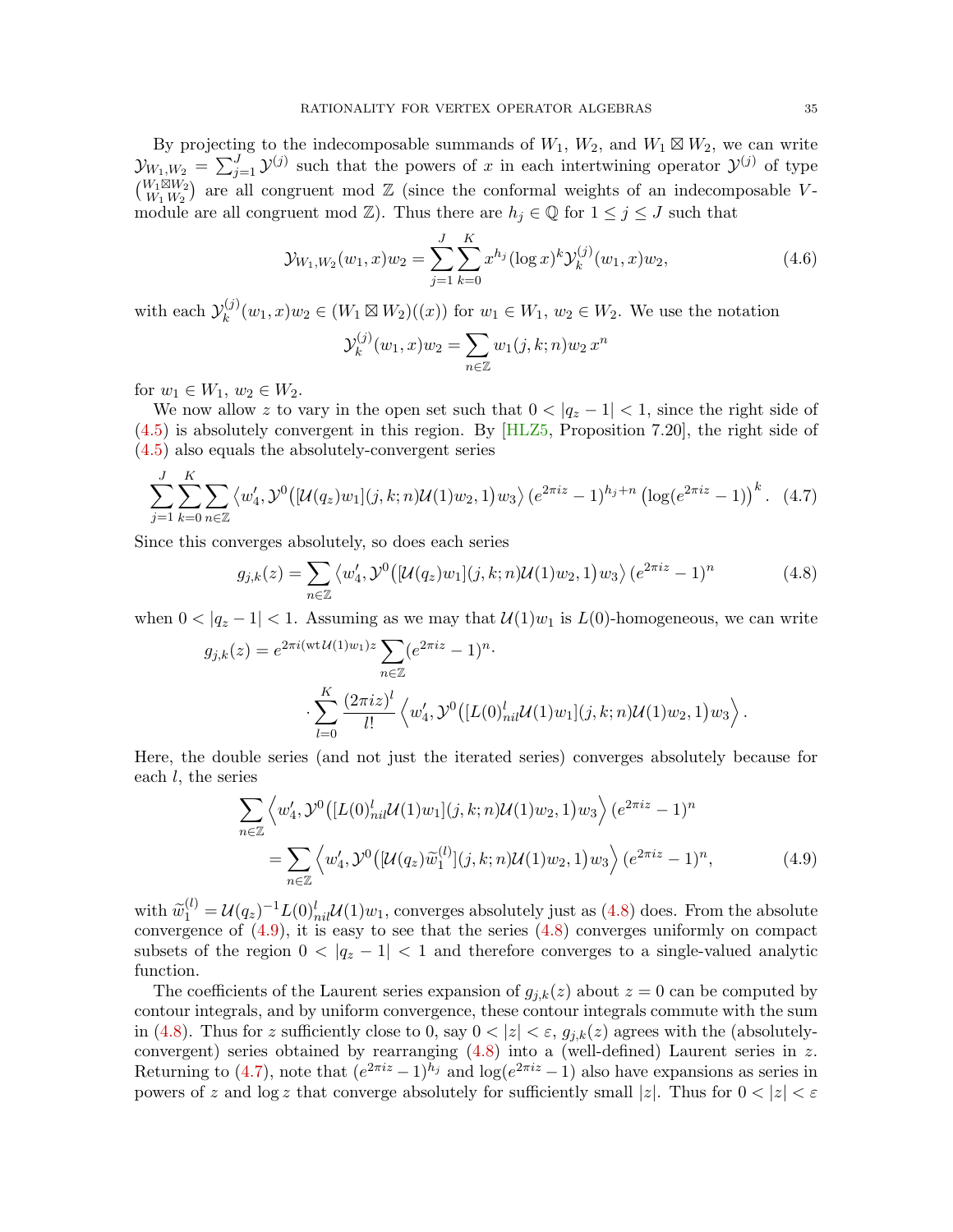with  $\varepsilon$  small enough, the series in [\(4.7\)](#page-34-2) agrees with its rearrangement as a well-defined and absolutely-convergent series in powers of z and  $log z$ . However, for comparing with [\(4.5\)](#page-33-0), we must be careful to use the correct series expansion of  $log(e^{2\pi i z} - 1)$  that yields the principal branch of logarithm.

We now return to fixing  $z = ir$  as in the beginning of the proof; we may assume in addition that  $|z| = -r < \varepsilon$ . As our assumptions on r imply that  $-2\pi r > 0$ , the principal branch of logarithm equals:

$$
\log(e^{2\pi i z} - 1) = \ln\left(-2\pi r \cdot \frac{e^{-2\pi r} - 1}{-2\pi r}\right) = \ln 2\pi + \ln(-r) + \ln\left(\frac{e^{-2\pi r} - 1}{-2\pi r}\right). \tag{4.10}
$$

Then because  $0 < -2\pi r < \ln 2$  and  $\frac{e^x - 1}{r}$  $\frac{y-1}{x}$  is increasing for  $0 < x < \ln 2$ , we have

<span id="page-35-0"></span>
$$
0 < \frac{e^{-2\pi r} - 1}{-2\pi r} < \frac{1}{\ln 2} < 2,
$$

so we can use the standard power series for  $\log(1+y)$  at  $y = \frac{e^{-2\pi r} - 1}{-2\pi r} - 1$  to evaluate the third term in [\(4.10\)](#page-35-0). Therefore,

$$
\log(e^{2\pi i z} - 1) = \ln 2\pi + \ln(-r) + \log(1+y)|_{y=\frac{e^{-2\pi r} - 1}{-2\pi r} - 1}
$$
  
=  $\left(\ln 2\pi + i\frac{\pi}{2}\right) + \left(\ln(-r) - i\frac{\pi}{2}\right) + \log(1+y)|_{y=\frac{e^{-2\pi r} - 1}{-2\pi r} - 1}$   
=  $\log 2\pi i + \log z + \log(1+y)|_{y=\frac{e^{2\pi i z} - 1}{2\pi i z} - 1}.$ 

This is the correct series expansion to use in  $(4.7)$ , given  $z = ir$ ; it agrees with the expansion used for the formal series  $\log(e^{2\pi ix} - 1)$  in  $(4.2)$ .

The above discussion now shows that for  $z = ir$  such that  $0 < |q_z - 1| < 1 < |q_z|$  and  $0 < |z| < \varepsilon$ , we can rewrite  $(4.5)$  as

$$
P_{\mathcal{Y}_1, \mathcal{Y}_2}(w'_4, w_1, w_2, w_3; z)
$$
  
=  $\langle w'_4, \mathcal{Y}^0(\mathcal{Y}_{W_1, W_2}(e^{2\pi ixL(0)}\mathcal{U}(1)w_1, e^{2\pi ix} - 1)\mathcal{U}(1)w_2, 1)w_3 \rangle|_{\log x = \log z}$ ,

where the right side is a (well-defined and absolutely-convergent) series in powers of  $z$  and  $\log z$ , expanded using the convention described in the paragraph following [\(4.2\)](#page-31-1). By (4.2), this is precisely the series [\(4.4\)](#page-33-1) that defines  $I_{\mathcal{Y}^0, \mathcal{Y}_{W_1, W_2}}$ . In particular, (4.4) converges absolutely for all  $z = ir$  such that  $0 < |z| < \varepsilon$ , for some sufficiently small  $\varepsilon$ ; from this we see (using [\[HLZ5,](#page-83-15) Lemma 7.7] and its proof, for example) that  $I_{\mathcal{Y}^0, \mathcal{Y}_{W_1,W_2}}$  converges absolutely to a (single-valued) analytic function on the region  $0 < |z| < \varepsilon$ ,  $\arg z \neq \pi$ . Moreover, for  $z = ir$ ,

$$
P_{\mathcal{Y}_1, \mathcal{Y}_2}(w'_4, w_1, w_2, w_3; z) = I_{\mathcal{Y}^0, \mathcal{Y}_{W_1, W_2}}(w'_4, w_1, w_2, w_3; z)
$$
\n(4.11)

for all  $w'_4 \in W'_4$ ,  $w_1 \in W_1$ ,  $w_2 \in W_2$ ,  $w_3 \in W_3$ . Since  $P_{\mathcal{Y}_1,\mathcal{Y}_2}$  and  $I_{\mathcal{Y}^0,\mathcal{Y}_{W_1,W_2}}$  are both analytic on their respective domains, and since  $(4.11)$  holds on a subset of  $\mathbb C$  with an accumulation point,  $I_{\mathcal{Y}^0, \mathcal{Y}_{W_1, W_2}}$  is the unique analytic extension of  $P_{\mathcal{Y}_1, \mathcal{Y}_2}$  to some simply-connnected domain that contains the region  $0 < |z| < \varepsilon$ , arg  $z \neq \pi$ .

Finally, we need to show that the series defining  $I_{\mathcal{Y}^0, \mathcal{Y}_{W_1,W_2}}$  is absolutely convergent for  $0 < |z| < 1$ . It is enough to show that each Laurent series

<span id="page-35-1"></span>
$$
f_{j,k}(z) = \langle w_4', \mathcal{Y}^0(\mathcal{U}(1)\mathcal{Y}_k^{(j)}(w_1,z)w_2, 1)w_3 \rangle
$$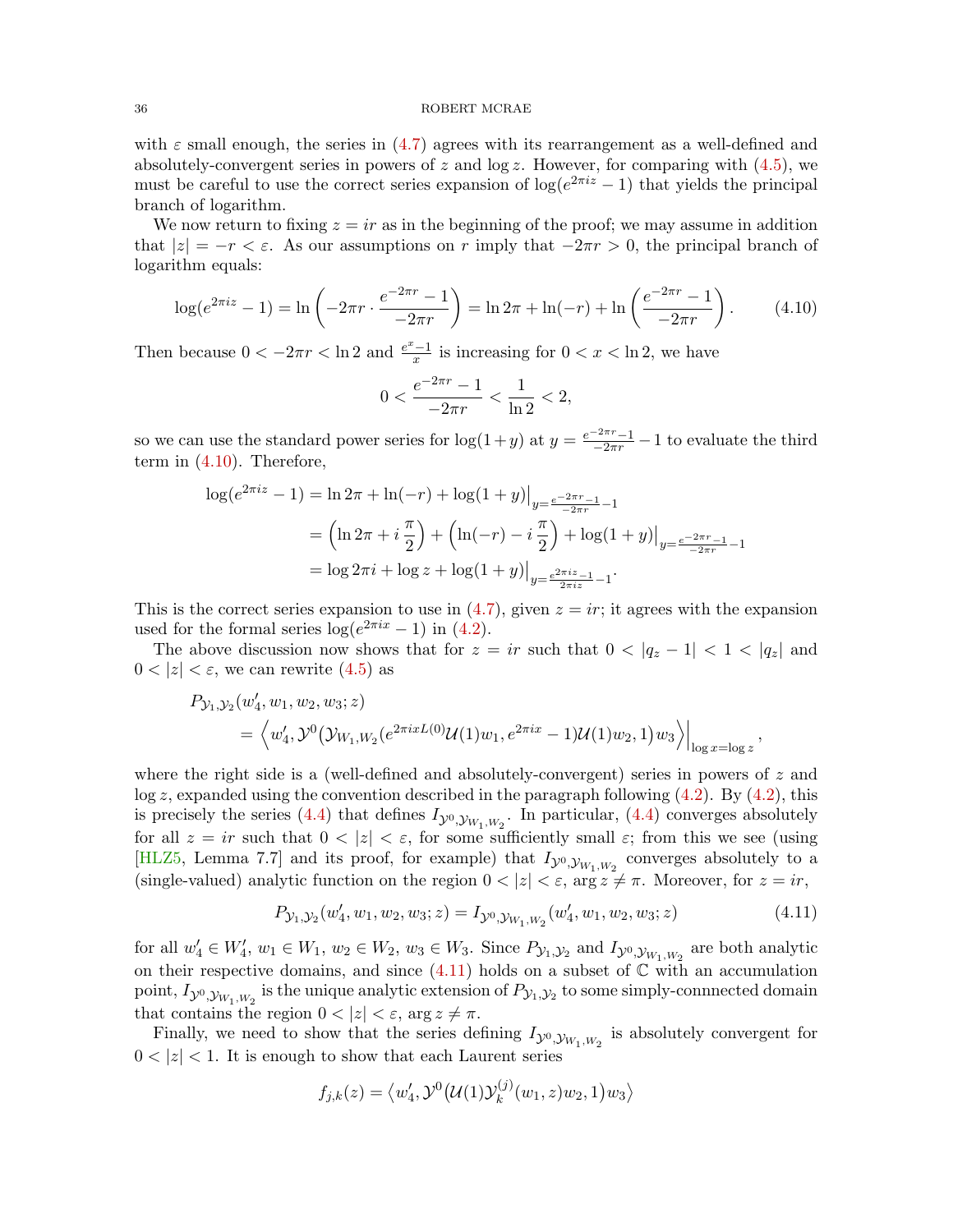converges for  $0 < |z| < 1$ ; at first, we only know that  $f_{i,k}(z)$  is convergent for  $0 < |z| < \varepsilon$ . We use [\[HLZ2,](#page-83-0) Equations 3.113 and 3.115], which show that

<span id="page-36-1"></span>
$$
x^{h_j} \mathcal{Y}_k^{(j)}(w_1, x) w_2 = \sum_{t=k}^K (-1)^{k+t} \binom{t}{k} (\log x)^{t-k} \mathcal{Y}^{(j,t)}(w_1, x) w_2,
$$
\n(4.12)

where  $\mathcal{Y}^{(j,t)}$  is a linear combination of intertwining operators of the form  $L(0)_{nil}^l \circ \mathcal{Y}^{(j)}$  o  $(L(0<sub>nil</sub><sup>m</sup> \otimes L(0)<sub>nil</sub><sup>n</sup>)$  for  $l + m + n = t$ . Since  $\mathcal{Y}^{(j,t)} = f^{(t)} \circ \mathcal{Y}_{W_1,W_2}$  for a unique  $f^{(t)} \in$  $\text{End}_V(W_1 \boxtimes W_2)$ , and since  $f^{(t)}$  commutes with  $\mathcal{U}(1)$ , we get

$$
f_{j,k}(z) = e^{-h_j \log z} \sum_{t=k}^{K} (-1)^{k+t} {t \choose k} (\log z)^{t-k} \langle w'_4, \mathcal{Y}^0(\mathcal{U}(1)\mathcal{Y}^{(j,t)}(w_1, e^{\log z})w_2, 1) w_3 \rangle
$$
  
=  $e^{-h_j \log z} \sum_{t=k}^{K} (-1)^{k+t} {t \choose k} (\log z)^{t-k} I_{\mathcal{Y}^0 \circ (f^{(t)} \otimes \text{Id}_{W_3}), \mathcal{Y}_{W_1, W_2}}(w'_4, w_1, w_2, w_3; z)$ 

for  $0 < |z| < \varepsilon$ .

By associativity of intertwining operators, each  $I_{\mathcal{Y}^{0} \circ (f^{(t)} \otimes \text{Id}_{W_3}),\mathcal{Y}_{W_1,W_2}}$  is a branch of the multivalued analytic function  $\overline{P}_{\widetilde{\mathcal{Y}}_t, \mathcal{Y}_{W_2, W_3}}$  for some intertwining operator  $\widetilde{\mathcal{Y}}_t$  of type  $\binom{W_4}{W_1 W_2 \boxtimes W_3}$ . Since each  $P_{\widetilde{\mathcal{Y}}_t, \mathcal{Y}_{W_2, W_3}}$  is analytic in particular on the region  $0 < |z| < 1$ ,  $f_{j,k}(z)$  has a multivalued extension  $F_{j,k}(z)$  to this region. But in fact  $F_{j,k}(z)$  is single valued because it is determined by a single-valued branch defined on a full punctured disk. Thus  $f_{i,k}(z)$  is the Laurent series expansion of the analytic function  $F_{j,k}(z)$  about its singularity  $z = 0$ ; since  $F_{j,k}(z)$  is analytic on the punctured disk  $0 < |z| < 1$ ,  $f_{j,k}(z)$  converges absolutely for  $0 < |z| < 1$  as required.

4.2. Genus-one correlation functions. We now begin to consider genus-one correlation functions associated to V-module intertwining operators. Let

<span id="page-36-0"></span>
$$
\mathbb{H} = \{ \tau \in \mathbb{C} \mid \mathrm{Im}\,\tau > 0 \}
$$

denote the upper half plane. For  $\mathcal Y$  an intertwining operator of type  $\binom{X}{W X}$ , it was shown in [\[Mi1,](#page-84-0) [Hu2,](#page-82-0) [Fi\]](#page-82-1) that the series

$$
F_{\mathcal{Y}}(w;\tau) = \text{Tr}_X \, \mathcal{Y}(\mathcal{U}(q_z)w, q_z) q_{\tau}^{L(0)-c/24},
$$

where c is the central charge of V, is independent of z and converges absolutely for  $0 < |q_{\tau}|$ 1. In particular,  $F_{\mathcal{Y}}$  is an analytic function on H. When  $\mathcal{Y}$  is the vertex operator  $Y_X$  for a V-module  $X$ , then we get the *character* 

$$
\operatorname{ch}_X(v;\tau) = \operatorname{Tr}_X Y_X(\mathcal{U}(q_z)v, q_z) q_\tau^{L(0)-c/24} = \sum_{h \in \mathbb{Q}} \operatorname{Tr}_{X_{[h]}} o(\mathcal{U}(1)v) q_\tau^{h-c/24}
$$
(4.13)

for  $v \in V$ , where  $o(\bullet) = \text{Res}_x x^{-1} Y_X(x^{L(0)}(\bullet), x)$  denotes the grading-preserving component of the vertex operator. The characters of the distinct irreducible  $V$ -modules are linearly independent as functions on  $V \times \mathbb{H}$  (see [\[Zh,](#page-84-1) Theorem 5.3.1] and also [\[CM,](#page-81-0) Lemma 5.10]).

**Remark 4.3.** The function  $F<sub>y</sub>(w; \tau)$  is a one-point correlation function associated to the torus  $\mathbb{C}/(\mathbb{Z} + \mathbb{Z}\tau)$  with a puncture at z, and with standard local coordinate  $w \mapsto w - z$  at the puncture. The lack of dependence on z in  $F<sub>y</sub>$  reflects the fact that the conformal automorphism group of the torus acts transitively on punctures with standard local coordinates.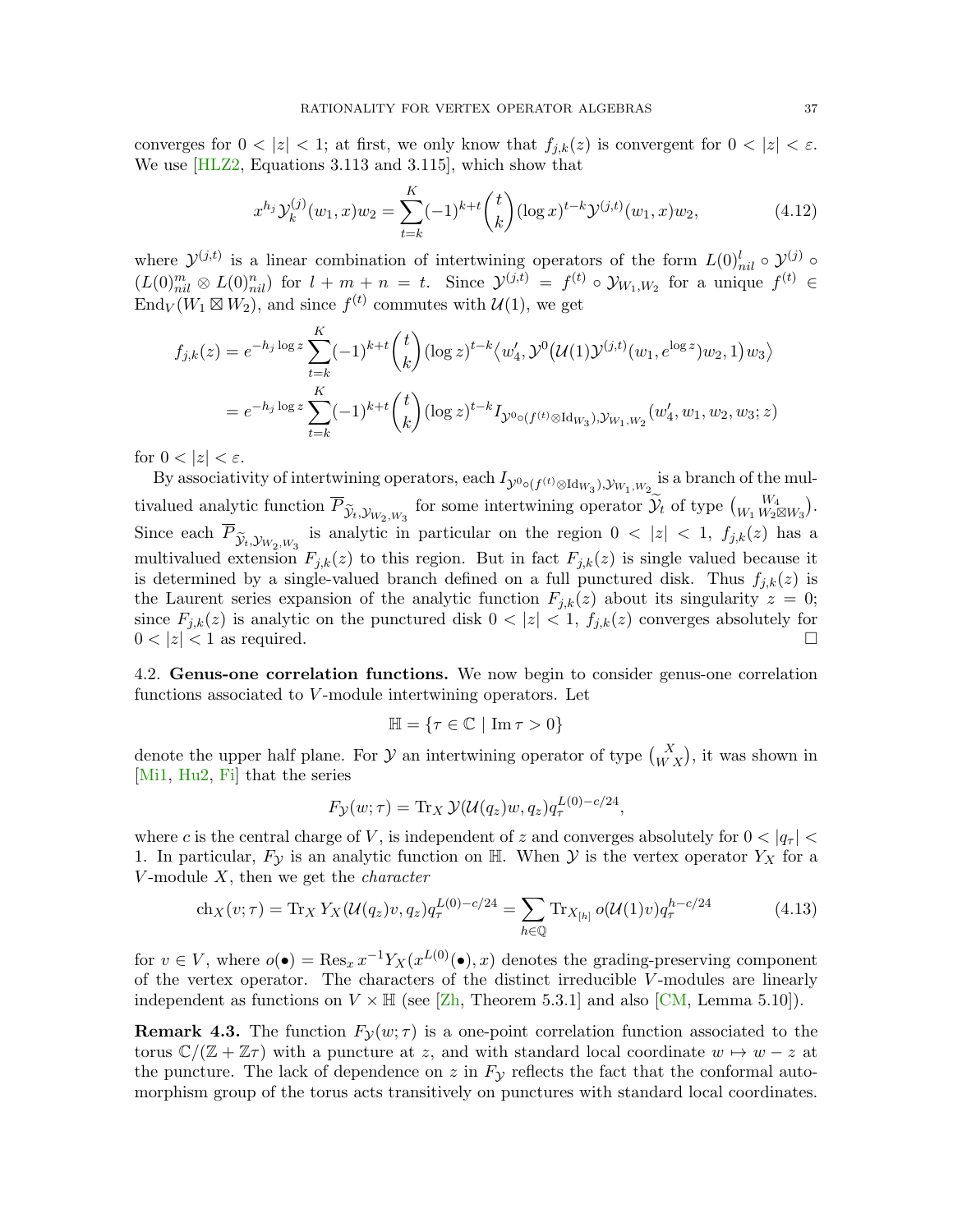Since the trace of an operator on a finite-dimensional vector space is the same as the trace of its semisimple part, the nilpotent part of  $L(0)$  (if any) does not appear in the characters ch<sub>X</sub>(v;  $\tau$ ). Thus the expansion of ch<sub>X</sub>(v;  $\tau$ ) as a series in  $q_{\tau}$  about the singularity  $q_{\tau} = 0$  in [\(4.13\)](#page-36-0) indeed involves no log  $q_{\tau}$  terms. When V is  $C_2$ -cofinite but non-rational, the nilpotent part of  $L(0)$  acting on logarithmic V-modules can be detected by Miyamoto's pseudo-trace functions  $[Mi2]$ ; see also  $[Ari, AN, Fi]$  $[Ari, AN, Fi]$  $[Ari, AN, Fi]$  $[Ari, AN, Fi]$  $[Ari, AN, Fi]$ . In this paper, pseudo-traces will be necessary only for one main result and its applications to non-rational vertex operator algebras, so here we add only a brief discussion to establish notation, using the definition of pseudo-trace functions from  $[AN, Fi]$  $[AN, Fi]$  $[AN, Fi]$ . The reader who is only interested in rationality theorems for  $C_2$ -cofinite vertex operator algebras may safely assume that all pseudo-traces below are actually traces (see especially Remark [5.13](#page-59-0) below).

Suppose P is a finite-dimensional associative algebra and  $\phi: P \to \mathbb{C}$  is a symmetric linear function, that is,  $\phi(ab) = \phi(ba)$  for all  $a, b \in P$ . Then for any finitely-generated projective P-module  $X$ , there is a pseudo-trace map defined as follows:

$$
\operatorname{Tr}_{X}^{\phi}: \operatorname{End}_{P}(X) \to \mathbb{C}
$$

$$
f \mapsto \sum_{i=1}^{I} (\phi \circ b_{i}' \circ f)(b_{i}),
$$

where  $\{b_i\}_{i=1}^I$  is a projective basis of X and  $\{b_i'\}_{i=1}^I \subseteq \text{Hom}_P(X, P)$  is the corresponding dual basis. Pseudo-traces associated to  $\phi$  enjoy the same cyclic symmetry of traces, that is, if  $f: X_1 \rightarrow X_2$  and  $g: X_2 \rightarrow X_1$  are P-module homomorphisms with  $X_1$  and  $X_2$ finitely-generated projective P-modules, then

$$
\mathrm{Tr}^{\phi}_{X_1}(g \circ f) = \mathrm{Tr}^{\phi}_{X_2}(f \circ g).
$$

For  $P = \mathbb{C}$  and  $\phi = \text{Id}_{\mathbb{C}}$ , pseudo-traces are simply traces of linear maps.

Now suppose  $X$  is a grading-restricted generalized V-module and the associative algebra P acts on X by V-module endomorphisms. Suppose also that  $\mathcal Y$  is a V-module intertwining operator of type  $\binom{X}{W X}$  such that  $\mathcal{Y}(w, x)$  commutes with the P-action on X for all  $w \in W$ , that is, every coefficient of  $\mathcal{Y}(w, x)$  is a P-module endomorphism of X. If X is projective as a P-module, then its conformal weight spaces  $X_{[h]}$  are finitely-generated projective P-modules and we can define the pseudo-trace function

$$
F_{\mathcal{Y}}^{\phi}(w;\tau) = \text{Tr}_{X}^{\phi} \mathcal{Y}(\mathcal{U}(1)w, 1) q_{\tau}^{L(0) - c/24} = \sum_{h \in \mathbb{Q}} \text{Tr}_{X_{[h]}}^{\phi} o(\mathcal{U}(1)w) q_{\tau}^{L(0) - c/24}
$$
(4.14)

for any symmetric linear function  $\phi : P \to \mathbb{C}$ .

We can define two-point genus-one correlation functions using pseudo-traces of V-module intertwining operators similarly. Suppose  $W_1, W_2, M$ , and X are grading-restricted generalized V-modules such that M and X are also modules for some associative algebra  $P$  acting by V-module endomorphisms, with X a projective P-module. Suppose also that  $\mathcal{Y}_1$  and  $\mathcal{Y}_2$ are intertwining operators of types  $\binom{X}{W_1 M}$  and  $\binom{M}{W_2 X}$ , respectively, that commute with the P-actions on M and X. Then for  $\phi$  a symmetric linear function on P, [\[Fi,](#page-82-1) Propositions 2.8 and 2.14] show that the series

<span id="page-37-0"></span>
$$
\operatorname{Tr}^{\phi}_X \mathcal{Y}_1(\mathcal{U}(q_{z_1}) L(0)^{k_1}_{nil} w_1, q_{z_1}) \mathcal{Y}_2(\mathcal{U}(q_{z_2}) L(0)^{k_2}_{nil} w_2, q_{z_2}) q^{L(0) - c/24}_\tau,
$$
\n(4.15)

for  $k_1, k_2 \in \mathbb{N}$ , where  $L(0)_{nil}$  is the nilpotent part of  $L(0)$ , satisfy a finite system of linear differential equations with regular singular points. As a consequence, these series converge absolutely to analytic functions when  $1 > |q_{z_1}| > |q_{z_2}| > |q_{\tau}| > 0$ , equivalently  $0 < \text{Im } z_1 <$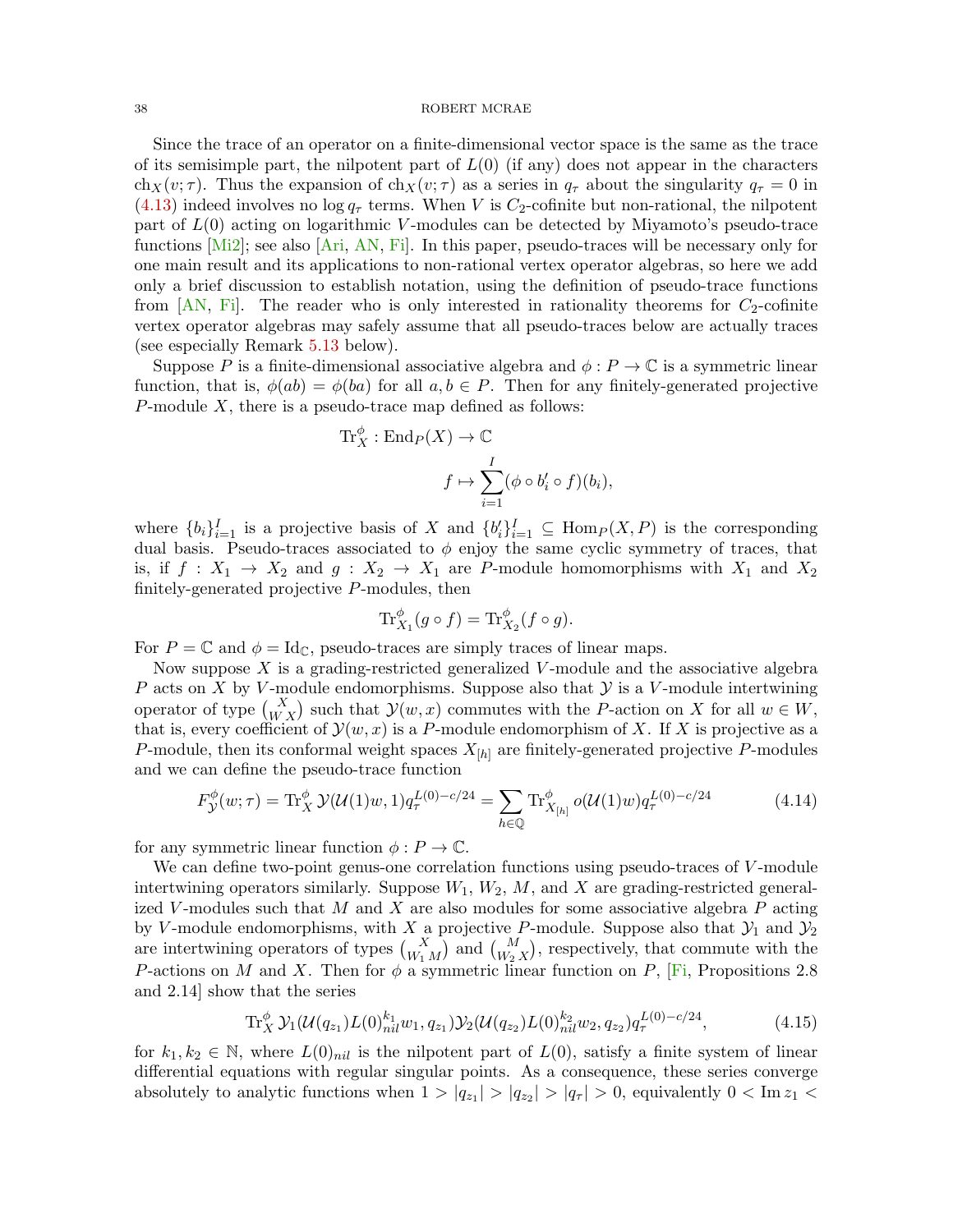$\text{Im } z_2 < \text{Im } \tau$ , and these analytic functions can be extended to multivalued analytic functions on the region

$$
\{(z_1, z_2, \tau) \in \mathbb{C}^2 \times \mathbb{H} \mid z_1 - z_2 \notin \mathbb{Z} + \mathbb{Z}\tau\}.
$$

See also [\[Hu2\]](#page-82-0) for the case of ordinary traces of non-logarithmic intertwining operators.

It turns out that [\(4.15\)](#page-37-0) actually converges on a larger set than indicated above:

<span id="page-38-0"></span>**Lemma 4.4.** The series [\(4.15\)](#page-37-0) converges absolutely for all  $(z_1, z_2, \tau) \in \mathbb{C}^2 \times \mathbb{H}$  such that  $0 < \text{Im}(z_2 - z_1) < \text{Im}\,\tau.$ 

*Proof.* It is sufficient to consider the  $k_1 = k_2 = 0$  case of [\(4.15\)](#page-37-0). If  $z_1$ ,  $z_2$ , and  $\tau$  satisfy the conditions in the lemma, then for sufficiently small  $\varepsilon \in \mathbb{H}$  we have

$$
0 < \operatorname{Im} \varepsilon < \operatorname{Im} (z_2 - z_1 + \varepsilon) < \operatorname{Im} \tau.
$$

We then use the  $L(0)$ -conjugation formula for intertwining operators and the cyclic symmetry of pseudo-traces to prove the following equality of double series indexed by the conformal weights of  $X$  and  $M$ :

$$
\begin{split} \operatorname{Tr}_{X}^{\phi} \mathcal{Y}_{1}(\mathcal{U}(q_{\varepsilon})w_{1},q_{\varepsilon})\mathcal{Y}_{2}(\mathcal{U}(q_{z_{2}-z_{1}+\varepsilon})w_{2},q_{z_{2}-z_{1}+\varepsilon})q_{\tau}^{L(0)-c/24} \\ & = \sum_{h,m \in \mathbb{Q}} \operatorname{Tr}_{X_{[h]}}^{\phi} \mathcal{Y}_{1}(\mathcal{U}(q_{\varepsilon})w_{1},q_{\varepsilon})\pi_{m}\mathcal{Y}_{2}(\mathcal{U}(q_{z_{2}-z_{1}+\varepsilon})w_{2},q_{z_{2}-z_{1}+\varepsilon})q_{\tau}^{L(0)-c/24} \\ & = \sum_{h,m \in \mathbb{Q}} \operatorname{Tr}_{X_{[h]}}^{\phi} q_{-z_{1}+\varepsilon}^{L(0)} \mathcal{Y}_{1}(\mathcal{U}(q_{z_{1}})w_{1},q_{z_{1}})\pi_{m}\mathcal{Y}_{2}(\mathcal{U}(q_{z_{2}})w_{2},q_{z_{2}})q_{z_{1}-\varepsilon}^{L(0)}q_{\tau}^{L(0)-c/24} \\ & = \sum_{h,m \in \mathbb{Q}} \operatorname{Tr}_{X_{[h]}}^{\phi} \mathcal{Y}_{1}(\mathcal{U}(q_{z_{1}})w_{1},q_{z_{1}})\pi_{m}\mathcal{Y}_{2}(\mathcal{U}(q_{z_{2}})w_{2},q_{z_{2}})q_{\tau}^{L(0)-c/24} \\ & = \operatorname{Tr}_{X}^{\phi} \mathcal{Y}_{1}(\mathcal{U}(q_{z_{1}})w_{1},q_{z_{1}})\mathcal{Y}_{2}(\mathcal{U}(q_{z_{2}})w_{2},q_{z_{2}})q_{\tau}^{L(0)-c/24} .\end{split}
$$

Since the two double series have exactly the same terms and the first converges absolutely by  $[Hu2, Theorem 4.1], [Fi, Proposition 2.17], the second converges absolutely as well.  $\square$$  $[Hu2, Theorem 4.1], [Fi, Proposition 2.17], the second converges absolutely as well.  $\square$$  $[Hu2, Theorem 4.1], [Fi, Proposition 2.17], the second converges absolutely as well.  $\square$$  $[Hu2, Theorem 4.1], [Fi, Proposition 2.17], the second converges absolutely as well.  $\square$$ 

Lemma [4.4](#page-38-0) implies that  $z_2$  in  $(4.15)$  can be arbitrary; as in the previous subsection, we will always choose  $z_2 = 0$  for simplicity and then set  $z_1 = z$ . Thus the series

$$
F_{\mathcal{Y}_1,\mathcal{Y}_2}^{\phi}(w_1,w_2;z,\tau) = \text{Tr}_X^{\phi} \mathcal{Y}_1(\mathcal{U}(q_z)w_1,q_z) \mathcal{Y}_2(\mathcal{U}(1)w_2,1) q_{\tau}^{L(0)-c/24}
$$

converges absolutely to a single-valued analytic function on the simply-connected basic genusone convergence region

 $U_1^{prod} = \{ (z, \tau) \in \mathbb{C} \times \mathbb{H} \mid 0 < \text{Im}(-z) < \text{Im} \tau \}.$ 

By the differential equations in [\[Hu2,](#page-82-0) [Fi\]](#page-82-1),  $F_{\mathcal{V}}^{\phi}$  $\mathcal{Y}_{1,\mathcal{Y}_{2}}^{\varphi}$  extends to a multivalued analytic function  $\overline{F}_{\mathcal{V}}^{\phi}$  $\overset{\varphi}{\mathcal{Y}}_1, \mathcal{Y}_2$  on the region

$$
U_1 = \{ (z, \tau) \in \mathbb{C} \times \mathbb{H} \mid z \notin \mathbb{Z} + \mathbb{Z}\tau \}.
$$

We call the single-valued analytic function  $F_{\mathcal{V}}^{\phi}$  $\mathcal{Y}_{1,\mathcal{Y}_{2}}^{ \phi}(w_{1},w_{2};z,\tau)$  on the simply-connected domain  $U_1^{prod}$  $t_1^{prod}$  the principal branch of the multivalued function  $\overline{F}_{\lambda}^{\phi}$  $y_1, y_2$ . We will need to expand  $\overline{F}_{\mathcal{V}}^{\phi}$  $\mathcal{Y}_{1,1}\mathcal{Y}_{2}$  as series in z in open domains near certain singularities. Considering  $z = 0$  first, we expect  $\overline{F}_{\mathcal{V}}^{\phi}$  $\mathcal{Y}_{1}, \mathcal{Y}_{2}$  to have a series expansion that converges on any punctured disk  $0 < |z| < R$ that avoids the non-zero singularities. Thus for  $\tau \in \mathbb{H}$ , we define

$$
R_{\tau} = \min\left\{ |m + n\tau| \mid (m, n) \in \mathbb{Z}^2 \setminus (0, 0) \right\}
$$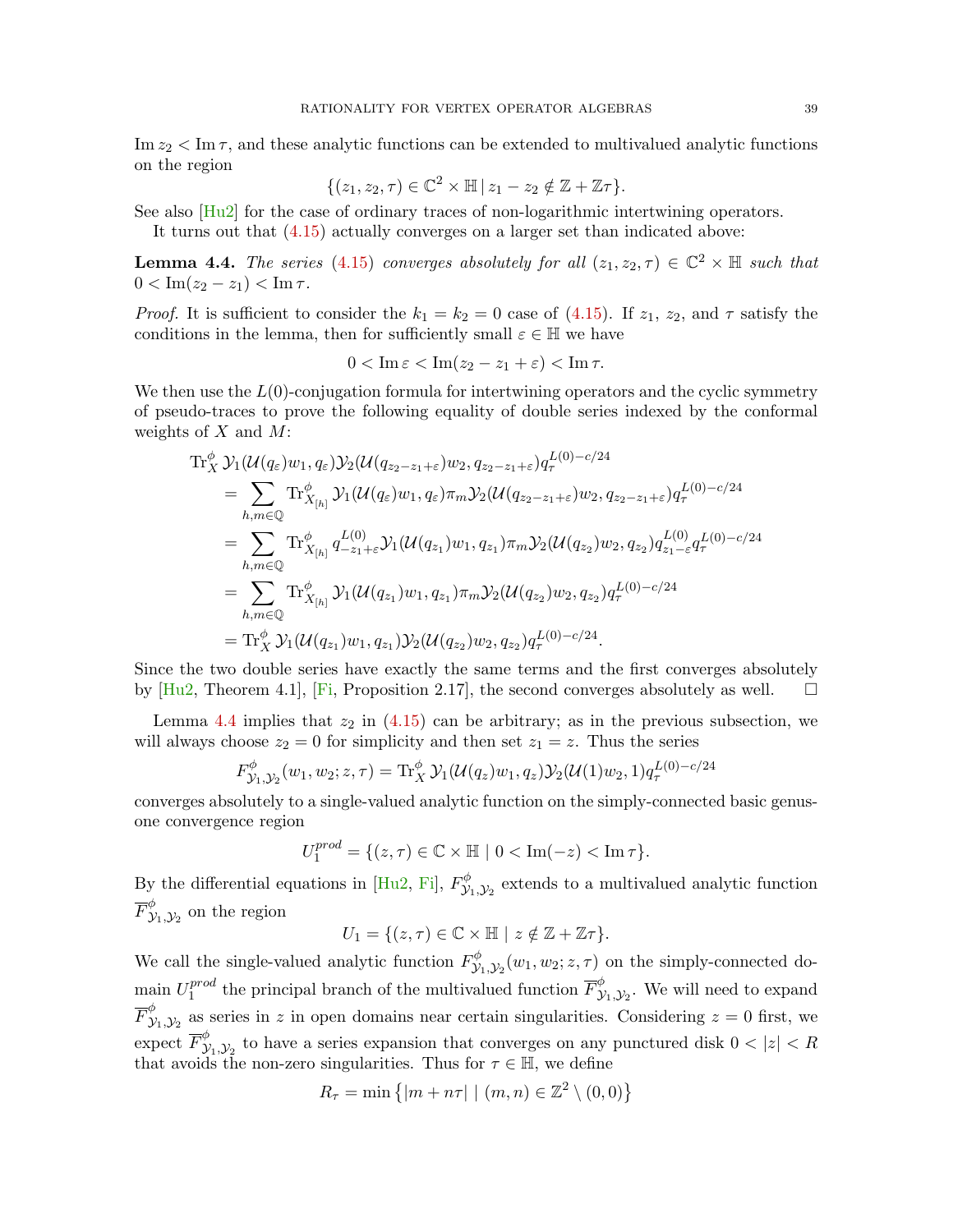and then

$$
U_1^{it} = \{(z,\tau) \in \mathbb{C} \times \mathbb{H} \mid 0 < |z| < R_{\tau}, \arg z \neq \pi\}.
$$

As in the previous subsection,  $\mathcal{Y}_1 = f_1 \circ \mathcal{Y}_{W_1,M}$  and  $\mathcal{Y}_2 = f_2 \circ \mathcal{Y}_{W_2,X}$  for unique V-module homomorphisms  $f_1$  and  $f_2$ . Now we prove the following using Proposition [4.2,](#page-33-0) enhancing the genus-one associativity result of  $[Hu2, Theorem 4.3]$  $[Hu2, Theorem 4.3]$  and  $[Fi, Proposition 2.19]$  $[Fi, Proposition 2.19]$ :

<span id="page-39-2"></span>**Proposition 4.5.** The analytic extension of  $F_{\mathcal{V}}^{\phi}$  $\mathcal{Y}_{1}, \mathcal{Y}_{2}(w_{1}, w_{2}; z, \tau)$  from  $U_{1}^{prod}$  $_1^{prod}$  to the simplyconnected domain  $U_1^{it}$  is given by

$$
G_{\mathcal{Y}^{0},\mathcal{Y}_{W_{1},W_{2}}}^{\phi}(w_{1},w_{2};z,\tau)
$$
  
= Tr\_{X}^{\phi} \mathcal{Y}^{0}\left(\mathcal{U}(1)\mathcal{Y}\_{W\_{1},W\_{2}}(w\_{1},e^{\log z})w\_{2},1\right) q\_{\tau}^{L(0)-c/24}  
= \sum\_{h \in \mathbb{Q}} \sum\_{k=0}^{K} \left( \text{Tr}\_{X}^{\phi} \mathcal{Y}^{0}\left(\mathcal{U}(1)(w\_{1} \boxtimes\_{h,k} w\_{2}),1\right) q\_{\tau}^{L(0)-c/24} \right) x^{-h-1} (\log x)^{k} \Big|\_{\log x = \log z}

for  $(z, \tau) \in U_1^{it}$ , where

<span id="page-39-0"></span>
$$
\mathcal{Y}^0 = f_1 \circ (\mathrm{Id}_{W_1} \boxtimes f_2) \circ \mathcal{A}_{W_1,W_2,X}^{-1} \circ \mathcal{Y}_{W_1 \boxtimes W_2,X}.
$$

*Proof.* From the definition of  $F_{\mathcal{V}}^{\phi}$  $\mathcal{Y}_{1}, \mathcal{Y}_{2}$  and Proposition [4.2,](#page-33-0) we have

$$
F_{\mathcal{Y}_1, \mathcal{Y}_2}^{\phi}(w_1, w_2; z, \tau) = \sum_{h \in \mathbb{Q}} \text{Tr}_{X_{[h]}}^{\phi} \mathcal{Y}_1(\mathcal{U}(q_z)w_1, q_z) \mathcal{Y}_2(\mathcal{U}(1)w_2, 1) q_{\tau}^{L(0) - c/24}
$$
  
= 
$$
\sum_{h \in \mathbb{Q}} \text{Tr}_{X_{[h]}}^{\phi} \mathcal{Y}^0(\mathcal{U}(1) \mathcal{Y}_{W_1, W_2}(w_1, e^{\log z}) w_2, 1) q_{\tau}^{L(0) - c/24}, \qquad (4.16)
$$

for  $(z, \tau) \in U_1^{prod} \cap U_1^{it}$ . This is an absolutely convergent series in powers of  $q_{\tau}$ , and possibly also  $\log q_{\tau}$  if  $L(0)$  acts non-semisimply on X, whose coefficients are analytic functions in z with series expansion given in Proposition [4.2.](#page-33-0) The coefficient of each power of  $q<sub>\tau</sub>$  and  $\log q_{\tau}$  on the right side of [\(4.16\)](#page-39-0) converges as long as  $0 < |z| < 1$ , independently of  $\tau$ . To prove the proposition, we need to rearrange the right side of [\(4.16\)](#page-39-0) as a convergent series in powers of z and  $\log z$  whose coefficients are analytic in  $\tau$ . To justify this, we will show that the corresponding double sum in powers of z and  $q<sub>\tau</sub>$  converges absolutely for  $|z|$  and  $|q<sub>\tau</sub>|$ sufficiently small.

To begin, we view the right side of  $(4.16)$  as a formal series in powers of q and log q whose coefficients are analytic functions of z on the region  $U_0^{it}$ . These coefficients can be analytically extended across the branch cut in  $U_0^{it}$ , so we can also view them as multivalued functions on the punctured unit disk. We use  $F_{\mathcal{V}}^{\phi}$  $S_{\mathcal{Y}_1,\mathcal{Y}_2}^{\phi}(w_1,w_2;z,q)$  and  $G_{\mathcal{Y}_1}^{\phi}$  $\overset{\varphi}{\mathcal{Y}^0}, \overset{\varphi}{\mathcal{Y}_{W_1,W_2}}(w_1,w_2;z,q)$  to denote the formal q-series determined by the left and right sides of  $(4.16)$ , respectively.

Next, from the differential equations in  $[Hu2,$  Theorem 3.9] and  $\overline{[Fi,}$  $\overline{[Fi,}$  $\overline{[Fi,}$  Propositions 2.8 and 2.14], there exists  $m \in \mathbb{Z}_+$  such that the finite set

$$
\left\{ \left( q \frac{\partial}{\partial q} \right)^i \frac{\partial^j}{\partial z^j} F_{\mathcal{Y}_1, \mathcal{Y}_2}^{\phi}(L(0)_{nil}^{k_1} w_1, L(0)_{nil}^{k_2} w_2; z, q) \right\}_{0 \le i, j < m, 0 \le k_1, k_2 \le K},
$$

with K defined as in Remark [4.1,](#page-33-1) form the components of a vector solution  $\Phi(w_1, w_2; z, q)$  to a first-order system

<span id="page-39-1"></span>
$$
q\frac{\partial}{\partial q}\Phi = A(z,q)\Phi.
$$
\n(4.17)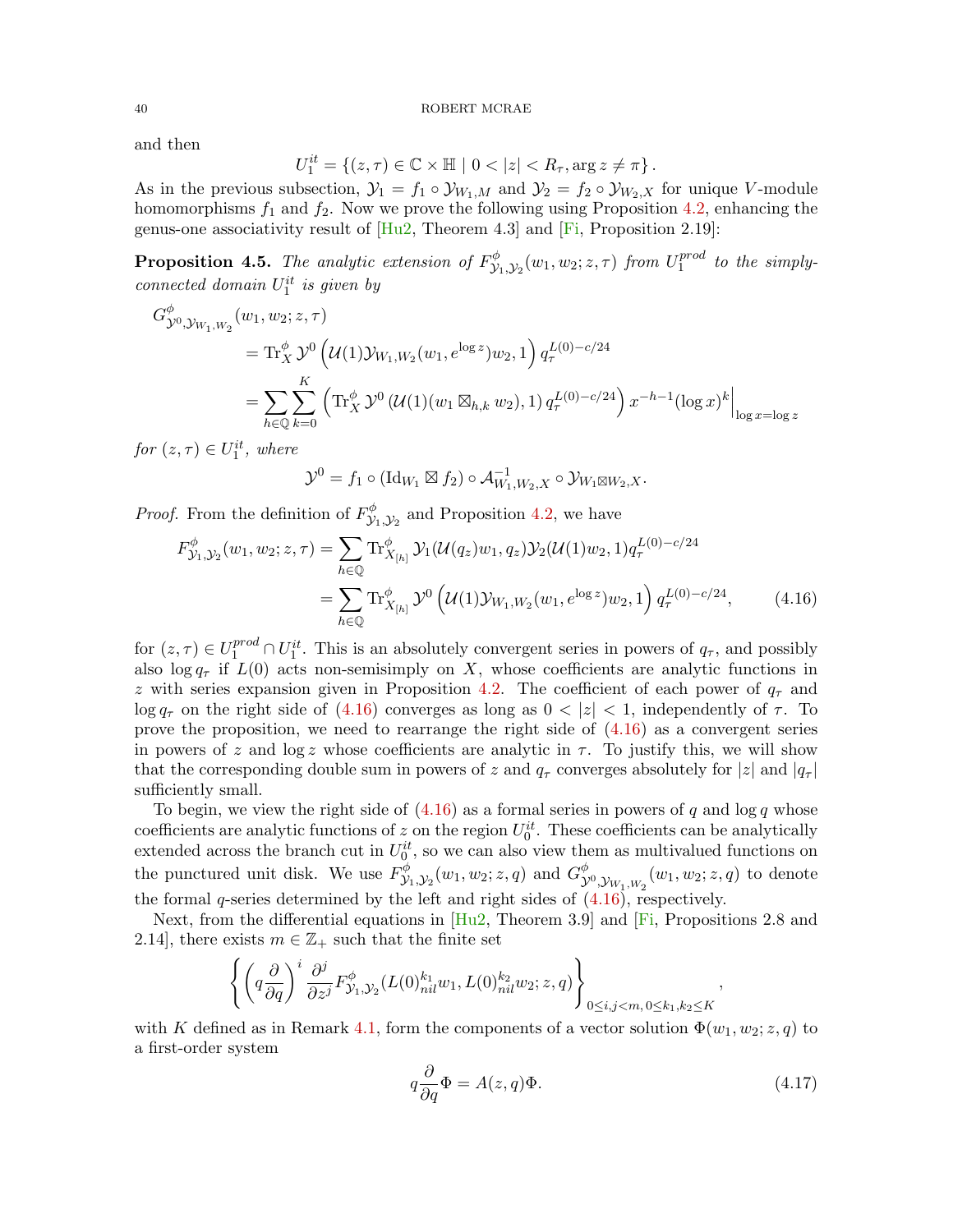Here  $A(z, q)$  is a matrix whose entries are built from q-series expansions of Eisenstein series, Weierstrass  $\varphi$ -functions  $\varphi_m(z, q)$ , and their derivatives. Thus the coefficients of powers of q in  $A(z,q)$  are analytic for  $z \in U_0^{it}$ , since the coefficients of powers of q in each  $\wp_m(z,q)$  converge in this region (see for example [\[Hu2,](#page-82-0) Equation 2.11]).

By [\(4.16\)](#page-39-0),  $G_{\chi}^{\phi}$  $\overset{\varphi}{\mathcal{Y}}^{0}$ ,  $\mathcal{Y}_{W_1,W_2}(w_1,w_2;z,q)$  is also a component of a formal solution to  $(4.17)$  for  $z \in U_0^{prod} \cap U_0^{it}$ . But in fact this is a formal solution for all  $z \in U_0^{it}$  since the coefficients of powers of q in  $G^{\phi}_{\mathcal{Y}}$  $\overset{\varphi}{\mathcal{Y}}^{0}$ ,  $\mathcal{Y}_{W_1,W_2}$ , its partial derivatives, and  $A(z,q)$  are defined and analytic on this connected region. Since [\(4.17\)](#page-39-1) has a regular singular point at  $q=0$ , the q-series  $G_{\mathcal{X}}^{\phi}$  $\mathcal{Y}^0, \mathcal{Y}_{W_1,W_2}$ converges absolutely in a punctured disk surrounding  $q = 0$  for any fixed  $z \in U_0^{it}$ , with radius of convergence at least the minimum  $R \leq 1$  such that the punctured disk  $0 < |q| < R$  does not contain any singularities of the Weierstrass  $\wp$ -functions, which are

$$
\{(z,q=q_{\tau})\,|\,z\in\mathbb{Z}+\mathbb{Z}\tau\}.
$$

In particular, for any fixed  $0 < \delta < 1, G_{\lambda}^{\phi}$  $\overset{\varphi}{\mathcal{Y}}^{0}$ ,  $\mathcal{Y}_{W_1,W_2}$  converges absolutely in the polyannulus

$$
PA_{\delta} = \left\{ (z, q) \in \mathbb{C}^2 \middle| 0 < |z| < \min\left(1, -\frac{1}{2\pi} \ln \delta\right), 0 < |q| < \delta \right\}.
$$

Also, since the entries of the matrix  $A(z, q)$  are analytic in z for  $(z, q)$  in this polyannulus,  $G^{\phi}_{\chi}$  $\mathcal{Y}^{\varphi}_{\mathcal{Y},\mathcal{Y}_{W_1,W_2}}(w_1,w_2;z,q)$  is analytic in z as well as in q (see Theorem [A.2](#page-69-0) in Appendix [A\)](#page-68-0).

Now if  $G^{\phi}_{\mathcal{X}}$  $\overset{\varphi}{\mathcal{Y}}^{0}, \mathcal{Y}_{W_1,W_2}$  were a Laurent series in  $q$  and  $z$ , we could immediately conclude that the double sum corresponding to the right side of [\(4.16\)](#page-39-0) converges absolutely, and we would be justified in reversing the order of summation for suitable  $q$  and  $z$ . To deal with the problem that  $G^{\phi}_{\mathcal{X}}$  $\overset{\varphi}{\mathcal{Y}}^{0}, \mathcal{Y}_{W_1, W_2}$  is not a Laurent series, we borrow notation from  $(4.6)$  to write

$$
G_{\mathcal{Y}^0, \mathcal{Y}_{W_1, W_2}}^{\phi}(w_1, w_2; z, q) = \sum_{j=1}^{J} \sum_{k=0}^{K} e^{h_j \log z} (\log z)^k f_{j,k}(z, q),
$$

where

<span id="page-40-1"></span><span id="page-40-0"></span>
$$
f_{j,k}(z,q) = \text{Tr}_X^{\phi} \mathcal{Y}^0 \left( \mathcal{U}(1) \mathcal{Y}_k^{(j)}(w_1, z) w_2, 1 \right) q^{L(0) - c/24}
$$

involves only integral powers of  $z$ . Then by the argument in the proof of Proposition [4.2](#page-33-0) beginning with [\(4.12\)](#page-36-1),

$$
f_{j,k}(z,q) = e^{-h_j \log z} \sum_{t=k}^{K} (-1)^{k+t} {t \choose k} (\log z)^{t-k} G_{\mathcal{Y}^{0} \circ (f^{(t)} \otimes \text{Id}_X), \mathcal{Y}_{W_1, W_2}}(w_1, w_2; z, q) \qquad (4.18)
$$

for suitable  $f^{(t)} \in \text{End}_V(W_1 \boxtimes W_2)$ , and the preceding arguments show  $G_{\mathcal{N}}^{\phi}$  $\mathcal{Y}^{0}$ ० $(f^{(t)} \otimes \operatorname{Id}_X)$ , $\mathcal{Y}_{W_1,W_2}$ converges absolutely on  $PA_{\delta}$  to an analytic function in both q and z. Moreover, by restricting  $\mathcal{Y}^0$  to direct summands of X whose minimal conformal weights  $h_{j'}$  for  $1 \leq j' \leq J'$  are noncongruent mod  $\mathbb{Z}$ , we have an expansion

$$
G_{\mathcal{Y}^{0}\circ(f^{(t)}\otimes \text{Id}_{X}),\mathcal{Y}_{W_{1},W_{2}}}(w_{1},w_{2};z,q)=\sum_{j'=1}^{J'}\sum_{k'=0}^{K}g_{j',k';t}(w_{1},w_{2};z,q)q^{h_{j'}-c/24}(\log q)^{k'}\qquad(4.19)
$$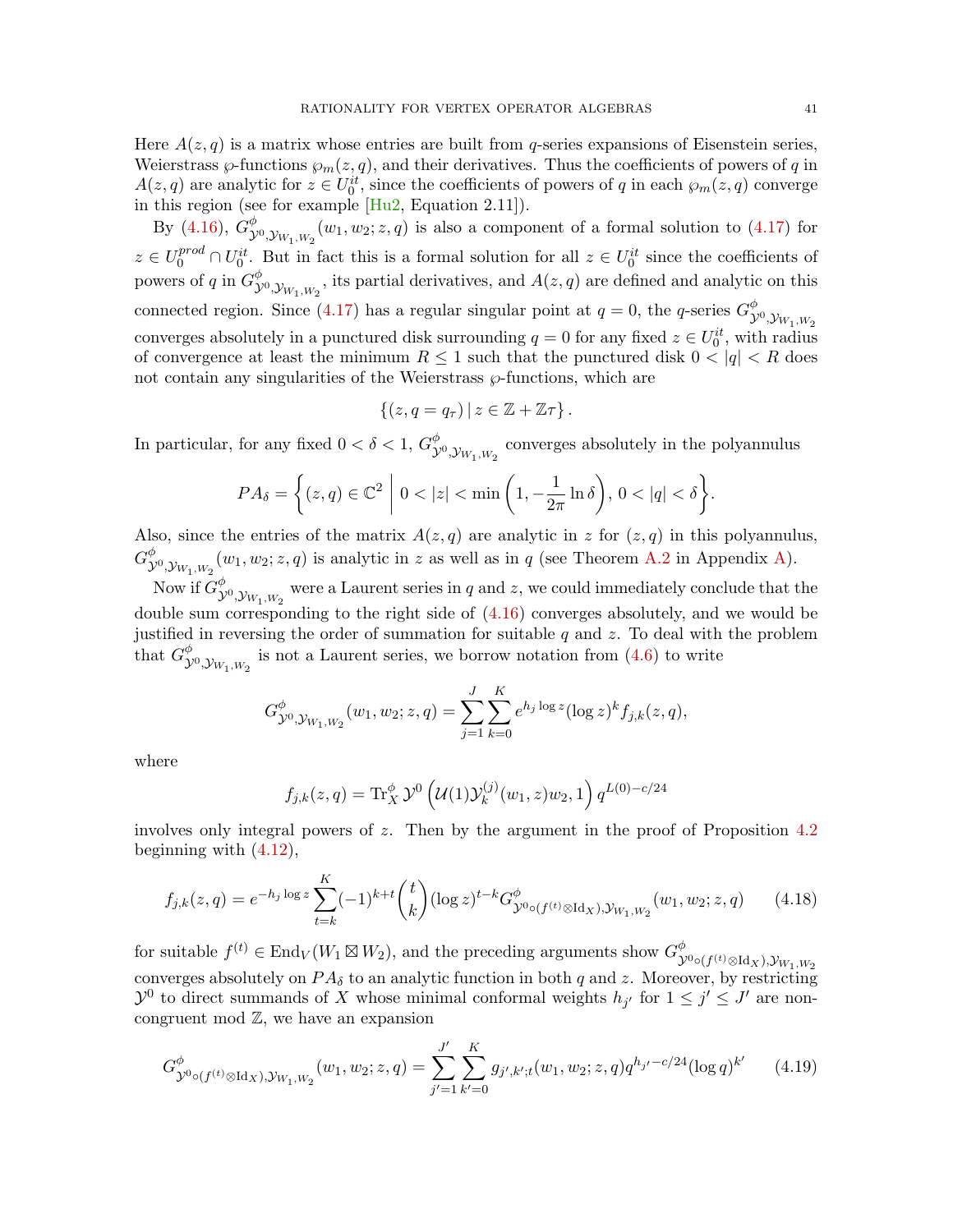where

$$
g_{j',k';t}(w_1, w_2; z, q) = \sum_{n \geq 0} \left( \operatorname{Tr}_{X_{[h_{j'}+n]}}^{\phi} \mathcal{Y}_{j'}^0 \left( \mathcal{U}(1)(f^{(t)} \circ \mathcal{Y}_{W_1, W_2})(w_1, e^{\log z}) w_2, 1 \right) \frac{L(0)^{k'}}{k'!} \right) q^n;
$$

the  $\mathcal{Y}_{j'}^0$  are restrictions of  $\mathcal{Y}^0$  to direct summands of X. By Theorem [A.2,](#page-69-0) each  $g_{j',k';t}$  converges absolutely to an analytic function in q and z on  $PA_{\delta}$ , so by combining [\(4.18\)](#page-40-0) and [\(4.19\)](#page-40-1) and rearranging the resulting absolutely-convergent series, we get

<span id="page-41-1"></span><span id="page-41-0"></span>
$$
f_{j,k}(z,q) = \sum_{j'=1}^{J'} \sum_{k'=0}^{K} g_{j,k;j',k'}(w_1, w_2; z, q) q^{h_{j'}-c/24} (\log q)^{k'},
$$

where

$$
g_{j,k;j',k'}(w_1, w_2; z, q) = \sum_{n \ge 0} \left( \text{Tr}_{X_{[h_{j'}+n]}}^{\phi} \mathcal{Y}_{j'}^0 \left( \mathcal{U}(1) \mathcal{Y}_k^{(j)}(w_1, z) w_2, 1 \right) \frac{L(0)^{k'}}{k'!} \right) q^n \tag{4.20}
$$

is a power series in  $q$ , whose coefficients are Laurent series in  $z$ , that converges absolutely to a (single-valued) analytic function in  $q$  and  $z$  on the polyannulus  $(4.2)$ .

Since  $g_{j,k;j',k'}$  is an analytic function on a polyannulus, it has a Laurent series expansion, whose coefficients can be computed by contour integrals, which is absolutely convergent as a double sum. This Laurent series must be the double sum rearrangement of the iterated sum in powers of q and z on the right side of  $(4.20)$ . Since this double sum converges absolutely, we can reverse the order of summation in  $(4.20)$ ; the definitions then yield

$$
G_{\mathcal{Y}^0, \mathcal{Y}_{W_1, W_2}}^{\phi}(w_1, w_2; z, q)
$$
  
= 
$$
\sum_{h \in \mathbb{Q}} \sum_{k=0}^K \left( \text{Tr}_X^{\phi} \mathcal{Y}^0(\mathcal{U}(1)(w_1 \boxtimes_{h,k} w_2), 1) q^{L(0) - c/24} \right) x^{-h-1} (\log x)^k \Big|_{\log x = \log z}
$$
 (4.21)

for  $(z, q) \in PA_\delta$  for any  $0 < \delta < 1$ .

We still need to determine the minimum possible radius of convergence for  $(4.21)$  when  $q =$  $q_{\tau}$  for any fixed  $\tau \in \mathbb{H}$ . So far, we have shown convergence when  $0 < |z| < \min(1, -\frac{1}{2\tau})$  $rac{1}{2\pi} \ln \delta$ ) for any  $\delta$  such that  $|q_{\tau}| < \delta < 1$ . But using the identity [\(4.18\)](#page-40-0) for each  $f_{j,k}(z, q_{\tau})$ , viewed as a Laurent series in powers of  $z$ , the argument that concludes Proposition [4.2](#page-33-0) shows that  $f_{j,k}(z, q_\tau)$  converges absolutely on any punctured disk  $0 < |z| < R$  that does not intersect the potential singularity set  $\mathbb{Z} + \mathbb{Z}\tau$  for two-point genus-one correlation functions. That is, the series [\(4.21\)](#page-41-1) converges for  $0 < |z| < R_{\tau}$ . Finally, since  $U_1^{prod} \cap U_1^{it}$  contains  $(z, \tau)$  with arbitrarily small  $|q_{\tau}|$  and  $|z|$ , [\(4.16\)](#page-39-0) and [\(4.21\)](#page-41-1) show that there is a non-empty open subset of  $U_1^{prod} \cap U_1^{it}$  on which  $G_{\mathcal{Y}}^{\phi}$  $\overset{\varphi}{\mathcal{Y}}^{0}$ ,  $\overset{\circ}{\mathcal{Y}}_{W_1,W_2}(w_1,w_2;z,\tau)$  as defined in the statement of the proposition agrees with  $F_{\mathcal{V}}^{\phi}$  $\mathcal{Y}_{1}, \mathcal{Y}_{2}(w_{1}, w_{2}; z, \tau)$ . Thus  $G^{\phi}_{\mathcal{Y}}$  $\psi^{\phi}_{\mathcal{Y}^0, \mathcal{Y}_{W_1, W_2}}$  analytically continues  $F^{\phi}_{\mathcal{Y}}$  $\stackrel{\phi}{\mathcal{Y}_1,\mathcal{Y}_2}$  to  $U^{it}_1$  $\Box$ 

We can now use the preceding proposition to find series expansions of  $\overline{F}_{\lambda}^{\phi}$  $\overset{\varphi}{\mathcal{Y}}_1, \mathcal{Y}_2$  about its singularities in  $\mathbb{Z}$ ; this result amounts to  $[Hu3, Equation 4.10]$  $[Hu3, Equation 4.10]$  and  $[CM, Lemma 5.12]$  $[CM, Lemma 5.12]$ :

<span id="page-41-2"></span>**Proposition 4.6.** For  $n \in \mathbb{Z}$ , the analytic extension of the principal branch  $F_{\mathcal{V}}^{\phi}$  $\mathcal{Y}_1, \mathcal{Y}_2$  of  $\overline{F}_{\mathcal{Y}}^{\phi}$  $\mathcal{Y}_1, \mathcal{Y}_2$ to the simply connected domain  $U_1^{it} - (n,0)$  is given by

$$
G_{\mathcal{Y}^n, \mathcal{Y}_{W_1, W_2}}^{\phi}(w_1, w_2; z - n, \tau)
$$
  
= Tr\_X^{\phi} \mathcal{Y}^n \left( \mathcal{U}(1) \mathcal{Y}\_{W\_1, W\_2}(w\_1, e^{\log z}) e^{2\pi i n L(0)} w\_2, 1 \right) q\_{\tau}^{L(0) - c/24}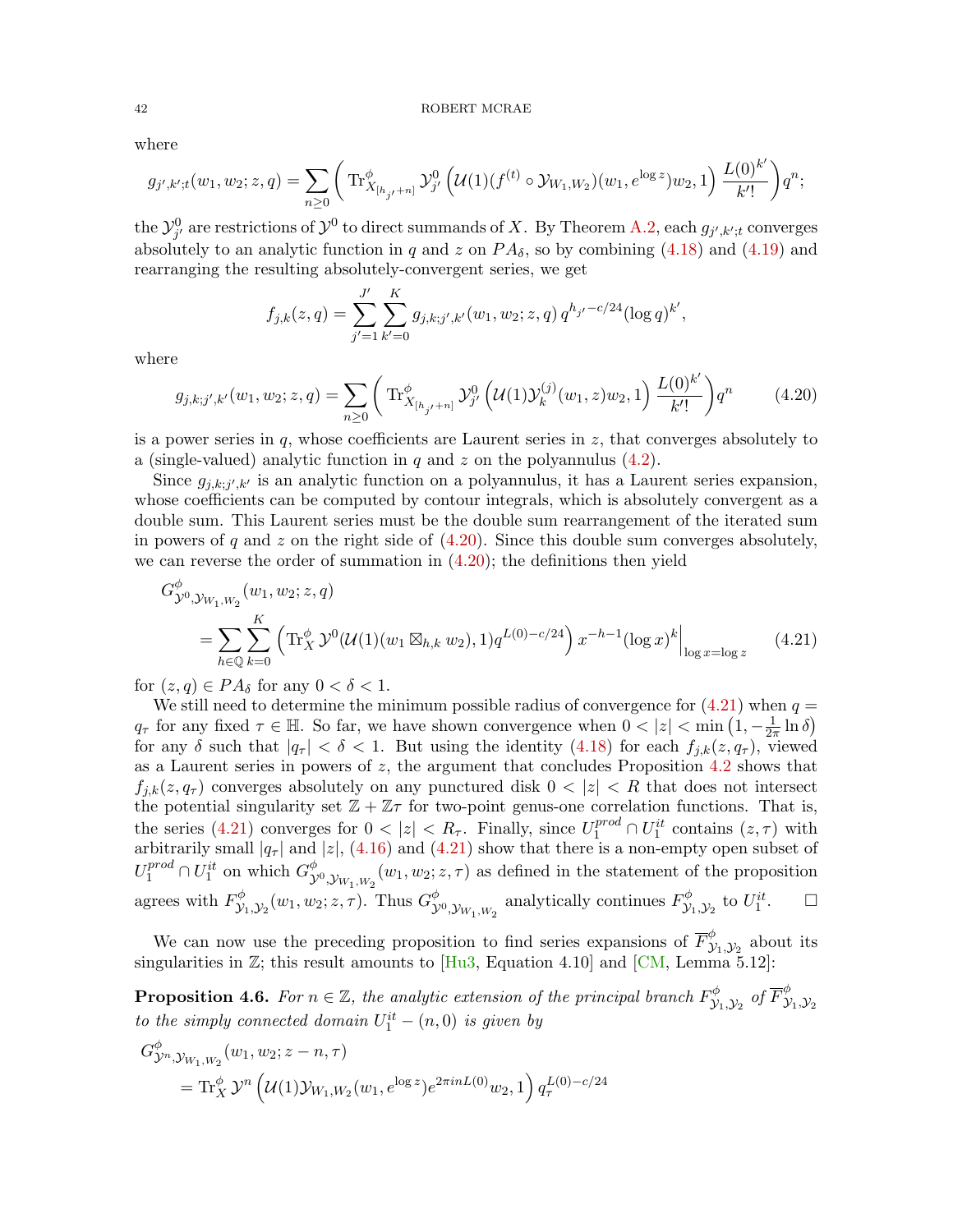$$
= \sum_{h\in\mathbb{Q}} \sum_{k=0}^K \left( \text{Tr}_X^{\phi} \mathcal{Y}^n \left( \mathcal{U}(1)(w_1 \boxtimes_{h,k} e^{2\pi i n L(0)} w_2), 1 \right) q_\tau^{L(0)-c/24} \right) x^{-h-1} (\log x)^k \Big|_{\log x = \log z}.
$$

for  $(z, \tau) \in U_1^{it}$ , where

$$
\mathcal{Y}^n = f_1 \circ (\mathrm{Id}_{W_1} \boxtimes f_2) \circ (\mathrm{Id}_{W_1} \boxtimes (\mathcal{R}_{W_2,X}^2)^n) \circ \mathcal{A}_{W_1,W_2,X}^{-1} \circ \mathcal{Y}_{W_1 \boxtimes W_2,X}.
$$

*Proof.* Suppose  $(z, \tau) \in U_1^{prod} \cap U_1^{it}$ ; then  $(z - n, \tau)$  is also in  $U_1^{prod}$  $_1^{prod}$  and

$$
F_{\mathcal{Y}_1, \mathcal{Y}_2}^{\phi}(w_1, w_2; z - n, \tau)
$$
  
= Tr\_X^{\phi} \mathcal{Y}\_1(\mathcal{U}(q\_{z-n})w\_1, q\_{z-n}) \mathcal{Y}\_2(\mathcal{U}(1)w\_2, 1) q\_{\tau}^{L(0)-c/24}  
= Tr\_X^{\phi} e^{-2\pi i n L(0)} \mathcal{Y}\_1(\mathcal{U}(q\_z)w\_1, q\_z) e^{2\pi i n L(0)} \mathcal{Y}\_2(\mathcal{U}(1)w\_2, 1) q\_{\tau}^{L(0)-c/24}  
= Tr\_X^{\phi} \mathcal{Y}\_1(\mathcal{U}(q\_z)w\_1, q\_z) \mathcal{Y}\_2(e^{2\pi i n L(0)} \mathcal{U}(1)w\_2, e^{2\pi i n}) q\_{\tau}^{L(0)-c/24}  
= Tr\_X^{\phi} \mathcal{Y}\_1(\mathcal{U}(q\_z)w\_1, q\_z) (f\_2 \circ (\mathcal{R}\_{W\_2, X}^2)^n \circ \mathcal{Y}\_{W\_2, X})(\mathcal{U}(1)e^{2\pi i n L(0)}w\_2, 1) q\_{\tau}^{L(0)-c/24},

where the last step uses the characterization of the monodromy isomorphisms for V-modules and the fact that  $\mathcal{U}(1)$  commutes with the V-module homomorphism  $e^{2\pi i L(0)}$ . Now Proposition [4.5](#page-39-2) says that

$$
F_{\mathcal{Y}_1, \mathcal{Y}_2}^{\phi}(w_1, w_2; z - n, \tau) = \text{Tr}_{X}^{\phi} \mathcal{Y}^n \left( \mathcal{U}(1) \mathcal{Y}_{W_1, W_2}(w_1, e^{\log z}) e^{2\pi i n L(0)} w_2, 1 \right) q_{\tau}^{L(0) - c/24}
$$

for  $(z, \tau) \in U_1^{prod} \cap U_1^{it}$ , where

$$
\mathcal{Y}^n = f_1 \circ (\mathrm{Id}_{W_1} \boxtimes f_2) \circ (\mathrm{Id}_{W_1} \boxtimes (\mathcal{R}_{W_2,X}^2)^n) \circ \mathcal{A}_{W_1,W_2,X}^{-1} \circ \mathcal{Y}_{W_1 \boxtimes W_2,X}
$$

is an intertwining operator of type  $\binom{X}{W_1 \boxtimes W_2 X}$ . In other words,  $F^{\phi}_{\mathcal{Y}}$  $y_{1, y_{2}}^{ \varphi}(w_{1}, w_{2}; z-n, \tau)$  agrees with the series  $G^{\phi}_{\mathcal{V}}$  $\int_{\mathcal{Y}^n, \mathcal{Y}_{W_1,W_2}} (w_1, w_2; z-n, \tau)$  defined in the statement of the proposition when  $(z, \tau) \in U_1^{prod} \cap U_1^{it}$ . Then since the pseudo-trace of the iterate of  $\mathcal{Y}^n$  and  $\mathcal{Y}_{W_1, W_2}$  (expanded as a series in z) is analytic on  $U_1^{it}$  by Proposition [4.5,](#page-39-2)  $G_{\mathcal{Y}}^{\phi}$  $\overset{\phi}{\mathcal{Y}}^{n}, \mathcal{Y}_{W_1, W_2}$  is analytic on  $U_1^{it} - (n, 0)$ . Since moreover  $G^{\phi}_{\lambda}$  $\overset{\phi}{\mathcal{Y}}^n, \mathcal{Y}_{W_1,W_2}$  agrees with  $F^\phi_{\mathcal{Y}}$  $y_1^{\varphi}$ ,  $y_2$  on a non-empty open set, it is the unique analytic extension of  $F_{\mathcal{V}}^{\phi}$  $y_1^{\phi}$ ,  $y_2$  to  $U_1^{it} - (n, 0)$ .

We next consider the series expansion of a two-point genus-one correlation function at the singularity  $z = -\tau$ . Since this will be more complicated, we will only consider this problem for the particular  $\mathcal{Y}_1, \mathcal{Y}_2$  that we shall need, and we will consider only traces rather than more general pseudo-traces. Thus we fix V-modules  $W'$ ,  $W$ ,  $X$  and a V-module homomorphism  $e_W : W^{\prime} \boxtimes W \rightarrow V$ . For example, W' could be the contragredient of W and  $e_W$  could be an evaluation map as in Subsection [3.2,](#page-21-0) although this assumption is not necessary at the moment. In any case we will as in Subsection [3.2](#page-21-0) use the notation  $\mathcal{E}_W = e_W \circ \mathcal{Y}_{W',W}$ . We now define the intertwining operator

<span id="page-42-0"></span>
$$
\mathcal{Y}_{W',W\boxtimes X}^X = l_X \circ (e_W \boxtimes \mathrm{Id}_X) \circ \mathcal{A}_{W',W,X} \circ \mathcal{Y}_{W',W\boxtimes X}
$$

of type  $\binom{X}{W'W\boxtimes X}$ . Then similar to [\[CM,](#page-81-0) Definition 5.6], we define

$$
Z_{W,X}(w',w;z,\tau) = \text{Tr}_X \mathcal{Y}_{W',W\boxtimes X}^X(\mathcal{U}(q_z)w',q_z) \mathcal{Y}_{W,X}(\mathcal{U}(1)w,1) q_\tau^{L(0)-c/24},\tag{4.22}
$$

which is the principal branch of a multivalued analytic function  $\overline{Z}_{W,X}$ . The definition of  $\mathcal{Y}_{W',W\boxtimes X}^X$  combined with Proposition [4.5](#page-39-2) quickly implies: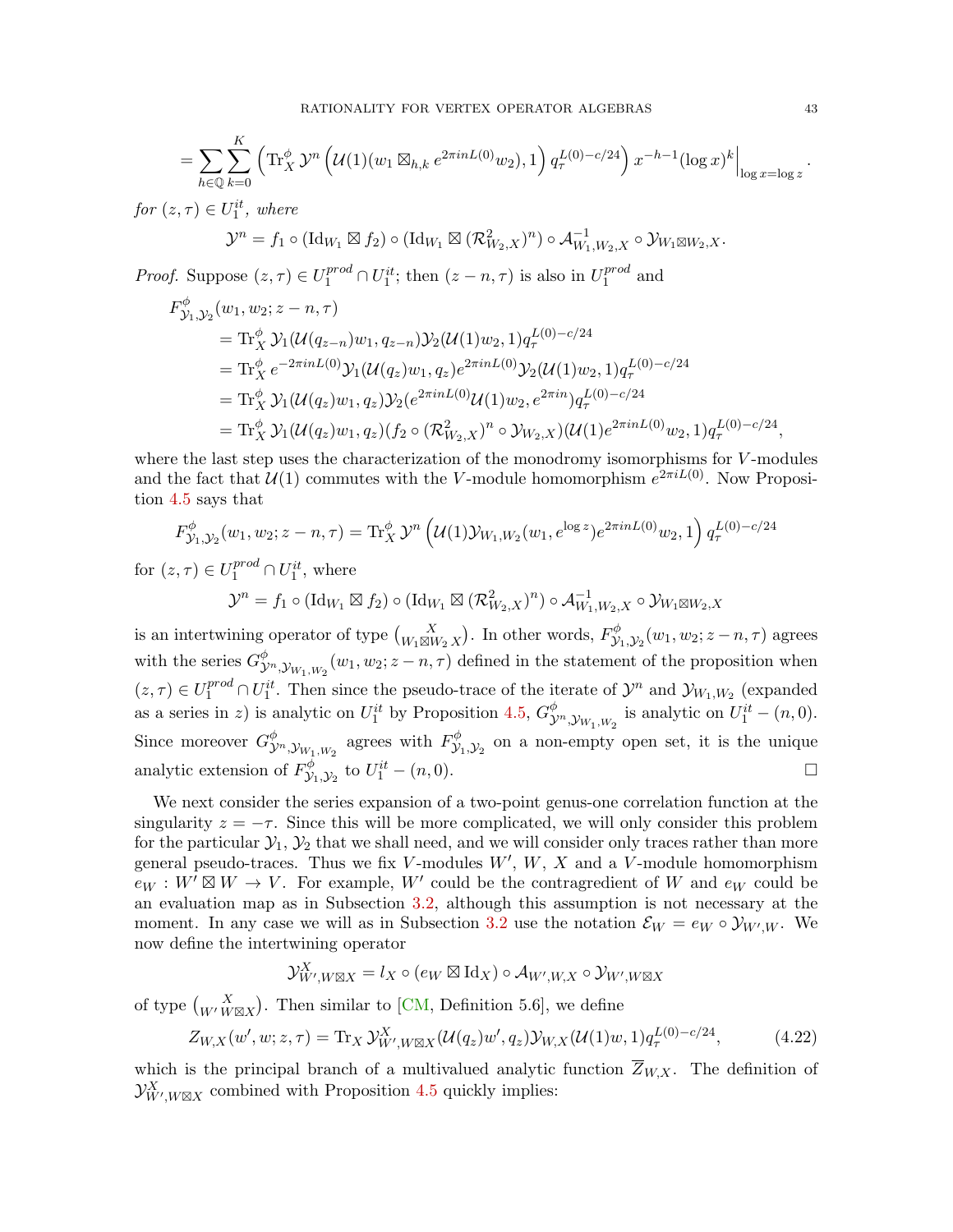<span id="page-43-2"></span>**Proposition 4.7.** The analytic continuation of  $Z_{W,X}(w', w; z, \tau)$  to  $U_1^{it}$  is

$$
\operatorname{Tr}_X Y_X \left( \mathcal{U}(1) \mathcal{E}_W(w', e^{\log z}) w, 1 \right) q_\tau^{L(0) - c/24}
$$

$$
= \sum_{h \in \mathbb{Q}} \sum_{k=0}^K \operatorname{ch}_X \left( e_W(w' \boxtimes_{h,k} w); \tau \right) x^{-h-1} (\log x)^k \Big|_{\log x = \log z}
$$

.

The next proposition, which is more or less  $[Hu3, Equation 4.11]$  $[Hu3, Equation 4.11]$ , or  $[CM, Lemma 5.13]$  $[CM, Lemma 5.13]$ , describes the analytic extension of  $Z_{W,X}$  to a region about the singularity  $z = -\tau$ :

# <span id="page-43-0"></span>Proposition 4.8. The series

$$
Z_{W,X}(w', w; -z - \tau, \tau) = \text{Tr}_X \mathcal{Y}_{W', W \boxtimes X}^X(\mathcal{U}(q_{-z-\tau})w', q_{-z-\tau}) \mathcal{Y}_{W,X}(\mathcal{U}(1)w, 1) q_{\tau}^{L(0)-c/24}
$$

converges absolutely to an analytic function for  $(z, \tau) \in U_1^{prod}$  $_1^{prod}$ . The analytic continuation of this function to  $(z, \tau) \in U_1^{it}$  is given by

$$
\mathrm{Tr}_{W\boxtimes X} \mathcal{Y}^{W\boxtimes X}_{W\boxtimes W', W\boxtimes X} \left( \mathcal{U}(1) \mathcal{Y}_{W,W'}(w, e^{\log z}) w', 1 \right) q_{\tau}^{L(0)-c/24}
$$
\n
$$
= \sum_{h \in \mathbb{Q}} \sum_{k=0}^{K} \left( \mathrm{Tr}_{W\boxtimes X} \mathcal{Y}^{W\boxtimes X}_{W\boxtimes W', W\boxtimes X} \left( \mathcal{U}(1)(w \boxtimes_{h,k} w'), 1 \right) q_{\tau}^{L(0)-c/24} \right) x^{-h-1} (\log x)^{k} \Big|_{\log x = \log z},
$$

where the intertwining operator  $\mathcal{Y}_{W \boxtimes W', W \boxtimes X}^{W \boxtimes X}$  of type  $\binom{W \boxtimes X}{W \boxtimes W' W \boxtimes X}$  is

$$
(r_W \boxtimes \mathrm{Id}_X) \circ ((\mathrm{Id}_W \boxtimes e_W) \boxtimes \mathrm{Id}_X) \circ (\mathcal{A}_{W,W',W}^{-1} \boxtimes \mathrm{Id}_X) \circ \mathcal{A}_{W \boxtimes W',W,X} \circ \mathcal{Y}_{W \boxtimes W',W \boxtimes X}.
$$

*Proof.* First, Lemma [4.4](#page-38-0) shows that  $Z_{W,X}(w', w; -z-\tau, \tau)$  converges when  $(-z-\tau, \tau) \in U_1^{prod}$ proa<sub>,</sub> that is, when

$$
0 < \operatorname{Im}(z + \tau) < \operatorname{Im} \tau.
$$

However, the two inequalities here are equivalent to

$$
\operatorname{Im}(-z) < \operatorname{Im} \tau, \qquad \operatorname{Im}(z) < 0,
$$

which means that  $(-z - \tau, \tau) \in U_1^{prod}$  $i_1^{prod}$  if and only if  $(z, \tau) \in U_1^{prod}$  $1^{prod}$ . So  $Z_{W,X}(w', w; -z-\tau, \tau)$ converges absolutely to an analytic function on  $U_1^{prod}$  $1^{proa}$ .

To determine the analytic extension to  $U_1^{it}$ , we deduce the following equality of double series indexed by the weights of X and  $W \boxtimes X$ , using the  $L(0)$ -conjugation formula for intertwining operators and the cyclic symmetry of traces:

$$
\begin{split}\n&\text{Tr}_{X}\mathcal{Y}_{W',W\boxtimes X}^{X}(\mathcal{U}(q_{-z-\tau})w',q_{-z-\tau})\mathcal{Y}_{W,X}(\mathcal{U}(1)w,1)q_{\tau}^{L(0)-c/24} \\
&=\sum_{h,m\in\mathbb{Q}}\text{Tr}_{X_{[h]}}q_{z+\tau}^{-L(0)}\mathcal{Y}_{W',W\boxtimes X}^{X}(\mathcal{U}(1)w',1)q_{z+\tau}^{L(0)}\pi_{m}\mathcal{Y}_{W,X}(\mathcal{U}(1)w,1)q_{\tau}^{L(0)-c/24} \\
&=\sum_{h,m\in\mathbb{Q}}\text{Tr}_{X_{[h]}}q_{z+\tau}^{-L(0)}\mathcal{Y}_{W',W\boxtimes X}^{X}(\mathcal{U}(1)w',1)q_{\tau}^{L(0)-c/24}\pi_{m}\mathcal{Y}_{W,X}(\mathcal{U}(q_{z})w,q_{z})q_{z+\tau}^{L(0)} \\
&=\sum_{h,m\in\mathbb{Q}}\text{Tr}_{(W\boxtimes X)_{[m]}}\mathcal{Y}_{W,X}(\mathcal{U}(q_{z})w,q_{z})\pi_{h}\mathcal{Y}_{W',W\boxtimes X}^{X}(\mathcal{U}(1)w',1)q_{\tau}^{L(0)-c/24} \\
&=\text{Tr}_{W\boxtimes X}\mathcal{Y}_{W,X}(\mathcal{U}(q_{z})w,q_{z})\mathcal{Y}_{W',W\boxtimes X}^{X}(\mathcal{U}(1)w',1)q_{\tau}^{L(0)-c/24}.\n\end{split} \tag{4.23}
$$

for  $(z, \tau) \in U_1^{prod}$  $1<sup>prod</sup>$ . By Proposition [4.5,](#page-39-2) the analytic extension of the right side trace to  $U_1^{it}$  is

$$
\mathop{\rm Tr}\nolimits_{W \boxtimes X} \mathcal{Y}^0 \left(\mathcal{U}(1)\mathcal{Y}_{W,W'}(w,e^{\log z})w',1\right) q_\tau^{L(0)-c/24}
$$

<span id="page-43-1"></span>,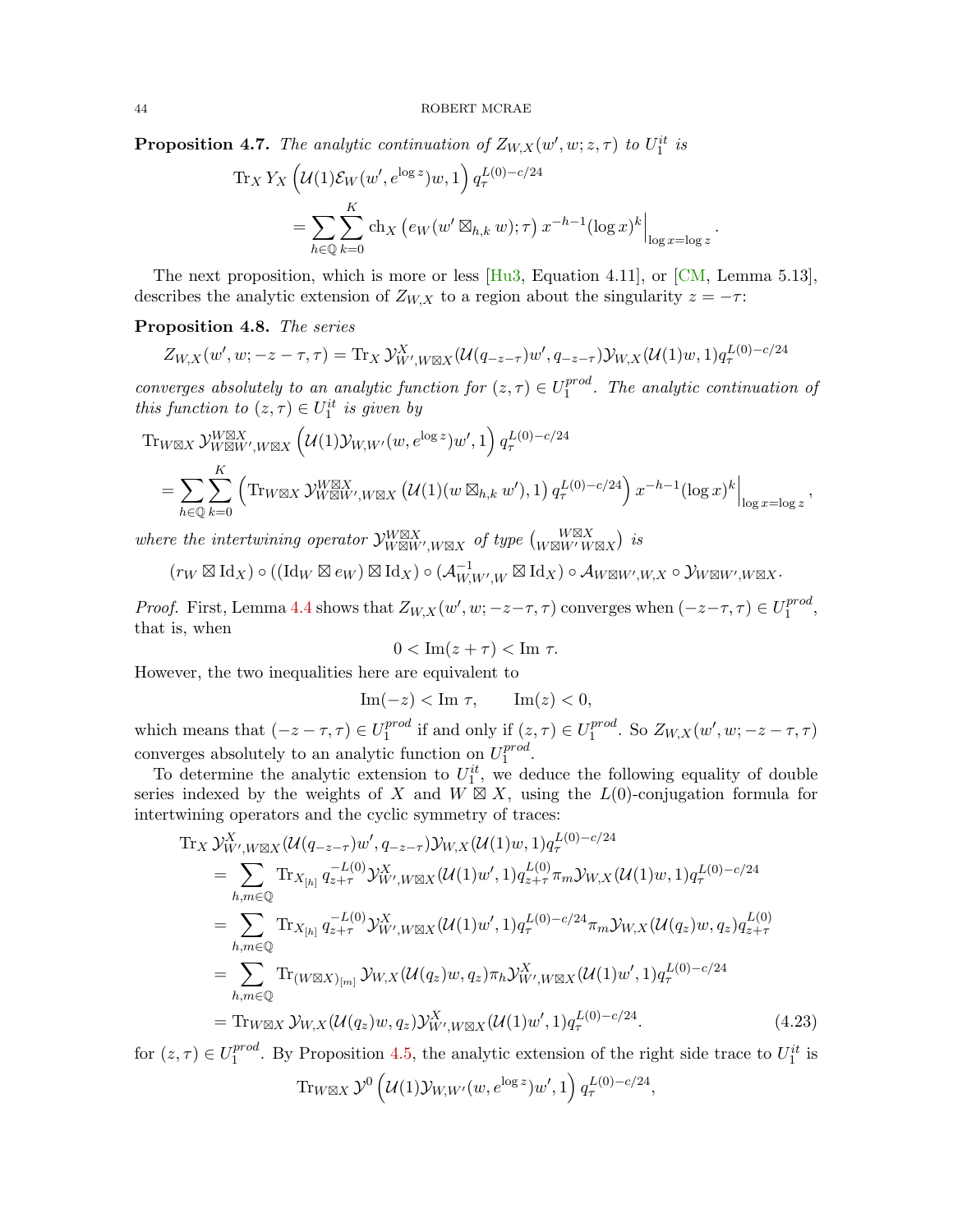where

$$
\mathcal{Y}^0 = F \circ \mathcal{Y}_{W \boxtimes W', W \boxtimes X}
$$
  
with  $F : (W \boxtimes W') \boxtimes (W \boxtimes X) \to W \boxtimes X$  given by the composition  

$$
(W \boxtimes W') \boxtimes (W \boxtimes X) \xrightarrow{\mathcal{A}_{W,W',W \boxtimes X}^{-1}} W \boxtimes (W' \boxtimes (W \boxtimes X))
$$

$$
\xrightarrow{\mathrm{Id}_W \boxtimes \mathcal{A}_{W',W,X}} W \boxtimes ((W' \boxtimes W) \boxtimes X) \xrightarrow{\mathrm{Id}_W \boxtimes (e_W \boxtimes \mathrm{Id}_X)} W \boxtimes (V \boxtimes X) \xrightarrow{\mathrm{Id}_W \boxtimes \mathcal{A}_{W',W,X}} W \otimes ((W' \boxtimes W) \boxtimes X) \xrightarrow{\mathrm{Id}_W \boxtimes (e_W \boxtimes \mathrm{Id}_X)} W \otimes (V \boxtimes X) \xrightarrow{\mathrm{Id}_W \boxtimes \mathcal{A}_{W',W,X}} W \otimes ((W' \boxtimes W) \boxtimes X) \xrightarrow{\mathrm{Id}_W \boxtimes \mathcal{A}_{W',W,X}^{-1}} W \otimes ((W' \boxtimes W) \boxtimes X) \xrightarrow{\mathrm{Id}_W \boxtimes \mathcal{A}_{W',W,X}^{-1}} W \otimes ((W' \boxtimes W) \otimes (W \boxtimes X) \xrightarrow{\mathrm{Id}_W \boxtimes \mathcal{A}_{W',W,X}^{-1}} W \otimes ((W' \boxtimes W) \otimes (W \boxtimes X) \xrightarrow{\mathrm{Id}_W \boxtimes \mathcal{A}_{W',W,X}^{-1}} W \otimes ((W' \boxtimes W) \otimes (W \boxtimes X) \xrightarrow{\mathrm{Id}_W \boxtimes \mathcal{A}_{W',W,X}^{-1}} W \otimes ((W' \boxtimes W) \otimes (W \boxtimes X) \xrightarrow{\mathrm{Id}_W \boxtimes \mathcal{A}_{W',W,X}^{-1}} W \otimes ((W' \boxtimes W) \otimes (W \boxtimes X) \xrightarrow{\mathrm{Id}_W \boxtimes \mathcal{A}_{W',W,X}^{-1}} W \otimes ((W' \boxtimes W) \otimes (W \boxtimes X) \xrightarrow{\mathrm{Id}_W \boxtimes \mathcal{A}_{W',W,X}^{-1}} W \otimes ((W' \boxtimes W) \otimes (W \boxtimes X) \xrightarrow{\mathrm{Id}_W \boxtimes \mathcal{A}_{W',W,X}^{-1}} W \otimes ((W' \boxtimes W) \otimes (W \boxtimes X) \xrightarrow
$$

By the triangle axiom, naturally of the associativity isomorphisms, and the pentagon axiom, 
$$
F
$$
 is the same composition as

$$
(W \boxtimes W') \boxtimes (W \boxtimes X) \xrightarrow{\mathcal{A}_{W \boxtimes W', W, X}} ((W \boxtimes W') \boxtimes W) \boxtimes X
$$
  

$$
\xrightarrow{\mathcal{A}_{W, W', W}^{-1} \boxtimes \mathrm{Id}_X} (W \boxtimes (W' \boxtimes W)) \boxtimes X \xrightarrow{(\mathrm{Id}_W \boxtimes e_W) \boxtimes \mathrm{Id}_X} (W \boxtimes V) \boxtimes X \xrightarrow{r_W \boxtimes \mathrm{Id}_X} W \boxtimes X.
$$

Thus  $F \circ \mathcal{Y}_{W \boxtimes W', W \boxtimes X}$  is the intertwining operator  $\mathcal{Y}_{W \boxtimes W', W \boxtimes X}^{W \boxtimes X}$  in the statement of the proposition, so that

$$
\begin{split} \operatorname{Tr}_{W \boxtimes X} \mathcal{Y}_{W,X} \left( \mathcal{U}(q_z) w, q_z \right) & \mathcal{Y}_{W',W \boxtimes X}^X(\mathcal{U}(1) w', 1) q_\tau^{L(0) - c/24} \\ &= \operatorname{Tr}_{W \boxtimes X} \mathcal{Y}_{W \boxtimes W',W \boxtimes X}^W \left( \mathcal{U}(1) \mathcal{Y}_{W,W'}(w, e^{\log z}) w', 1 \right) q_\tau^{L(0) - c/24} \\ &) \in U_1^{prod} \cap U_1^{it}. \end{split}
$$

for  $(z, \tau)$  $1^{proa} \cap U$ 1

**Remark 4.9.** We conjecture that a result similar to Proposition [4.8](#page-43-0) also holds when  $Z_{W,X}$  is replaced by an analogous pseudo-trace on X associated to a symmetric linear function  $\phi$  on a finite-dimensional algebra P acting on X by V-module endomorphisms, with X projective as a P-module. However, the above proof does not immediately generalize, because the step in the calculation [\(4.23\)](#page-43-1) that uses the cyclic symmetry of traces is only valid for pseudo-traces if  $W \boxtimes X$  is a projective P-module. While P does act naturally on  $W \boxtimes X$  by P-module endomorphisms, it does not seem obvious that  $W \boxtimes X$  is a projective P-module. This is in fact the only obstruction at the moment to using the methods of this paper to prove that the module category of any strongly finite vertex operator algebra is rigid.

There are two reasons to think that  $W\boxtimes X$  would be a projective P-module if the tensoring functor  $W\boxtimes\bullet$  were exact (and not just right exact). First,  $[Mi2, Theorem 3.10]$  $[Mi2, Theorem 3.10]$  shows that it is enough to assume  $P$  is a basic algebra, that is, all irreducible  $P$ -modules are one-dimensional. In this case, [\[Mi2,](#page-84-2) Definition 3.4] shows that if the pseudo-trace  $\text{Tr}_X^{\phi}$  is defined, then  $\text{Tr}_{W \boxtimes X}^{\phi}$ will be as well provided  $\text{Ker}(\text{Id}_W \boxtimes f_i) \cong W \boxtimes \text{Ker } f_i$ , where the  $f_i$  are certain basis elements of  $Soc(P)$  acting on X by V-module endomorphisms. Second, [\[GR,](#page-82-3) Remark 5.6] suggests that it should be enough to assume that  $X$  is a projective generator of the finite abelian category of V-modules, and that  $P = \text{End}_V(X)$ . In this case, [\[GR,](#page-82-3) Proposition 5.2] shows that X is indeed projective as an End $\overline{V}(X)$ -module, and the proof would generalize to  $W \boxtimes X$  if the functor  $(W \boxtimes \bullet)_{[h]}$  were exact for all conformal weights  $h \in \mathbb{Q}$ .

Exactness of  $\overline{W} \boxtimes \bullet$  would hold if W were a rigid V-module. But unfortunately, we will need Proposition [4.8](#page-43-0) precisely to prove rigidity of  $W$  in Section [5,](#page-45-0) so at the moment we can only prove rigidity in situations where no pseudo-traces appear.

To conclude this section, we discuss the S-transformation of one- and two-point genus-one correlation functions. For a  $V$ -module  $W$  and a function

$$
F:W\times\mathbb{H}\to\mathbb{C}
$$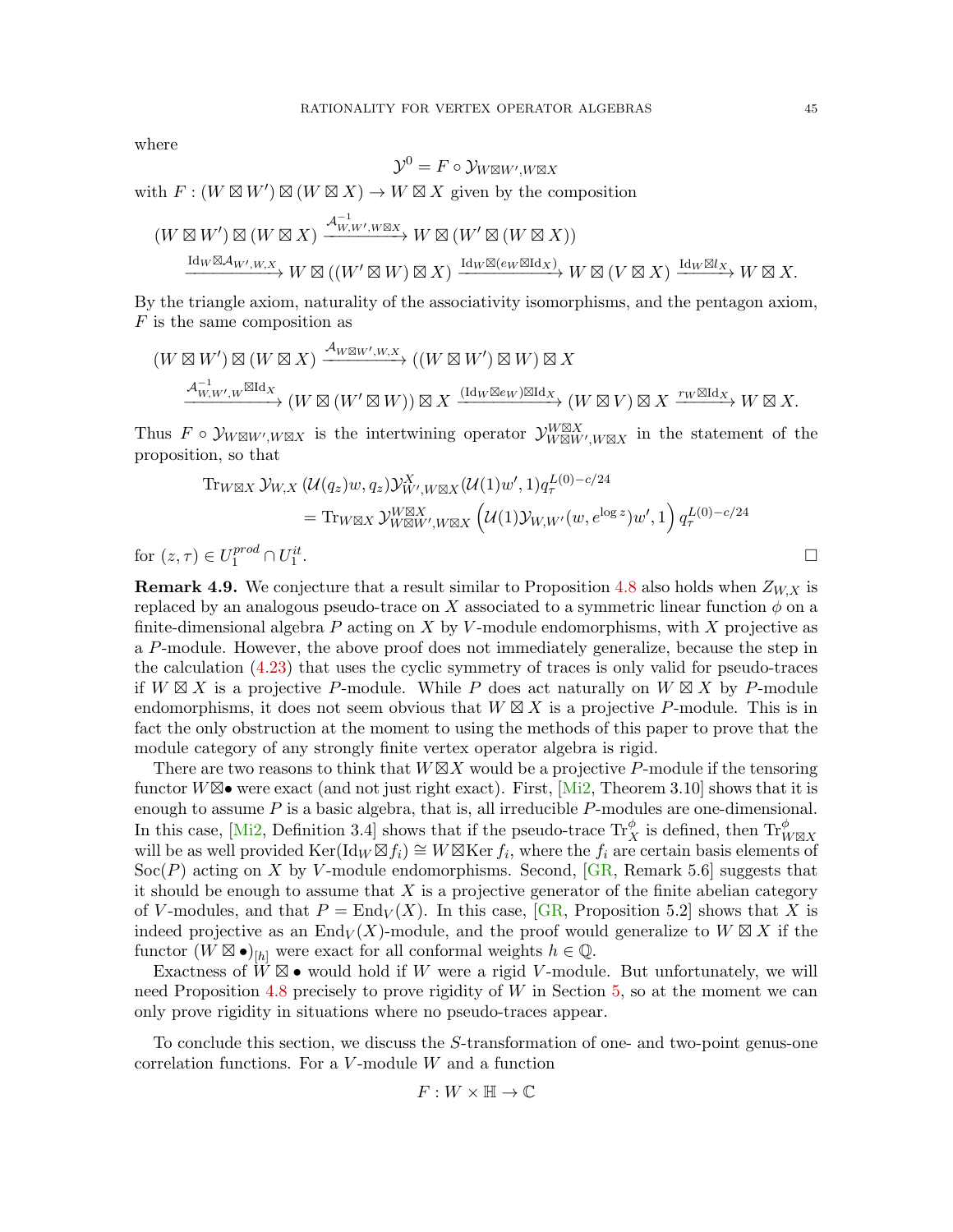that is linear in  $w \in W$  and holomorphic in  $\tau \in \mathbb{H}$ , we define

$$
S(F)(w;\tau) = F\bigg(\left(-\frac{1}{\tau}\right)^{L(0)}w; -\frac{1}{\tau}\bigg),\,
$$

where  $\left(-\frac{1}{\tau}\right)$  $\frac{1}{\tau}$ <sub>1</sub><sup>L(0)</sup> =  $e^{\log(-\frac{1}{\tau})L(0)}$  is defined using the principal branch of logarithm. Note that  $S(F)$  is also linear in w and holomorphic in  $\tau$ . It is easy to see that the S-transformation  $F \mapsto S(F)$  is invertible with inverse defined by

<span id="page-45-1"></span>
$$
S^{-1}(F)(w;\tau) = F\left(\tau^{-L(0)}w; -\frac{1}{\tau}\right),\,
$$

where  $\tau^{-L(0)} = e^{-(\log \tau)L(0)}$  is defined using the principal branch of logarithm. We will in particular apply the S-transformation to characters of  $V$ -modules: for any  $V$ -module  $W$ , [\[Mi2,](#page-84-2) Theorem 5.5] shows there are pseudo-trace functions  $\text{Tr}^{\phi}_X$  such that

$$
ch_W\left(\left(-\frac{1}{\tau}\right)^{L(0)}\nu; -\frac{1}{\tau}\right) = \sum_{X,\phi} \text{Tr}_X^{\phi} Y_X(\mathcal{U}(1)\nu, 1) q_{\tau}^{L(0)-c/24} \tag{4.24}
$$

for all  $v \in V$  and  $\tau \in \mathbb{H}$ . Moreover, if the Zhu algebra  $A(V)$  is semisimple, the results in [\[Zh\]](#page-84-1) show that  $S(\text{ch}_W)$  is in fact a linear combination of characters  $\text{ch}_X$ , that is, the sum in [\(4.24\)](#page-45-1) runs over the distinct irreducible V-modules and  $\text{Tr}_X^{\phi} = s_{W,X} \text{ Tr}_X$  for certain  $s_{W,X} \in \mathbb{C}$ .

Remark 4.10. As mentioned in [\[AN,](#page-81-2) Remark 3.3.5] and discussed in the proof of [\[CM,](#page-81-0) Theorem 5.1], the proof of [\[Mi2,](#page-84-2) Theorem 5.5] implicitly assumes that V has no finitedimensional irreducible modules. This assumption always holds if  $V$  is simple and infinite dimensional since a finite-dimensional irreducible module is necessarily a simple quotient of V itself. If V is simple and finite dimensional, then  $V = \mathbb{C}1$  and  $(4.24)$  is obvious.

For a two-point function associated to intertwining operators  $\mathcal{Y}_1$  and  $\mathcal{Y}_2$  of types  $\binom{X}{W_1 M}$ and  $\binom{M}{W_2 X}$ , we define  $S(\overline{F}_{\mathcal{Y}}^{\phi})$  $(\mathcal{Y}_{1}, \mathcal{Y}_{2})$  to be the multivalued analytic function in z and  $\tau$  with principal branch

$$
S(F^{\phi}_{\mathcal{Y}_1,\mathcal{Y}_2})(w_1, w_2; z, \tau)
$$
  
=  $\text{Tr}_X^{\phi} \mathcal{Y}_1 \left( \mathcal{U}(q_{-z/\tau}) \left( -\frac{1}{\tau} \right)^{L(0)} w_1, q_{-z/\tau} \right) \mathcal{Y}_2 \left( \mathcal{U}(1) \left( -\frac{1}{\tau} \right)^{L(0)} w_2, 1 \right) q_{-1/\tau}^{L(0)-c/24}$ 

defined on the region

$$
0 < \operatorname{Im} \frac{z}{\tau} < \operatorname{Im} \left( -\frac{1}{\tau} \right).
$$

Note that  $(z, \tau)$  is in the domain of the principal branch for both  $\overline{F}_{\lambda}^{\phi}$  $\overset{\phi}{\mathcal{Y}}_1, \overset{\phi}{\mathcal{Y}}_2$  and  $S(\overline{F}_{\mathcal{Y}}^{\phi})$  $(\mathcal{Y}_1, \mathcal{Y}_2)$  if and only if  $-z$  is in the open parallelogram  $P_{\tau}$  determined by 1 and  $\tau$ , that is,

$$
-z = a + b\tau
$$

for  $a, b \in \mathbb{R}$  with  $0 < a, b < 1$ .

### 5. The main theorems

<span id="page-45-0"></span>In this section, we assume that  $V$  is an N-graded simple  $C_2$ -cofinite vertex operator algebra with grading-restricted generalized module category C.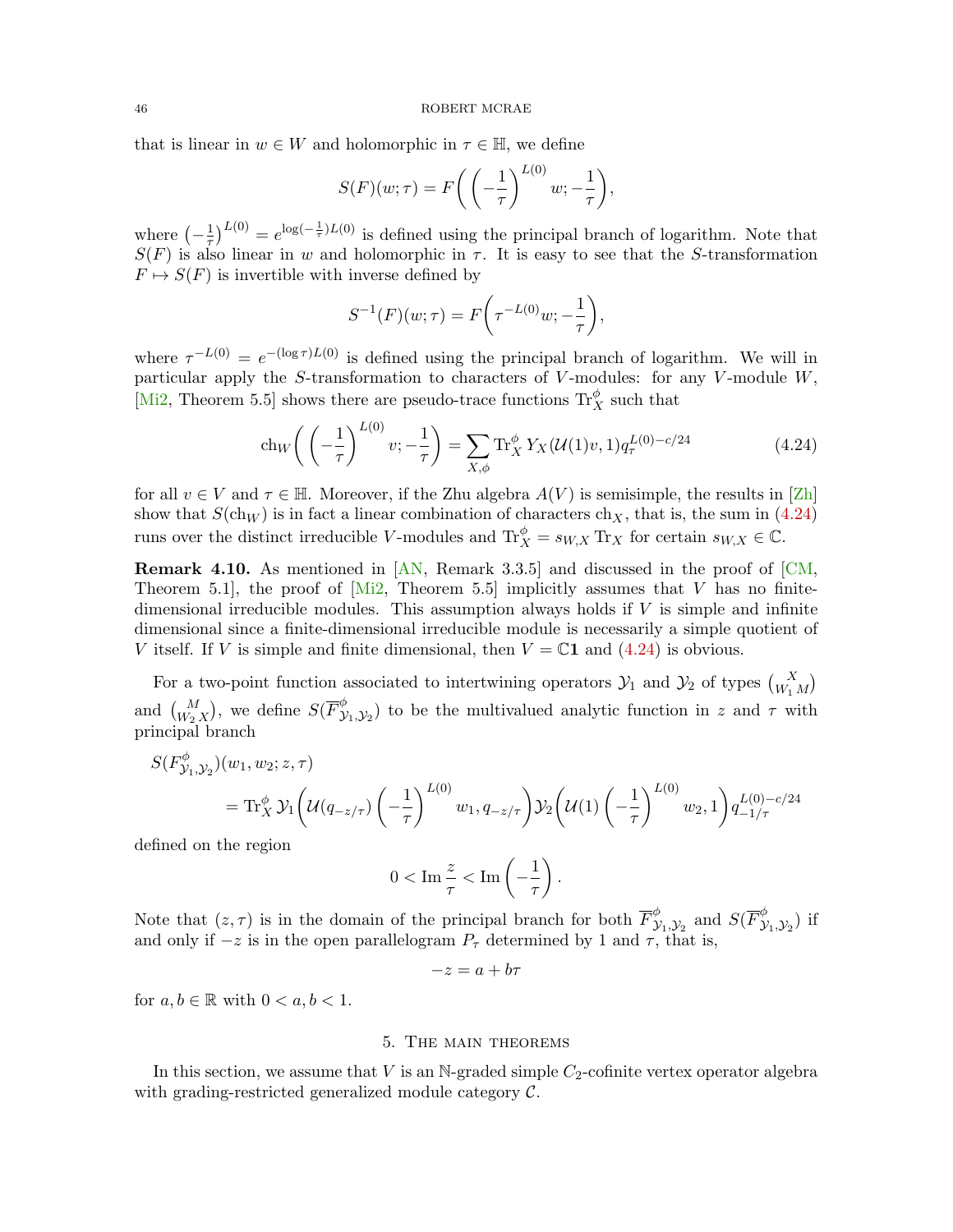5.1. Factorizability from rigidity. In this subsection, we assume  $V$  is self-contragredient; we prove that if  $\mathcal C$  is rigid, then it is factorizable, that is, the braiding on  $\mathcal C$  is nondegenerate. The idea is to show that for a rigid V-module W, the S-transformation of  $ch_W$  contains information about the monodromy of  $W$  with other objects of  $\mathcal{C}$ . To show this, we will use the method developed by Moore-Seiberg [\[MS\]](#page-84-3) and Huang [\[Hu3\]](#page-82-2) for deriving identities of series expansions of two-point genus-one correlation functions.

Given a V-module W (not necesarily simple or rigid) and its contragredient  $W'$ , we use the evaluation  $e_W : W' \boxtimes W \to V$  of Subsection [3.2](#page-21-0) in the two-point correlation functions defined in  $(4.22)$ . For V-modules W and U, we start by relating the S-transformation of  $Z_{W,U}$  to the S-transformation of ch<sub>U</sub>:

<span id="page-46-3"></span>**Lemma 5.1.** Let  $W$  and  $U$  be  $V$ -modules, and let

<span id="page-46-0"></span>
$$
S(\text{ch}_U)(v;\tau) = \sum_{X,\phi} \text{Tr}_X^{\phi} Y_X(\mathcal{U}(1)v, 1) q_{\tau}^{L(0)-c/24}
$$

for all  $v \in V$  and  $\tau \in \mathbb{H}$ . Then

$$
Z_{W,U}\left(\left(-\frac{1}{\tau}\right)^{L(0)}w',\left(-\frac{1}{\tau}\right)^{L(0)}w;-\frac{z}{\tau},-\frac{1}{\tau}\right)
$$
  
=
$$
\sum_{X,\phi}\text{Tr}_X^{\phi}\mathcal{Y}_{W',W\boxtimes X}^X(\mathcal{U}(q_z)w',q_z)\mathcal{Y}_{W,X}(\mathcal{U}(1)w,1)q_{\tau}^{L(0)-c/24}
$$
(5.1)

for all  $w \in W$ ,  $w' \in W'$ ,  $\tau \in \mathbb{H}$ , and  $-z \in P_{\tau}$ .

*Proof.* The pseudo-trace functions on the right side of  $(5.1)$  are well defined by [\[Fi,](#page-82-1) Proposition 1.31], that is, the intertwining operators  $\mathcal{Y}_{W,X}$  and  $\mathcal{Y}_{W',W\boxtimes X}^X$  commute with the actions of the associative algebra P on X and  $W \boxtimes X$ . Now fix  $\tau \in \mathbb{H}$  and consider the non-empty open set of  $z \in \mathbb{C}$  satisfying the conditions

$$
-z \in P_{\tau}, \quad 0 < |z| < \min(R_{\tau}, |\tau| R_{-1/\tau}), \quad \arg z, \arg\left(-\frac{z}{\tau}\right) \neq \pi. \tag{5.2}
$$

These conditions imply

<span id="page-46-2"></span><span id="page-46-1"></span>
$$
(z,\tau), \left(-\frac{z}{\tau}, -\frac{1}{\tau}\right) \in U_1^{prod} \cap U_1^{it},
$$

so we get the following for such z from Proposition [4.7](#page-43-2) and the  $L(0)$ -conjugation formula:

$$
Z_{W,U}\left(\left(-\frac{1}{\tau}\right)^{L(0)}w',\left(-\frac{1}{\tau}\right)^{L(0)}w;-\frac{z}{\tau},-\frac{1}{\tau}\right)
$$
  
= Tr<sub>U</sub>  $Y_U\left(\mathcal{U}(1)\mathcal{E}_W\left(\left(-\frac{1}{\tau}\right)^{L(0)}w',e^{\log\left(-\frac{z}{\tau}\right)}\right)\left(-\frac{1}{\tau}\right)^{L(0)}w,1\right)q_{-1/\tau}^{L(0)-c/24}$   
= Tr<sub>U</sub>  $Y_U\left(\mathcal{U}(1)\left(-\frac{1}{\tau}\right)^{L(0)}\mathcal{E}_W\left(w',e^{\log\left(-\frac{z}{\tau}\right)-\log\left(-\frac{1}{\tau}\right)}\right)w,1\right)q_{-1/\tau}^{L(0)-c/24}.$  (5.3)

Now since  $-z \in P_\tau$ , so that in particular  $-z \in \mathbb{H}$ , we have  $-\pi < \arg z < 0$ . Thus because  $0 < \arg(-\frac{1}{\tau})$  $(\frac{1}{\tau}) < \pi$ ,

$$
\log\left(-\frac{z}{\tau}\right) = \ln\left|-\frac{z}{\tau}\right| + i\left[\arg z + \arg\left(-\frac{1}{\tau}\right)\right] = \log z + \log\left(-\frac{1}{\tau}\right).
$$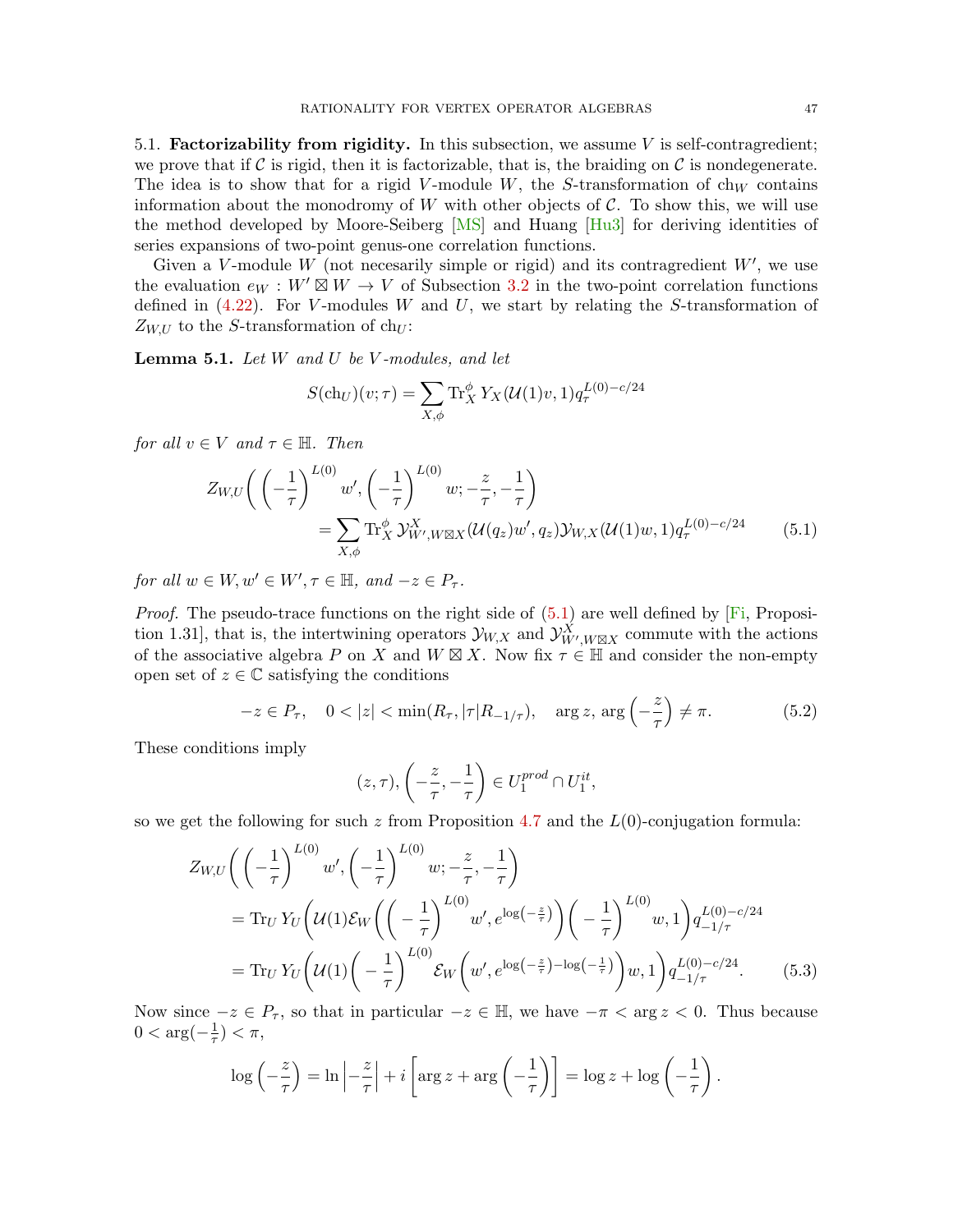Consequently, the right side of [\(5.3\)](#page-46-1) is

$$
\begin{split}\n\operatorname{Tr}_{U} Y_{U} \Big( & \mathcal{U}(1) \Big( -\frac{1}{\tau} \Big)^{L(0)} \mathcal{E}_{W} \left( w', e^{\log z} \right) w, 1 \Big) q_{-1/\tau}^{L(0) - c/24} \\
&= \sum_{h \in \mathbb{Q}} \sum_{k=0}^{K} \operatorname{ch}_{U} \bigg( \left( -\frac{1}{\tau} \right)^{L(0)} e_{W}(w' \boxtimes_{h,k} w); -\frac{1}{\tau} \bigg) x^{-h-1} (\log x)^{k} \Big|_{\log x = \log z} \\
&= \sum_{h \in \mathbb{Q}} \sum_{k=0}^{K} \sum_{X, \phi} \left( \operatorname{Tr}_{X}^{\phi} Y_{X} \left( \mathcal{U}(1) e_{W}(w' \boxtimes_{h,k} w), 1 \right) q_{\tau}^{L(0) - c/24} \right) x^{-h-1} (\log x)^{k} \Big|_{\log x = \log z} \\
&= \sum_{X, \phi} \operatorname{Tr}_{X}^{\phi} Y_{X} \left( U(1) \mathcal{E}_{W}(w', e^{\log z}) w, 1 \right) q_{\tau}^{L(0) - c/24} \\
&= \sum_{X, \phi} \operatorname{Tr}_{X}^{\phi} \mathcal{Y}_{W', W \boxtimes X}^X (\mathcal{U}(q_z) w', q_z) \mathcal{Y}_{W, X} (\mathcal{U}(1) w, 1) q_{\tau}^{L(0) - c/24}\n\end{split}
$$

for z as in [\(5.2\)](#page-46-2), where the last step comes from Proposition [4.5.](#page-39-2) Thus for any  $\tau \in \mathbb{H}$ , the two sides of  $(5.1)$  are equal for z in a non-empty open set. As both sides are analytic in z, they are equal for all  $(z, \tau)$  for which both are defined, that is, for  $(z, \tau)$  such that  $-z \in P_{\tau}$ .  $\square$ 

Now suppose  $W$  is a rigid V-module; since V is self-contragredient, the dual of  $W$  is necessarily W' with evaluation  $e_W$  and some coevaluation  $i_W : V \to W \boxtimes W'$ . Then for any V-module X, the open Hopf link endomorphism  $h_{W,X} \in End_V(X)$  associated to W is the composition

$$
X \xrightarrow{l_X^{-1}} V \boxtimes X \xrightarrow{i_W \boxtimes \mathrm{Id}_X} (W \boxtimes W') \boxtimes X \xrightarrow{(\theta_W \boxtimes \mathrm{Id}_{W'}) \boxtimes \mathrm{Id}_X} (W \boxtimes W') \boxtimes X
$$
  

$$
\xrightarrow{\mathcal{R}_{W,W'} \boxtimes \mathrm{Id}_X} (W' \boxtimes W) \boxtimes X \xrightarrow{\mathcal{A}_{W',W,X}^{-1}} W' \boxtimes (W \boxtimes X) \xrightarrow{\mathrm{Id}_W \boxtimes \mathcal{R}_{W,X}^2} W' \boxtimes (W \boxtimes X)
$$
  

$$
\xrightarrow{\mathcal{A}_{W',W,X}} (W' \boxtimes W) \boxtimes X \xrightarrow{e_W \boxtimes \mathrm{Id}_X} V \boxtimes X \xrightarrow{l_X} X,
$$

where  $\theta_W = e^{2\pi i L(0)}$ . Graphically,



Note that  $h_{W,X}$  is central in End $_V(X)$  by naturality of the unit, associativity, and braiding isomorphisms in C; that is,  $h_{W,\bullet}$  is a natural automorphism of the identity functor on C.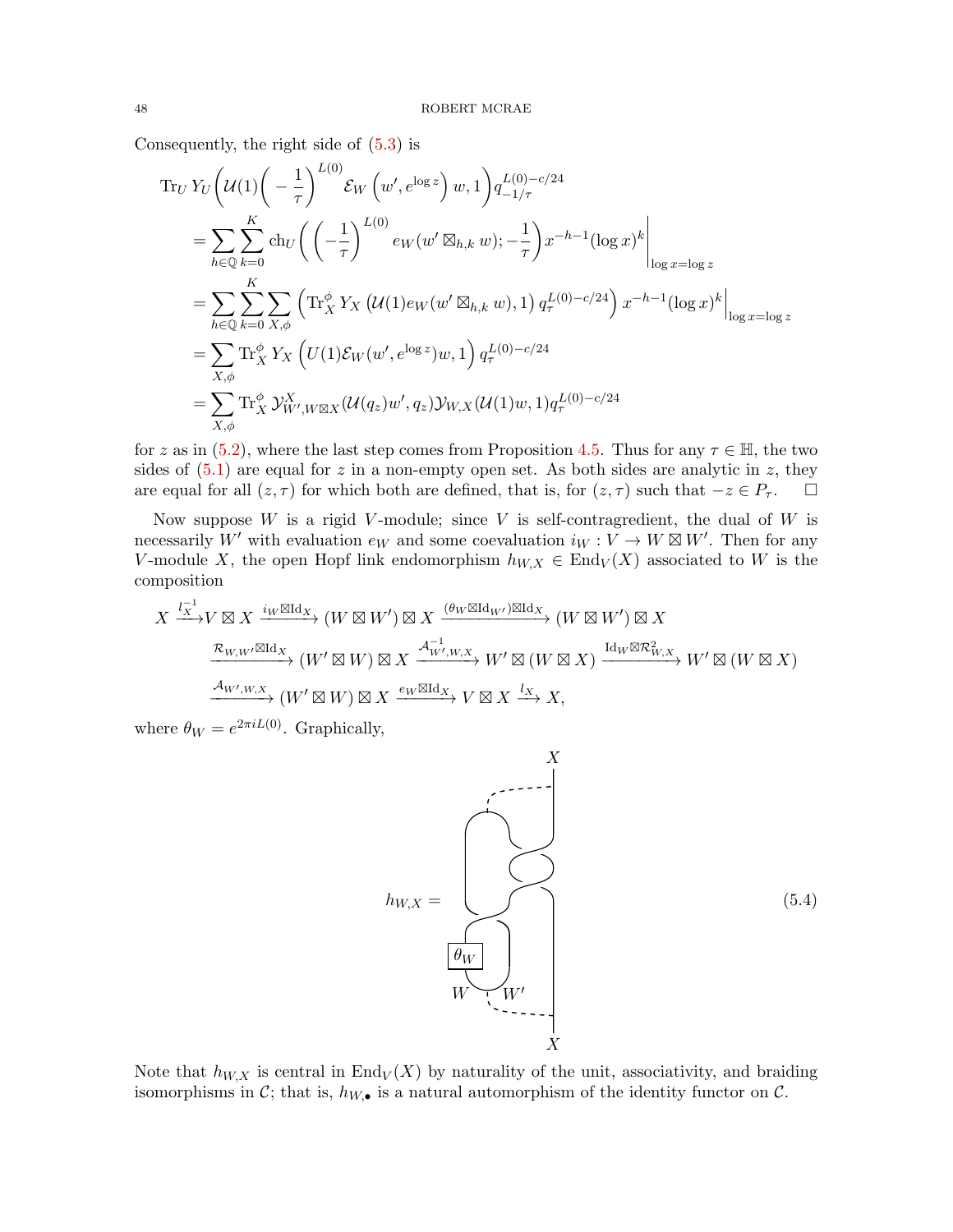We now apply the Moore-Seiberg-Huang method to relate the  $S$ -transformation of ch $_W$  to  $S(\ch_V)$  when W is rigid:

<span id="page-48-3"></span>Theorem 5.2. Suppose W is a rigid V-module and

<span id="page-48-2"></span>
$$
S(\text{ch}_V)(v;\tau) = \sum_{X,\phi} \text{Tr}_X^{\phi} Y_X(\mathcal{U}(1)v, 1) q_{\tau}^{L(0)-c/24}
$$

for  $v \in V$  and  $\tau \in \mathbb{H}$ . Then

$$
S(\text{ch}_W)(v;\tau) = \sum_{X,\phi} \text{Tr}_X^{\phi} (h_{W,X} \circ Y_X)(\mathcal{U}(1)v, 1) q_{\tau}^{L(0)-c/24}
$$
(5.5)

for  $v \in V$  and  $\tau \in \mathbb{H}$ .

Proof. The pseudo-trace functions in the statement of the theorem are well defined because  $h_{W,X}$  central in End $_V(X)$  means that  $h_{W,X} \circ Y_X$  commutes with any endomorphism algebra of X. Now fix  $\tau \in \mathbb{H}$ . The idea is to analyze

<span id="page-48-0"></span>
$$
Z_{W,V}\left(\left(-\frac{1}{\tau}\right)^{L(0)}w',\left(-\frac{1}{\tau}\right)^{L(0)}w;\frac{z}{\tau}+\frac{1}{\tau},-\frac{1}{\tau}\right) \tag{5.6}
$$

in two different ways.

On the one hand, if  $\left(-\frac{z}{\tau}\right)$  $\frac{z}{\tau}, -\frac{1}{\tau}$  $(\frac{1}{\tau}) \in U_1^{prod} \cap U_1^{it}$ , then Proposition [4.8,](#page-43-0) the  $L(0)$ -conjugation property, and the cyclic symmetry of traces say this is

Tr<sub>W</sub>W<sub>V</sub>W<sub>WW</sub><sup>WW</sup>,<sub>W</sub>W<sub>V</sub>
$$
\left(U(1)\mathcal{Y}_{W,W'}\left(\left(-\frac{1}{\tau}\right)^{L(0)}w, e^{\log\left(-\frac{z}{\tau}\right)}\right)\left(-\frac{1}{\tau}\right)^{L(0)}w', 1\right)q_{-1/\tau}^{L(0)-c/24}
$$
  
\n
$$
= \text{Tr}_{W}(r_{W}\circ\mathcal{Y}_{W\boxtimes W',W\boxtimes V}^{W\boxtimes V})\left(U(1)\left(-\frac{1}{\tau}\right)^{L(0)}\mathcal{Y}_{W,W'}\left(w, e^{\log\left(-\frac{z}{\tau}\right)-\log\left(-\frac{1}{\tau}\right)}\right)w', 1\right)r_{W}^{-1}q_{-1/\tau}^{L(0)-c/24}
$$
\n
$$
= \text{Tr}_{W}\mathcal{Y}_{W\boxtimes W',W}^{W}\left(U(1)\left(-\frac{1}{\tau}\right)^{L(0)}\mathcal{Y}_{W,W'}\left(w, e^{\log\left(-\frac{z}{\tau}\right)-\log\left(-\frac{1}{\tau}\right)}\right)w', 1\right)q_{-1/\tau}^{L(0)-c/24},
$$

where

$$
\mathcal{Y}_{W \boxtimes W',W}^W = r_W \circ \mathcal{Y}_{W \boxtimes W',W \boxtimes V}^{W \boxtimes V} \circ (\mathrm{Id}_{W \boxtimes W'} \otimes r_W^{-1})
$$
\n
$$
= r_W \circ (r_W \boxtimes \mathrm{Id}_V) \circ ((\mathrm{Id}_W \boxtimes e_W) \boxtimes \mathrm{Id}_V) \circ (\mathcal{A}_{W,W',W}^{-1} \boxtimes \mathrm{Id}_V) \circ
$$
\n
$$
\circ \mathcal{A}_{W \boxtimes W',W,V} \circ (\mathrm{Id}_{W \boxtimes W'} \boxtimes r_W^{-1}) \circ \mathcal{Y}_{W \boxtimes W',W}
$$
\n
$$
= r_W \circ (\mathrm{Id}_W \boxtimes e_W) \circ \mathcal{A}_{W,W',W}^{-1} \circ r_{(W \boxtimes W') \boxtimes W} \circ \mathcal{A}_{W \boxtimes W',W,V} \circ (\mathrm{Id}_{W \boxtimes W'} \boxtimes r_W^{-1}) \circ \mathcal{Y}_{W \boxtimes W',W}
$$
\n
$$
= r_W \circ (\mathrm{Id}_W \boxtimes e_W) \circ \mathcal{A}_{W,W',W}^{-1} \circ \mathcal{Y}_{W \boxtimes W',W}.
$$

Moreover, to analyze [\(5.6\)](#page-48-0) alternatively using the S-transformation, we will need to assume that  $z + 1 \in P_{\tau}$ , or equivalently,  $z \in P_{\tau} - 1$ . This means that  $\arg \tau < \arg z < \pi$ , and since  $\arg(-\frac{1}{\tau})$  $(\frac{1}{\tau}) = \pi - \arg(\tau)$ , we get

<span id="page-48-1"></span>
$$
\log\left(-\frac{z}{\tau}\right) - \log\left(-\frac{1}{\tau}\right) = \log z - 2\pi i.
$$

Thus we have shown that  $(5.6)$  is equal to

Tr<sub>W</sub> 
$$
\mathcal{Y}_{W \boxtimes W',W}^{W} \left( \mathcal{U}(1) \left( -\frac{1}{\tau} \right)^{L(0)} \mathcal{Y}_{W,W'}(w, e^{\log z - 2\pi i}) w', 1 \right) q_{-1/\tau}^{L(0) - c/24}
$$
 (5.7)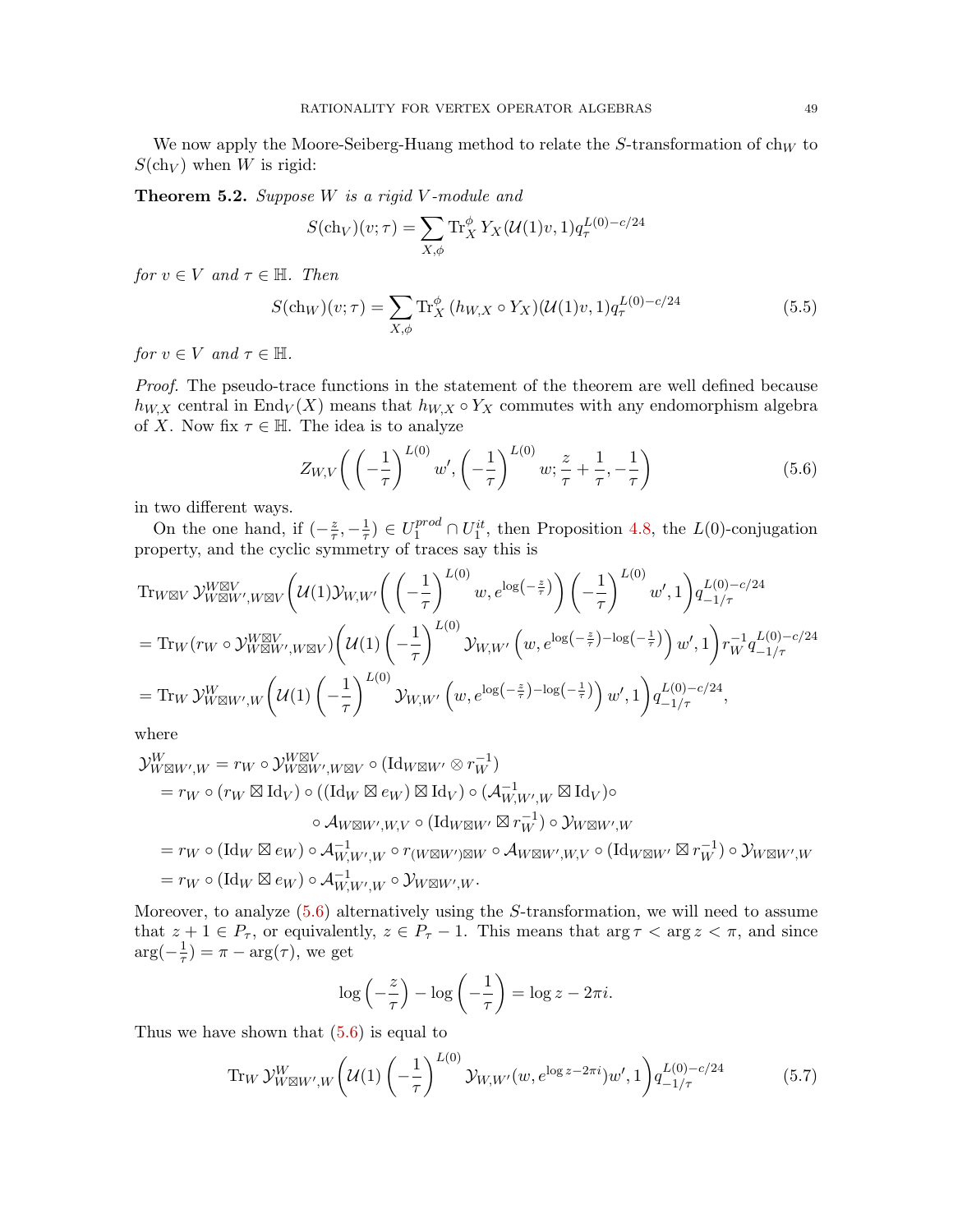for z in the non-empty open set such that  $z \in P_\tau - 1$  and  $\left(-\frac{z}{\tau}\right)$  $\frac{z}{\tau}, -\frac{1}{\tau}$  $(\frac{1}{\tau}) \in U_1^{it}$  (the first of these conditions automatically implies  $\left(-\frac{z}{\tau}\right)$  $\frac{z}{\tau}, -\frac{1}{\tau}$  $(\frac{1}{\tau}) \in U_1^{prod}$  $_1^{proa}$  as well).

On the other hand, for z as above, and further assuming  $(-z, \tau) \in U_1^{it}$ , Lemma [5.1](#page-46-3) and Proposition [4.6](#page-41-2) imply that [\(5.6\)](#page-48-0) equals

$$
\sum_{X,\phi} \text{Tr}_{X}^{\phi} \mathcal{Y}_{W',W\boxtimes X}^{X} (\mathcal{U}(q_{-z-1})w', q_{-z-1}) \mathcal{Y}_{W,X} (\mathcal{U}(1)w, 1) q_{\tau}^{L(0)-c/24}
$$
\n
$$
= \sum_{X,\phi} \text{Tr}_{X}^{\phi} \mathcal{Y}^{1} (\mathcal{U}(1) \mathcal{Y}_{W',W}(w', e^{\log(-z)}) \theta_{W}(w), 1) q_{\tau}^{L(0)-c/24},
$$

where

$$
\mathcal{Y}^1 = l_X \circ (e_W \boxtimes \mathrm{Id}_X) \circ \mathcal{A}_{W',W,X} \circ (\mathrm{Id}_{W'} \boxtimes \mathcal{R}_{W,X}^2) \circ \mathcal{A}_{W',W,X}^{-1} \circ \mathcal{Y}_{W' \boxtimes W,X}.
$$

Now using the fact that

$$
\text{Tr}_X^{\phi} \mathcal{Y}^1(\mathcal{U}(1)L(-1)\widetilde{w}, 1) q_{\tau}^{L(0)-c/24} = 0,
$$

which follows from  $[Hu2, Equation 1.15],$  $[Hu2, Equation 1.15],$  the  $L(0)$ -commutator formula, and the fact that the pseudo-trace of a commutator is 0, we get

$$
\begin{split} \operatorname{Tr}_{X}^{\phi} \mathcal{Y}^{1} \left( \mathcal{U}(1) \mathcal{Y}_{W',W}(w', e^{\log(-z)}) \theta_{W}(w), 1 \right) q_{\tau}^{L(0) - c/24} \\ &= \operatorname{Tr}_{X}^{\phi} \mathcal{Y}^{1} \left( \mathcal{U}(1) e^{zL(-1)} \mathcal{Y}_{W',W}(w', e^{\pi i} e^{\log(-z) - \pi i}) \theta_{W}(w), 1 \right) q_{\tau}^{L(0) - c/24} \\ &= \operatorname{Tr}_{X}^{\phi} \mathcal{Y}^{1} \left( \mathcal{U}(1) (\mathcal{R}_{W,W'} \circ (\theta_{W} \boxtimes \mathrm{Id}_{W'}) \circ \mathcal{Y}_{W,W'}) (w, e^{\log(-z) - \pi i}) w', 1 \right) q_{\tau}^{L(0) - c/24} \\ &= \operatorname{Tr}_{X}^{\phi} \widetilde{\mathcal{Y}}^{1} \left( \mathcal{U}(1) \mathcal{Y}_{\boxtimes}(w, e^{\log z - 2\pi i}) w', 1 \right) q_{\tau}^{L(0) - c/24} \end{split} \tag{5.8}
$$

where

$$
\widetilde{\mathcal{Y}}^1 = l_X \circ (e_W \boxtimes \mathrm{Id}_X) \circ \mathcal{A}_{W',W,X} \circ (\mathrm{Id}_{W'} \boxtimes \mathcal{R}_{W,X}^2) \circ \mathcal{A}_{W',W,X}^{-1} \circ \circ (\mathcal{R}_{W,W'} \boxtimes \mathrm{Id}_X) \circ ((\theta_W \boxtimes \mathrm{Id}_{W'}) \boxtimes \mathrm{Id}_X) \circ \mathcal{Y}_{W \boxtimes W',X}
$$

and we have used our assumption that  $0 < \arg z < \pi$  to conclude that

<span id="page-49-1"></span><span id="page-49-0"></span>
$$
\log(-z) - \pi i = \log z - 2\pi i.
$$

We have now shown that  $(5.7)$  is equal to a sum of  $(5.8)$  on a non-empty open set of  $z \in \mathbb{C}$ . By analytically continuing the corresponding analytic function along an appropriate loop about the singularity  $z = 0$ , we may also replace  $\log z - 2\pi i$  with  $\log z$  in these (pseudo-)traces.

Now [\[HLZ5,](#page-83-1) Proposition 7.8] shows that

Tr<sub>W</sub> 
$$
\mathcal{Y}_{W \boxtimes W',W}^{W} \left( \mathcal{U}(1) \left( -\frac{1}{\tau} \right)^{L(0)} \mathcal{Y}_{W,W'}(w,x) w', 1 \right) q_{-1/\tau}^{L(0)-c/24}
$$
  
= 
$$
\sum_{X,\phi} \text{Tr}_{X}^{\phi} \widetilde{\mathcal{Y}}^{1} \left( \mathcal{U}(1) \mathcal{Y}_{W,W'}(w,x) w', 1 \right) q_{\tau}^{L(0)-c/24}
$$

as formal series in powers of  $x$  and  $\log x$ . That is,

Tr<sub>W</sub> 
$$
\mathcal{Y}_{W \boxtimes W',W}^{W} \left( \mathcal{U}(1) \left( -\frac{1}{\tau} \right)^{L(0)} (w \boxtimes_{h,k} w'), 1 \right) q_{-1/\tau}^{L(0)-c/24}
$$
  
= 
$$
\sum_{X,\phi} \text{Tr}_{X}^{\phi} \widetilde{\mathcal{Y}}^{1} \left( \mathcal{U}(1)(w \boxtimes_{h,k} w'), 1 \right) q_{\tau}^{L(0)-c/24}
$$
(5.9)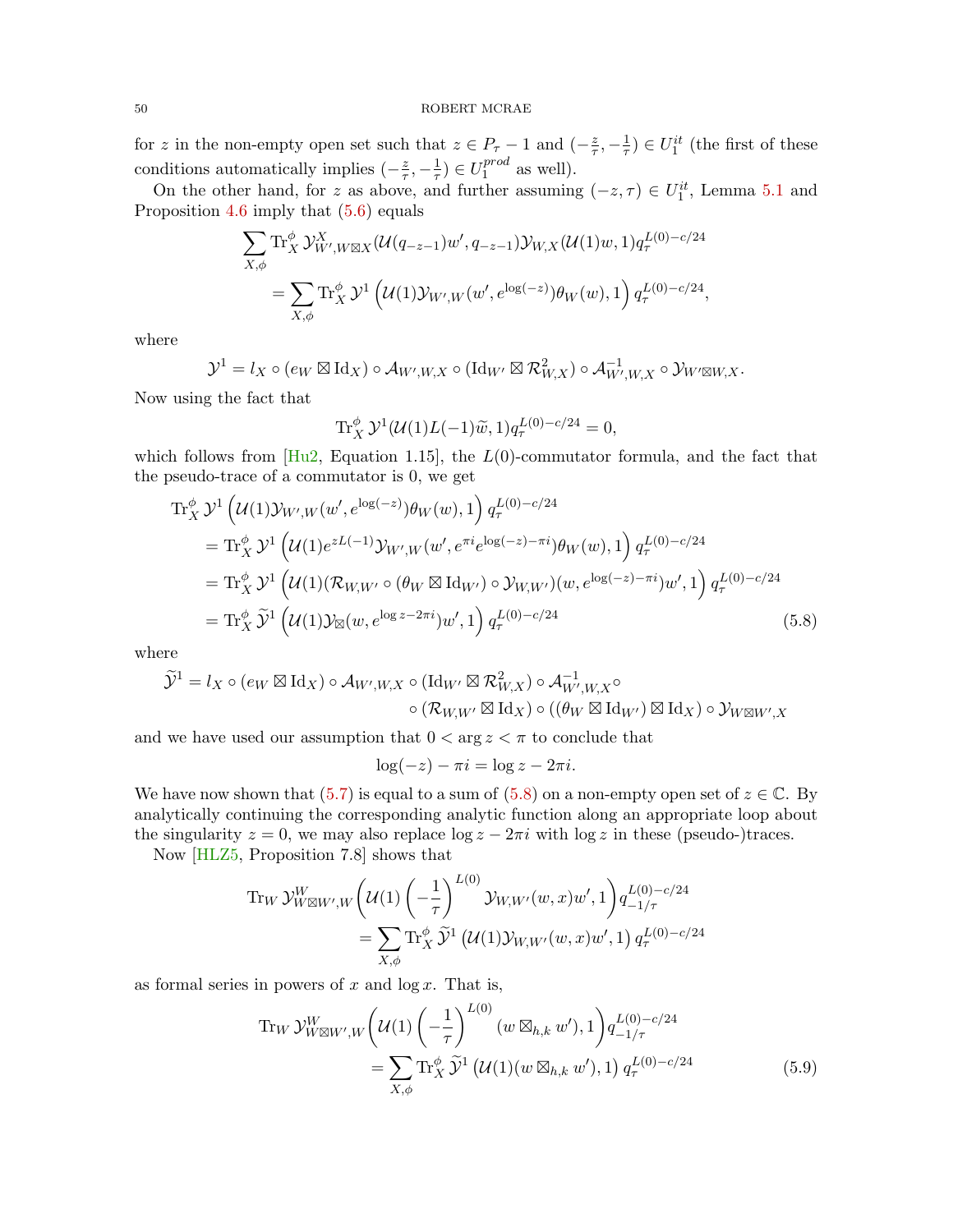for all  $h \in \mathbb{Q}, k \in \mathbb{N}, w \in W, w' \in W'$ . Since the vectors  $w \boxtimes_{h,k} w'$  span  $W \boxtimes W'$  (see [\[HLZ3,](#page-83-2) Proposition 4.23]), and since we have assumed there is a coevaluation  $i_W : V \to W \boxtimes W'$ , we may replace  $w \boxtimes_{h,k} w'$  in [\(5.9\)](#page-49-1) with  $i_W(v)$  for any  $v \in V$ . Then by rigidity,

$$
\mathcal{Y}_{W \boxtimes W',W}^W \circ (i_W \otimes \text{Id}_W)
$$
  
=  $r_W \circ (\text{Id}_W \boxtimes e_W) \circ \mathcal{A}_{W,W',W}^{-1} \circ (i_W \boxtimes \text{Id}_W) \circ \mathcal{Y}_{V,W} = i_W \circ \mathcal{Y}_{V,W} = Y_W,$ 

while

$$
\widetilde{\mathcal{Y}}^1 \circ (i_W \otimes \mathrm{Id}_X) = h_{W,X} \circ l_X \circ \mathcal{Y}_{V,X} = h_{W,X} \circ Y_X.
$$

Thus [\(5.9\)](#page-49-1) specializes to [\(5.5\)](#page-48-2) for any  $v \in V$ , completing the proof of the theorem.

Using  $(5.5)$ , the invertibility of the S-transformation, and the linear independence of characters, we now show that nondegeneracy of the braiding on  $\mathcal C$  follows from rigidity:

<span id="page-50-0"></span>**Theorem 5.3.** Let V be a strongly finite vertex operator algebra and C the braided tensor category of grading-restricted generalized V-modules. If C is rigid, then C is a factorizable finite ribbon category.

*Proof.* By results from  $[Hu5]$  and the rigidity assumption, C is a finite braided ribbon category with duals given by contragredient modules and twist  $e^{2\pi i L(0)}$ . By [\[Sh,](#page-84-4) Theorem 1.1], C is factorizable if it has trivial Müger center. That is, we need to show that if  $W$  is a  $V$ -module such that  $\mathcal{R}_{W,X}^2 = \text{Id}_{W \boxtimes X}$  for all V-modules X, then  $W \cong V^{\oplus n}$  for some  $n \in \mathbb{N}$ .

If indeed  $\mathcal{R}_{W,X}^2 = \text{Id}_{W\boxtimes X}$  for all V-modules X, then the open Hopf link endomorphism  $h_{W,X}$  is simply  $(\dim_{\mathcal{C}} W)\mathrm{Id}_X$  for all X, where  $\dim_{\mathcal{C}} W$  is the categorical dimension of W; since  $V$  is simple, this categorical dimension is just a scalar. Then  $(5.5)$  simplifies to

$$
S(\mathrm{ch}_W) = (\dim_{\mathcal{C}} W) S(\mathrm{ch}_V),
$$

or equivalently  $ch_W = (dim_{\mathcal{C}} W) ch_V$  since the S-transformation is invertible. Because traces depend only on the semisimplification of a module,  $ch_W$  is a linear combination of the characters of the composition factors of  $W$ , and since the characters of distinct irreducible  $V$ modules are linearly independent, it follows that  $V$  is the only composition factor of  $W$  (with multiplicity dim<sub> $\mathcal{C}(W)$ </sub>.

Now because C is a finite tensor category over  $\mathbb C$  with simple unit object V, [\[EGNO,](#page-82-5) Theorem 4.4.1] shows that all self-extensions of V split. Thus if W is a module in the Müger center of C with length  $\ell(W) \leq 2$ , we may conclude that  $W \cong V^{\oplus \ell(W)}$ . The same relation then holds for  $\ell(W) > 2$  by a straightforward induction on the length, proving the theorem.  $\square$ 

**Example 5.4.** Theorem [5.3](#page-50-0) applies to the non-rational triplet vertex operator algebras  $\mathcal{W}(p)$ for  $p > 1$  an integer. See [\[AdM\]](#page-81-3) for the definition of  $\mathcal{W}(p)$  and the proof that it is a strongly finite vertex operator algebra. The tensor category of grading-restricted generalized  $\mathcal{W}(p)$ modules is rigid  $[TW]$  (see also  $[MY,$  Theorem 7.6), so it is factorizable by Theorem [5.3.](#page-50-0) Note, however, that it is not too difficult to show directly that the braiding on the category of  $W(p)$ -modules is nondegenerate, as was observed for example in [\[GN,](#page-82-6) Theorem 4.7].

The even subalgebra  $SF^+(d)$  of the vertex operator superalgebra of d pairs of symplectic fermions for  $d \geq 1$  is another example of a strongly finite (but non-rational) vertex operator algebra [\[Ab\]](#page-81-4). For  $d = 1$ ,  $SF^+(1)$  is isomorphic to the triplet algebra  $W(2)$ , and more generally,  $SF^+(d)$  contains  $W(2)^{\otimes d}$  as a vertex operator subalgebra. Thus because the tensor category of  $W(2)$ -modules is rigid, it might be possible to use the vertex operator algebra extension theory of  $[CKM1]$  to show that the category of  $SF^+(d)$ -modules is rigid. If this can be done, then Theorem [5.3](#page-50-0) would show that the category of  $SF^+(d)$ -modules is factorizable.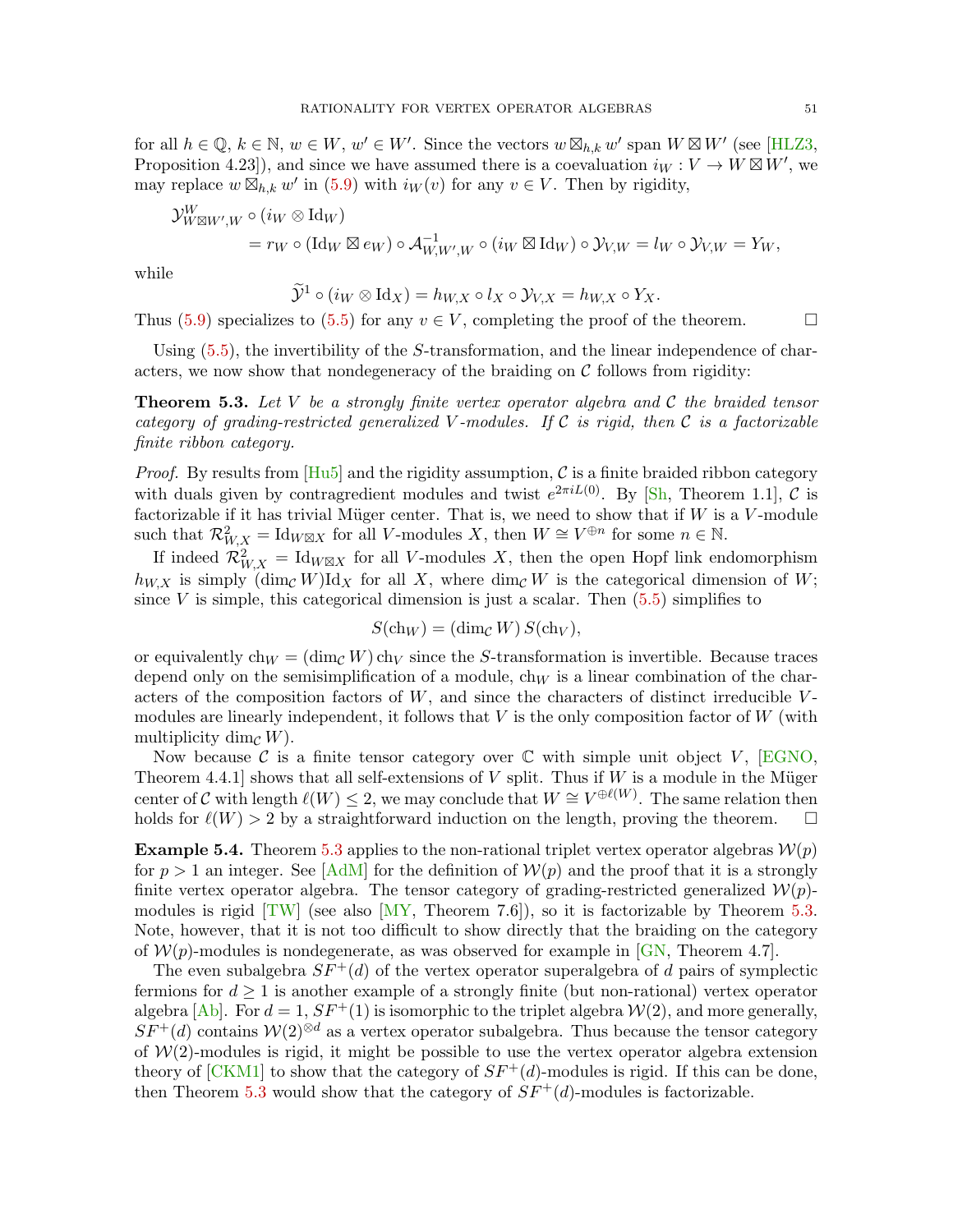In  $[Ru]$ , Runkel constructed a braided tensor category, shown to be rigid in  $[DR]$ , which is expected to be braided tensor equivalent to the category of grading-restricted generalized  $SF^+(d)$ -modules. So another way to prove that the tensor category of  $SF^+(d)$ -modules is rigid would be to prove this conjectural equivalence.

5.2. Rigidity and rationality. In this subsection, we first prove that the tensor category  $\mathcal C$  of grading-restricted generalized V-modules is rigid, under the assumption that the Stransformation  $S(\text{ch}_V)$  is a linear combination of characters. Actually, we need a somewhat more general result for the next section, where we will consider the Z-graded subalgebras of  $C_2$ -cofinite but  $\frac{1}{2}N$ -graded affine W-algebras. Thus we now suppose that V is the fixed-point subalgebra under a finite-order automorphism of a larger vertex operator algebra A:

<span id="page-51-0"></span>Assumption 5.5. Assume the following setting:

- A is an N-graded simple  $C_2$ -cofinite vertex operator algebra with conformal vector  $\omega$ .
- The S-transformation of  $ch_A$  is a linear combination of characters: for certain Amodules X and  $s_{A,X} \in \mathbb{C}$ ,

$$
\operatorname{ch}_A\left(\left(-\frac{1}{\tau}\right)^{L(0)}a; -\frac{1}{\tau}\right) = \sum_X s_{A,X} \operatorname{ch}_X(a; \tau)
$$

for all  $a \in A$ ,  $\tau \in \mathbb{H}$ .

- *V* is the fixed-point vertex operator subalgebra of a finite-order vertex operator algebra automorphism g of A.
- $V$  is N-graded and self-contragredient with respect to a possibly different conformal vector  $\tilde{\omega} = \omega + v_{-2}$ , where  $v \in V$  satisfies  $v_0 \omega = 0$ . For an object W in the category C of grading-restricted generalized V-modules,  $\theta_W$  and W' will denote the twist automorphism and contragredient module, respectively, with respect to  $\tilde{\omega}$ .

Given the setting of Assumption [5.5,](#page-51-0) we make the following observations:

- By the main theorem of  $[DLM1]$ , V is simple, and by the main theorem of  $[Mi4]$  (see also the discussion in  $[CM, Section 3.1]$  $[CM, Section 3.1]$ , V is  $C_2$ -cofinite (and N-graded with respect to either conformal vector  $\omega$  or  $\tilde{\omega}$ ).
- By Proposition [2.17,](#page-18-0) the braided tensor category  $\mathcal C$  is independent of whether we use  $\omega$  or  $\tilde{\omega}$  as the conformal vector of V. In particular, the A-modules X appearing in the S-transformation of ch<sub>A</sub> are objects of C when considered as V-modules.
- We are using the conformal vector  $\omega$  to define characters of A- and V-modules, since A might not be N-graded as a vertex operator algebra with respect to  $\tilde{\omega}$ .
- We must distinguish between the twist isomorphisms  $\theta_W$  defined using  $\tilde{\omega}$  and the maps  $e^{2\pi i L(0)}$  defined using  $\omega$ . Both, however, define natural isomorphisms in C since V (although not necessarily A) is N-graded with respect to both  $\omega$  and  $\tilde{\omega}$ .
- Since V is self-contragredient and N-graded with respect to  $\tilde{\omega}$ , all the constructions and results of Subsection [3.2](#page-21-0) apply in this setting, provided we use contragredient modules W' and twist isomorphisms  $\theta_W$  constructed using  $\tilde{\omega}$ .

We now prove the following fundamental relation using the Moore-Seiberg-Huang method again. The result and its proof are similar to much of the work in  $\overline{CM}$ , Sections 5.3 and 5.4], especially Lemmas 5.15 and 5.16, and Propositions 5.17 and 5.23. The statement involves the V-module homomorphisms  $\Phi_W : W \boxtimes W' \to (W \boxtimes W')'$  and  $\widetilde{\Psi}_W : (W \boxtimes W')' \boxtimes W \to W$ defined in Subsection [3.2:](#page-21-0)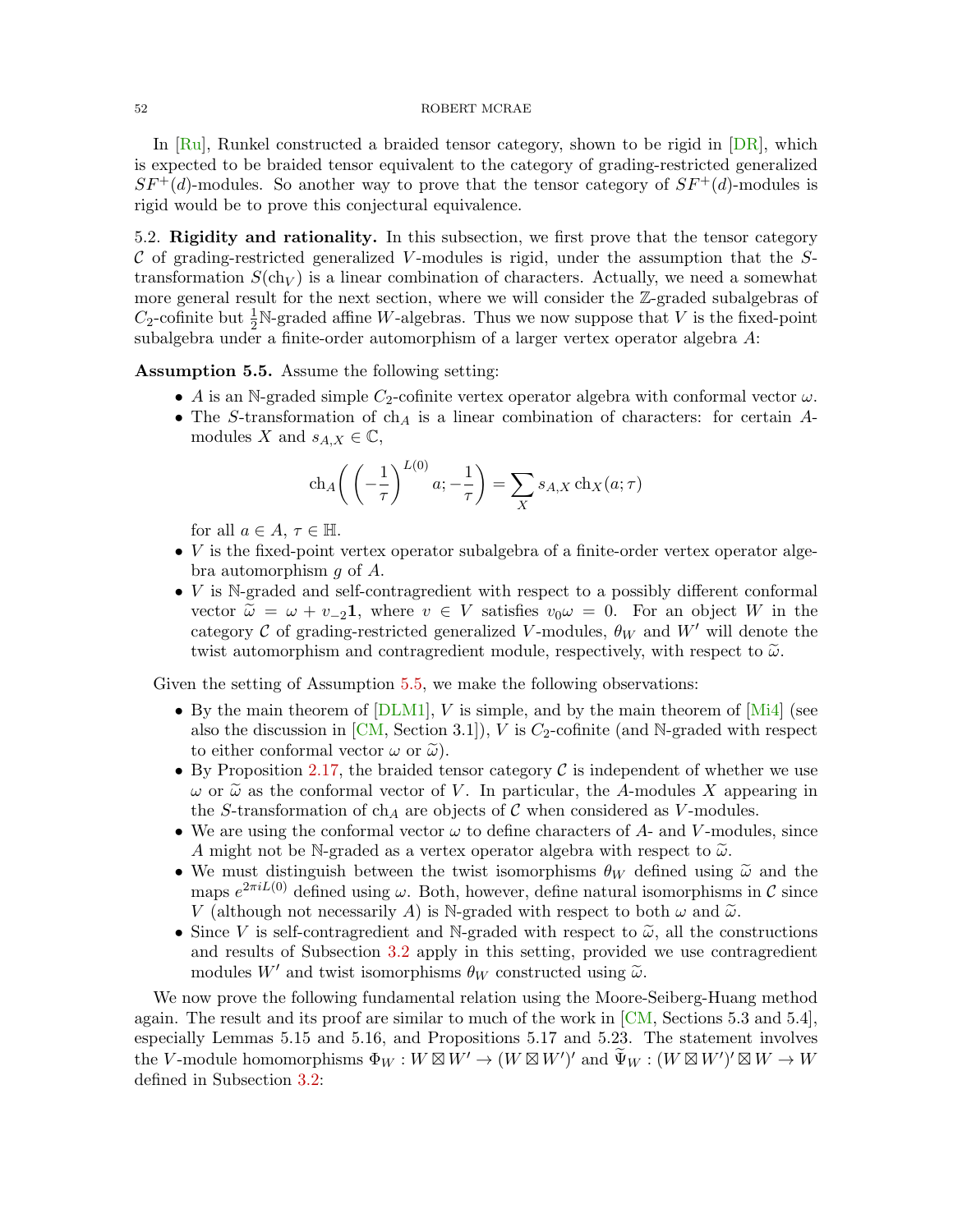<span id="page-52-3"></span>Theorem 5.6. Under Assumption [5.5,](#page-51-0) let W be a grading-restricted generalized V-module such that  $(\mathcal{R}_{W,A}^2)^{-1} = \text{Id}_W \boxtimes g^m$  for  $0 \leq m \leq |g|-1$ . Then for any  $\widetilde{w} \in W \boxtimes W'$  and  $\tau \in \mathbb{H}$ ,

$$
\operatorname{Tr}_{A}(g^{m} \circ Y_{A})\left(\mathcal{U}(1)\left(-\frac{1}{\tau}\right)^{L(0)}\tilde{e}_{W}(\tilde{w}), 1\right)q_{-1/\tau}^{L(0)-c/24}
$$
\n
$$
=\sum_{X} s_{A,X} \operatorname{Tr}_{W\boxtimes X} \mathcal{Y}_{\tilde{\Psi}_{W},X}\left(\mathcal{U}(1)[\Phi_{W} \circ (f \boxtimes \mathrm{Id}_{W'})](\tilde{w}), 1\right)q_{\tau}^{L(0)-c/24}, \quad (5.10)
$$

where  $f = e^{2\pi i L(0)} \theta_W^{-1} \in \text{End}_V(W)$  and  $\mathcal{Y}_{\Psi_W, X} = (\Psi_W \boxtimes \text{Id}_X) \circ \mathcal{A}_{(W \boxtimes W')', W, X} \circ \mathcal{Y}_{(W \boxtimes W')', W \boxtimes X}$ is of type  $\begin{pmatrix} W\boxtimes X \\ (W\boxtimes W')' W\boxtimes X \end{pmatrix}$ .

*Proof.* Fix  $w \in W$ ,  $w' \in W'$ , and  $\tau \in \mathbb{H}$ . For this proof, the idea is to analyze

<span id="page-52-1"></span><span id="page-52-0"></span>
$$
\sum_{X} s_{A,X} Z_{W,X}(w', f(w); -z - \tau, \tau)
$$
\n(5.11)

in two different ways.

On the one hand, Proposition [4.8](#page-43-0) says that for each  $X$ ,

$$
Z_{W,X}(w',f(w);-z-\tau,\tau) = \text{Tr}_{W\boxtimes X} \mathcal{Y}_{W\boxtimes W',W\boxtimes X}^{W\boxtimes X} \left( \mathcal{U}(1)\mathcal{Y}_{W,W'}(f(w),e^{\log z})w',1 \right) q_{\tau}^{L(0)-c/24}
$$

when  $(z, \tau) \in U_1^{prod} \cap U_1^{it}$ , and then using Lemma [3.7\(](#page-26-0)2) we get

 $\mathcal{Y}_{W \boxtimes W', W \boxtimes X}^{W \boxtimes X}$ 

$$
= (r_W \boxtimes \mathrm{Id}_X) \circ ((\mathrm{Id} \boxtimes e_W) \boxtimes \mathrm{Id}_X) \circ (\mathcal{A}_{W,W',W}^{-1} \boxtimes \mathrm{Id}_X) \circ \mathcal{A}_{W \boxtimes W',W,X} \circ \mathcal{Y}_{W \boxtimes W',W \boxtimes X}
$$
  

$$
= (\widetilde{\Psi}_W \boxtimes \mathrm{Id}_X) \circ ((\Phi_W \boxtimes \mathrm{Id}_W) \boxtimes \mathrm{Id}_X) \circ \mathcal{A}_{W \boxtimes W',W,X} \circ \mathcal{Y}_{W \boxtimes W',W \boxtimes X}
$$
  

$$
= (\widetilde{\Psi}_W \boxtimes \mathrm{Id}_X) \circ \mathcal{A}_{(W \boxtimes W')',W,X} \circ \mathcal{Y}_{(W \boxtimes W')',W \boxtimes X} \circ (\Phi_W \otimes \mathrm{Id}_{W \boxtimes X})
$$
  

$$
= \mathcal{Y}_{\widetilde{\Psi}_W,X} \circ (\Phi_W \otimes \mathrm{Id}_{W \boxtimes X}).
$$

Since  $\Phi_W$  commutes with  $\mathcal{U}(1)$ , this shows that  $(5.11)$  is equal to

$$
\sum_{X} s_{A,X} \operatorname{Tr}_{W\boxtimes X} \mathcal{Y}_{\widetilde{\Psi}_W, X} \left( \mathcal{U}(1)(\Phi_W \circ \mathcal{Y}_{W,W'}) (f(w), e^{\log z}) w', 1 \right) q_{\tau}^{L(0) - c/24} \tag{5.12}
$$

when  $(z, \tau) \in U_1^{prod} \cap U_1^{it}$ . We then obtain the right side of  $(5.10)$  by taking coefficients of powers of z and  $\log z$  in [\(5.12\)](#page-52-2) and allowing w and w' to vary.

On the other hand, assume in addition that  $z + \tau \in P_{\tau}$ , which is to say that  $-z \in P_{\tau} - 1$ , and that  $\left(\frac{z}{\tau}\right)$  $\frac{z}{\tau}, -\frac{1}{\tau}$  $(\frac{1}{\tau}) \in U_1^{it}$ . That is,

<span id="page-52-2"></span>
$$
0<|z|<|\tau|R_{-1/\tau}, \quad \arg\frac{z}{\tau}\neq \pi.
$$

Note that the  $z \in \mathbb{C}$  satisfying all assumptions so far form a non-empty open set. Then Lemma [5.1](#page-46-3) and Proposition [4.6](#page-41-2) show that [\(5.11\)](#page-52-0) equals

$$
Z_{W,A}\left(\left(-\frac{1}{\tau}\right)^{L(0)}w',\left(-\frac{1}{\tau}\right)^{L(0)}f(w);\frac{z+\tau}{\tau},-\frac{1}{\tau}\right)
$$
  
=  $Z_{W,A}\left(\left(-\frac{1}{\tau}\right)^{L(0)}w',\left(-\frac{1}{\tau}\right)^{L(0)}f(w);\frac{z}{\tau}+1,-\frac{1}{\tau}\right)$   
=  $\text{Tr}_A\mathcal{Y}^{-1}\left(\mathcal{U}(1)\mathcal{Y}_{W',W}\left(\left(-\frac{1}{\tau}\right)^{L(0)}w',e^{\log\frac{z}{\tau}}\right)\left(-\frac{1}{\tau}\right)^{L(0)}e^{-2\pi iL(0)}f(w),1\right)q_{-1/\tau}^{L(0)-c/24}$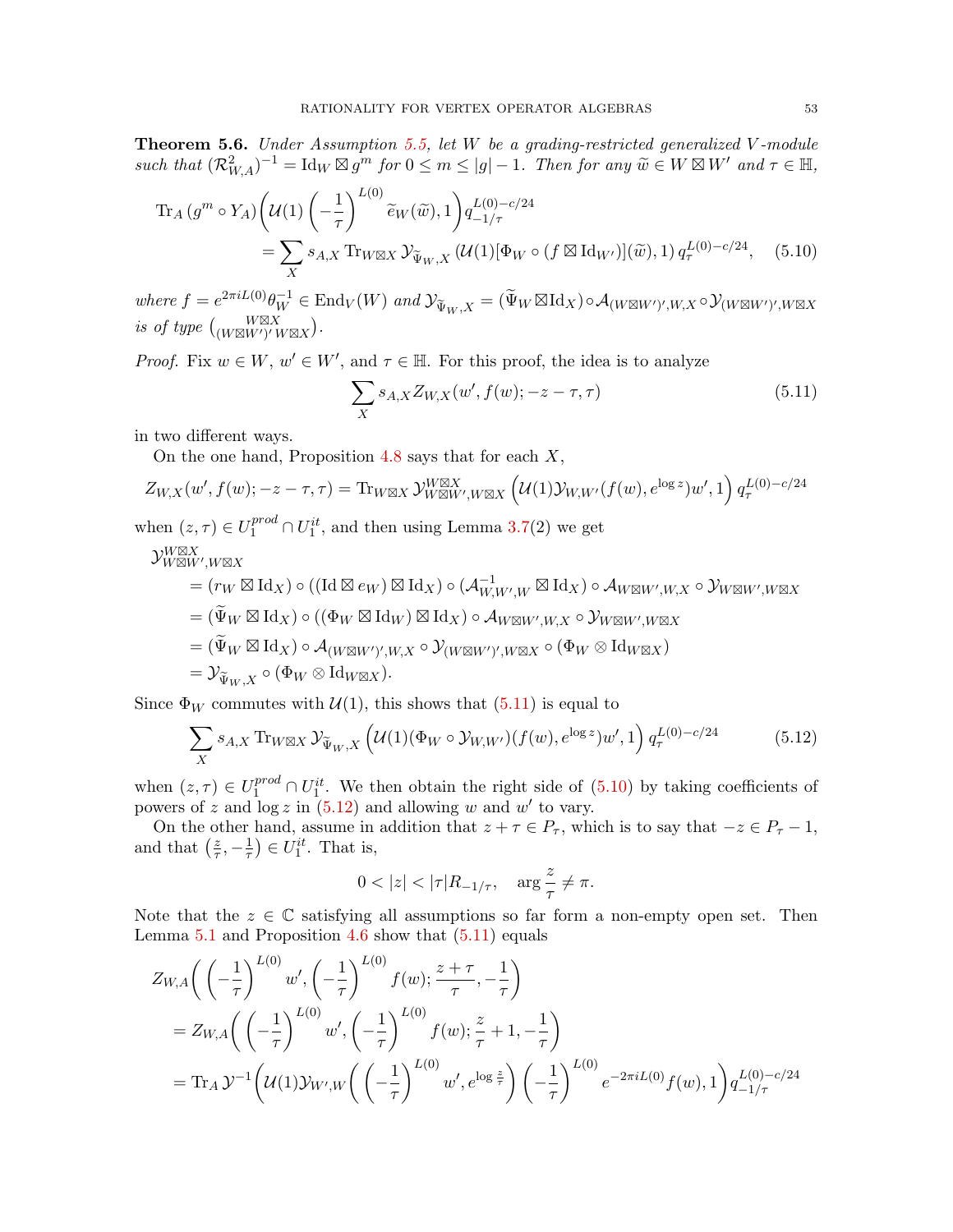$$
= \operatorname{Tr}_A \mathcal{Y}^{-1} \left( \mathcal{U}(1) \left( -\frac{1}{\tau} \right)^{L(0)} \mathcal{Y}_{W',W} \left( w', e^{\log \frac{z}{\tau} - \log \left( -\frac{1}{\tau} \right)} \right) \theta_W^{-1}(w), 1 \right) q_{-1/\tau}^{L(0) - c/24}.
$$
 (5.13)

Since we are in particular assuming  $-z \in P_\tau - 1$ , which means that  $\arg \tau < \arg(-z) < \pi$ , and since  $\arg(-\frac{1}{\tau})$  $(\frac{1}{\tau}) = \pi - \arg \tau$ , we have

<span id="page-53-0"></span>
$$
\log \frac{z}{\tau} = \ln \left| \frac{z}{\tau} \right| + i \left[ \arg(-z) + \arg\left(-\frac{1}{\tau}\right) - 2\pi \right] = \log(-z) + \log\left(-\frac{1}{\tau}\right) - 2\pi i.
$$

This allows us to simplify the right side of [\(5.13\)](#page-53-0); we get further simplification from

$$
\mathcal{Y}^{-1} = l_A \circ (e_W \boxtimes \mathrm{Id}_A) \circ \mathcal{A}_{W',W,A} \circ (\mathrm{Id}_{W'} \boxtimes (\mathcal{R}_{W,A}^2)^{-1}) \circ \mathcal{A}_{W',W,A}^{-1} \circ \mathcal{Y}_{W' \boxtimes W,A}
$$
  
=  $g^m \circ l_A \circ (e_W \boxtimes \mathrm{Id}_A) \circ \mathcal{Y}_{W' \boxtimes W,A}$   
=  $g^m \circ l_A \circ \mathcal{Y}_{V,A} \circ ((e_W \otimes \mathrm{Id}_A)).$ 

Since  $l_A \circ \mathcal{Y}_{V,A} = Y_A$  and  $e_W$  commutes with  $\mathcal{U}(1)$ , the right side of [\(5.13\)](#page-53-0) equals

$$
\operatorname{Tr}_{A}(g^{m} \circ Y_{A}) \left( \mathcal{U}(1) \left( -\frac{1}{\tau} \right)^{L(0)} \mathcal{E}_{W} \left( w', e^{\log(-z) - 2\pi i} \right) \theta_{W}^{-1}(w), 1 \right) q_{-1/\tau}^{L(0) - c/24}
$$
(5.14)

Next, the definition of  $\tilde{e}_W$  and properties of  $\theta$  (namely, the balancing equation,  $\theta_V = \text{Id}_V$ , and  $\theta_{W'} = \theta'_W$ ) imply

<span id="page-53-1"></span>
$$
e_W = \widetilde{e}_W \circ \mathcal{R}_{W,W'}^{-1} \circ (\mathrm{Id}_{W'} \boxtimes \theta_W^{-1}) = \widetilde{e}_W \circ \mathcal{R}_{W',W} \circ (\mathrm{Id}_{W'} \boxtimes \theta_W).
$$

Consequently, [\(5.14\)](#page-53-1) equals

$$
\begin{split} \operatorname{Tr}_{A} \left( g^{m} \circ Y_{A} \right) \left( \mathcal{U}(1) \left( -\frac{1}{\tau} \right)^{L(0)} \left( \tilde{e}_{W} \circ \mathcal{R}_{W',W} \circ \mathcal{Y}_{W',W} \right) \left( w', e^{\log(-z) - 2\pi i} \right) w, 1 \right) q_{-1/\tau}^{L(0) - c/24} \\ &= \operatorname{Tr}_{A} \left( g^{m} \circ Y_{A} \right) \left( \mathcal{U}(1) \left( -\frac{1}{\tau} \right)^{L(0)} e^{-zL(-1)} \tilde{\mathcal{E}}_{W} \left( w, e^{\log(-z) - \pi i} \right) w', 1 \right) q_{-1/\tau}^{L(0) - c/24} \\ &= \operatorname{Tr}_{A} \left( g^{m} \circ Y_{A} \right) \left( \mathcal{U}(1) e^{\frac{z}{\tau}L(-1)} \left( -\frac{1}{\tau} \right)^{L(0)} \tilde{\mathcal{E}}_{W} \left( w, e^{\log(-z) - \pi i} \right) w', 1 \right) q_{-1/\tau}^{L(0) - c/24} \end{split}
$$

Now, we can remove the factor of  $e^{\frac{z}{\tau}L(-1)}$  because

$$
\text{Tr}_A(g^m \circ Y_A)(\mathcal{U}(1)L(-1)v, 1)q_{-1/\tau}^{L(0)-c/24} = 0
$$

for all  $v \in V$  by [\[Hu2,](#page-82-0) Equation 1.15], as in the proof of Theorem [5.2](#page-48-3) (see also [\[Zh,](#page-84-1) Proposition 4.3.1]). Moreover, since we are assuming that  $0 < \arg(-z) < \pi$ , we have

<span id="page-53-2"></span>
$$
\log(-z) = \log z + \pi i.
$$

Therefore, we have now shown that for any  $\tau \in \mathbb{H}$ ,

$$
\operatorname{Tr}_{A}(g^{m} \circ Y_{A}) \left( \mathcal{U}(1) \left( -\frac{1}{\tau} \right)^{L(0)} \widetilde{\mathcal{E}}_{W}(w, e^{\log z}) w', 1 \right) q_{-1/\tau}^{L(0) - c/24}
$$
(5.15)

is equal to [\(5.10\)](#page-52-1), and therefore also to [\(5.12\)](#page-52-2), on a non-empty open set of  $z \in \mathbb{C}$ .

Since  $(5.12)$  and  $(5.15)$  are series in powers of z and  $log z$  which are equal as analytic functions on a non-empty open set of  $\mathbb C$ , their coefficients are equal (see [\[HLZ5,](#page-83-1) Proposition 7.8]). This proves the theorem because  $W \boxtimes W'$  is spanned by vectors  $w \boxtimes_{h,k} W'$  for  $w \in W$ ,  $w' \in W'$ ,  $h \in \mathbb{Q}$ , and  $k \in \mathbb{N}$  (see [\[HLZ3,](#page-83-2) Proposition 4.23]).

We can now prove that the category  $\mathcal C$  of grading-restricted generalized V-modules is rigid: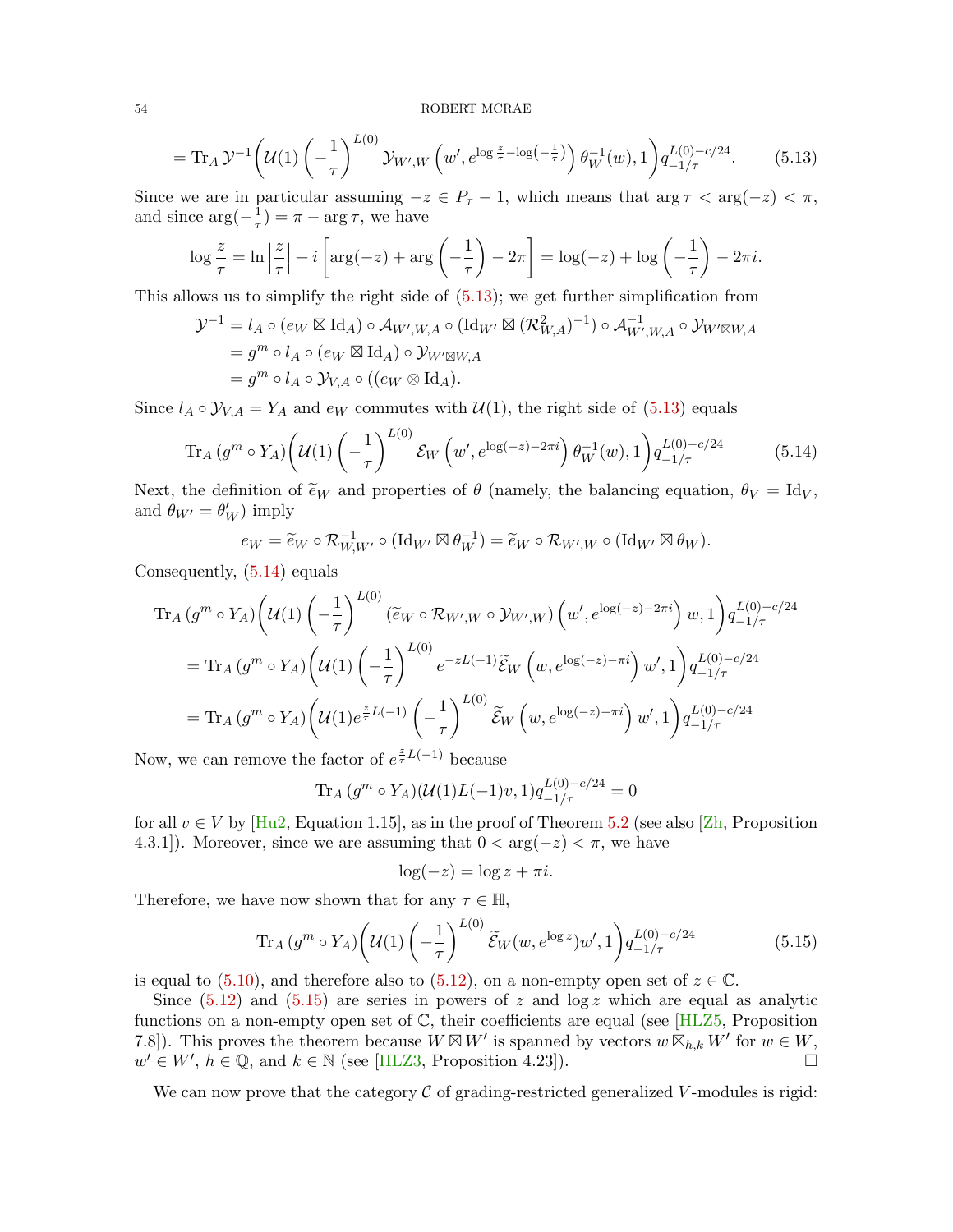<span id="page-54-2"></span>**Theorem 5.7.** Under Assumption [5.5,](#page-51-0) the tensor category  $\mathcal C$  of grading-restricted generalized V -modules is rigid, with duals given by contragredients with respect to the conformal vector  $\tilde{\omega}$ . In particular, C is a braided ribbon category with twist  $\theta$  defined using  $\tilde{\omega}$ .

Proof. Since every grading-restricted generalized V-module has finite length, it is enough to show that all simple V-modules are rigid (see  $\lfloor \text{CMY1}, \text{Theorem 4.4.1} \rfloor$ ). For W simple, we first need to verify the condition on the monodromy of  $W$  with  $A$  in Theorem [5.6.](#page-52-3) By the main theorem of  $[DLM1]$ ,  $A$  has the following decomposition as a  $V$ -module:

<span id="page-54-1"></span>
$$
A = \bigoplus_{n \in \mathbb{Z}/|g|\mathbb{Z}} A_n \tag{5.16}
$$

where

$$
A_n = \{ a \in A \mid g \cdot a = e^{2\pi i n / |g|} a \}
$$

and the  $A_n$  are distinct simple V-modules (with  $A_0 = V$ ). Moreover, the  $A_n$  are simple current V-modules by  $[CM, Theorem 4.2]$  $[CM, Theorem 4.2]$ , or more specifically,

<span id="page-54-0"></span>
$$
A_m \boxtimes A_n \cong A_{m+n} \tag{5.17}
$$

for  $m, n \in \mathbb{Z}/|g|\mathbb{Z}$ . Then if W is a simple V-module, so is each  $W \boxtimes A_n$ , so that  $(\mathcal{R}_{W,A_n}^2)^{-1} =$  $c_n \operatorname{Id}_{W \boxtimes A_n}$  for some  $c_n \in \mathbb{C}$  (with  $c_0 = 1$ ). From [\(5.17\)](#page-54-0) and the hexagon axiom,  $c_{m+n} = c_m c_n$ for  $m, n \in \mathbb{Z}/|g|\mathbb{Z}$ , which means that  $c_1 = e^{2\pi i m/|g|}$  for some  $0 \le m \le |g| - 1$ . Thus

$$
(\mathcal{R}_{W,A_n}^2)^{-1} = e^{2\pi i mn/|g|} \mathrm{Id}_{W \boxtimes A_n}
$$

for each  $n \in \mathbb{Z}/|g|\mathbb{Z}$ , that is,  $(\mathcal{R}_{W,A}^2)^{-1} = \text{Id}_W \boxtimes g^m$ .

We may now apply Theorem [5.6](#page-52-3) to check the rigidity criterion of Theorem [3.8.](#page-27-0) Since V is simple, and recalling the V-module isomorphism  $\varphi: V \to V'$ , it is enough to show that  $(\widetilde{e}_W)'(\varphi(v)) \in \text{Im } \Phi_W$  for some non-zero  $v \in V$ .

To do so, fix an arbitrary conformal weight  $n \in \mathbb{N}$  and choose a basis  ${v_i}_{i=1}^{\dim V_{(n)}}$  of the conformal weight space  $V_{(n)}$  with respect to  $\tilde{\omega}$ . Then let  $\{v_i'\}_{i=1}^{\dim V_{(n)}}$  be the dual basis of  $V_{(n)}$ in the sense that

$$
\langle \varphi(v_i'), v_j \rangle = \delta_{i,j}.
$$

Then for any  $\widetilde{w} \in (W \boxtimes W')_{[n]}$  (again using conformal weights with respect to  $\widetilde{\omega}$ ),

$$
\widetilde{e}_W(\widetilde{w}) = \sum_{i=1}^{\dim V_{(n)}} \langle \varphi(v_i'), \widetilde{e}_W(\widetilde{w}) \rangle v_i = \sum_{i=1}^{\dim V_{(n)}} \langle (\widetilde{e}_W)'(\varphi(v_i')), \widetilde{w} \rangle v_i.
$$

Now for any  $v \in V$ , consider

$$
\text{Tr}_A(g^m \circ Y_A) \bigg( \mathcal{U}(1) \left( -\frac{1}{\tau} \right)^{L(0)} v, 1 \bigg) q_{-1/\tau}^{L(0) - c/24}.
$$

By [\(5.10\)](#page-52-1) and the surjectivity of  $\tilde{e}_W$ , this function of  $\tau$  has a series expansion in powers of  $q_{\tau}$  with no log  $q_{\tau}$  terms. For an arbitrary fixed weight  $h \in \mathbb{Q}$  (now with respect to  $\omega$ ), let  $C_h(v)$  denote the coefficient of  $q_\tau^{h-c/24}$  in this expansion. Thus Theorem [5.6](#page-52-3) says that for any  $\widetilde{w} \in (W \boxtimes W')_{[n]},$ 

$$
\sum_{i=1}^{\dim V_{(n)}} C_h(v_i) \left\langle (\widetilde{e}_W)'(\varphi(v_i')), \widetilde{w} \right\rangle
$$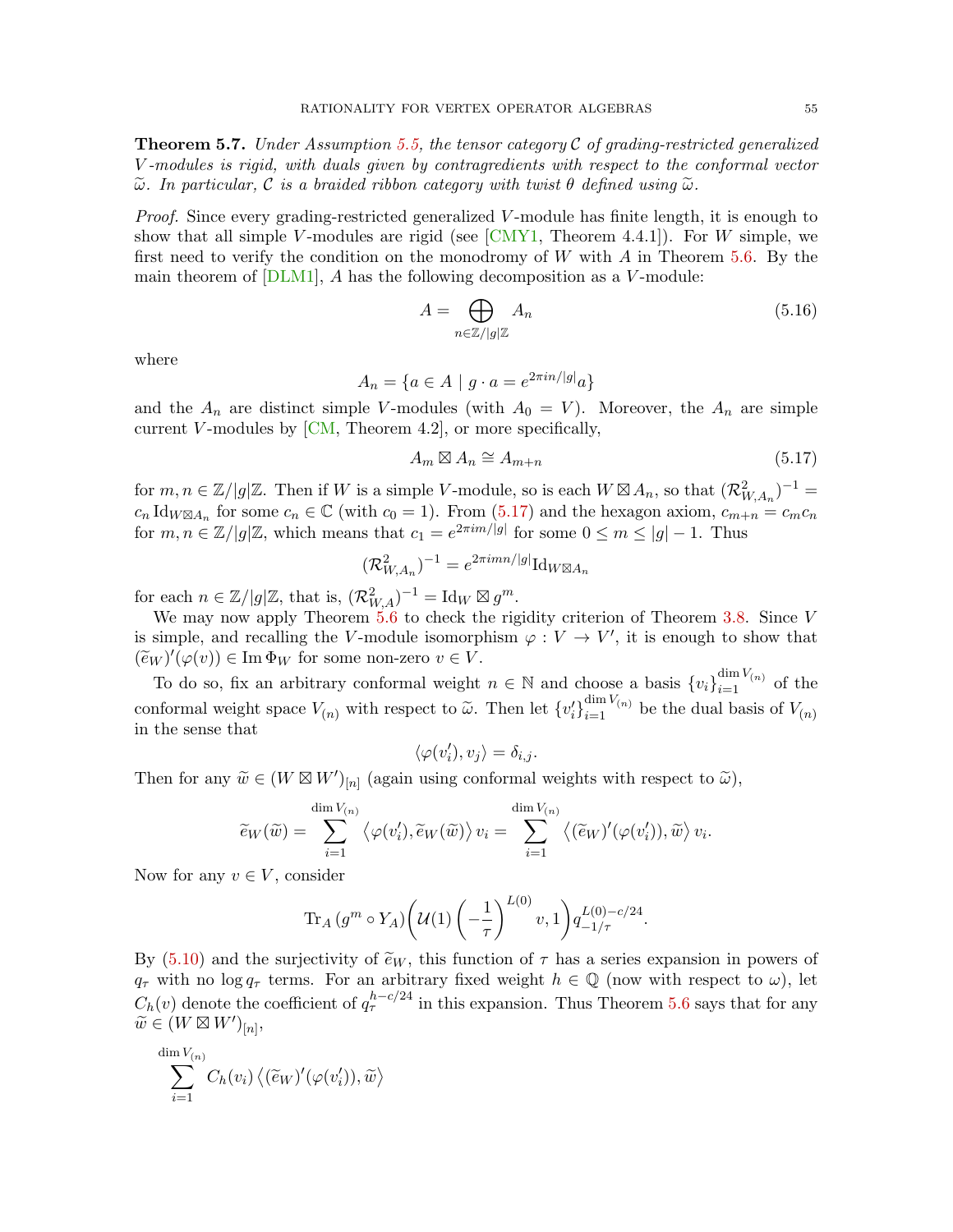<span id="page-55-0"></span>
$$
= \sum_{X} s_{A,X} \operatorname{Tr}_{(W \boxtimes X)_{[h]}} \mathcal{Y}_{\widetilde{\Psi}_W, X} \left( \mathcal{U}(1) [\Phi_W \circ (f \boxtimes \operatorname{Id}_{W'})] (\widetilde{w}), 1 \right)
$$
  

$$
= \sum_{X} \sum_{j=1}^{\dim(W \boxtimes X)_{[h]}} s_{A,X} \left\langle b'_{X;j}, \mathcal{Y}_{\widetilde{\Psi}_W, X} \left( \mathcal{U}(1) [\Phi_W \circ (f \boxtimes \operatorname{Id}_{W'})] (\widetilde{w}), 1 \right) b_{X;j} \right\rangle, \quad (5.18)
$$

where  ${b_{X;j}}$  is a basis of  $(W \boxtimes X)_{[h]}$  and  ${b'_{X;j}}$  is the corresponding dual basis of  $(W \boxtimes X)_{[h]}^*$ , which we have embedded into  $(W \boxtimes X)^*$  such that  $\langle b'_{X;j}, b \rangle = 0$  for  $b \in \bigoplus_{h' \neq h} (W \boxtimes X)_{[h']}$ .

Now, since h is a conformal weight for  $\omega$ , the dual basis vectors  $b'_{X;j}$  are elements of the graded dual of  $W\boxtimes X$  with respect to  $\omega$ , and then Proposition [2.6](#page-11-0) says they are also vectors in the contragredient module  $(W \boxtimes X)'$  with respect to  $\tilde{\omega}$ . So we now view the bilinear pairings<br>on the right side of (5.18) as these between  $W \boxtimes Y$  and its  $\tilde{\omega}$  contragredient. As we continue on the right side of  $(5.18)$  as those between  $W \boxtimes X$  and its  $\tilde{\omega}$ -contragredient. As we continue<br>to analyze  $(5.18)$  using  $(2.3)$  and  $(2.4)$  we will slightly abuse notation and use  $I(0)$ ,  $I(1)$  to to analyze  $(5.18)$  using  $(2.3)$  and  $(2.4)$ , we will slightly abuse notation and use  $L(0)$ ,  $L(1)$  to denote the vertex operator modes for  $\tilde{\omega}$ , since  $\omega$  will only be relevant to the conformal weight label of  $(W \boxtimes X)_{[h]}$ . Also, because W is simple, the homomorphism  $f \in \text{End}_V(W)$  is simply a non-zero scalar multiple  $c \, \text{Id}_W$ . Thus we now rewrite  $(5.18)$  as follows:

$$
c^{-1} \sum_{i=1}^{\dim V_{(n)}} C_h(v_i) \langle (\widetilde{e}_W)'(\varphi(v_i')), \widetilde{w} \rangle
$$
  
= 
$$
\sum_{X} \sum_{j=1}^{\dim(W \boxtimes X)_{[h]}} s_{A,X} \langle e^{L(1)}b'_{X,j}, \Omega_0(\mathcal{Y}_{\widetilde{\Psi}_W,X}) (b_{X,j}, e^{-\pi i}) U(1) \Phi_W(\widetilde{w}) \rangle
$$
  
= 
$$
\sum_{X} \sum_{j=1}^{\dim(W \boxtimes X)_{[h]}} s_{A,X} \langle A_0(\Omega_0(\mathcal{Y}_{\widetilde{\Psi}_W,X})) (e^{\pi i L(0)} e^{L(1)} b_{X,j}, e^{\pi i}) e^{L(1)} b'_{X,j}, u(1) \Phi_W(\widetilde{w}) \rangle.
$$

Note that  $A_0(\Omega_0(\mathcal{Y}_{\widetilde{\Psi}_W,X}))$  is an intertwining operator of type  $\binom{(W\boxtimes W')''}{W\boxtimes X(W\boxtimes Y)}$  $\frac{(W \boxtimes W')''}{W \boxtimes X (W \boxtimes X)'}$ ; let us use  $\mathcal{Y}_{W,X}$ to denote the intertwining operator  $\delta_{W \boxtimes W'}^{-1} \circ A_0(\Omega_0(\mathcal{Y}_{\widetilde{\Psi}_W,X}))$  of type  $\begin{pmatrix} W \boxtimes W' \\ W \boxtimes X \end{pmatrix}$  $W \boxtimes W' \cong W' \boxtimes X'$ . We also use  $\mathcal{U}(1)^\circ$  to denote the operator on  $\overline{W \boxtimes W'} = ((W \boxtimes W')')^*$  that is adjoint to the operator  $\mathcal{U}(1)$  on  $(W \boxtimes W)'$ . Using this notation and Proposition [3.9,](#page-29-0) we continue to calculate

$$
c^{-1} \sum_{i=1}^{\dim V_{(n)}} C_h(v_i) \langle (\widetilde{e}_W)'(\varphi(v_i')), \widetilde{w} \rangle
$$
  
\n
$$
= \sum_{X} \sum_{j=1}^{\dim (W \boxtimes X)_{[h]}} s_{A,X} \langle (\Phi_W' \circ \delta_{W \boxtimes W'})(\widetilde{w}), \mathcal{U}(1)^o \widetilde{\mathcal{Y}}_{W,X} \left( e^{\pi i L(0)} e^{L(1)} b_{X;j}, e^{\pi i} \right) e^{L(1)} b'_{X;j} \rangle
$$
  
\n
$$
= \sum_{X} \sum_{j=1}^{\dim (W \boxtimes X)_{[h]}} s_{A,X} \langle \Phi_W \left( \pi_n \left( \mathcal{U}(1)^o \widetilde{\mathcal{Y}}_{W,X} \left( e^{\pi i L(0)} e^{L(1)} b_{X;j}, e^{\pi i} \right) e^{L(1)} b'_{X;j} \right) \right), \widetilde{w} \rangle \tag{5.19}
$$

where  $\pi_n : \overline{W \boxtimes W'} \to (W \boxtimes W')_{[n]}$  is the the projection.

Both sides of [\(5.19\)](#page-55-1) vanish for  $\tilde{\vec{w}} \in \bigoplus_{\tilde{h} \neq n} (W \boxtimes W')_{\tilde{[h]}}$ , so we have now shown that

<span id="page-55-1"></span>
$$
(\widetilde{e}_W)'\bigg(c^{-1}\sum_{i=1}^{\dim V_{(n)}}C_h(v_i)\varphi(v_i')\bigg)\in \operatorname{Im}\Phi_W
$$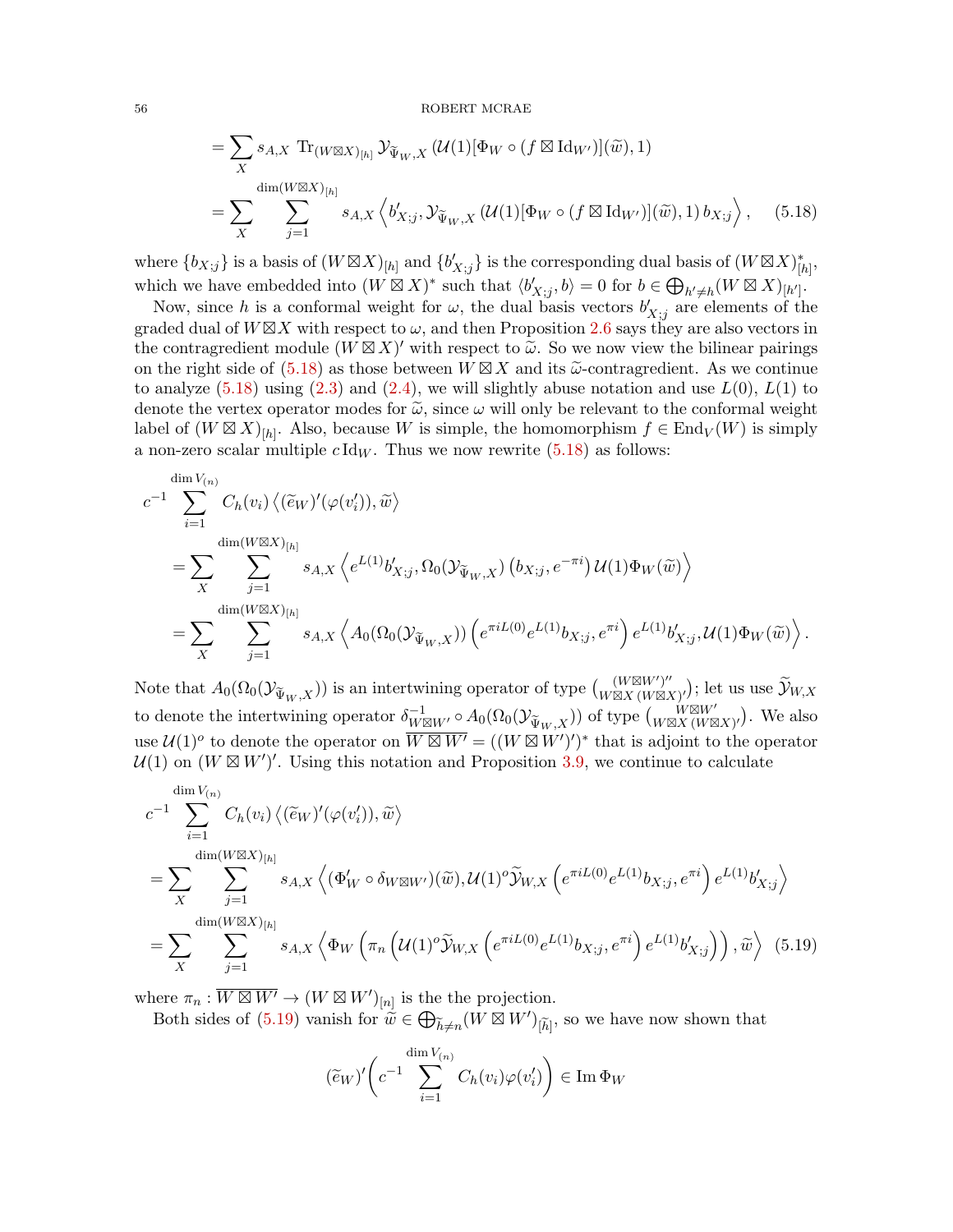for all  $n \in \mathbb{N}$ ,  $h \in \mathbb{Q}$ . It remains to show that  $\sum_{i=1}^{\dim V_{(n)}} C_h(v_i) \varphi(v_i') \neq 0$  for some n and h. If not, then the linear independence of the  $\varphi(v_i')$ , ranging over all conformal weights n, would imply that  $C_h(v) = 0$  for all  $h \in \mathbb{Q}$ ,  $v \in V$ . By the definition of  $C_h(v)$ , this would mean

$$
\operatorname{Tr}_A(g^m \circ Y_A) \left( \mathcal{U}(1) \left( -\frac{1}{\tau} \right)^{L(0)} v, 1 \right) q_{-1/\tau}^{L(0) - c/24} = 0 \tag{5.20}
$$

for all  $v \in V$  and  $\tau \in \mathbb{H}$ . Now the decomposition [\(5.16\)](#page-54-1) yields

<span id="page-56-0"></span>
$$
g^m \circ Y_A = \bigoplus_{n \in \mathbb{Z}/|g|\mathbb{Z}} e^{2\pi i mn/|g|} Y_{A_n},
$$

so [\(5.20\)](#page-56-0) would imply  $\sum_{n\in\mathbb{Z}/|g|\mathbb{Z}}e^{2\pi imn/|g|}S(\text{ch}_{A_n})=0$ . But since the S-transformation is invertible, this would contradict the linear independence of characters of non-isomorphic irreducible V-modules; so in fact  $\sum_{i=1}^{\dim V_{(n)}} C_h(v_i) \varphi(v_i') \neq 0$  for some n and h, as required.  $\Box$ 

**Remark 5.8.** The proof of Theorem [5.7](#page-54-2) simplifies in the case that  $A = V$ ,  $g = \text{Id}_V$ ,  $\tilde{\omega} = \omega$ , and  $V_{(0)} = \mathbb{C}1$  (that is, V has positive energy). In this case, we can choose the isomorphism  $\varphi: V \to V'$  to satisfy  $\langle \varphi(1), 1 \rangle = 1$ , and then  $(5.19)$  specializes to

$$
\begin{split} (\tilde{e}_W)'(\varphi(\mathbf{1})) \\ &= \frac{\sum_X \sum_{j=1}^{\dim(W \boxtimes X)_{[h]}} s_{V,X} \, \Phi_W \left( \pi_0 \left( \mathcal{U}(1)^o \widetilde{\mathcal{Y}}_{W,X} \left( e^{\pi i L(0)} e^{L(1)} b_{X;j}, e^{\pi i} \right) e^{L(1)} b'_{X;j} \right) \right)}{\sum_X s_{V,X} \dim X_{[h]}}, \end{split}
$$

where  $h \in \mathbb{Q}$  is chosen so that the denominator is non-zero. Combining this formula with the proof of Proposition [3.6,](#page-24-0) we obtain a somewhat explicit formula for the coevaluation:

$$
i_W(1) = \frac{\sum_X \sum_{j=1}^{\dim(W \boxtimes X)_{[h]}} s_{V,X} \, \pi_0 \left( \mathcal{U}(1)^o \widetilde{\mathcal{Y}}_{W,X} \left( e^{\pi i L(0)} e^{L(1)} b_{X;j}, e^{\pi i} \right) e^{L(1)} b'_{X;j} \right)}{\sum_X s_{V,X} \dim X_{[h]}}.
$$

By working out the intertwining operators  $\widetilde{\mathcal{Y}}_{W,X}$  precisely, one can then obtain a formula for the categorical dimension of W, defined by  $\widetilde{e}_W \circ i_W = (\dim_{\mathcal{C}} W) \mathrm{Id}_V$ :

$$
\dim_{\mathcal{C}} W = \frac{\sum_{X} s_{V,X} \dim(W \boxtimes X)_{[h]}}{\sum_{X} s_{V,X} \dim X_{[h]}}.
$$

On the other hand, [\(5.5\)](#page-48-2) implies dim<sub>C</sub>  $W = \frac{s_{W,V}}{s_{V,V}}$  $\frac{S_{W,V}}{S_{V,V}}$ , where for irreducible V-modules X, the Smatrix entries  $s_{W,X}$  are defined by  $S(\text{ch}_W) = \sum_X s_{W,X} \text{ch}_X$ . These two categorical dimension formulas are related by the Verlinde formula [\[Ve,](#page-84-9) [MS,](#page-84-3) [Hu3\]](#page-82-2).

We note the  $A = V$ ,  $g = \text{Id}_V$ ,  $\tilde{\omega} = \omega$  case of Theorem [5.7](#page-54-2) as a corollary:

<span id="page-56-1"></span>**Corollary 5.9.** Let V be a strongly finite vertex operator algebra. If  $S(\text{ch}_V)$  is a linear combination of characters, then the tensor category  $\mathcal C$  of grading-restricted generalized Vmodules is rigid. In particular,  $\mathcal C$  is a finite braided ribbon category.

In [\[Zh\]](#page-84-1), Zhu showed that if V is rational and  $C_2$ -cofinite, then the linear span of the characters of V is indeed closed under the S-transformation. However, as is observed for instance in  $[AvE, Theorem 5.1]$  $[AvE, Theorem 5.1]$ , rationality of V is not necessary in Zhu's proof: the semisimplicity of the Zhu algebra  $A(V)$  is sufficient. Thus we may combine Corollary [5.9](#page-56-1) with Theorems [3.4](#page-20-0) and [5.3](#page-50-0) to conclude our final main theorem: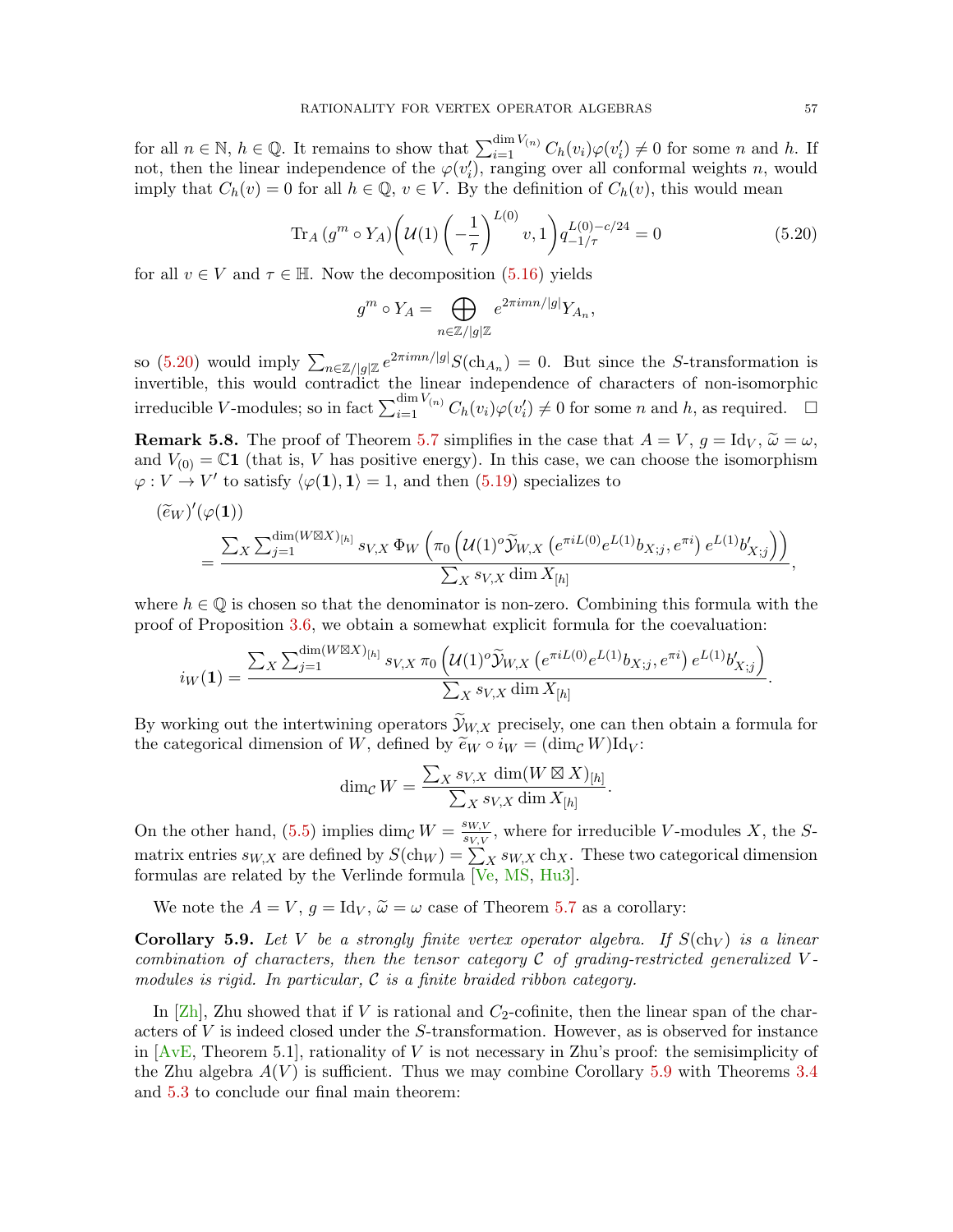<span id="page-57-0"></span>**Theorem 5.10.** Let V be a strongly finite vertex operator algebra. If the Zhu algebra  $A(V)$ is semisimple, then  $V$  is rational. In particular, the category of grading-restricted generalized V-modules is a semisimple modular tensor category, and if V has positive energy, then V is strongly rational.

For the next section, we need to generalize Theorem [5.10](#page-57-0) to the setting of Assumption [5.5:](#page-51-0)

<span id="page-57-1"></span>Theorem 5.11. Under Assumption [5.5,](#page-51-0) suppose further that the Zhu algebra of A with respect to  $\omega$  is semisimple. Then the category of grading-restricted generalized V-modules is semisimple. In particular, V is rational, and if V has positive energy with respect to  $\tilde{\omega}$ , then V (with conformal vector  $\tilde{\omega}$ ) is strongly rational.

*Proof.* By Theorem [5.7,](#page-54-2) the tensor category  $\mathcal C$  is rigid, and then since the hypotheses of Theorem [5.3](#page-50-0) hold for V when we use  $\tilde{\omega}$  as conformal vector, C is a factorizable finite ribbon category. This means that Proposition [3.3](#page-20-1) holds for any irreducible V-module  $W$ . As noted in the proof of Theorem [3.4,](#page-20-0) to prove  $\mathcal C$  is semisimple, it is enough to show that V is projective as a V -module. We aim to prove this by applying the inductive argument of Theorem [3.4](#page-20-0) to show that  $P_W \cong W$  for a suitable subset of irreducible V-modules W that includes V.

To define suitable subcategories of C, we consider the open Hopf link endomorphisms  $h_{A_n,W}$ for modules W in C, with  $A_n$  given by [\(5.16\)](#page-54-1). Since the open Hopf link gives a representation of the tensor ring of C on End<sub>V</sub> $(W)$  (see for example [\[CG,](#page-81-7) Section 3.1.3]), [\(5.17\)](#page-54-0) yields

$$
h_{A_{m+n},W} = h_{A_m,W} \circ h_{A_n,W}
$$

for  $m, n \in \mathbb{Z}/|g|\mathbb{Z}$ . In particular,  $h_{A_1,W}^{|g|} = \text{Id}_W$ , so  $h_{A_1,W}$  is diagonalizable with eigenvalues of the form  $e^{2\pi i n/|g|}$ ,  $0 \le n \le |g|-1$ , for every module W in C. Also, because  $h_{A_1,W}$  is a V-module homomorphism, the  $h_{A_1,W}$ -eigenspaces are V-module direct summands of W.

Because categorical dimension gives a representation of the tensor ring of C on  $\mathbb{C}$ , dim<sub>C</sub> A<sub>1</sub> is also a |g|th root of unity. Now for  $0 \le n \le |g| - 1$ , we define  $\mathcal{C}^n$  to be the full subcategory of  $\mathcal C$  whose objects  $W$  satisfy

$$
\frac{1}{\dim_{\mathcal{C}} A_1} h_{A_1,W} = e^{2\pi i n/|g|} \mathrm{Id}_W.
$$

By the above discussion, every indecomposable module in  $\mathcal C$  is an object of  $\mathcal C^n$  for some n, and V is an object of  $\mathcal{C}^0$  because  $h_{A_1,V} = (\dim_{\mathcal{C}} A_1) \mathrm{Id}_V$ . Moreover, because  $h_{A_1,\bullet}$  is a natural automorphism of the identity functor on  $C$ ,

$$
\operatorname{Hom}_{\mathcal{C}}(W,X)=0
$$

whenever W and X are objects of  $\mathcal{C}^m$  and  $\mathcal{C}^n$ , respectively, with  $m \neq n$  in  $\mathbb{Z}/|g|\mathbb{Z}$ . Thus as a category, C has a direct sum decomposition  $\mathcal{C} = \bigoplus_{n \in \mathbb{Z}/|g|\mathbb{Z}} \mathcal{C}^n$ . This implies that each  $\mathcal{C}^n$  is closed under subquotients, and if an irreducible V-module is an object of  $\mathcal{C}^n$ , then so is its projective cover.

We will apply the argument of Theorem [3.4](#page-20-0) to show that  $P_W \cong W$  when W is an irreducible V-module in  $\mathcal{C}^0$ . This will show in particular that V is a projective V-module and thus prove the theorem. To begin, we claim that a V-module W is an object of  $\mathcal{C}^0$  if and only if its monodromy with  $A_1$  is trivial. Indeed, if W is an object of  $\mathcal{C}^0$ , then

$$
\mathrm{Id}_W = \frac{1}{\dim_{\mathcal{C}} A_1} h_{A_1, W} = l_W \circ f \circ A_{A'_1, A_1, W} \circ (\mathrm{Id}_{A'_1} \boxtimes \mathcal{R}_{A_1, W}^2) \circ A_{A'_1, A_1, W}^{-1} \circ f^{-1} \circ l_W^{-1},
$$

where  $f = \frac{1}{\dim e}$  $\frac{1}{\dim_{\mathcal{C}} A_1} e_{A_1}$  is an isomorphism with inverse

$$
f^{-1} = \mathcal{R}_{A_1,A_1'} \circ (\theta_{A_1} \boxtimes \mathrm{Id}_{A_1'}) \circ i_{A_1}
$$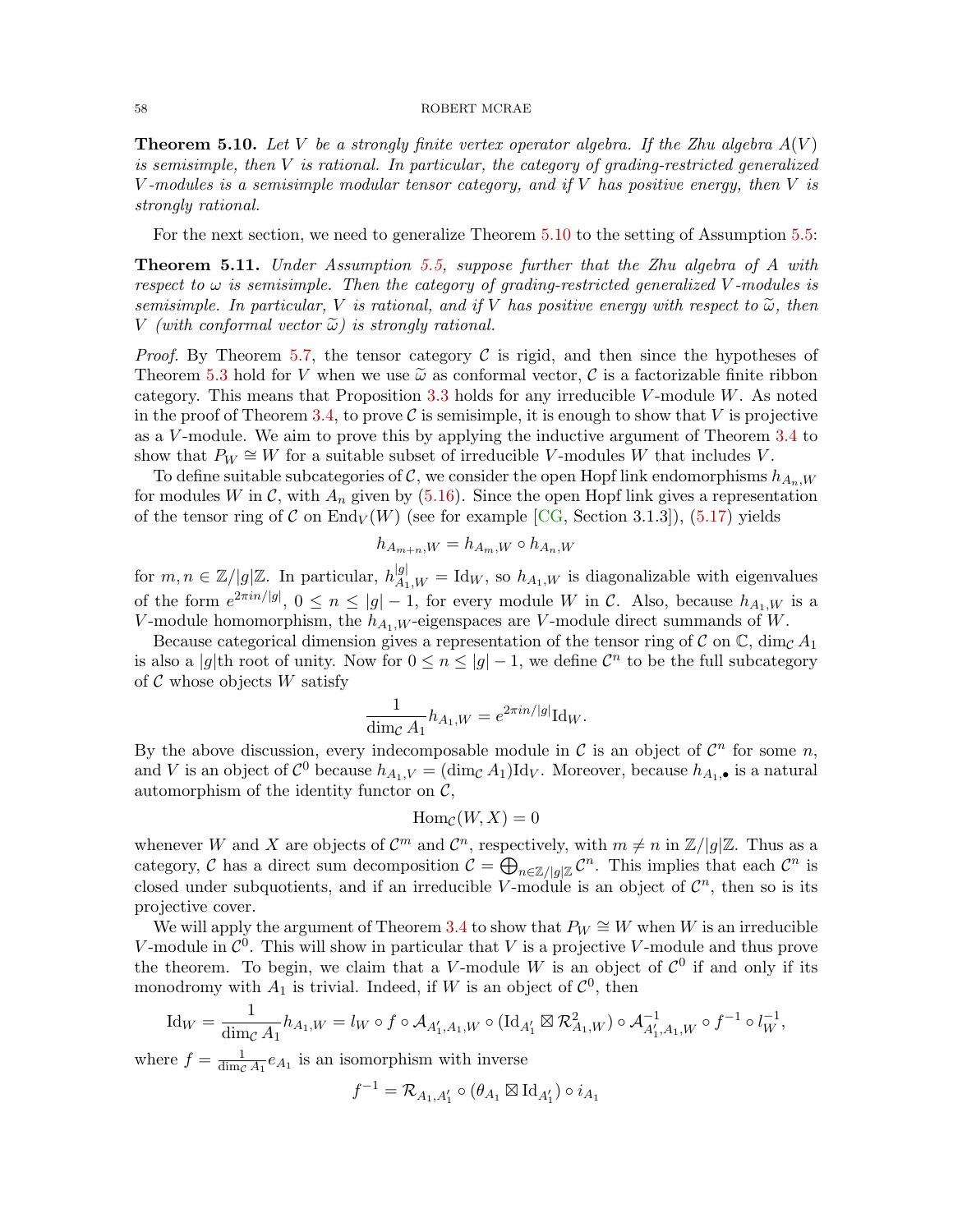because  $A_1$  is a simple current. It follows that  $\mathrm{Id}_{A'_1} \boxtimes \mathcal{R}_{A_1,W}^2 = \mathrm{Id}_{A'_1 \boxtimes (A_1 \boxtimes W)}$ , and this implies

$$
F\circ (\mathrm{Id}_{A_1}\boxtimes (\mathrm{Id}_{A'_1}\boxtimes \mathcal{R}_{A_1,W}^2))\circ F^{-1}=\mathrm{Id}_{A_1\boxtimes W},
$$

where

$$
F = l_{A_1 \boxtimes W} \circ (\widetilde{e}_{A_1} \boxtimes \mathrm{Id}_{A_1 \boxtimes W}) \circ \mathcal{A}_{A_1, A'_1, A_1 \boxtimes W};
$$

again  $\tilde{e}_{A_1}$  is invertible because  $A_1$  is a simple current. But by naturality of the associativity<br>and unit isomorphisms, the left side is  $\mathcal{P}^2$  so  $\mathcal{P}^2$  = Id is sure. Conversely, the defiand unit isomorphisms, the left side is  $\mathcal{R}^2_{A_1,W}$ , so  $\mathcal{R}^2_{A_1,W} = \text{Id}_{A_1\boxtimes W}$ . Conversely, the definitions show that if  $\mathcal{R}^2_{A_1,W} = \mathrm{Id}_{A_1 \boxtimes W}$ , then  $h_{A_1,W} = (\dim_{\mathcal{C}} A_1) \mathrm{Id}_W$ , so W is an object of  $\mathcal{C}^0.$ 

Now by the simple current property [\(5.17\)](#page-54-0) and the hexagon axiom, W is an object of  $\mathcal{C}^0$  if and only if  $\mathcal{R}_{A_n,W}^2 = \text{Id}_{A_n \boxtimes W}$  for all  $n \in \mathbb{Z}/|g|\mathbb{Z}$  (see for example [\[CKL,](#page-81-8) Theorem 2.11(2)]), that is, if and only if  $\mathcal{R}^2_{A,W} = \text{Id}_{A\boxtimes W}$ . Then by [\[CKM1,](#page-81-5) Proposition 2.65], W is an object of  $\mathcal{C}^0$  if and only if the induced module  $A\boxtimes W$  (see for example [\[CKM1,](#page-81-5) Section 2.7]) is a gradingrestricted generalized A-module. Note that as a V-module,  $A \boxtimes W \cong \bigoplus_{n \in \mathbb{Z}/[g]\mathbb{Z}} \widetilde{A}_n \boxtimes W$ , so because  $V = A_0$ ,  $A \boxtimes W$  contains W as a V-module direct summand. We will use these induced modules and the assumed semisimplicity of the Zhu algebra of A to prove that irreducible V-modules W in  $\mathcal{C}^0$  are projective.

Before doing so, we make two further claims. First, if W is a module in  $\mathcal{C}^0$ , then so is  $A_n \boxtimes W$  for  $n \in \mathbb{Z}/|g|\mathbb{Z}$ . Indeed, by the hexagon axiom and the above characterization of  $\mathcal{C}^0$ , this follows from  $\mathcal{R}^2_{A_1,A_n} = \mathrm{Id}_{A_1 \boxtimes A_n}$ . This in turn holds because under the isomorphism  $A_1 \boxtimes A_n \cong A_{n+1}$  of  $(5.17)$ , the tensor product intertwining operator  $\mathcal{Y}_{A_1,A_n}$  may be identified with  $Y_A|_{A_1\otimes A_n}$ , which has no monodromy. Secondly, if W is any irreducible module in C and  $n \in \mathbb{Z}/|g|\mathbb{Z}$ , then we may take the projective cover  $P_{A_n \boxtimes W}$  to be  $A_n \boxtimes P_W$ . To see this, note that  $A_n \boxtimes P_W$  is projective because  $P_W$  is projective and  $A_n$  is rigid, so there is a surjection  $q: A_n \boxtimes P_W \to P_{A_n \boxtimes W}$  such that the diagram

$$
A_n \boxtimes P_W
$$
  
\n
$$
P_{A_n \boxtimes W} \xrightarrow[q_{A_n} \boxtimes W]{} A_n \boxtimes W
$$
  
\n
$$
P_{A_n \boxtimes W} \xrightarrow[p_{A_n \boxtimes W} A_n \boxtimes W]{} A_n
$$

commutes. Then because  $P_{A_n \boxtimes W}$  is projective, there is an injection  $\tilde{q}: P_{A_n \boxtimes W} \to A_n \boxtimes P_W$ <br>such that  $a \circ \tilde{q} = \text{Id}_{\text{D}}$  that is  $P_{A_n \boxtimes W}$  is a direct summand of  $A \boxtimes P_W$ . But  $A \boxtimes P_W$ such that  $q \circ \tilde{q} = \text{Id}_{P_{An} \boxtimes W}$ , that is,  $P_{An} \boxtimes W$  is a direct summand of  $A_n \boxtimes P_W$ . But  $A_n \boxtimes P_W$ <br>is indecomposable since  $B_{\infty}$  is indecomposable and  $A$  is a simple current so in fact a is an is indecomposable since  $P_W$  is indecomposable and  $A_n$  is a simple current, so in fact q is an isomorphism that identifies the projective cover  $(P_{A_n \boxtimes W}, p_{A_n \boxtimes W})$  with  $(A_n \boxtimes P_W, \mathrm{Id}_{A_n} \boxtimes p_W)$ .

Now we apply the argument of Theorem [3.4](#page-20-0) to irreducible modules  $W$  in  $\mathcal{C}^0$ . First suppose that the lowest conformal weight  $h_W$  of W (with respect to the conformal vector  $\omega$ ) is minimal among the lowest conformal weights of all irreducible V-modules in  $\mathcal{C}^0$ . In particular,  $h_{A_n\boxtimes W} \geq h_W$  for all  $n \in \mathbb{Z}/|g|\mathbb{Z}$ , and the same holds for the minimal conformal weights of the projective covers  $P_{A_n \boxtimes W} \cong A_n \boxtimes P_W$  since  $\mathcal{C}^0$  is closed under subquotients. Thus  $h_W$  is the minimal conformal weight of the induced A-modules  $A \boxtimes W$  and  $\overline{A} \boxtimes P_W$ , so the A-module surjection  $\mathrm{Id}_A \boxtimes p_W : A \boxtimes P_W \to A \boxtimes W$  restricts to a Zhu algebra module surjection

$$
p: (A \boxtimes P_W)_{[h_W]} \to (A \boxtimes W)_{[h_W]}
$$

As the Zhu algebra of A is semisimple, this surjection splits, and we get

$$
q: (A \boxtimes W)_{[h_W]} \to (A \boxtimes P_W)_{[h_W]}
$$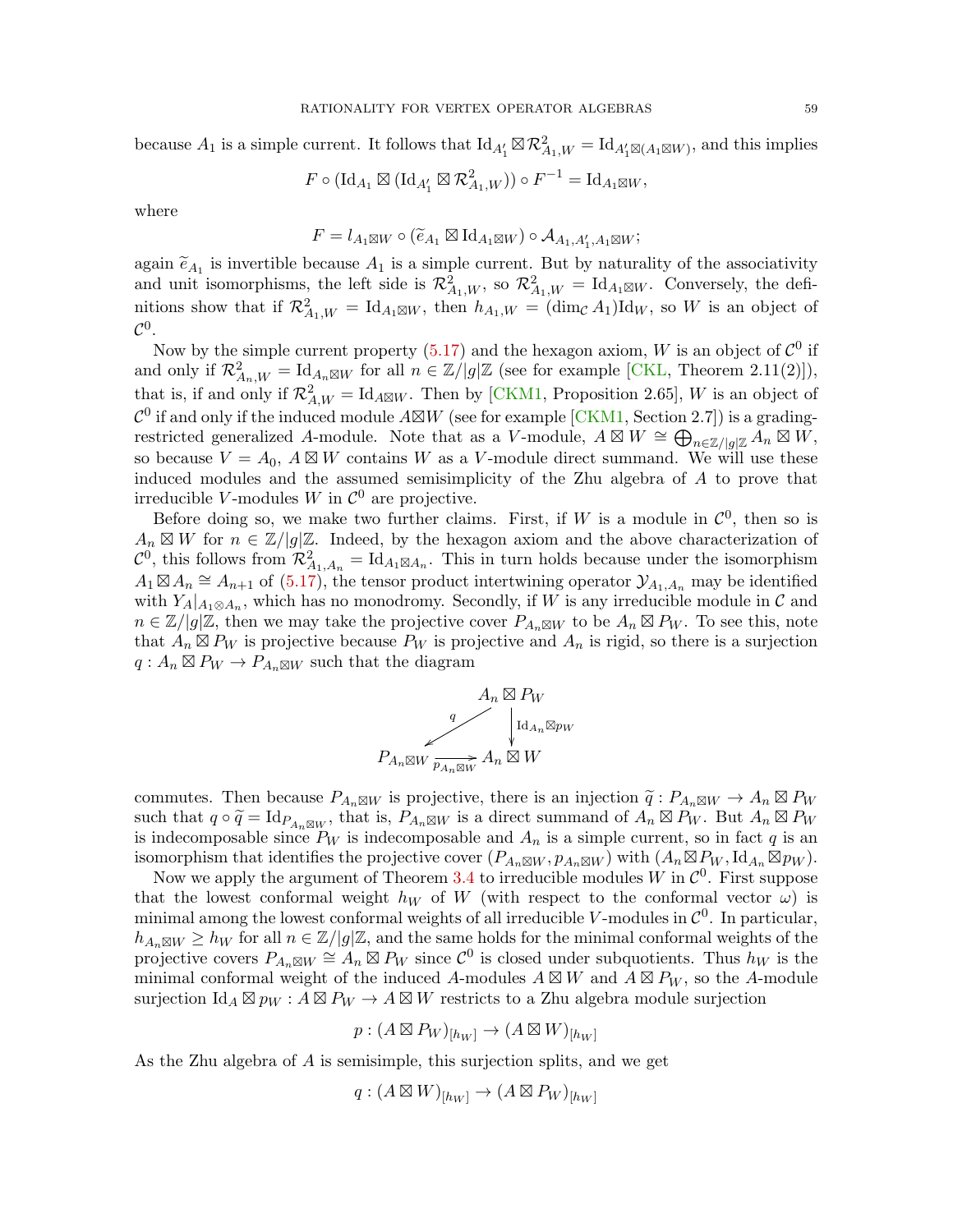such that  $p \circ q = \text{Id}_{(A \boxtimes W)_{[h_W]}}$ . If  $\pi : (A \boxtimes P_W)_{[h_W]} \to (P_W)_{[h_W]}$  denotes the  $A(V, \omega)$ -module projection, we also get  $p \circ \pi \circ q|_{W_{[h_W]}} = \text{Id}_{W_{[h_W]}}$  since  $p$  is a direct sum of homomorphisms

$$
(\mathrm{Id}_{A_n}\boxtimes p_W)|_{(A_n\boxtimes P_W)_{[h_W]}}:(A_n\boxtimes P_W)_{[h_W]}\to (A_n\boxtimes W)_{[h_W]}.
$$

This shows that the  $A(V, \omega)$ -module surjection  $(p_W)|_{[h_W]} : (P_W)_{[h_W]} \to W_{[h_W]}$  splits, and it follows that  $P_W \cong W$  exactly as in the proof of Theorem [3.4.](#page-20-0) The V-module W is then also injective, as in the proof of Theorem [3.4.](#page-20-0)

Now if the lowest conformal weight  $h_W$  is not minimal, suppose by induction that any irreducible module X in  $\mathcal{C}^0$  with  $h_X < h_W$  is both projective and injective in C. Again we consider the induced A-module  $A \boxtimes W \cong \bigoplus_{n \in \mathbb{Z}/[g]\mathbb{Z}} A_n \boxtimes W$ . If  $h_{A_n \boxtimes W} < h_W$  for some  $n \in \mathbb{Z}/|q|\mathbb{Z}$ , then W is projective (and injective) because

$$
W\cong V\boxtimes W\cong (A'_n\boxtimes A_n)\boxtimes W\cong A'_n\boxtimes (A_n\boxtimes W)
$$

and because  $A_n \boxtimes W$  is projective by the inductive hypothesis. Thus we may assume that  $h_W$  is the lowest conformal weight of  $A \boxtimes W$ . Then  $h_W$  is also the lowest conformal weight of  $A \boxtimes P_W$  since if  $A_n \boxtimes P_W \cong P_{A_n \boxtimes W}$  had a composition factor X with  $h_X < h_W$ , then X would be a direct summand of the indecomposable module  $P_{A_n \boxtimes W}$  not isomorphic to  $A_n \boxtimes W$ (since X would be projective and injective by the inductive hypothesis). Now the argument of the preceding paragraph shows that  $P_W \cong W$ , so W is projective and injective in C. As noted above, this proves the theorem because V itself is a simple V-module in  $\mathcal{C}^0$  $\Box$ 

Remark 5.12. Theorem [5.11](#page-57-1) recovers Carnahan and Miyamoto's cyclic orbifold rationality result [\[CM\]](#page-81-0) with somewhat weaker hypotheses and a somewhat different proof. As noted previously, the calculations in Theorem [5.6](#page-52-3) are essentially equivalent to much of the work in  $[CM,$  Sections 5.3 and 5.4, but assuming A is rational (not just that its Zhu algebra is semisimple)  $\lfloor CM \rfloor$ , Theorem 4.4 gives a simpler direct argument that V is projective as a V-module. (This argument was generalized to non-orbifold-type extensions of V in  $[McR2]$ , and we will use this generalization to study coset vertex operator algebras in Subsection [6.2\)](#page-65-0).

If one knows directly that V is projective, there is another argument to prove  $\mathcal C$  is rigid easier than that in Theorem [5.7.](#page-54-2) Indeed, projectivity of  $V$  implies there is a coevaluation candidate  $i_W : V \to W \boxtimes W'$  such that  $\tilde{e}_W \circ i_W = \text{Id}_V$ . Then taking  $\tilde{w} = i_W(v)$ , and assuming  $\omega = \tilde{\omega}$  for simplicity (5.10) simplifies to  $\omega = \tilde{\omega}$  for simplicity, [\(5.10\)](#page-52-1) simplifies to

$$
\mathrm{Tr}_{A} (g^{m} \circ Y_{A}) \left( \mathcal{U}(1) \left( -\frac{1}{\tau} \right)^{L(0)} v, 1 \right) q_{-1/\tau}^{L(0) - c/24}
$$
\n
$$
= \sum_{X} s_{A,X} \mathrm{Tr}_{W \boxtimes X} ((\mathfrak{R}_{W} \boxtimes \mathrm{Id}_{X}) \circ Y_{W \boxtimes X}) (\mathcal{U}(1)v, 1) q_{\tau}^{L(0) - c/24},
$$

where  $\mathfrak{R}_W$  is the rigidity composition defined in the proof of Proposition [3.6.](#page-24-0) Since the left side is non-zero by the argument concluding the proof of Theorem [5.7,](#page-54-2)  $\mathfrak{R}_W$  must also be nonzero. Assuming as we may that W is simple,  $\mathfrak{R}_W$  is then a non-zero scalar multiple of  $\mathrm{Id}_W$ , and we can rescale  $i_W$  so that  $\Re_W = \text{Id}_W$ . In particular, we do not need the homomorphism  $\Phi_W$  in this proof of rationality for finite cyclic orbifold vertex operator algebras.

<span id="page-59-0"></span>Remark 5.13. In the proof of Theorem [5.11,](#page-57-1) we used pseudo-traces only to show that the category  $\mathcal C$  of V-modules is factorizable (via Theorem [5.3\)](#page-50-0). However, in the setting of Assumption [5.5,](#page-51-0) we do not really need pseudo-traces to prove Theorem [5.3.](#page-50-0) Indeed, repeating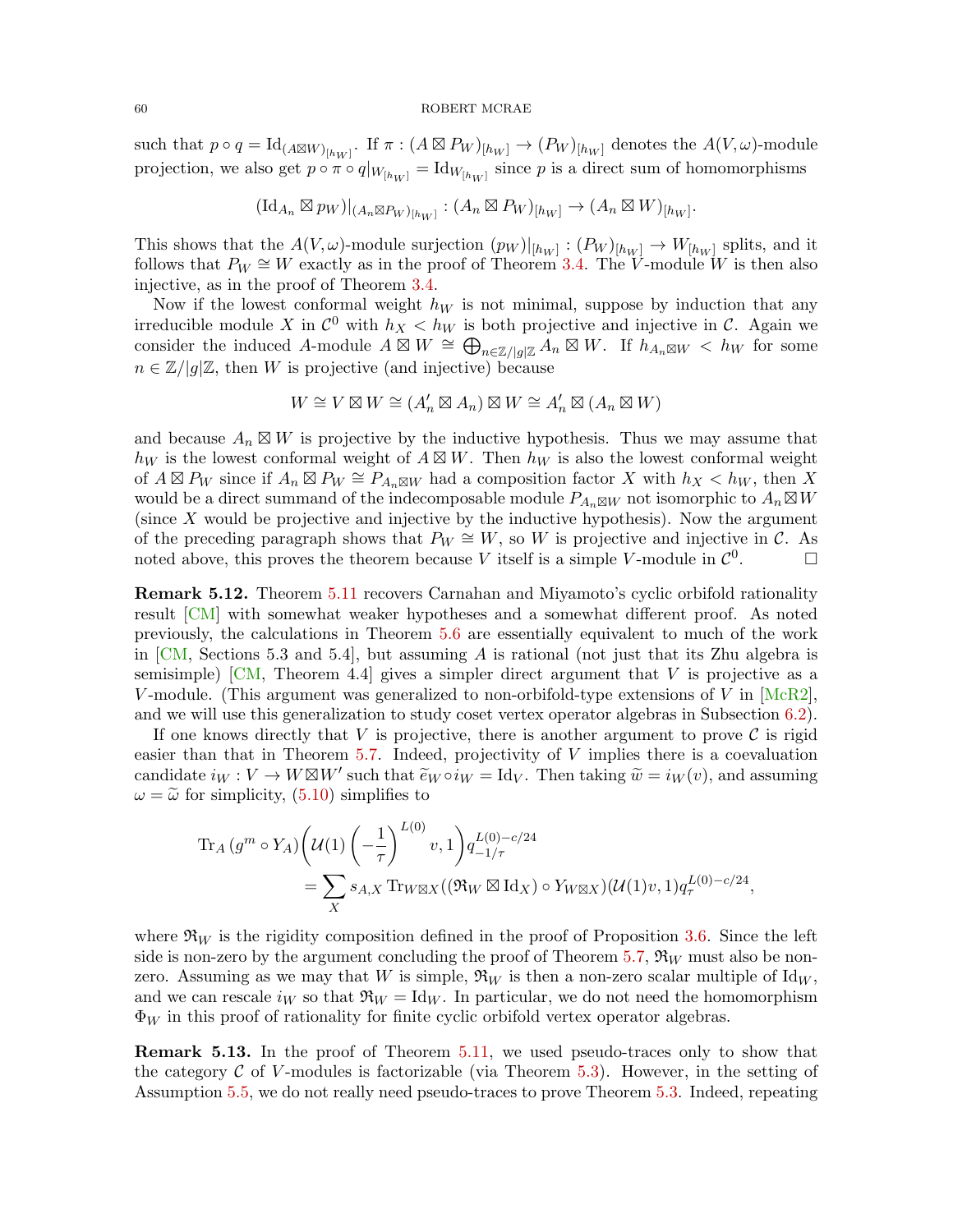the calculations in the proof of Theorem  $5.2$  with V replaced by A yields

$$
S(\text{ch}_{W\boxtimes A})(v;\tau) = \sum_{X} s_{A,X} \text{ Tr}_X (h_{W,X} \circ Y_X)(\mathcal{U}(1)v, 1) q_{\tau}^{L(0)-c/24},
$$

with  $h_{W,X}$  defined using  $e^{2\pi i L(0)}$  (with respect to  $\omega$ ) rather than the twist  $\theta_W$  (with respect to  $\tilde{\omega}$ ). Similar to the proof of Theorem [5.3,](#page-50-0) this shows that if W is an object in the Müger center of C, then  $\text{ch}_{W \boxtimes A}$  is a multiple of  $\text{ch}_A$ , that is,

$$
\sum_{m=0}^{|g|-1} \text{ch}_{W \boxtimes A_m} = c \sum_{n=0}^{|g|-1} \text{ch}_{A_n}
$$

for some  $c \in \mathbb{C}$ .

Because  $\text{ch}_W$  appears on the left side of the above equation and because characters of distinct irreducible V-modules are linearly independent, all composition factors of  $W$  must come from the  $A_n$  for  $n \in \mathbb{Z}/|g|\mathbb{Z}$ . But  $A_0 = V$  is the only  $A_n$  in the Müger center of  $\mathcal{C}$ , because if  $X$  is an irreducible submodule of a  $g$ -twisted A-module (which exists by [\[DLM2,](#page-82-10) Theorem 9.1]), then the simple current property of  $A_n$  and the definition of g-twisted module implies  $\mathcal{R}^2_{A_n,X} = e^{-2\pi i n/|g|} \boxtimes \mathrm{Id}_X$ . It is easy to see using exactness of the tensor product on  $C$  and naturality of the monodromy isomorphisms that the Müger center is closed under subquotients, so  $V$  is the only composition factor of any object in the Müger center. This implies  $\mathcal C$  is factorizable, as in the proof of Theorem [5.3.](#page-50-0)

# 6. Applications

In this section, we use Corollary [5.9,](#page-56-1) Theorem [5.10,](#page-57-0) and Theorem [5.11](#page-57-1) to prove rationality for some examples of  $C_2$ -cofinite vertex operator algebras.

6.1. Rationality for  $C_2$ -cofinite W-algebras. Affine W-algebras are a large class of vertex operator (super)algebras that generalize vertex operator (super)algebras based on affine Lie (super)algebras. For the discussion here, we mainly use  $[AvE]$  as a reference.

Given a simple Lie algebra  $\mathfrak{g}$ , a nilpotent element  $f \in \mathfrak{g}$ , and a level  $k \in \mathbb{C}$ , the universal affine W-algebra  $W^k(\mathfrak{g},f)$  is the quantum Drinfeld-Sokolov reduction, relative to f, of the universal affine vertex operator algebra  $V^k(\mathfrak{g})$  associated to  $\mathfrak{g}$  at level k [\[FF,](#page-82-11) [KRW\]](#page-83-4). Then  $W_k(\mathfrak{g}, f)$  is defined to be the unique simple quotient of  $\mathcal{W}^k(\mathfrak{g}, f)$ . In [\[KW2\]](#page-83-5), Kac and Wakimoto conjectured that a class of simple affine W-algebras called *exceptional* are rational; later in  $[Ara3]$ , Arakawa proved that a larger class of simple W-algebras are  $C_2$ -cofinite and conjectured that these are also rational. In  $[{\rm A}r\text{a}4]$ , Arakawa proved that exceptional W-algebras associated to principal nilpotent elements are rational, and several further cases have been proved since then; see Remark [6.9](#page-64-0) below.

To define exceptional W-algebras, recall that a level k is *admissible* for  $\mathfrak g$  if it has the form

$$
k=-h^{\vee}+\frac{p}{q}
$$

where  $h^{\vee}$  is the dual Coxeter number of  $\mathfrak{g}$ ,  $p$  and  $q$  are relatively prime positive integers,  $p \ge h^{\vee}$  if q is relatively prime to the lacety of g, and  $p \ge h$  (the Coxeter number of g) if the lacety of  $\mathfrak g$  divides q. In  $[{\rm Ara3}]$ , Arakawa showed that the associated variety  $[{\rm Ara1}]$  of the simple admissible-level affine vertex operator algebra  $L_k(\mathfrak{g})$  is the closure of a certain nilpotent orbit  $\mathbb{O}_q \subseteq \mathfrak{g}$  depending only on q, and that  $\mathcal{W}_k(\mathfrak{g}, f)$  is  $C_2$ -cofinite if  $f \in \mathbb{O}_q$ . The pair  $(f, q)$  is called *exceptional* if  $f \in \mathbb{O}_q$ , extending the notion of exceptional pair in [\[KW2\]](#page-83-5), and following  $[AvE]$ , we say that  $W_k(\mathfrak{g}, f)$  is an exceptional W-algebra if k is admissible and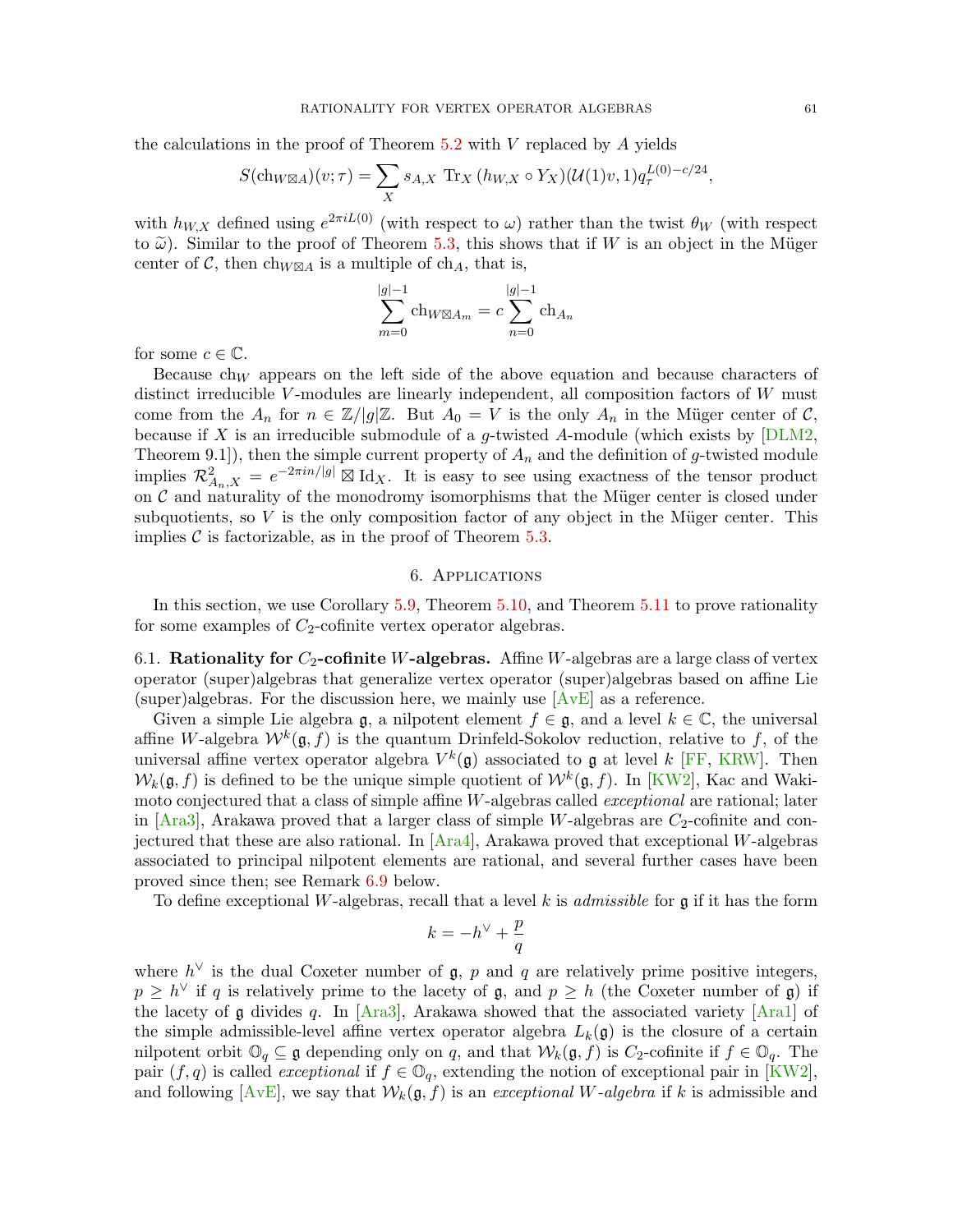$f \in \mathbb{O}_q$ . Then the Kac-Wakimoto-Arakawa conjecture of [\[KW2,](#page-83-5) [Ara3\]](#page-81-9) is that all exceptional simple affine W-algebras are rational.

**Example 6.1.** For  $g = \mathfrak{sl}_2$ , there is only one conjugacy class of non-zero nilpotent elements f, and  $f \in \mathbb{O}_q$  for  $q \geq 2$ . The exceptional W-algebras at levels  $k = -2 + \frac{p}{q}$  for  $gcd(p, q) = 1$  $p, q \geq 2$  are the simple rational Virasoro vertex operator algebras at central charge and  $p, q \geq 2$  are the simple rational Virasoro vertex operator algebras at central charge  $1-\frac{6(p-q)^2}{pq}$  $\frac{p-q^2}{pq}$ . For  $q=1$ , the nilpotent orbit  $\mathbb{O}_1$  is 0, and the corresponding affine W-algebras are the simple affine vertex operator algebras  $L_k(\mathfrak{sl}_2)$  at level  $k \in \mathbb{N}$ .

Whether a simple affine W-algebra  $W_k(\mathfrak{g}, f)$  is N-graded and self-contragredient depends on its conformal vector, which exists as long as k is non-critical, that is,  $k \neq -h^{\vee}$ , but is not unique. The most often used conformal vectors in  $W_k(\mathfrak{g}, f)$  come from semisimple elements  $x_0 \in \mathfrak{g}$  that determine good gradings of  $\mathfrak{g}$ :

- $\mathfrak{g} = \bigoplus_{j \in \frac{1}{2}\mathbb{Z}} \mathfrak{g}_j$  where  $\mathfrak{g}_j = \{x \in \mathfrak{g} \mid [x_0, x] = jx\}.$
- $f \in \mathfrak{g}_{-1}$  and  $\text{ad}(f) : \mathfrak{g}_j \to \mathfrak{g}_{j-1}$  is injective for  $j \geq \frac{1}{2}$  $\frac{1}{2}$  and surjective for  $j \leq \frac{1}{2}$  $\frac{1}{2}$ .

In the notation of [\[KRW\]](#page-83-4),  $W_k(\mathfrak{g}, x_0, f)$  represents  $W_k(\mathfrak{g}, f)$  as a vertex operator algebra with conformal vector  $\omega_{x_0}$  constructed from  $x_0$ . By [\[KW1,](#page-83-6) Theorem 4.1],  $\omega_{x_0}$  gives  $\mathcal{W}_k(\mathfrak{g}, x_0, f)$  a  $\frac{1}{2}N$ -grading, and  $\mathcal{W}_k(\mathfrak{g},f)$  is N-graded (and positive-energy) with respect to this conformal vector if  $x_0$  induces a good *even* grading of g, that is,  $\mathfrak{g}_j = 0$  for  $j \notin \mathbb{Z}$ . One can always obtain a good grading for any non-zero nilpotent element  $f \in \mathfrak{g}$  by embedding f into an  $\mathfrak{sl}_2$ -triple  $\{e, h, f\}$  and taking  $x_0 = \frac{1}{2}$  $\frac{1}{2}h$ . This gives the *Dynkin grading* of **g** associated to f, and we will call the associated conformal vector  $\omega_{h/2}$  the Dynkin conformal vector. If the Dynkin grading of  $\mathfrak g$  is even, so that  $\mathcal W_k(\mathfrak g, \frac{1}{2})$  $\frac{1}{2}h, f$  has positive energy, then we say that f is an even nilpotent element of g.

Now Proposition 6.1 and Remark 6.2 of  $[AvE]$  give a criterion for the N-graded subalgebra  $\mathcal{W}_k^0(\mathfrak{g},x_0,f) \subseteq \mathcal{W}_k(\mathfrak{g},x_0,f)$  to be self-contragredient. Let  $\mathfrak{g}^f$  be the centralizer of f in  $\mathfrak{g}$ ; the subalgebra  $\mathfrak{g}^f$  is ad(x<sub>0</sub>)-invariant, so the  $\frac{1}{2}\mathbb{Z}$ -grading on  $\mathfrak{g}$  restricts to a  $\frac{1}{2}\mathbb{Z}$ -grading on  $\mathfrak{g}^f$ . Then  $W_k(\mathfrak{g}, f)$ , with the conformal vector determined by  $x_0$ , is self-contragredient if

$$
(k+h^{\vee})\langle x_0, v\rangle - \frac{1}{2}\operatorname{Tr}_{\mathfrak{g}_+} \operatorname{ad}(v) = 0 \quad \text{for all} \quad v \in \mathfrak{g}_0^f,
$$
 (6.1)

where  $\langle \cdot, \cdot \rangle$  is the nondegenerate invariant bilinear form on g such that  $\langle \alpha, \alpha \rangle = 2$  for long roots  $\alpha$  and  $\mathfrak{g}_+ = \bigoplus_{j>0} \mathfrak{g}_j$ . Proposition 4.2 and Lemma 5.5 of [\[AvEM\]](#page-81-12) show that this criterion always holds for the Dynkin conformal vector; here we provide a somewhat different proof:

<span id="page-61-2"></span>**Proposition 6.2.** If  $\mathfrak{g}$  is a simple Lie algebra and  $f \in \mathfrak{g}$  is a non-zero nilpotent element contained in an  $\mathfrak{sl}_2$ -triple  $\{e, h, f\}$ , then  $(6.1)$  holds for  $x_0 = \frac{1}{2}$  $\frac{1}{2}h$ . In particular,  $\mathcal{W}_k^0(\mathfrak{g}, \frac{1}{2})$  $\frac{1}{2}h, f$ is a positive-energy self-contragredient vertex operator algebra for any simple Lie algebra g, nilpotent element  $f \in \mathfrak{g}$ , and level  $k \neq -h^{\vee}$ .

*Proof.* First note that because  $h = [e, f]$ , we get

$$
\langle x_0, v \rangle = \frac{1}{2} \langle h, v \rangle = \frac{1}{2} \langle [e, f], v \rangle = \frac{1}{2} \langle e, [f, v] \rangle = 0
$$

for all  $v \in \mathfrak{g}_0^f$  $_{0}^{J}$ . Thus we are reduced to showing

<span id="page-61-1"></span><span id="page-61-0"></span>
$$
\text{Tr}_{\mathfrak{g}_+} \operatorname{ad}(v) = 0 \tag{6.2}
$$

for all  $v \in \mathfrak{g}_0^f$  $\mathfrak{g}_0^J$ . For this, we observe that  $\mathfrak{g}_0$  is a reductive Lie algebra as follows: Let  $\mathfrak{h}$  be a Cartan subalgebra of  $\mathfrak g$  that contains h, so that  $\mathfrak h \subseteq \mathfrak g_0$ . There is a root space decomposition of g with respect to h, and the root space corresponding to a root  $\alpha$  is contained in  $\mathfrak{g}_+,$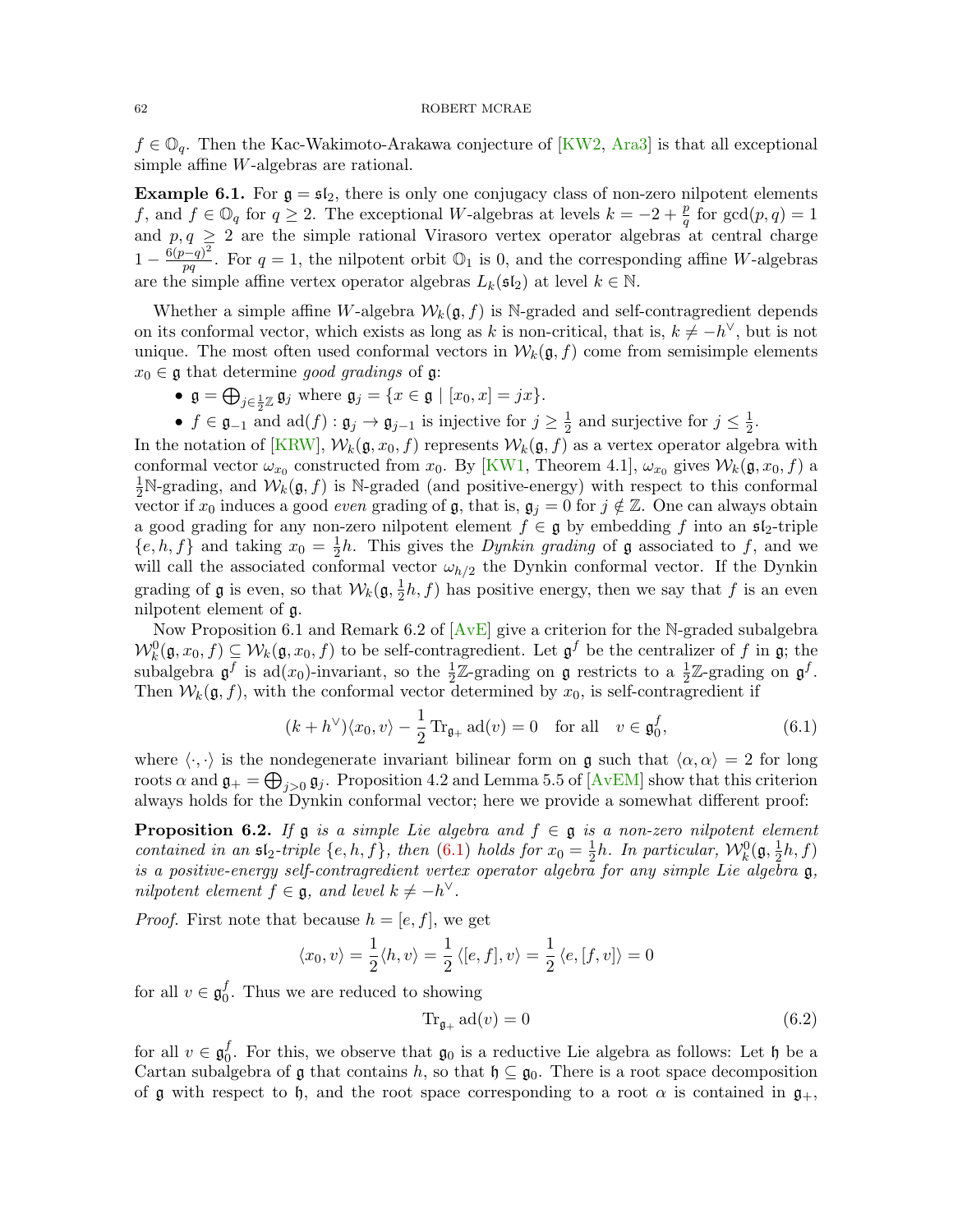$\mathfrak{g}_{-} = \bigoplus_{j < 0} \mathfrak{g}_{j}$ , or  $\mathfrak{g}_{0}$  according as  $\alpha(h)$  is positive, negative, or zero (note that  $\alpha(h) \in \mathbb{Z}$ by  $\mathfrak{sl}_2$ -theory). We may choose the simple roots  $\alpha_i$  of  $\mathfrak g$  to satisfy  $\alpha_i(h) \geq 0$ , and then it is clear that  $\mathfrak{g}_0$  is the Levi subalgebra of  $\mathfrak g$  generated by  $\mathfrak h$  together with the root vectors  $e_i$ ,  $f_i$ corresponding to simple roots  $\alpha_i$  such that  $\alpha_i(h) = 0$ . Thus  $\mathfrak{g}_0$  is the direct product of the semisimple subalgebra generated by the  $e_i$ ,  $f_i$  and its center  $Z(\mathfrak{g}_0) \subseteq \mathfrak{h}$ .

Now because  $\mathfrak{g}_0$  is reductive, we have  $\mathfrak{g}_0 = [\mathfrak{g}_0, \mathfrak{g}_0] \oplus Z(\mathfrak{g}_0)$ , which means that  $\text{Tr}_{\mathfrak{g}_0} \text{ad}(v) = 0$ for all  $v \in \mathfrak{g}_0$ . We have  $\text{Tr}_{\mathfrak{g}} \text{ad}(v) = 0$  also, since  $\mathfrak{g}$  is simple, and it follows that

<span id="page-62-0"></span>
$$
\operatorname{Tr}_{\mathfrak{g}_+} \operatorname{ad}(v) + \operatorname{Tr}_{\mathfrak{g}_-} \operatorname{ad}(v) = 0 \tag{6.3}
$$

for  $v \in \mathfrak{g}_0$ . Now consider the Lie algebra automorphism

$$
\tau = \exp(\mathrm{ad}(e)) \exp(\mathrm{ad}(-f)) \exp(\mathrm{ad}(e))
$$

of g. It is easy to show that  $\tau(h) = -h$ , so  $\tau$  defines an isomorphism from  $\mathfrak{g}_+$  to  $\mathfrak{g}_-$ . Moreover, if  $v \in \mathfrak{g}^f_0$ <sup>*I*</sup><sub>0</sub>, then  $[e, v] = 0$  as well by  $\mathfrak{sl}_2$ -theory, so  $\tau(v) = v$ . This means that  $\tau : \mathfrak{g}_+ \to \mathfrak{g}_-$  is a  $\mathfrak{g}^f_0$  $_{0}^{J}$ -module isomorphism, so

<span id="page-62-1"></span>
$$
\operatorname{Tr}_{\mathfrak{g}_+} \operatorname{ad}(v) = \operatorname{Tr}_{\mathfrak{g}_-} \operatorname{ad}(v) \tag{6.4}
$$

for  $v \in \mathfrak{g}_0^f$  $_0^f$ . Combining [\(6.3\)](#page-62-0) and [\(6.4\)](#page-62-1) now shows that [\(6.2\)](#page-61-1) holds for all  $v \in \mathfrak{g}_0^f$ 0  $\Box$ 

Now in [\[AvE,](#page-81-6) Theorem 4.3], Arakawa and van Ekeren showed that if  $k = -h^{\vee} + \frac{p}{q}$  $\frac{p}{q}$  is an admissible level for  $\mathfrak{g}, f \in \mathbb{O}_q$  is a nilpotent element, and  $x_0 \in \mathfrak{g}$  is a semisimple element that induces a good grading of g relative to f, then the Zhu algebra  $A(\mathcal{W}_k(\mathfrak{g},x_0,f))$  is semisimple. In light of this result and Proposition [6.2,](#page-61-2) Theorem [5.10](#page-57-0) now proves the Kac-Wakimoto-Arakawa rationality conjecture for all exceptional W-algebras  $\mathcal{W}_k(\mathfrak{g}, f)$  such that f is an even nilpotent element. In fact, if f is even, then  $\mathcal{W}_k(\mathfrak{g}, f)$  (with the Dynkin conformal vector) is strongly rational.

**Example 6.3.** Even nilpotent elements in a simple Lie algebra  $\frak{g}$  include the *distinguished* nilpotent elements, characterized by the property  $\mathfrak{g}_0^f = 0$ . See [\[BC1\]](#page-81-13) for the proof that distinguished nilpotent elements are even and also for the full classification. Affine W-algebras associated to distinguished nilpotent elements, with the Dynkin conformal weight grading, notably have conformal-weight-one spaces equal to zero. Examples of distinguished nilpotent elements include principal nilpotent elements in all types and subregular nilpotent elements in types  $C, D, E, F$ , and  $G$ . Note that exceptional W-algebras associated to principal nilpotent elements are already known to be rational  $[{\rm A}ra4]$ , and the same holds for subregular nilpotent elements in simply-laced types [\[AvE\]](#page-81-6).

If f is not even, then we can still use Theorem [5.11](#page-57-1) to show that  $\mathcal{W}_k^0(\mathfrak{g}, \frac{1}{2})$  $\frac{1}{2}h, f$  is strongly rational, provided we can find a suitable conformal vector making  $W_k(\mathfrak{g}, f)$  N-graded. This reduces to a Lie algebraic question which is independent of k:

<span id="page-62-2"></span>**Theorem 6.4.** Let  $\mathfrak g$  be a finite-dimensional simple Lie algebra,  $k \neq -h^{\vee}$  a non-critical level for  $\mathfrak g$ , and  $f \in \mathfrak g$  a nilpotent element, and let  $\mathfrak g = \bigoplus_{j \in \frac{1}{2} \mathbb{Z}} \mathfrak g_j$  be the Dynkin grading of  $\mathfrak g$  associated to f, given by  $\frac{1}{2}h$ -eigenvalues. Assume there is a semisimple element  $v\in\mathfrak g_0^f$ 0 such that for  $j \geq 0$ , the eigenvalues of  $ad(v)$  on  $\mathfrak{g}^f$  $\frac{f}{-j}$  are contained in  $-j-1+\mathbb{N}$ . Then if  $W_k(\mathfrak{g},f)$  is  $C_2$ -cofinite and  $A(W_k(\mathfrak{g},f),\omega_{h/2})$  is semisimple, then  $W_k^0(\mathfrak{g},\frac{1}{2})$  $\frac{1}{2}h, f$  is strongly rational, and  $\mathcal{W}_k(\mathfrak{g}, \frac{1}{2})$  $(\frac{1}{2}h, f)$  is strongly rational as a  $\frac{1}{2}N$ -graded vertex operator algebra.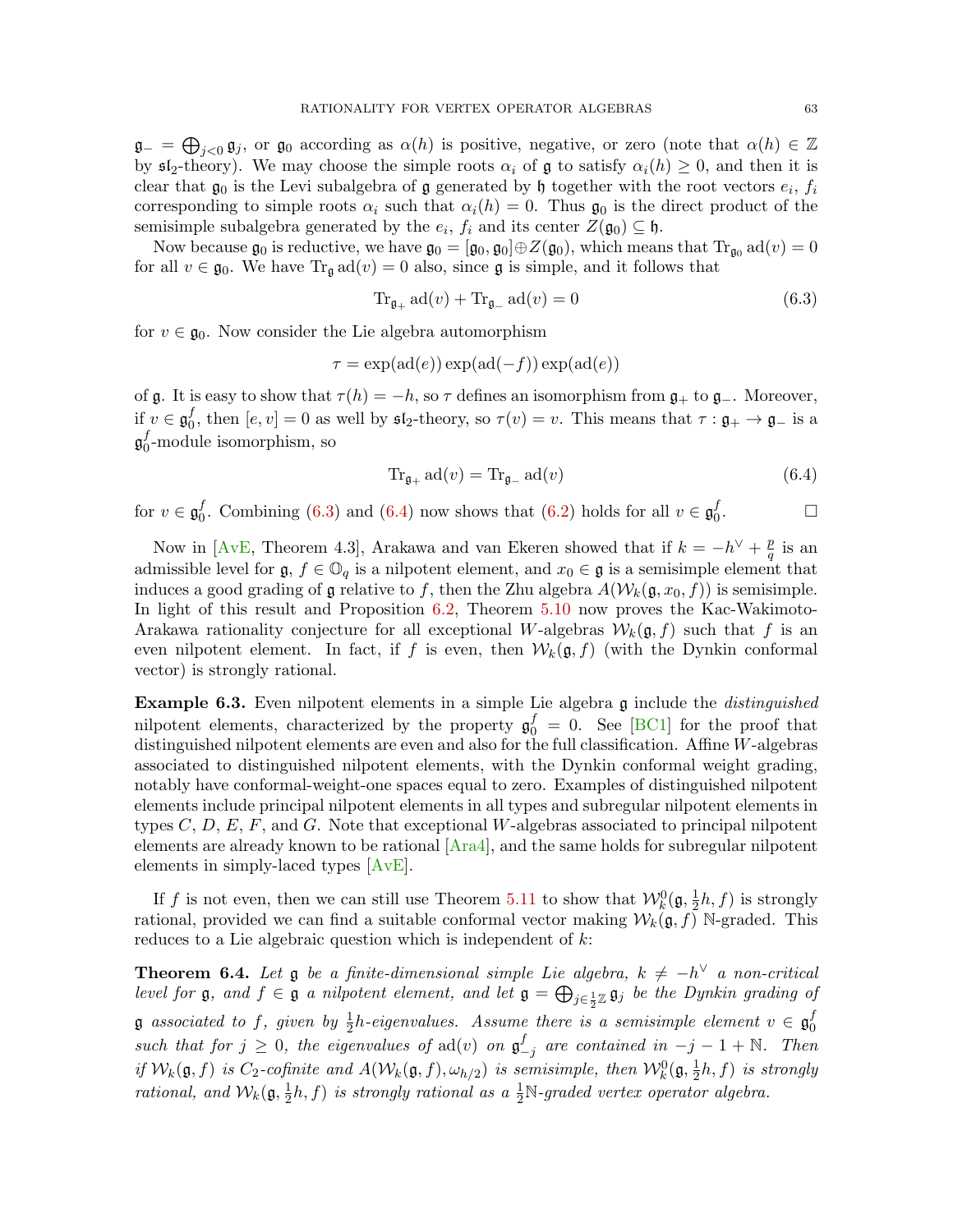Proof. To apply Theorem [5.11,](#page-57-1) we need to check that Assumption [5.5](#page-51-0) holds. In the notation of that assumption, we will take  $A = \mathcal{W}_k(\mathfrak{g}, f)$ ,  $V = \mathcal{W}_k^0(\mathfrak{g}, \frac{1}{2})$  $(\frac{1}{2}h, f), \tilde{\omega} = \omega_{h/2}$ , and we will use the semisimple element  $v \in \mathfrak{g}_0^f$  $\frac{f}{0}$  to construct a conformal vector  $\omega \in \mathcal{W}_k^0(\mathfrak{g}, \frac{1}{2})$  $\frac{1}{2}h, f$  such that  $W_k(\mathfrak{g}, f)$  is N-graded with respect to  $\omega$  and such that  $A(W_k(\mathfrak{g}, f), \omega)$  is semisimple.

To obtain  $\omega$ , we recall structural results for  $\mathcal{W}_k(\mathfrak{g}, f)$  from [\[KW1,](#page-83-6) Theorem 4.1]:  $\mathcal{W}_k(\mathfrak{g}, f)$ is strongly generated by vectors  $J^{\{x\}}$  labeled by  $x \in \mathfrak{g}^f$  $\sum_{j}^{J}$ ,  $j \geq 0$ , of conformal weight  $j+1$ with respect to  $\omega_{h/2}$ . That is,  $\mathcal{W}_k(\mathfrak{g},f)$  is spanned by vectors of the form

$$
J_{-n_1}^{\{x_1\}}\cdots J_{-n_m}^{\{x_m\}}\mathbf{1}
$$

for  $m \geq 0$  and  $n_i > 0$ ,  $1 \leq i \leq m$ . It is observed in [\[CL2,](#page-82-12) Proposition 3.1(1)] that the proof of [\[KW1,](#page-83-6) Theorem 4.1] shows one may take  $J^{\{x\}}$  such that

<span id="page-63-0"></span>
$$
J_0^{\{v\}} J^{\{x\}} = J^{\{[v,x]\}} \tag{6.5}
$$

for  $v \in \mathfrak{g}_0^f$  $\begin{array}{c} f \\ 0 \end{array}$  and  $x \in \mathfrak{g}^f$  $_{-j}^{J}, j \geq 0.$ 

Now given v as assumed in the theorem, we set  $\omega = \omega_{h/2} - J_{-2}^{\{v\}} \mathbf{1}$ . The conditions [\(2.2\)](#page-11-1) hold for  $J^{\{v\}}$  by [\[KRW,](#page-83-4) Theorem 2.4] (see also [\[KW1,](#page-83-6) Theorem 2.1(b), (c)]) and Proposition [6.2,](#page-61-2) so  $\omega$  is a conformal vector in  $\mathcal{W}_k^0(\mathfrak{g}, \frac{1}{2})$  $\frac{1}{2}h, f$ ). Moreover, the condition on the eigenvalues of ad(v) together with [\(6.5\)](#page-63-0) imply that  $W_k(\mathfrak{g}, f)$  is strongly generated by vectors of non-negative integral conformal weight with respect to  $\omega$ . Thus  $\mathcal{W}_k(\mathfrak{g}, f)$  is N-graded with respect to  $\omega$ , and its  $\omega$ -conformal weight spaces are finite dimensional by Lemma [2.8](#page-13-0) and Remark [2.9](#page-13-1) since  $W_k(\mathfrak{g}, f)$  is  $C_2$ -cofinite. Finally,  $A(W_k(\mathfrak{g}, f), \omega)$  is semisimple by Proposition [2.7.](#page-12-0)

It now follows from Theorem [5.11](#page-57-1) that  $\mathcal{W}_k^0(\mathfrak{g}, \frac{1}{2})$  $\frac{1}{2}h, f$  is strongly rational. The assertion that  $W_k(\mathfrak{g}, f)$ , with the Dynkin conformal vector, is strongly rational as a  $\frac{1}{2}N$ -graded vertex operator algebra follows from  $[McR2, Corollary 5.5].$  $[McR2, Corollary 5.5].$ 

**Remark 6.5.** The non-C<sub>2</sub>-cofinite universal W-algebra  $W^k(\mathfrak{g}, f)$ , with modified conformal vector  $\omega$  as in the proof Theorem [6.4,](#page-62-2) will have infinite-dimensional conformal weight spaces if ad(v) has eigenvalue  $-j-1$  on some  $\mathfrak{g}^f_ \frac{J}{-j}$  for  $j \geq 0$ . For example, the weight-0 space will then contain the linearly independent vectors  $(J_{-1}^{\{x\}})$  $\binom{\{x\}}{-1}$ <sup>n</sup>**1**,  $n \geq 0$ , where  $x \in \mathfrak{g}^f$  $\frac{J}{-j}$  is an ad(v)eigenvector with eigenvalue  $-j-1$ . These vectors will not be linearly independent in the  $C_2$ -cofinite simple quotient, however.

Remark 6.6. The reason we state Theorem [6.4](#page-62-2) for non-exceptional W-algebras is that certain non-admissible-level minimal W-algebras are known to be  $C_2$ -cofinite  $[ArM1, ArM2]$  $[ArM1, ArM2]$  $[ArM1, ArM2]$ . Rationality also holds in at least some of these cases  $[Ka]$ , so it is reasonable to expect rationality for these  $C_2$ -cofinite minimal W-algebras in general.

We next show that Theorem [6.4](#page-62-2) applies to all exceptional W-algebras for which  $\mathfrak g$  admits a good even grading for the nilpotent element  $f$ :

Corollary 6.7. Let  $\mathfrak g$  be a simple Lie algebra,  $k = -h^{\vee} + \frac{p}{a}$  $\frac{p}{q}$  an admissible level for  $\frak g,$  and  $f \in \mathbb{O}_q$  a nilpotent element that admits a good even grading. Then  $\mathcal{W}_k(\mathfrak{g}, f)$ , with the Dynkin conformal vector, is strongly rational.

*Proof.* Let  $\mathfrak{s} = \{e, h, f\}$  be an  $\mathfrak{sl}_2$ -triple containing f and let  $\mathfrak{g} = \bigoplus_{j \in \frac{1}{2}\mathbb{Z}} \mathfrak{g}_j$  be the Dynkin grading of g. Also let  $x_0 \in \mathfrak{g}$  be a semisimple element such that the ad $(x_0)$ -eigenvalue grading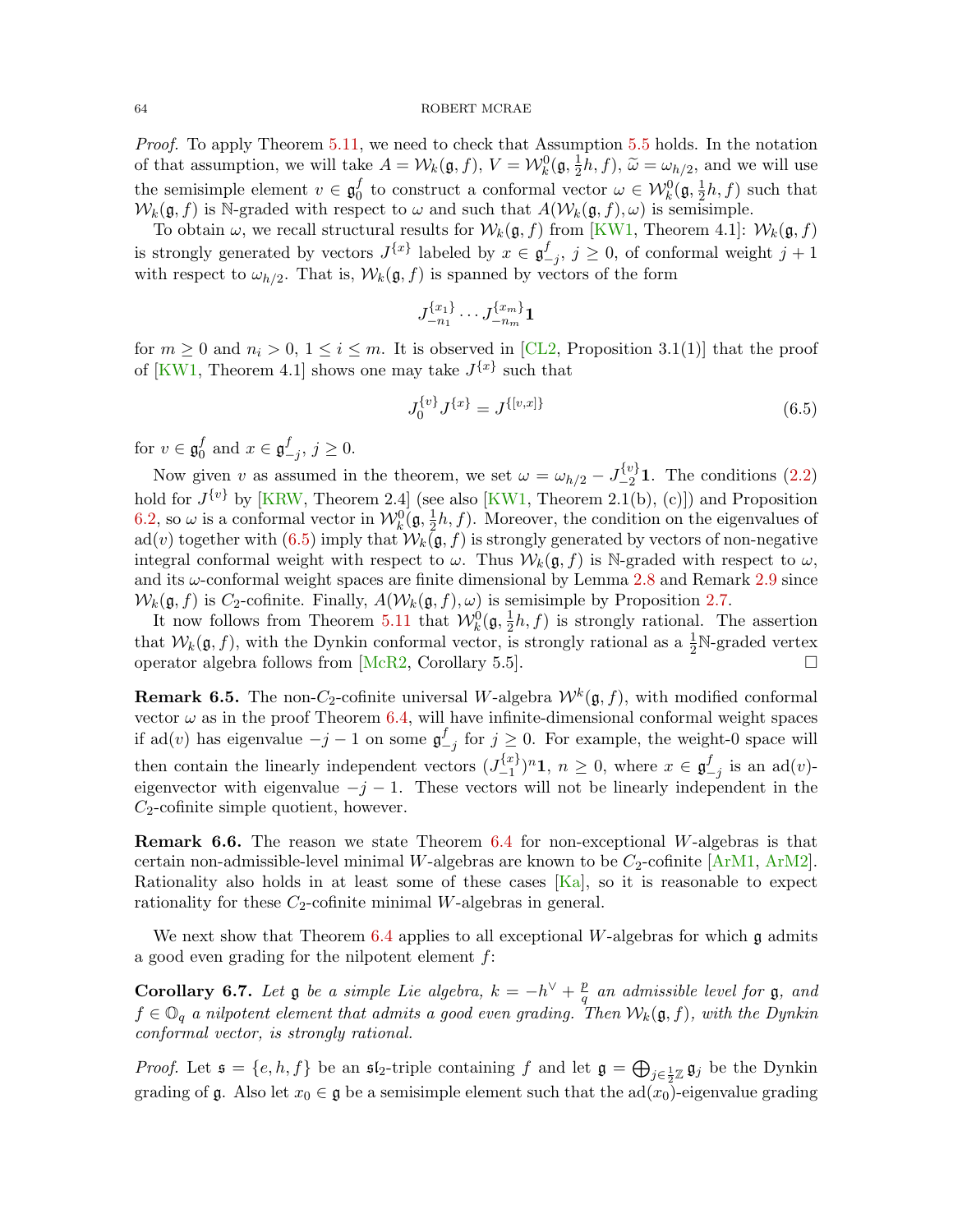$\mathfrak{g} = \bigoplus_{j \in \mathbb{Z}} \widetilde{\mathfrak{g}}_j$  is a good even grading for f. By the definition of good grading,

<span id="page-64-1"></span>
$$
\mathfrak{g}^f \subseteq \bigoplus_{j \leq 0} \widetilde{\mathfrak{g}}_j. \tag{6.6}
$$

By [\[EK,](#page-82-13) Theorem 1.1],  $v = \frac{1}{2}$  $\frac{1}{2}h-x_0$  is in the center of the  $\mathfrak{sl}_2$ -centralizer  $\mathfrak{g}^{\mathfrak{s}}$ , which means that  $[h, x_0] = 0$  and thus v, as the difference of commuting semisimple elements, is semisimple. This also means that  $v \in \mathfrak{g}_0^f$  $_0^f$ . Moreover, if  $x \in \mathfrak{g}^f$  $\sum_{j=1}^{J}$ ,  $j \geq 0$ , is an ad(v)-eigenvector, then x is also an ad(x<sub>0</sub>)-eigenvector with eigenvalue  $-\tilde{i} \in -\mathbb{N}$  by [\(6.6\)](#page-64-1). Thus

$$
[v, x] = \left[\frac{1}{2}h - x_0, x\right] = (-j + \tilde{j})x,
$$

showing that the  $ad(v)$ -eigenvalues on  $g_-^f$  $\frac{f}{-j}$  are contained in  $-j-1+\mathbb{Z}_+$ . Thus we may take v as the semisimple element in Theorem [6.4.](#page-62-2)

Thus to prove rationality for all exceptional W-algebras, it remains to check the assumption of Theorem [6.4](#page-62-2) for all odd nilpotent orbits  $\mathbb{O}_q$  that do not admit good even gradings. Such nilpotent orbits can be determined from the tables and results in [\[Ara3\]](#page-81-9) and [\[EK\]](#page-82-13): besides a number of cases for low values of  $q$  in classical types  $B, C$ , and  $D$ , there are fifteen cases in exceptional types. We check all these odd nilpotent orbits case-by-case in Appendix [B,](#page-73-0) using explicit nilpotent orbit representatives from  $\lfloor dG \rfloor$  for exceptional types; thus we conclude the following consequence of  $[{\text{Ara3}}, {\text{Theorem 5.9.1(ii)}}], [{\text{AvE}}, {\text{Theorem 4.3}}],$  and Theorem [6.4:](#page-62-2)

<span id="page-64-2"></span>**Theorem 6.8.** Let  $\mathfrak{g}$  be a simple Lie algebra,  $k = -h^{\vee} + \frac{p}{a}$  $\frac{p}{q}$  an admissible level for  $\frak g,$  and  $f \in \mathbb{O}_q$  a nilpotent element. Then with the Dynkin conformal vector, both  $\mathcal{W}_k(\mathfrak{g}, f)$  and its Z-graded subalgebra are strongly rational.

<span id="page-64-0"></span>Remark 6.9. Theorem [6.8](#page-64-2) has already been proved in many, but far from all, cases:

- For the trivial nilpotent element  $f = 0$ , corresponding to denominator  $q = 1$ , the exceptional W-algebras are the simple affine vertex operator algebras  $L_k(\mathfrak{g})$ , proved rational by Frenkel and Zhu [\[FZ\]](#page-82-15).
- For  $\mathfrak{g} = \mathfrak{sl}_2$  and  $f \neq 0$ , the exceptional W-algebras are the simple Virasoro vertex operator algebras at central charges  $1 - \frac{6(p-q)^2}{pq}$  $\frac{p-q}{pq}$ , proved rational by Wang [\[Wan\]](#page-84-10).
- Arakawa [\[Ara2\]](#page-81-16) and Creutzig-Linshaw [\[CL1\]](#page-81-17) showed that exceptional W-algebras for  $\mathfrak{g} = \mathfrak{sl}_3, \mathfrak{sl}_4$  and f a subregular nilpotent element are rational.
- Arakawa [\[Ara4\]](#page-81-10) showed that for any  $\mathfrak{g}$ , exceptional W-algebras associated to a principal nilpotent element are rational.
- Arakawa-van Ekeren  $[AvE]$  proved rationality for exceptional N-graded W-algebras subject to a technical condition, which they checked for all relevant nilpotent elements in type A and for subregular nilpotent elements in types  $D$  and  $E$ .
- Fasquel [\[Fa\]](#page-82-16) proved rationality of the exceptional subregular W-algebras for  $\mathfrak{g} = \mathfrak{sp}_4$ .
- In [\[CL2\]](#page-82-12), Creutzig and Linshaw gave another rationality proof for subregular Walgebras in type A.
- In [\[CL3\]](#page-82-17), Creutzig and Linshaw proved rationality for many subregular W-algebras in type  $B$  and for all exceptional minimal W-algebras in type  $C$ .

**Remark 6.10.** Since exceptional W-algebras  $W_k(\mathfrak{g}, f)$  are strongly rational by Theorem [6.8,](#page-64-2) tensor products of irreducible  $W_k(\mathfrak{g}, f)$ -modules can be computed in terms of the Stransformation of characters of  $W_k(\mathfrak{g}, f)$ -modules using the Verlinde formula. When  $W_k(\mathfrak{g}, f)$ is N-graded with the Dynkin conformal vector, this is the ordinary Verlinde formula of [\[Ve,](#page-84-9)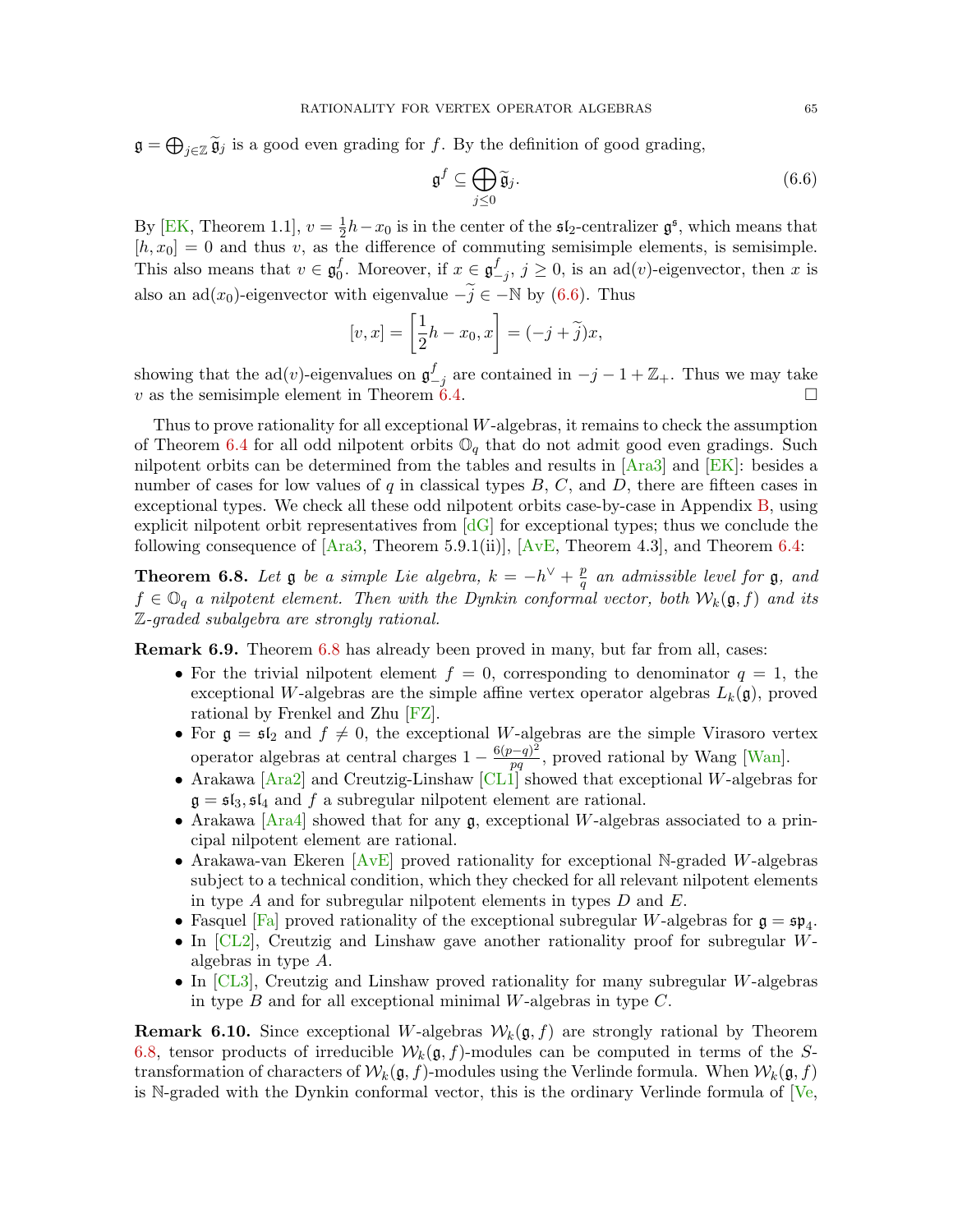[MS,](#page-84-3) [Hu3\]](#page-82-2). When  $W_k(\mathfrak{g}, f)$  is  $\frac{1}{2}N$ -graded with the Dynkin conformal vector, fusion rules for both untwisted and Ramond twisted  $W_k(\mathfrak{g}, f)$ -modules are of interest, and Verlinde formulae for computing these are given in [\[CKM1,](#page-81-5) Section 1.5.2].

<span id="page-65-0"></span>6.2. Rationality for  $C_2$ -cofinite cosets. In this subsection, we will reduce the "coset rationality problem" to the problem of  $C_2$ -cofiniteness for the coset. That is, given a vertex operator algebra inclusion  $U \otimes V \hookrightarrow A$  where A, U are strongly rational and U, V are mutual commutant subalgebras in  $A$ , we will show that  $V$  is also strongly rational provided it is  $C_2$ -cofinite. In more detail, we work in the following setting:

- $(A, Y_A, 1, \omega)$  is a strongly rational vertex operator algebra.
- $(U, Y_U = Y_A|_{U \otimes U}, \mathbf{1}, \omega_U)$  is a vertex subalgebra of A which is a strongly rational vertex operator algebra for some conformal vector  $\omega_U \in U \cap A_{(2)}$  such that  $L(1)\omega_U = 0$ .

In this setting,  $[FZ, Theorem 5.1]$  $[FZ, Theorem 5.1]$  shows that the *coset* or *commutant* of U in A,

$$
V = C_A(U) := \{ v \in A \mid [Y_A(u, x_1), Y_A(v, x_2)] = 0 \text{ for all } u \in U \},
$$

is a vertex operator algebra with vertex operator  $Y_V = Y_A|_{V \otimes V}$ , vacuum 1, and conformal vector  $\omega_V = \omega - \omega_U$ . We will make two further assumptions on U and V:

- The vertex subalgebras U and V form a dual pair in A, that is, both  $V = C<sub>A</sub>(U)$  and
	- $U = C_V(A)$ . Equivalently, U is its own double commutant:  $U = C_A(C_A(U))$ .
- The vertex operator algebra  $V$  is  $C_2$ -cofinite.

As discussed in [\[McR3,](#page-83-8) Section 2.3], the  $L_V(0)$ -eigenvalue grading of V is compatible with the L(0)-eigenvalue grading of A, that is,  $V_{(n)} = V \cap A_{(n)}$  for any  $n \in \mathbb{Z}$ . Thus V is a positiveenergy vertex operator algebra. Moreover,  $V$  is simple (see for example  $[McR3, Thecrem]$  $[McR3, Thecrem]$  $(2.5(4))$ , so to show that V is self-contragredient, [\[Li1,](#page-83-9) Corollary 3.2] implies it is enough to show  $L_V(1)V_{(1)} = 0$ . In fact, because A is self-contragredient and positive-energy, we have  $L(1)A_{(1)}=0$ , and then for any  $v \in V_{(1)} \subseteq A_{(1)}$ , we have

$$
L_V(1)v = L(1)v - L_U(1)v_{-1}\mathbf{1} = -v_{-1}L_U(1)\mathbf{1} = 0,
$$

as required.

We need the following basic result that is proved, for example, in  $[McR3, Appendix A]$  $[McR3, Appendix A]$ :

<span id="page-65-1"></span>**Theorem 6.11.** In the setting of this subsection,

- (1) There is an injective vertex operator algebra homomorphism  $\psi : U \otimes V \to A$ , given by  $\psi(u \otimes v) = u_{-1}v$ , which gives A the structure of a  $U \otimes V$ -module.
- (2) There is a  $U \otimes V$ -module isomorphism

$$
F:\bigoplus_{i\in I}U_i\otimes V_i\longrightarrow A
$$

where the  $U_i$  are the distinct irreducible U-modules occurring in A, with  $U = U_0$  for some  $0 \in I$ , and the  $V_i$  are grading-restricted V-modules given by  $V_i = \text{Hom}_U(U_i, A)$ .

- (3) The V-module  $V_0 = \text{Hom}_U(U, A)$  is isomorphic to V, and dim  $\text{Hom}_V(V, V_i) = \delta_{i,0}$  for all  $i \in I$ .
- (4) For any grading-restricted generalized  $U \otimes V$ -module X (for example, X could be an A-module), there is a  $U \otimes V$ -module isomorphism

$$
F_X: \bigoplus_{j \in J} M_j \otimes W_j \longrightarrow X
$$

where the  $M_j$  are the distinct irreducible U-modules occurring in X and the  $W_j$  are grading-restricted V-modules given by  $W_j = \text{Hom}_U(M_j, X)$ .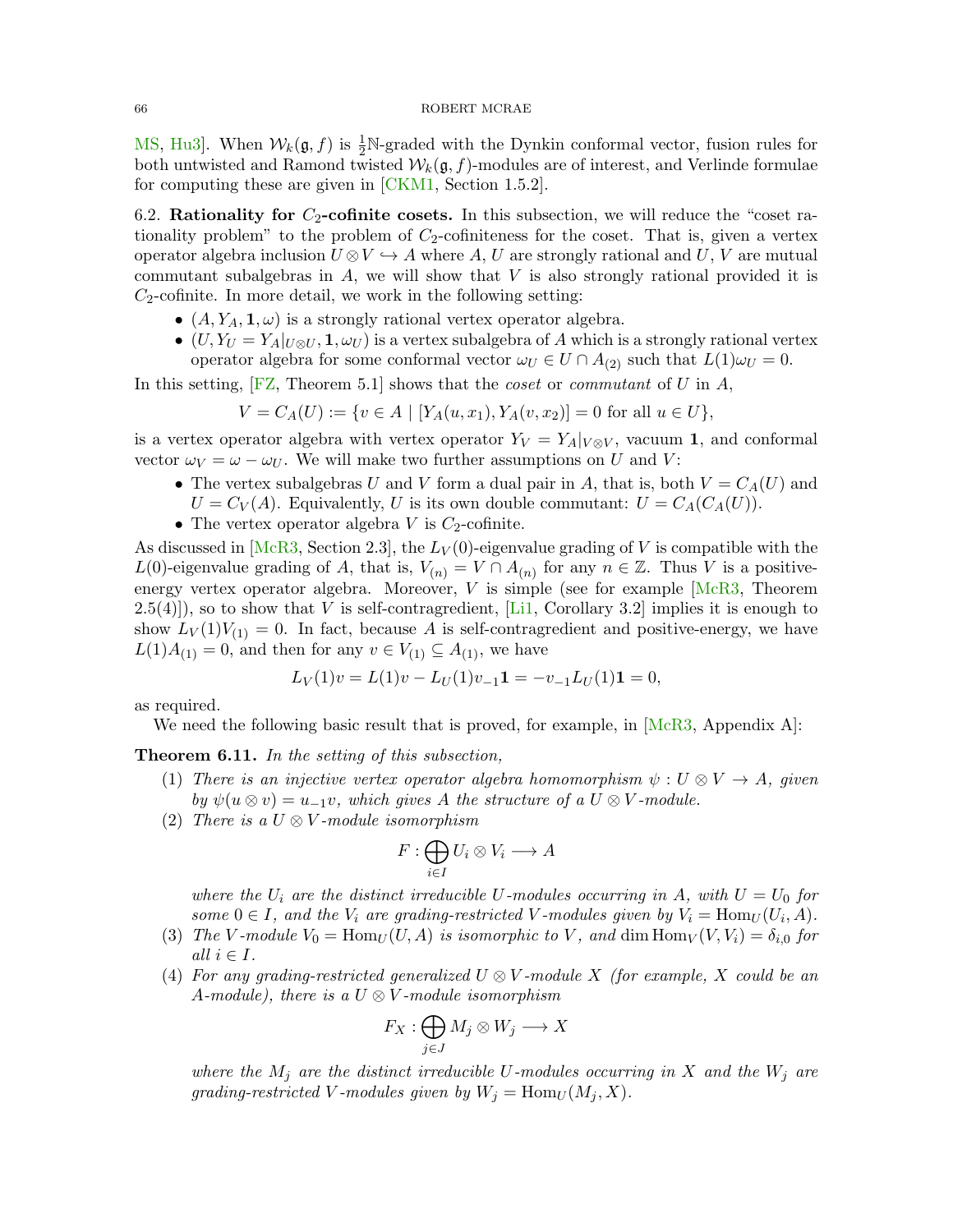We will use  $\mathcal{C}_U, \mathcal{C}_V$ , and  $\mathcal C$  to the denote the categories of (grading-restricted generalized) U-, V-, and  $U \otimes V$ -modules, respectively. By assumption,  $\mathcal{C}_U$  is a semisimple modular tensor category, while  $\mathcal{C}_V$  is a braided tensor category. Our next goal is to use Corollary [5.9](#page-56-1) to show that  $\mathcal{C}_V$  is rigid. Thus we need to show that  $S(\text{ch}_V)$  is a linear combination of characters. We will in fact prove a little more in the next theorem using the multivariable trace functions of [\[KM\]](#page-83-10); this result may be compared with the no-pseudo-trace argument in Lemma 5.16 and Proposition 5.17 of [\[CM\]](#page-81-0) for cyclic orbifold vertex operator algebras. Recall from Theorem [6.11](#page-65-1) that the  $V_i$  are V-submodules of A and  $V ≌ V_0$ :

<span id="page-66-1"></span>**Theorem 6.12.** In the setting of this subsection, each  $S(\text{ch}_{V_i})$  for  $i \in I$  is a linear combination of characters of V -modules.

*Proof.* For  $u \in U$ ,  $v \in V$ ,  $\tau_U, \tau_V \in \mathbb{H}$ , and an A-module X, consider the two-variable trace function

$$
\mathrm{ch}_X(u \otimes v; \tau_U, \tau_V) = \mathrm{Tr}_X Y_X(\mathcal{U}(1)\psi(u \otimes v), 1) q_{\tau_U}^{L_U(0) - c_U/24} q_{\tau_V}^{L_V(0) - c_V/24}.
$$

From the definition  $(4.1)$  of  $\mathcal{U}(1)$ ,

<span id="page-66-0"></span>
$$
\mathcal{U}(1)\psi(u\otimes v)=\psi(\mathcal{U}(1)u\otimes\mathcal{U}(1)v).
$$

Then using Theorem  $6.11(4)$  $6.11(4)$  and properties of traces, we get

$$
\mathrm{ch}_X(u \otimes v; \tau_U, \tau_V) = \sum_{j \in J} \mathrm{ch}_{M_j}(u; \tau_U) \mathrm{ch}_{W_j}(v; \tau_V).
$$

Since U is strongly rational and V is positive-energy  $C_2$ -cofinite, the two-variable trace function converges absolutely to a holomorphic function on  $\mathbb{H}\times\mathbb{H}$  for all  $u\in U, v\in V$ , and simple A-modules X. Then the hypotheses of  $\overline{KM}$ , Theorem 1 are satisfied, and we conclude

$$
\mathrm{ch}_A\bigg(\left(-\frac{1}{\tau_U}\right)^{L_U(0)}u\otimes\left(-\frac{1}{\tau_V}\right)^{L_V(0)}v; -\frac{1}{\tau_U}, -\frac{1}{\tau_V}\bigg)=\sum_X s_{A,X}\,\mathrm{ch}_X(u\otimes v; \tau_U, \tau_V)\qquad(6.7)
$$

for all  $u \in U$ ,  $v \in V$ , where  $s_{A,X}$  here are S-matrix entries for A.

Now, the right side of [\(6.7\)](#page-66-0) is a linear combination of products of characters of (irreducible) U-modules and characters of V -modules. The left side is

$$
\begin{split} \operatorname{ch}_{A}\bigg(\left(-\frac{1}{\tau_{U}}\right)^{L_{U}(0)}u \otimes \left(-\frac{1}{\tau_{V}}\right)^{L_{V}(0)}v; -\frac{1}{\tau_{U}}, -\frac{1}{\tau_{V}} \\ &=\sum_{i\in I}\operatorname{ch}_{U_{i}}\bigg(\left(-\frac{1}{\tau_{U}}\right)^{L_{U}(0)}u; -\frac{1}{\tau_{U}}\bigg)\operatorname{ch}_{V_{i}}\bigg(\left(-\frac{1}{\tau_{V}}\right)^{L_{V}(0)}v; -\frac{1}{\tau_{V}}\bigg) \\ &=\sum_{i\in I}\sum_{M}s_{U_{i},M}\operatorname{ch}_{M}(u;\tau_{U})\operatorname{ch}_{V_{i}}\bigg(\left(-\frac{1}{\tau_{V}}\right)^{L_{V}(0)}v; -\frac{1}{\tau_{V}}\bigg) \\ &=\sum_{M}\operatorname{ch}_{M}(u,\tau_{U})\sum_{i\in I}s_{U_{i},M}\operatorname{ch}_{V_{i}}\bigg(\left(-\frac{1}{\tau_{V}}\right)^{L_{V}(0)}v; -\frac{1}{\tau_{V}}\bigg). \end{split}
$$

Since the characters of distinct irreducible U-modules are linearly independent, we can identify the coefficients of  $ch_M(u, \tau_U)$  from each side of [\(6.7\)](#page-66-0) for each irreducible U-module M. The result is that for each M,

$$
\sum_{i \in I} s_{U_i,M} \operatorname{ch}_{V_i} \left( \left( -\frac{1}{\tau_V} \right)^{L_V(0)} v; -\frac{1}{\tau_V} \right)
$$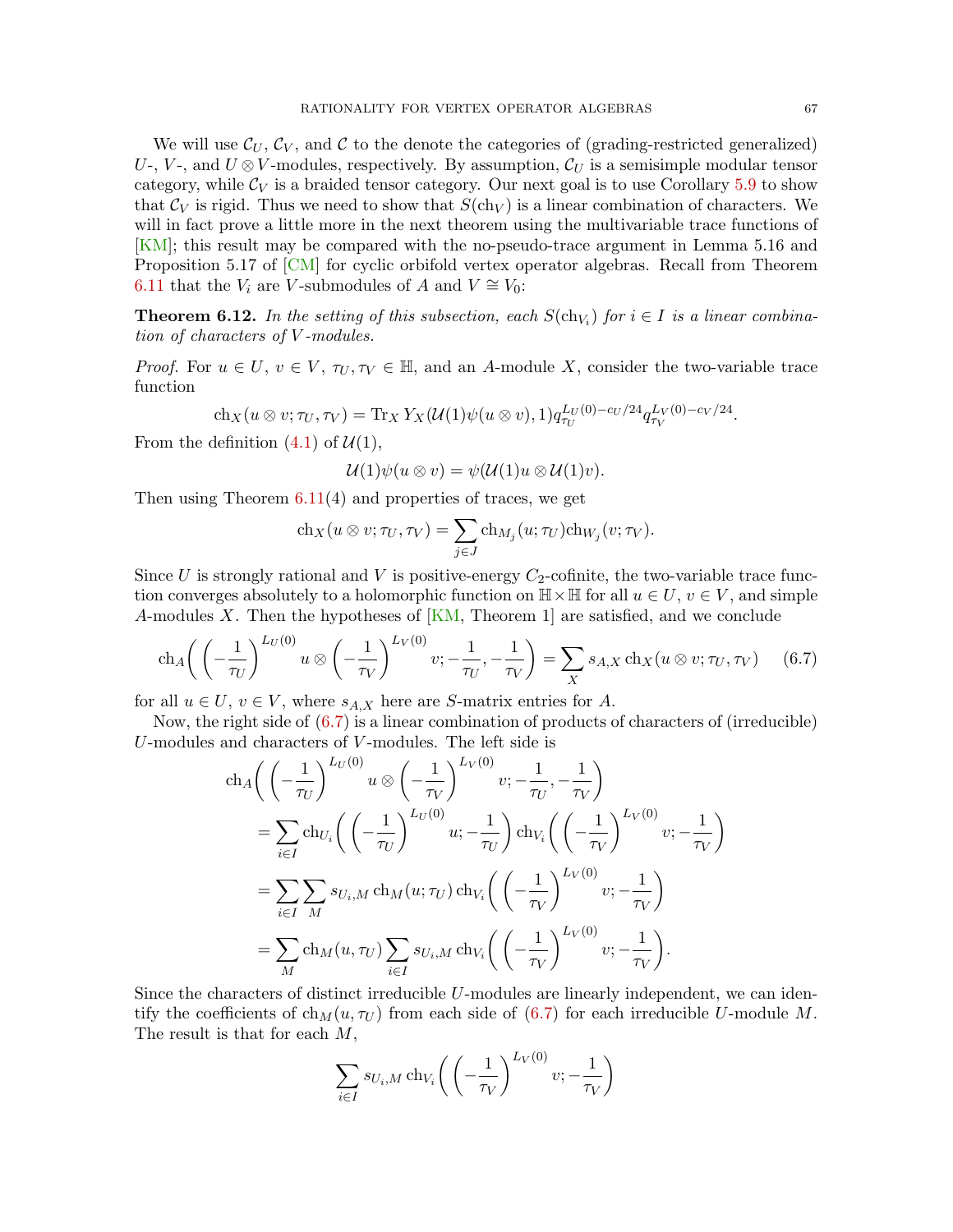is a linear combination of characters of V-modules. That is, each component of the vector  $[s_{N,M}]^T$ **x** is a linear combination of characters of V-modules, where **x** is the vector with a component for each isomorphism class of irreducible U-modules, with N-component  $S(\ch_{V_i})(v, \tau_V)$  if  $N \cong U_i$  for some  $i \in I$  and 0 otherwise. So because the S-matrix for U is invertible, each  $S(\text{ch}_{V_i})$  is a linear combination of characters of V-modules.

Now to prove that V is strongly rational, it is enough to show that the category  $\mathcal{C}_V$ of grading-restricted generalized V -modules is semisimple, since we already know or have assumed that  $V$  is positive-energy, self-contragredient, and  $C_2$ -cofinite. In the next theorem, we will deduce semisimplicity of  $\mathcal{C}_V$  from rationality for  $U \otimes V$ , which we will prove by checking the criteria of  $[MeR2, Theorem 1.2(2)]$ :

<span id="page-67-0"></span>**Theorem 6.13.** Let A be a strongly rational vertex operator algebra and let  $U \subseteq A$  be a vertex subalgebra which is a strongly rational vertex operator algebra for some conformal vector  $\omega_U \in U \cap A_{(2)}$  such that  $L(1)\omega_U = 0$ . Assume also that:

- The subalgebra U and its coset  $V = C_A(U)$  form a dual pair, that is,  $U = C_A(V)$ .
- The coset V is  $C_2$ -cofinite.

Then the coset V is also strongly rational.

*Proof.* By [\[McR2,](#page-83-3) Theorem 1.2(2)],  $U \otimes V$  will be strongly rational if the following hold:

- There is a  $U \otimes V$ -module homomorphism  $\varepsilon : A \to U \otimes V$  such that  $\varepsilon \circ \psi = \mathrm{Id}_{U \otimes V}$ .
- The vertex operator algebra  $U \otimes V$  is  $C_2$ -cofinite.
- The tensor category C of grading-restricted generalized  $U \otimes V$ -modules is rigid.
- The categorical dimension dim<sub> $\mathcal{C}$ </sub> A is non-zero.

We will check these conditions and then use rationality of  $U \otimes V$  to prove that V is also rational.

First, Theorem [6.11\(](#page-65-1)2) and (3) imply that  $A \cong \bigoplus_{i \in I} U_i \otimes V_i$  as a  $U \otimes V$ -module, with  $U = U_0$  for some  $0 \in I$  and  $V \cong V_0$ . So we can obtain  $\varepsilon$  by projecting onto  $U_0 \otimes V_0$  with respect to this  $U \otimes V$ -module direct sum decomposition. Second, since  $U \otimes V$  is the tensor product of  $C_2$ -cofinite vertex operator algebras, it is  $C_2$ -cofinite (see the proof of  $[ABD,$  Theorem 5.3]).

Third, to prove that the category C of grading-restricted generalized  $U \otimes V$ -modules is rigid, we first note that because  $U \otimes V$  is positive-energy and  $C_2$ -cofinite, C is a braided tensor category by [\[Hu5\]](#page-82-4), with tensor product bifunctor  $\mathbb{Z}_{U\otimes V}$ . Also, since U is strongly rational, Theorem [6.11\(](#page-65-1)4) implies that every module in  $\mathcal C$  is isomorphic to a direct sum of tensor products of  $U$ - and  $V$ -modules. Then Theorem 5.2 and Remark 5.3 of  $\lceil CKM2 \rceil$  show that there are natural isomorphisms

$$
(M_1 \otimes W_1) \boxtimes_{U \otimes V} (M_2 \otimes W_2) \xrightarrow{\cong} (M_1 \boxtimes_U M_2) \otimes (W_1 \boxtimes_V W_2)
$$

in C, where  $M_1$  and  $M_2$  are U-modules,  $W_1$  and  $W_2$  are V-modules, and  $\boxtimes_U$  and  $\boxtimes_V$  are the tensor products in the categories  $\mathcal{C}_U$  and  $\mathcal{C}_V$ , respectively. Moreover, under this identification, all structure isomorphisms in  $\mathcal C$  are (vector space) tensor products of structure isomorphisms in  $\mathcal{C}_U$  and  $\mathcal{C}_V$ . Thus because  $\mathcal{C}_U$  and  $\mathcal{C}_V$  are both rigid ( $\mathcal{C}_U$  because U is strongly rational,  $\mathcal{C}_V$  by Corollary [5.9](#page-56-1) and Theorem [6.12\)](#page-66-1), C is also rigid, with duals and (co)evaluations given by vector space tensor products of duals and (co)evaluations in  $\mathcal{C}_U$  and  $\mathcal{C}_V$ . (In fact,  $\mathcal C$  is braided tensor equivalent to the Deligne product  $\mathcal{C}_U \boxtimes \mathcal{C}_V$  by [\[CKM2,](#page-81-19) Theorem 5.5].)

Finally, we verify that dim<sub>C</sub>  $A \neq 0$  using [\[CKM2,](#page-81-19) Theorems 5.10(2) and 5.12]. The assumptions of [\[CKM2,](#page-81-19) Theorem 5.10(2)] are satisfied in our setting due to the strong rationality of U and A, the  $C_2$ -cofiniteness of V, Corollary [5.9](#page-56-1) and Theorem [6.12](#page-66-1) which establish rigidity for  $\mathcal{C}_V$ , and Theorem [6.11](#page-65-1) giving the decomposition of A as a  $U \otimes V$ -module. We conclude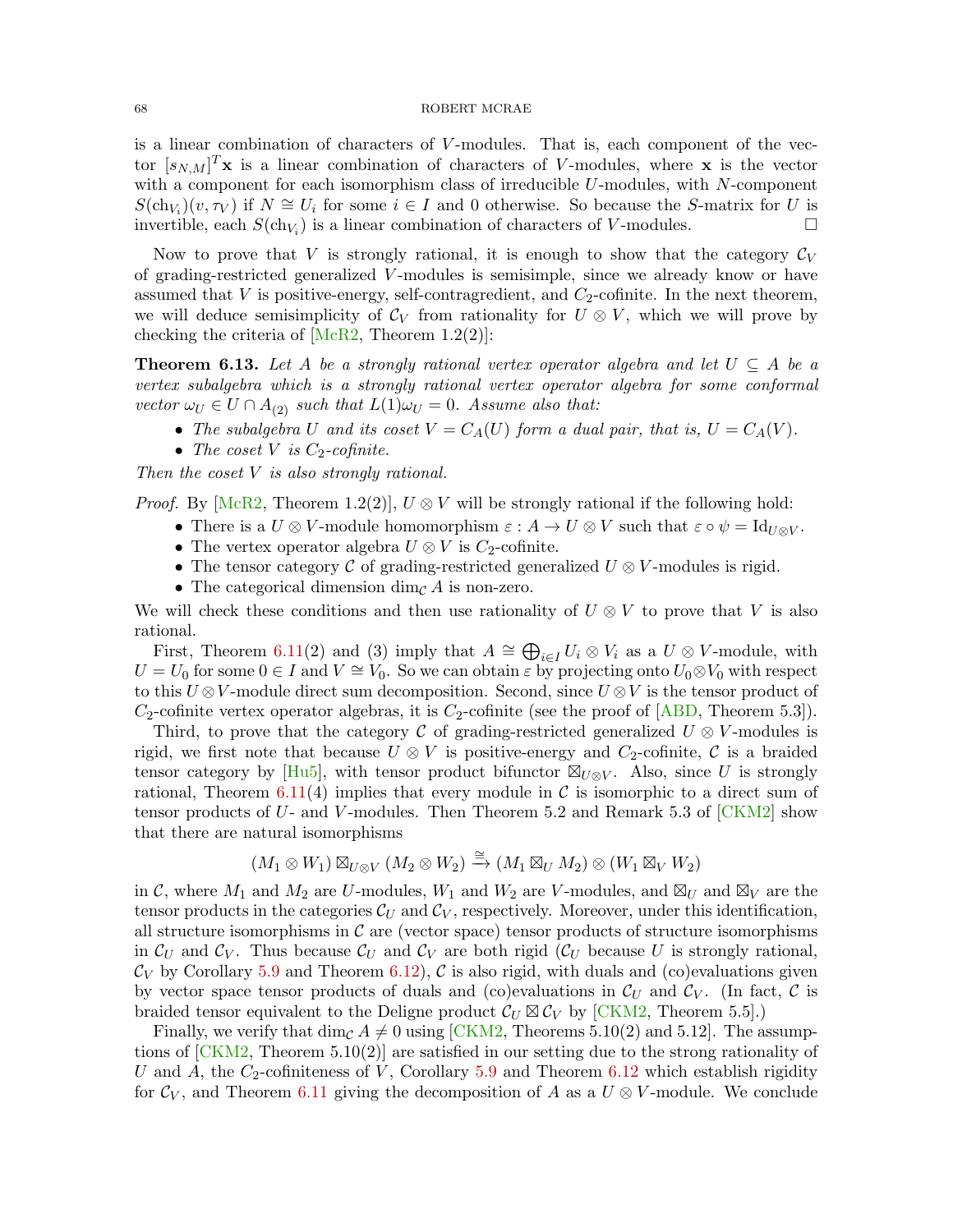that the full subcategories  $U_A \subseteq C_U$  and  $V_A \subseteq C_V$ , whose objects are (isomorphic to) direct sums of the  $U_i$ , respectively the  $V_i$ , are ribbon subcategories and are braid-reversed tensor equivalent to each other. In particular,  $\mathcal{U}_A$  and  $\mathcal{V}_A$  are fusion categories and A is an extension of  $U \otimes V$  in the Deligne product category  $\mathcal{U}_A \boxtimes \mathcal{V}_A$ , so that [\[CKM2,](#page-81-19) Theorem 5.12] implies that the categorical dimension of A is a (non-zero) positive real number.

Now  $U \otimes V$  is strongly rational by [\[McR2,](#page-83-3) Theorem 1.2(2)]. To show the same for V, we already know or have assumed that  $V$  is positive-energy, self-contragredient, and  $C_2$ -cofinite, so by Lemma 3.6 and Proposition 3.7 of [\[CM\]](#page-81-0) (or [\[McR1,](#page-83-11) Proposition 4.16]), it only remains to show that  $\mathcal{C}_V$  is semisimple. Thus suppose  $f: W_1 \to W_2$  is a surjection in  $\mathcal{C}_V$ ; we need to show that there exists  $s: W_2 \to W_1$  such that  $f \circ s = \text{Id}_{W_2}$ . Since tensoring in the category of C-vector spaces is exact,

$$
Id_U \otimes f : U \otimes W_1 \to U \otimes W_2
$$

is a surjection in C. Since  $U \otimes V$  is rational, there is a  $U \otimes V$ -module homomorphism

$$
\sigma: U \otimes W_2 \to U \otimes W_1
$$

such that  $(\mathrm{Id}_U \otimes f) \circ \sigma = \mathrm{Id}_{U \otimes W_2}$ . We choose  $\mathbf{1}' \in U'$  such that  $\langle \mathbf{1}', \mathbf{1} \rangle = 1$  and then define the V-module homomorphism  $s: W_2 \to W_1$  to be the composition

$$
W_2 \xrightarrow{\cong} \mathbf{1} \otimes W_2 \hookrightarrow U \otimes W_2 \xrightarrow{\sigma} U \otimes W_1 \xrightarrow{\mathbf{1}' \otimes \mathrm{Id}_{W_1}} W_1.
$$

So for any  $w_2 \in W_2$ , we get

$$
(f \circ s)(w_2) = [f \circ (\mathbf{1}' \otimes \mathrm{Id}_{W_1}) \circ \sigma] (\mathbf{1} \otimes w_2)
$$
  
\n
$$
= [(\mathbf{1}' \otimes \mathrm{Id}_{W_2}) \circ (\mathrm{Id}_U \otimes f) \circ \sigma] (\mathbf{1} \otimes w_2)
$$
  
\n
$$
= (\mathbf{1}' \otimes \mathrm{Id}_{W_2}) (\mathbf{1} \otimes w_2) = w_2,
$$
  
\nas required.

Theorem [6.13](#page-67-0) yields a third rationality proof for certain ADE-type principal W-algebras, besides [\[Ara4\]](#page-81-10) and Theorem [6.8,](#page-64-2) via the Arakawa-Creutzig-Linshaw coset realization [\[ACL\]](#page-81-20):

**Example 6.14.** Take  $A = L_k(\mathfrak{g}) \otimes L_1(\mathfrak{g})$  where  $\mathfrak{g}$  is a simply-laced simple Lie algebra and  $k \in \mathbb{N}$ , and take U to be the diagonal subalgebra  $L_{k+1}(\mathfrak{g})$ . By [\[ACL,](#page-81-20) Main Theorem 1], the coset V is isomorphic to the simple principal W-algebra  $W_{\ell}(\mathfrak{g})$  at level  $\ell = -h^{\vee} + \frac{k+h^{\vee}}{k+h^{\vee}+h^{\vee}}$  $\overline{k+h^{\vee}+1}$ ( $h^{\vee}$  is the dual Coxeter number of g); moreover,  $L_{k+1}(\mathfrak{g})$  and  $\mathcal{W}_{\ell}(\mathfrak{g})$  form a dual pair in  $L_k(\mathfrak{g}) \otimes L_1(\mathfrak{g})$ . These W-algebras are C<sub>2</sub>-cofinite [\[Ara3\]](#page-81-9), so Theorem [6.13](#page-67-0) implies that  $\mathcal{W}_{\ell}(\mathfrak{g})$ for such  $\ell$  are strongly rational. In the case  $\mathfrak{g} = \mathfrak{sl}_2$ , the coset  $\mathcal{W}_{\ell}(\mathfrak{g})$  is the simple rational (and unitary) Virasoro vertex operator algebra at central charge  $1 - \frac{6}{(k+2)(k+3)}$  [\[GKO1,](#page-82-18) [GKO2\]](#page-82-19).

### Appendix A. Differential equations

<span id="page-68-0"></span>In this appendix, we give an exposition of an analyticity result for series solutions to regularsingular-point differential equations. This theorem is doubtless well known to experts, but for the convenience of readers with less background in differential equations, we give a fairly detailed proof adapted from that of [\[Wal,](#page-84-11) Theorem 24.III].

Consider a first-order system of differential equations with a regular singular point at  $q = 0$ :

<span id="page-68-1"></span>
$$
q\frac{d}{dq}\varphi(z,q) = A(z,q)\varphi(z,q),\tag{A.1}
$$

where  $A(z, q)$  is an  $\ell \times \ell$  matrix whose entries  $a_{i,j} (z, q)$  for  $1 \le i, j \le \ell$  are jointly analytic in z and q for z contained in some open subset  $U \subseteq \mathbb{C}$  and for q contained in a disk  $B_r(0) =$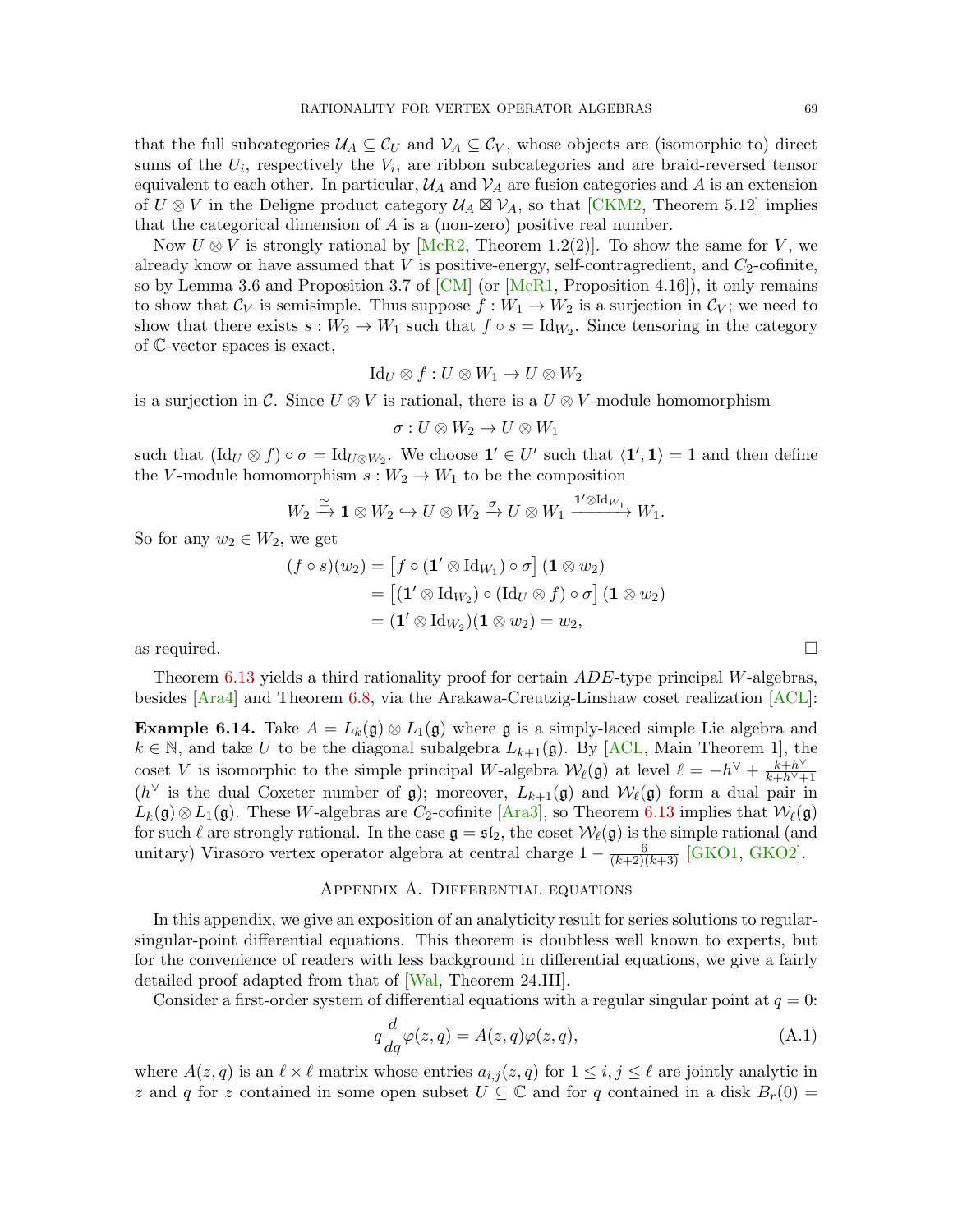${q \in \mathbb{C} \mid |q| < r}$ . We will use the following series expansion of  $A(z, q)$ : first, each matrix entry can be expanded as a power series

$$
a_{i,j}(z,q) = \sum_{n \ge 0} a_{i,j}^{(n)}(z) q^n
$$

which has radius of convergence at least r for any  $z \in U$ , with each  $a_{i,j}^{(n)}(z)$  analytic on U. We can then write

$$
A(z,q) = \sum_{n\geq 0} A_n(z)q^n
$$

where  $A_n(z) = [a_{i,j}^{(n)}(z)]_{1 \le i,j \le \ell}$  is an  $\ell \times \ell$  matrix for each  $n \in \mathbb{N}$  whose entries are analytic functions on U. To show that certain sequences of analytic functions converge locally uniformly in  $z$ , we will need the following lemma:

<span id="page-69-2"></span>**Lemma A.1.** For any  $0 < \delta < r$  and for any  $z_0 \in \mathbb{C}$  and  $\varepsilon > 0$  such that  $B_{\varepsilon}(z_0) \subseteq U$ , there is a constant  $C(\delta, z_0, \varepsilon)$  such that

$$
\sum_{n\geq 0} ||A_n(z)||\delta^n \leq C(\delta, z_0, \varepsilon)
$$

for all  $z \in \overline{B_{\varepsilon}(z_0)}$ .

*Proof.* This follows from the analyticity of  $A(z, q)$  in both z and q. For  $1 \leq i, j \leq \ell$  and  $n \in \mathbb{N}$ , we have a power series expansion

$$
a_{i,j}^{(n)}(z) = \sum_{m \ge 0} a_{i,j}^{(m,n)}(z - z_0)^m
$$

which converges absolutely for all  $z \in \overline{B_{\varepsilon}(z_0)}$ . Then for  $z \in \overline{B_{\varepsilon}(z_0)}$ ,

$$
\sum_{n\geq 0} ||A_n(z)||\delta^n \leq \sum_{n\geq 0} \sum_{i,j=1}^{\ell} |a_{i,j}^{(n)}(z)| \delta^n
$$
  

$$
\leq \sum_{i,j=1}^{\ell} \sum_{n\geq 0} \sum_{m\geq 0} |a_{i,j}^{(m,n)}| |z-z_0|^m \delta^n \leq \sum_{i,j=1}^{\ell} \sum_{m,n\geq 0} |a_{i,j}^{(m,n)}| \varepsilon^m \delta^n < \infty,
$$

since each  $a_{i,j}(z,q)$  is analytic on  $U \times B_r(0)$  and thus  $\sum_{m,n\geq 0} |a_{i,j}^{(m,n)}| \varepsilon^m \delta^n < \infty$ . Thus we can take  $C(\delta, z_0, \varepsilon) = \sum_{i,j=1}^k \sum_{m,n \geq 0} |a_{i,j}^{(m,n)}| \varepsilon^m \delta^n$ .

We now assume that  $\varphi(z,q)$  is a formal solution to  $(A.1)$ , of the form

$$
\varphi(z,q) = \sum_{j=1}^{J} \sum_{k=0}^{K} \sum_{n \ge 0} \varphi_{j,k,n}(z) q^{h_j+n} (\log q)^k,
$$
\n(A.2)

where the  $h_j \in \mathbb{C}$  are non-congruent modulo Z and each  $\varphi_{j,k,n}(z)$  is a vector-valued analytic function on  $U$ . We will prove:

<span id="page-69-0"></span>**Theorem A.2.** For each  $1 \leq j \leq J$  and  $0 \leq k \leq K$ , the series

<span id="page-69-1"></span>
$$
\varphi_{j,k}(z,q) = \sum_{n\geq 0} \varphi_{j,k,n}(z) q^n
$$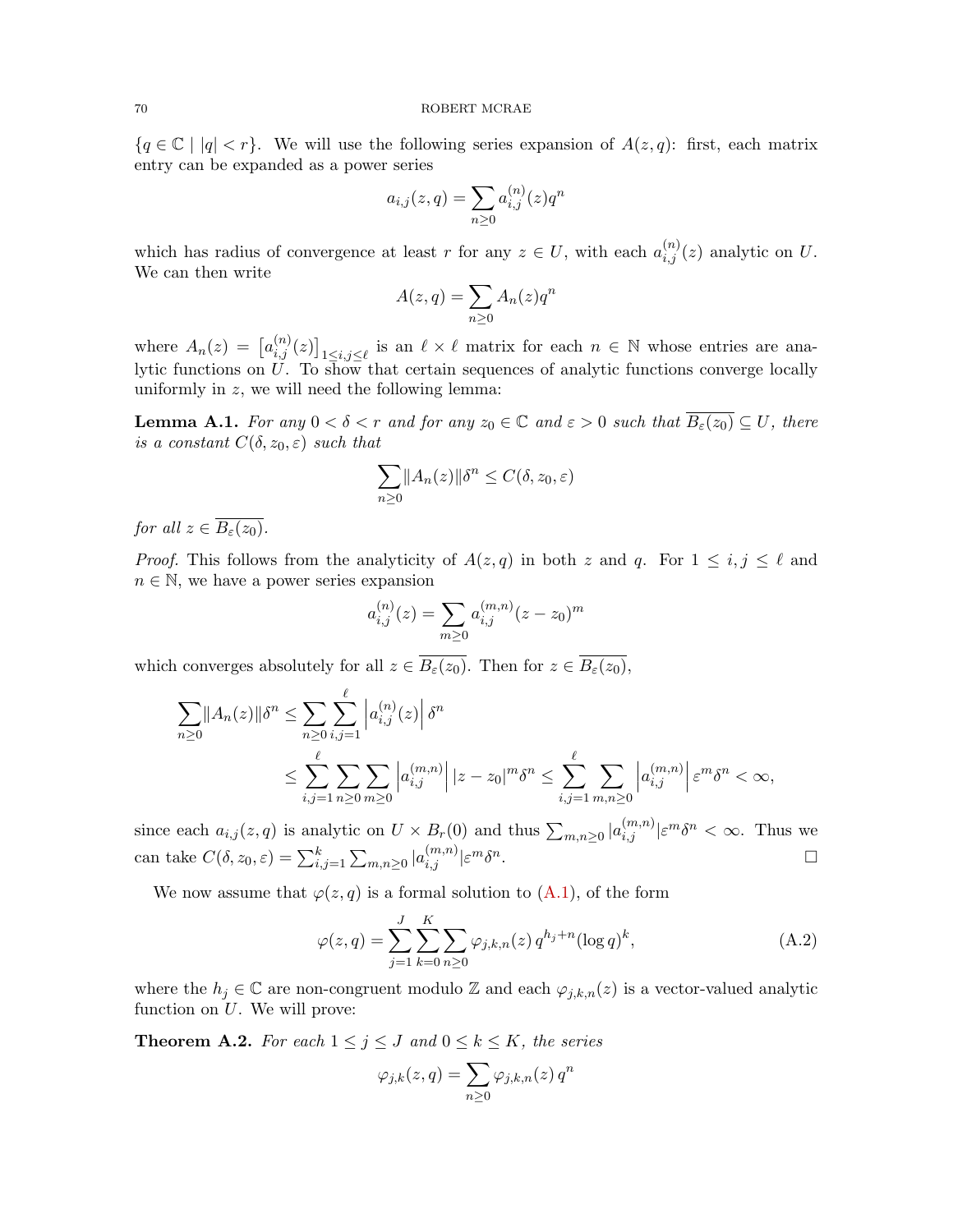converges absolutely on  $U \times B_r(0)$  to a function analytic in both z and q. Moreover, the series [\(A.2\)](#page-69-1) converges absolutely for  $z \in U$  and  $0 < |q| < r$  to a solution of [\(A.1\)](#page-68-1) that is analytic in z and multivalued analytic in q.

Comparing powers of q and  $\log q$ , the claim that  $(A.2)$  is a formal solution to  $(A.1)$  means

$$
q\frac{d}{dq}\varphi_{j,k}(z,q) = \begin{cases} (A(z,q) - h_j I_\ell)\varphi_{j,k}(z,q) - (k+1)\varphi_{j,k+1}(z,q) & \text{if } 0 \le k \le K-1\\ (A(z,q) - h_j I_\ell)\varphi_{j,K}(z,q) & \text{if } k = K \end{cases}
$$

as formal series. Since  $A(z, q) - h_j I_\ell$  has the same analyticity properties of  $A(z, q)$ , downward induction on k, beginning with  $k = K$ , shows that it is enough to prove the following theorem:

**Theorem A.3.** Let  $\varphi(z,q) = \sum_{n\geq 0} \varphi_n(z) q^n$  be a formal series in q whose coefficients are vector-valued analytic functions on U, and suppose  $\varphi(z,q)$  is a formal solution to the inhomogeneous regular-singular-point differential equation

<span id="page-70-0"></span>
$$
q\frac{d}{dq}\varphi(z,q) = A(z,q)\varphi(z,q) + f(z,q),\tag{A.3}
$$

with  $f(z,q) = \sum_{n\geq 0} f_n(z) q^n$  a vector-valued analytic function on  $U \times B_r(0)$ . Then the series  $\varphi(z,q)$  converges absolutely on  $U \times B_r(0)$  to a solution of  $(A.3)$  analytic in both z and q.

*Proof.* Since  $\varphi(z,q)$  is already a formal solution to [\(A.3\)](#page-70-0), it is enough to show that  $\varphi(z,q)$  is analytic on  $U \times B_r(0)$ , and by Hartogs' Theorem, it is enough to show that  $\varphi(z, q)$  is analytic in either variable when the other is held fixed. Thus fix arbitrary  $z_0 \in U$  and  $0 < \delta < r$ , and choose  $\varepsilon > 0$  such that  $B_{\varepsilon}(z_0) \subseteq U$ . We need to show the following:

- (1) For any  $z \in \overline{B_{\varepsilon}(z_0)}$ ,  $\sum_{n\geq 0} ||\varphi_n(z)|| \delta^n < \infty$ . Since  $\delta$  and  $z_0$  are arbitrary, this will show that  $\varphi(z, q)$  is analytic in q on  $B_r(0)$  for any fixed  $z \in U$ .
- (2) For any fixed  $q \in B_\delta(0)$ ,  $\varphi(z,q)$  (defined for  $z \in B_\varepsilon(z_0)$ ) is the uniform limit of functions which are analytic on  $B_{\varepsilon}(z_0)$ . Since  $z_0$  and  $\delta$  are arbitary, this will show that  $\varphi(z, q)$  is analytic in z on U for any fixed  $q \in B_r(0)$ .

To prove these two assertions we introduce, as in [\[Wal\]](#page-84-11), the Banach space  $H_\delta$  of sequences  $\mathbf{u} = \{u_n\}_{n=0}^{\infty}$  such that  $u_n \in \mathbb{C}^{\ell}$  and

<span id="page-70-1"></span>
$$
\|\mathbf{u}\| := \sum_{n\geq 0} \|u_n\| \delta^n < \infty.
$$

There is a linear map  $S(\mathbf{u}) := \sum_{n\geq 0} u_n q^n$  from  $H_\delta$  to the space of absolutely convergent power series on  $B_\delta(0)$ .

We need to show  $\varphi = {\varphi_n(z)}_{n=0}^{\infty} \in H_\delta$  for all  $z \in \overline{B_\varepsilon(z_0)}$ . To this end, we show that for any  $z \in B_{\varepsilon}(z_0)$ , the coefficient functions of any formal solution to  $(A.3)$  are uniquely determined by the first few coefficient functions  $\varphi_0(z), \varphi_1(z), \ldots \varphi_{N-1}(z)$ , where N depends on  $z_0$  and  $\varepsilon$  but not on z. Indeed, matching coefficients of powers of q in [\(A.3\)](#page-70-0) yields the recursion

$$
[nI_{\ell} - A_0(z)]\varphi_n(z) = f_n(z) + \sum_{m=0}^{n-1} A_{n-m}(z)\varphi_m(z)
$$
 (A.4)

for  $n \geq 0$ , so  $\varphi_n(z)$  is uniquely determined by the preceding  $\varphi_m(z)$  provided that n is not an eigenvalue of  $A_0(z)$  for any  $z \in \overline{B_\varepsilon(z_0)}$ . In fact, for any  $z \in \overline{B_\varepsilon(z_0)}$  and eigenvalue  $\lambda$  of  $A_0(z)$ ,

$$
|\lambda| \le ||A_0(z)|| \le \sum_{i,j=1}^{\ell} \left| a_{i,j}^{(0)}(z) \right| \le \max_{z \in \overline{B_{\varepsilon}(z_0)}} \sum_{i,j=1}^k \left| a_{i,j}^{(0)}(z) \right| = K(z_0, \varepsilon) < \infty,
$$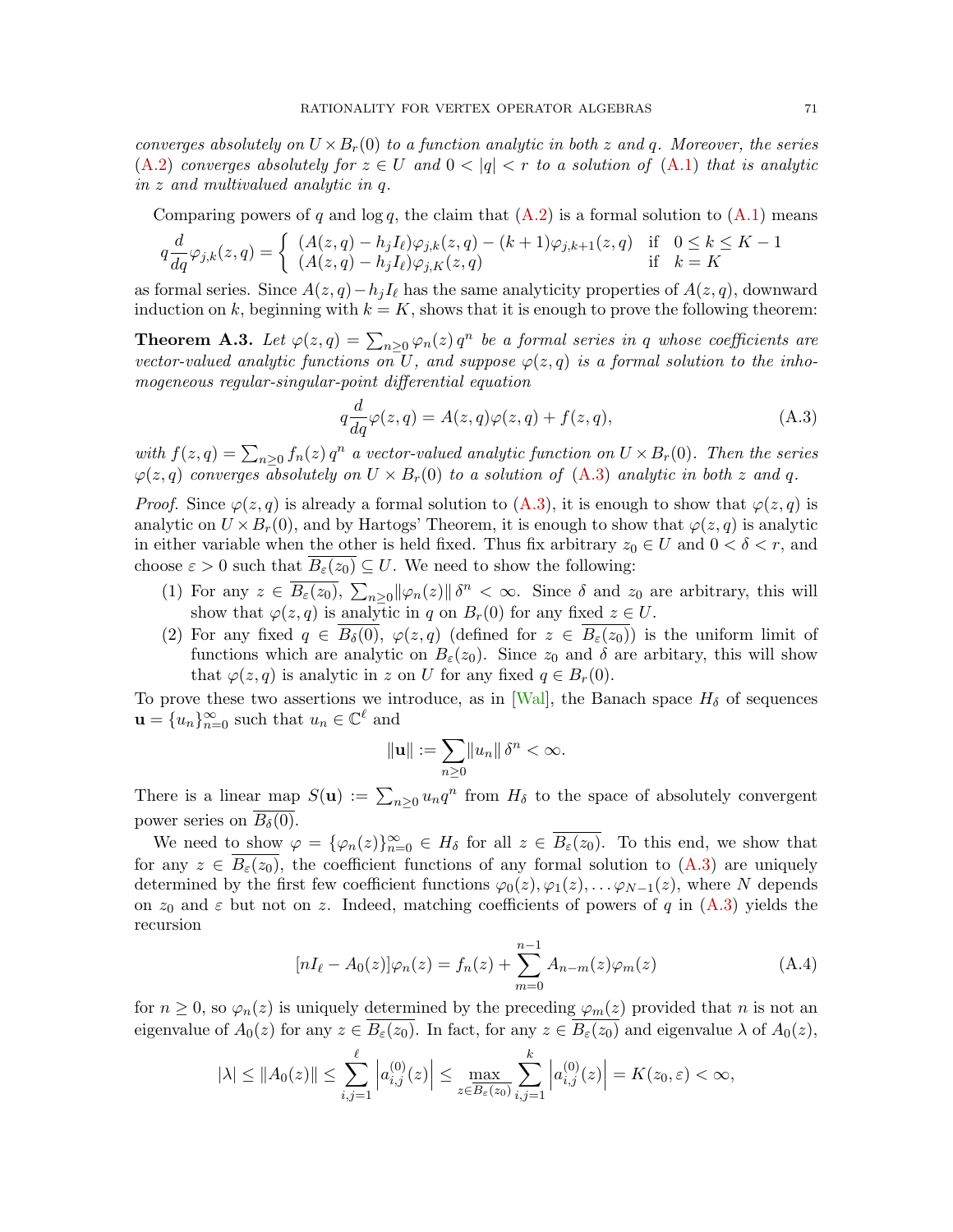since  $\sum_{i,j=1}^{\ell} |a_{i,j}^{(0)}(z)|$  is continuous on the compact set  $\overline{B_{\varepsilon}(z_0)}$ . Thus if we choose  $N >$  $K(z_0, \varepsilon)$ , then any  $n \geq N$  is never an eigenvalue of  $A_0(z)$ , for all  $z \in \overline{B_{\varepsilon}(z_0)}$ , as required.

The last paragraph implies that  $\sum_{n\geq 0} ||\varphi_n(z)|| \delta^n < \infty$  for any fixed  $z \in \overline{B_{\varepsilon}(z_0)}$ , provided there exists  $\mathbf{u}(z) = \{u_n(z)\}_{n=0}^{\infty} \in H_\delta$  such that  $\sum_{n\geq 0} u_n(z)q^n$  is a formal solution of  $(A.3)$ and  $u_n(z) = \varphi_n(z)$  for  $0 \leq n \leq N-1$ . We will obtain  $\mathbf{u}(z)$  as the fixed point of a contraction mapping on  $H_\delta$ . This contraction is defined as follows: given  $z \in B_\varepsilon(z_0)$  and  $\mathbf{u} \in H_\delta$ , we define the sequence

$$
T(z)\mathbf{u} = \{ [T(z)\mathbf{u}]_n \}_{n=0}^{\infty}
$$

by

$$
[T(z)\mathbf{u}]_n = \begin{cases} \varphi_n(z) & \text{if } 0 \le n \le N - 1 \\ \frac{1}{n} \left( f_n(z) + \sum_{m=0}^n A_{n-m}(z) u_m \right) & \text{if } n \ge N \end{cases} . \tag{A.5}
$$

That is,

$$
T(z)\mathbf{u} = \mathbf{F}_N(z) + J_N(z)\mathbf{u},
$$

where

$$
\mathbf{F}_N(z) = \left\{ \varphi_0(z), \varphi_1(z), \dots, \varphi_{N-1}(z), \frac{1}{N} f_N(z), \frac{1}{N+1} f_{N+1}(z), \dots \right\}
$$

and  $J_N(z)$  is the linear map defined by

$$
[J_N(z)\mathbf{u}]_n = \begin{cases} 0 & \text{if } 0 \le n \le N-1\\ \frac{1}{n}\sum_{m=0}^n A_{n-m}(z)u_m & \text{if } n \ge N \end{cases}
$$

Just as in Lemma [A.1,](#page-69-2) the analyticity of  $f(z, q)$  in both z and q implies that there is a constant  $D(\delta, z_0, \varepsilon) < \infty$  such that  $\sum_{n\geq 0} ||f_n(z)|| \delta^n \leq D(\delta, z_0, \varepsilon)$  for all  $z \in \overline{B_{\varepsilon}(z_0)}$ , so  $\mathbf{F}_N(z) \in H_{\delta}$ . Moreover, we can use Lemma [A.1](#page-69-2) to show that  $J_N(z)$  is a bounded operator on  $H_\delta$ :

$$
||J_N(z)\mathbf{u}|| = \sum_{n=N}^{\infty} \left\| \frac{1}{n} \sum_{m=0}^{n} A_{m-n}(z) u_m \right\| \delta^n \le \frac{1}{N} \sum_{n=N}^{\infty} \sum_{m=0}^{n} ||A_{m-n}(z)|| ||u_m|| \delta^n
$$
  

$$
\le \frac{1}{N} \sum_{m,n=0}^{\infty} ||A_n(z)|| ||u_m|| \delta^{m+n} = \frac{1}{N} \sum_{n=0}^{\infty} ||A_n(z)|| \delta^n \sum_{m=0}^{\infty} ||u_m|| \delta^m \le \frac{1}{N} C(\delta, z_0, \varepsilon) ||\mathbf{u}||.
$$

That is,  $J_N(z)$  has operator norm  $||J_N(z)|| \leq \frac{1}{N}C(z_0, \delta, \varepsilon)$  for any fixed  $z \in \overline{B_{\varepsilon}(z_0)}$ .

We may increase N if necessary so that  $N > C(z_0, \delta, \varepsilon)$ , that is,  $||J_N(z)|| < 1$ . Then  $T(z)$ is a contraction on the Banach space  $H_{\delta}$ , so the Contraction Mapping Theorem implies that  $T(z)$  has a unique fixed point  $\mathbf{u}(z) = \{u_n(z)\}_{n=0}^{\infty} \in H_\delta$ . Moreover, the sequence of iterates

$$
\mathbf{u}^{(m)}(z) = \{u_n^{(m)}(z)\}_{n=0}^{\infty} := T(z)^m(0,0,0,\ldots)
$$
 (A.6)

.

.

for  $m \geq 0$  converges to  $\mathbf{u}(z)$  in the  $H_{\delta}$ -norm at rate

$$
\|\mathbf{u}(z) - \mathbf{u}^{(m)}(z)\| \le \frac{1}{1 - \frac{C(\delta, z_0, \varepsilon)}{N}} \left(\frac{C(\delta, z_0, \varepsilon)}{N}\right)^m \|\mathbf{F}_N(z)\|.
$$
 (A.7)

From the definition of  $T(z)$ , the condition  $T(z)u(z) = u(z)$  is equivalent to

$$
u_n(z) = \begin{cases} \varphi_n(z) & \text{if } 0 \le n \le N-1\\ \frac{1}{n} \left( f_n(z) + \sum_{m=0}^n A_{n-m}(z) u_m(z) \right) & \text{if } n \ge N \end{cases}
$$

Thus  $u_n(z)$  for  $0 \le n \le N-1$  solves the recursion  $(A.4)$  because  $\varphi_n(z)$  does (since  $\varphi(z,q)$  is a formal solution to  $(A.3)$ , while  $u_n(z)$  for  $n \geq N$  solves  $(A.4)$  by definition. Since solutions  ${u_n(z)}_{n=0}^{\infty}$  to [\(A.4\)](#page-70-1) are uniquely determined by their first N terms,  $u_n(z) = \varphi_n(z)$  for all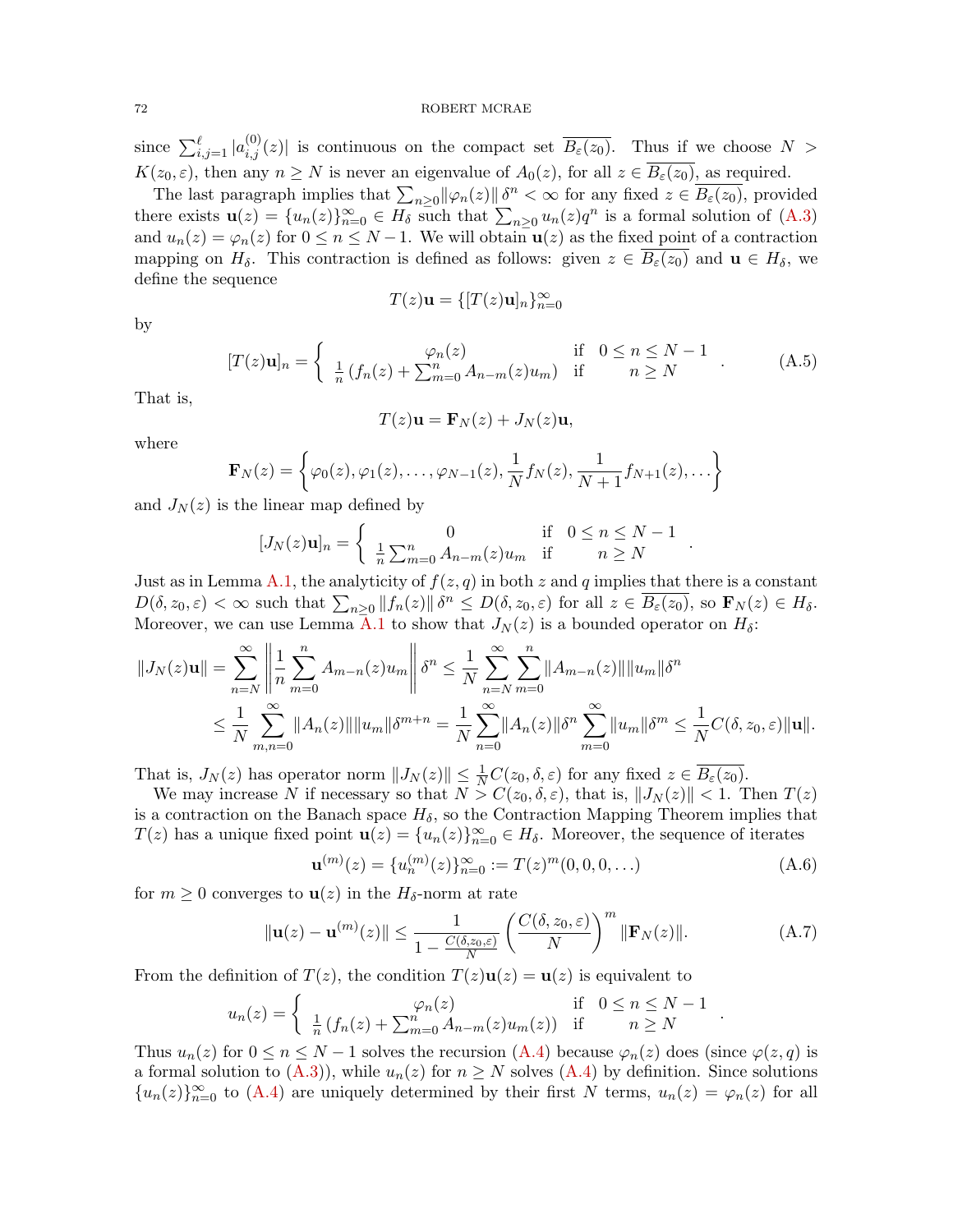$n \geq 0$ . In particular, since  $\mathbf{u}(z) \in H_{\delta}$ , we get  $\sum_{n \geq 0} ||\varphi_n(z)|| \delta^n < \infty$  for all  $z \in \overline{B_{\varepsilon}(z_0)}$ . Since δ and  $z_0$  were arbitary, this proves that  $\varphi(z, q)$  is analytic in q on  $B_r(0)$  for any fixed  $z \in U$ .

Now to show that  $\varphi(z, q)$  is also analytic in z on  $B_{\varepsilon}(z_0)$  for any fixed  $q \in B_{\delta}(0)$ , we recall the map  $S(\mathbf{u}) = \sum_{n\geq 0} u_n q^n$  defined on  $H_\delta$ . We will show that on  $B_\varepsilon(z_0)$  with q fixed,  $\varphi(z, q)$ is the uniform limit of  $u^{(m)}(z,q) = S(u^{(m)}(z))$  as  $m \to \infty$ , where  $u^{(m)}(z)$  is the contraction mapping iterate defined in [\(A.6\)](#page-71-0). We will also show that each  $u^{(m)}(z, q)$  is analytic on  $B_{\varepsilon}(z_0)$ , so that  $\varphi(z, q)$ , as the uniform limit of analytic functions, is also analytic on  $B_{\varepsilon}(z_0)$ .

To show  $u^{(m)}(z,q) \to \varphi(z,q)$  uniformly on  $B_{\varepsilon}(z_0)$ , we use  $(A.7)$  to calculate

$$
\|\varphi(z,q) - u^{(m)}(z,q)\| = \left\|\sum_{n=0}^{\infty} \left(\varphi_n(z) - u_n^{(m)}(z)\right) q^n\right\| \le \sum_{n=0}^{\infty} \|\varphi_n(z) - u_n^{(m)}(z)\| \delta^n
$$
  
\n
$$
= \|\mathbf{u}(z) - \mathbf{u}^{(m)}(z)\|_{H_\delta} \le \frac{1}{1 - \frac{C(\delta, z_0, \varepsilon)}{N}} \left(\frac{C(\delta, z_0, \varepsilon)}{N}\right)^m \|\mathbf{F}_N(z)\|_{H_\delta}
$$
  
\n
$$
= \frac{1}{1 - \frac{C(\delta, z_0, \varepsilon)}{N}} \left(\frac{C(\delta, z_0, \varepsilon)}{N}\right)^m \left(\sum_{n=0}^{N-1} \|\varphi_n(z)\| \delta^n + \sum_{n=N}^{\infty} \frac{1}{n} \|f_n(z)\| \delta^n\right).
$$

Since  $\varphi_n(z)$  for  $0 \leq n \leq N-1$  are analytic on U and thus continuous on  $B_{\varepsilon}(z_0)$ , they are bounded on  $B_{\varepsilon}(z_0)$ . Moreover,  $\sum_{n=N}^{\infty} \frac{1}{n}$  $\frac{1}{n} \|f_n(z)\| \delta^n \leq \frac{1}{N} D(\delta, z_0, \varepsilon)$  for all  $z \in B_{\varepsilon}(z_0)$ , and the uniform convergence  $u^{(m)}(z,q) \to \varphi(z,q)$  on  $B_{\varepsilon}(z_0)$  follows.

Finally, we prove that each  $u^{(m)}(z,q)$  is analytic in z on  $B_{\varepsilon}(z_0)$ . Since  $u^{(0)}(z,q) = 0$ , the result will follow by induction on m once we prove that analyticity of  $S(T(z)u^{(m)}(z))$  on  $B_{\varepsilon}(z_0)$  follows from analyticity of  $S(\mathbf{u}^{(m)}(z))$ . This will be a consequence of the following:

**Claim:** Suppose  $\mathbf{v}(z) = \{v_n(z)\}_{n=0}^{\infty} \in H_\delta$  for  $z \in \overline{B_\varepsilon(z_0)}$  is a family of sequences satisfying the following properties:

- (1) Each  $v_n(z)$  is analytic on  $B_{\varepsilon}(z_0)$  and continuous on  $\overline{B_{\varepsilon}(z_0)}$ .
- (2) There is a finite constant K such that  $\sum_{n=0}^{\infty} ||v_n(z)|| \delta^n \leq K$  for all  $z \in \overline{B_{\varepsilon}(z_0)}$ .

(3) The function  $S(\mathbf{v}(z)) = \sum_{n=0}^{\infty} v_n(z) q^n$  is analytic on  $B_{\varepsilon}(z_0)$  and continuous on  $\overline{B_{\varepsilon}(z_0)}$ . Then  $T(z)\mathbf{v}(z)$  also satisfies these three properties.

To prove the claim, note first that the definition  $(A.5)$  of  $T(z)$  implies that the component functions of  $T(z)\mathbf{v}(z)$  are analytic on  $B_{\varepsilon}(z_0)$  and continuous on  $B_{\varepsilon}(z_0)$  since the same holds for each  $\varphi(z)$ ,  $f_n(z)$ ,  $A_n(z)$ , and  $v_n(z)$ . Secondly, setting  $\max_{z \in \overline{B_\varepsilon(z_0)}} ||\varphi_n(z)|| = K_n < \infty$ ,

$$
\sum_{n=0}^{\infty} ||[T(z)\mathbf{v}]_n(z)|| \delta^n = \sum_{n=0}^{N-1} ||\varphi_n(z)|| \delta^n + \sum_{n=N}^{\infty} \frac{1}{n} ||f_n(z) + \sum_{m=0}^n A_{n-m}(z)v_m(z)|| \delta^n
$$
  
\n
$$
\leq \sum_{n=0}^{N-1} K_n \delta^n + \sum_{n=N}^{\infty} \frac{1}{n} ||f_n(z)|| \delta^n + \sum_{n=N}^{\infty} \sum_{m=0}^n \frac{1}{n} ||A_{n-m}(z)|| ||v_m(z)|| \delta^n
$$
  
\n
$$
\leq \frac{D(\delta, z_0, \varepsilon)}{N} + \sum_{n=0}^{N-1} K_n \delta^n + \frac{1}{N} \sum_{m,n=0}^{\infty} ||A_n(z)|| ||v_m(z)|| \delta^{n+m}
$$
  
\n
$$
= \frac{D(\delta, z_0, \varepsilon)}{N} + \sum_{n=0}^{N-1} K_n \delta^n + \frac{1}{N} \sum_{n=0}^{\infty} ||A_n(z)|| \delta^n \sum_{m=0}^{\infty} ||v_n(z)|| \delta^m
$$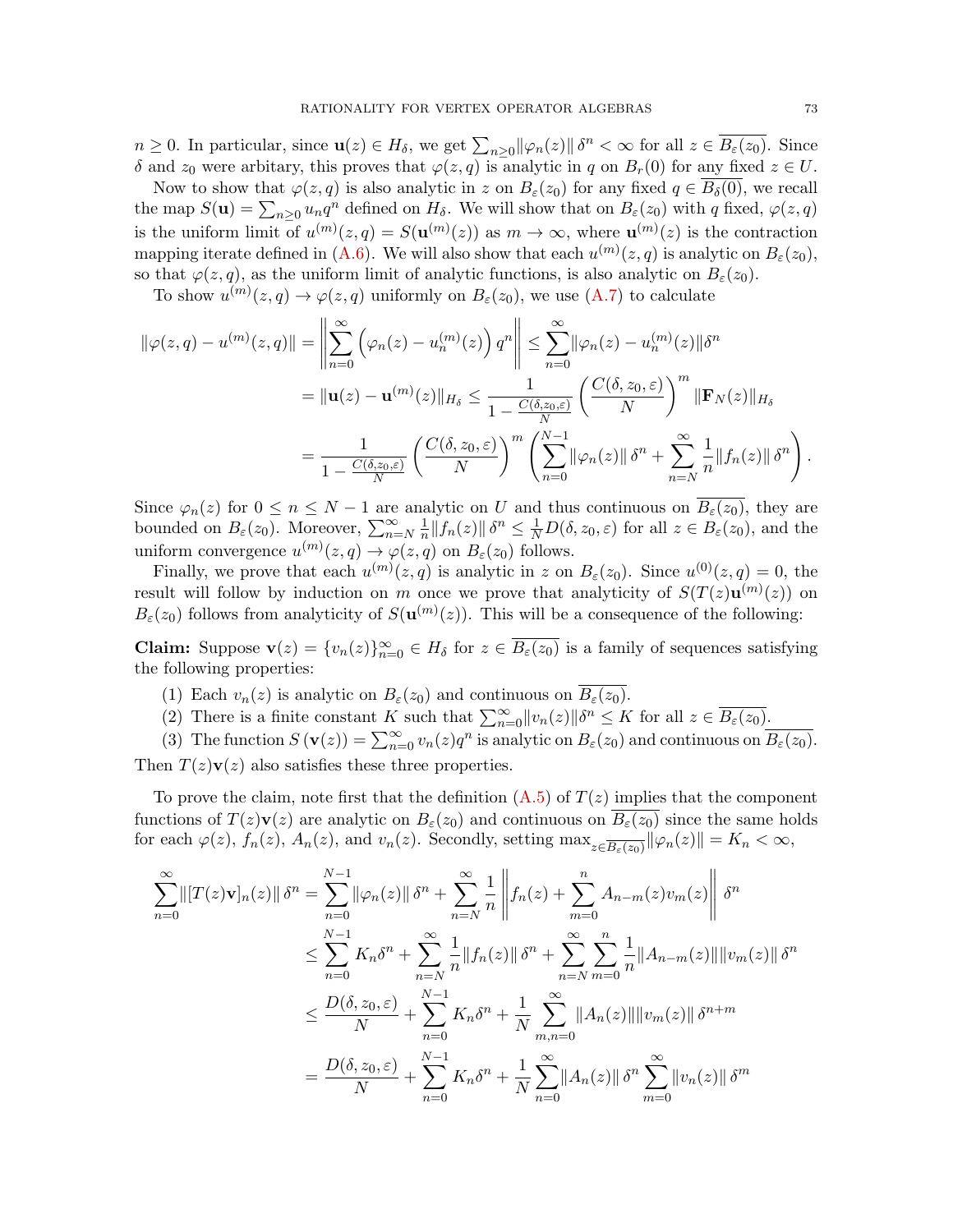$$
\leq \frac{1}{N} \left( C(\delta, z_0, \varepsilon) K + D(\delta, z_0, \varepsilon) \right) + \sum_{n=0}^{N-1} K_n \delta^n.
$$

Since this bound is finite and independent of  $z \in B_{\varepsilon}(z_0)$ , the second property in the claim holds for  $T(z)\mathbf{v}(z)$ . Finally, to show that  $S(T(z)\mathbf{v}(z))$  is analytic on  $B_{\varepsilon}(z_0)$  and continuous on  $B_{\varepsilon}(z_0)$ , the first property in the claim implies that it is enough to show that the series

$$
S(T(z)\mathbf{v}(z)) = \sum_{n=0}^{N-1} \varphi_n(z) q^n + \sum_{n=N}^{\infty} \frac{1}{n} \left( f_n(z) + \sum_{m=0}^{n} A_{n-m}(z) v_m(z) \right) q^n
$$

converges uniformly on  $B_{\varepsilon}(z_0)$ . Indeed, a calculation similar to the above shows that the tail of the series satisfies the bound

$$
\left\| \sum_{n=M}^{\infty} [T(z)\mathbf{v}]_n(z) q^n \right\| \le \frac{1}{M} \left( C(\delta, z_0, \varepsilon) K + D(\delta, z_0, \varepsilon) \right)
$$

for all  $z \in \overline{B_{\varepsilon}(z_0)}$  when  $M \geq N$ . As this bound is independent of  $z \in \overline{B_{\varepsilon}(z_0)}$  and tends to 0 as  $M \to \infty$ , the convergence is uniform on  $\overline{B_{\varepsilon}(z_0)}$ . This completes the proof of the theorem.  $\square$ 

# Appendix B. The assumption in Theorem [6.4](#page-62-0) for odd nilpotent orbits

In this appendix, we check the assumption of Theorem [6.4](#page-62-0) for all nilpotent orbits  $\mathbb{O}_q$  in [\[Ara3,](#page-81-0) Tables 2–10]. By Corollary [6.7,](#page-63-0) it is enough to consider nilpotent elements which do not admit good even gradings, and it is easy to determine which nilpotent elements these are from the tables and results in, for example, [\[BC2,](#page-81-1) [EK\]](#page-82-0).

B.1. Classical types. In classical types, we need to check odd nilpotent orbits in types B, C, and D only, since every nilpotent element in type A admits a good even grading (see  $E$ K, Proposition 4.2]). For our discussion of nilpotent elements in classical types here, we will use [\[Ja,](#page-83-0) Sections 1 and 3] as a reference.

Let  $\mathfrak{g} = \mathfrak{so}_n$  or  $\mathfrak{sp}_n$  (with *n* even in the symplectic case). We can identify any nilpotent element  $f \in \mathfrak{g}$  with an  $n \times n$  matrix acting on the defining representation  $\mathbb{C}^n$  of  $\mathfrak{g}$ , and we can identify conjugacy classes of nilpotent elements by their Jordan canonical forms. Thus nilpotent orbits in g are identified with certain partitions of n: for  $g = \mathfrak{so}_n$ , even parts of these partitions must have even multiplicity, while for  $\mathfrak{sp}_n$ , odd parts must have even multiplicity (see for example  $[Ja,$  Theorem 1.6). We will express the partition of a nilpotent element  $f \in \mathfrak{g}$  as follows:

$$
n = p_1 + p_2 + \ldots + p_{2r} + q_1 + q_2 + \ldots + q_s,
$$

where  $p_{2i-1} = p_{2i}$  for  $1 \leq i \leq r$ ; for  $\mathfrak{g} = \mathfrak{so}_n$ , we assume each  $p_i$  is even and each  $q_j$  is odd, while for  $\mathfrak{sp}_n$  each  $p_i$  is odd and each  $q_j$  is even.

Now  $\mathbb{C}^n$  has a basis with respect to which the nilpotent element  $f \in \mathfrak{g}$  has the matrix

$$
f = \left[ \begin{array}{ccccc} J_{p_1} & \cdots & 0 & 0 & \cdots & 0 \\ \vdots & \ddots & \vdots & \vdots & \ddots & \vdots \\ 0 & \cdots & J_{p_{2r}} & 0 & \cdots & 0 \\ 0 & \cdots & 0 & J_{q_1} & \cdots & 0 \\ \vdots & \ddots & \vdots & \vdots & \ddots & \vdots \\ 0 & \cdots & 0 & 0 & \cdots & J_{q_s} \end{array} \right],
$$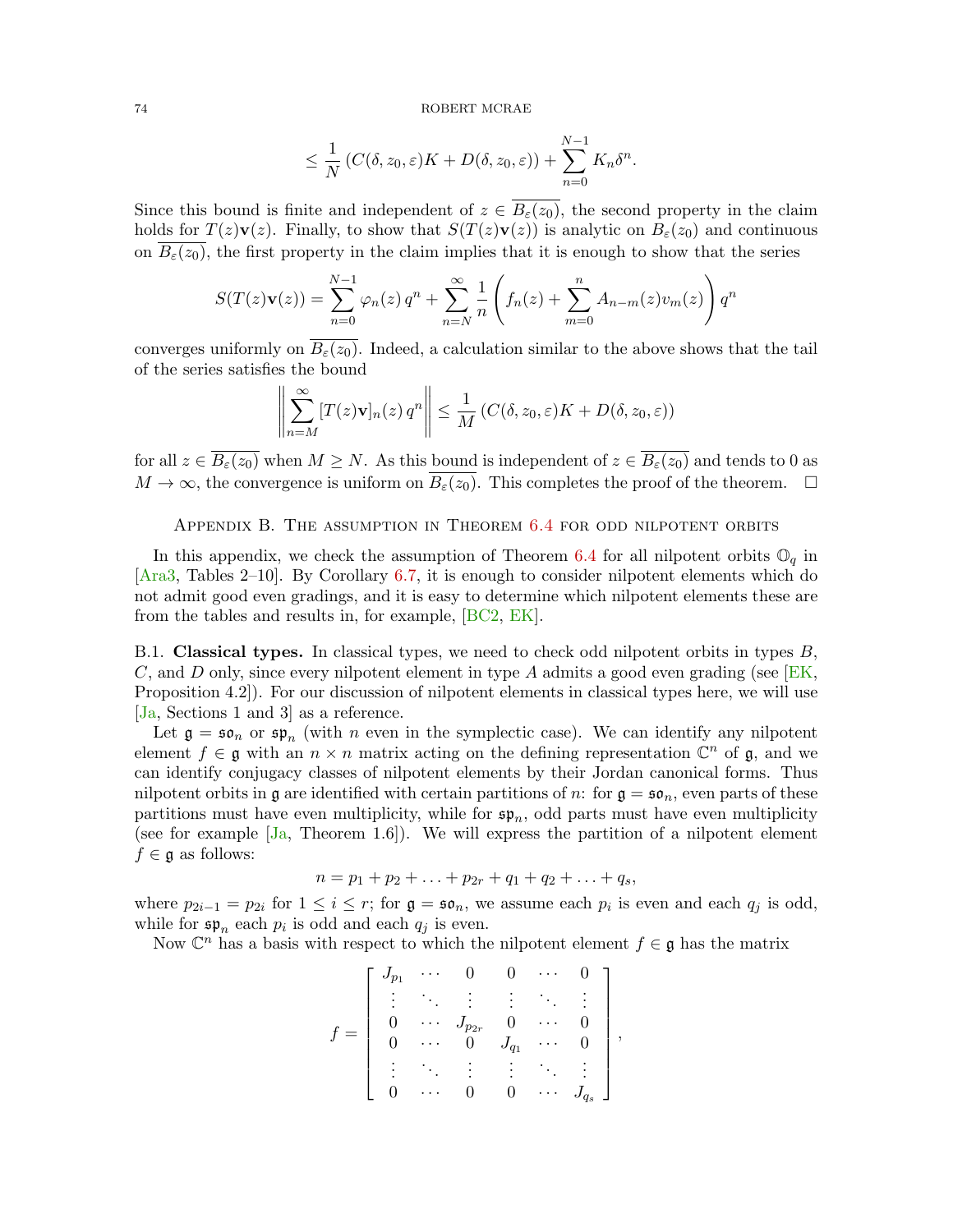where  $J_m$  for  $m \in \mathbb{Z}_+$  denotes the *lower*-triangular  $m \times m$  indecomposable Jordan block. By Theorems 1 and 2 in  $[Ja, Subsection 1.11]$  $[Ja, Subsection 1.11]$ , we may take this basis of  $\mathbb{C}^n$  such that the Gram matrix of the bilinear form preserved by  $\mathfrak g$  is the following:

$$
S = \left[ \begin{array}{cccccc} \widetilde{S}_1 & \cdots & 0 & 0 & \cdots & 0 \\ \vdots & \ddots & \vdots & \vdots & \ddots & \vdots \\ 0 & \cdots & \widetilde{S}_r & 0 & \cdots & 0 \\ 0 & \cdots & 0 & S_{q_1} & \cdots & 0 \\ \vdots & \ddots & \vdots & \vdots & \ddots & \vdots \\ 0 & \cdots & 0 & 0 & \cdots & S_{q_s} \end{array} \right]
$$

where for  $m \in \mathbb{Z}_+$ ,  $S_m$  is the  $m \times m$  matrix

$$
S_m = \left[\begin{array}{ccccc} 0 & \cdots & 0 & 0 & 0 & 1 \\ 0 & \cdots & 0 & 0 & -1 & 0 \\ 0 & \cdots & 0 & 1 & 0 & 0 \\ 0 & \cdots & -1 & 0 & 0 & 0 \\ \vdots & \ddots & \vdots & \vdots & \vdots & \vdots \\ \pm 1 & \cdots & 0 & 0 & 0 & 0 \end{array}\right],
$$

and for  $1 \leq i \leq r$ ,

$$
\widetilde{S}_i = \left[ \begin{array}{cc} 0 & S_{p_i} \\ -S_{p_i} & 0 \end{array} \right].
$$

We write matrices  $X \in \mathfrak{gl}_n$  in block form,

$$
X = \left[ \begin{array}{cc} A & B \\ C & D \end{array} \right],
$$

where A is  $(p_1 + ... + p_{2r}) \times (p_1 + ... + p_{2r})$  and D is  $(q_1 + ... + q_s) \times (q_1 + ... + q_s)$ . Then the block diagonal form of the Gram matrix S implies that  $X \in \mathfrak{g}$ , that is,  $SX = -X^{T}S$ , if and only if all three of

$$
\left[\begin{array}{cc}A & 0 \\ 0 & 0\end{array}\right], \left[\begin{array}{cc}0 & 0 \\ 0 & D\end{array}\right], \left[\begin{array}{cc}0 & B \\ C & 0\end{array}\right]
$$

are matrices in g.

Now as discussed in  $JA$ , Sections 3.3 and 3.4, the Dynkin grading of g can be obtained by restriction from the grading of  $\mathfrak{gl}_n$  induced by a suitable grading of  $\mathbb{C}^n$  associated to f. From the definition of this grading of  $\mathbb{C}^n$  (given in [J<sub>a</sub>, Section 3.3]), it is clear that diagonal matrices in  $\mathfrak g$  are contained in  $\mathfrak g_0$ , and that

<span id="page-74-0"></span>
$$
X = \left[ \begin{array}{cc} A & 0 \\ 0 & D \end{array} \right] + \left[ \begin{array}{cc} 0 & B \\ C & 0 \end{array} \right] \tag{B.1}
$$

gives the decomposition of  $X \in \mathfrak{g}$  as the sum of a matrix in  $\bigoplus_{j\in\mathbb{Z}} \mathfrak{g}_j$  and a matrix in  $\bigoplus_{j\in\frac{1}{2}+\mathbb{Z}}\mathfrak{g}_j$ , respectively. In particular, the nilpotent element f is even if and only if either  $r = 0$  or  $s = 0$ , that is, all parts in the partition of f have the same parity.

Now we want to show that if  $f$  is an odd nilpotent element, then  $f$  satisfies the conditions of Theorem [6.4.](#page-62-0) Thus we may assume  $r, s \geq 1$ , so that in particular  $r \geq 1$ . We then define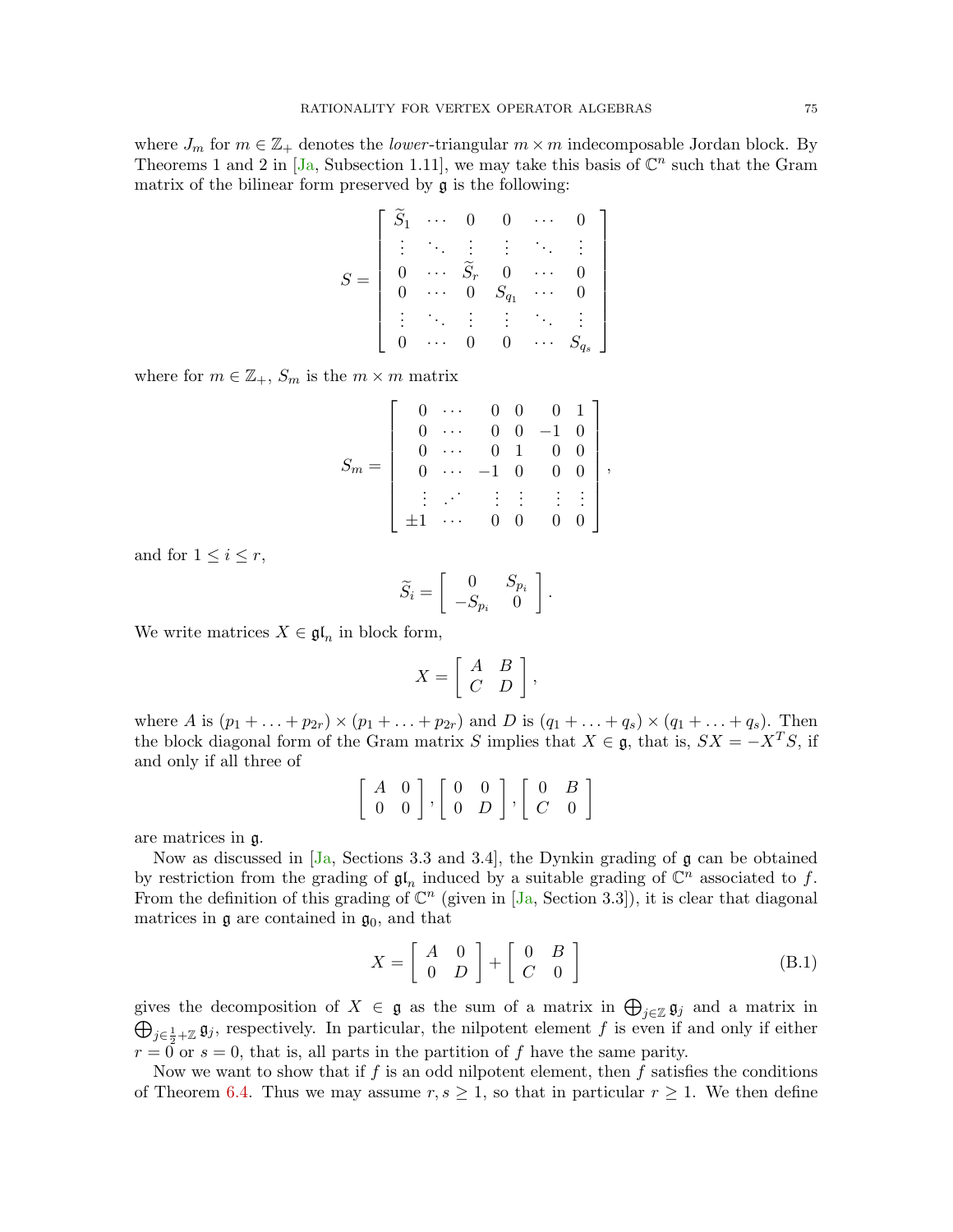$v \in \mathfrak{gl}_n$  in terms of its blocks:  $B = C = D = 0$ , while

$$
A = \frac{1}{2} \left[ \begin{array}{cccc} I_{p_1} & 0 & \cdots & 0 & 0 \\ 0 & -I_{p_2} & \cdots & 0 & 0 \\ \vdots & \vdots & \ddots & \vdots & \vdots \\ 0 & 0 & \cdots & I_{p_{2r-1}} & 0 \\ 0 & 0 & \cdots & 0 & -I_{p_{2r}} \end{array} \right]
$$

,

where  $I_m$  for  $m \in \mathbb{Z}_+$  is the  $m \times m$  identity matrix. (Recall that  $p_{2i-1} = p_{2i}$  for  $1 \le i \le r$ .) It is clear that  $[f, v] = 0$ , and  $v \in \mathfrak{g}$  as well since for any  $m \in \mathbb{Z}_+$ ,

$$
\begin{bmatrix} 0 & S_m \\ -S_m & 0 \end{bmatrix} \begin{bmatrix} I_m & 0 \\ 0 & -I_m \end{bmatrix} = \begin{bmatrix} 0 & -S_m \\ -S_m & 0 \end{bmatrix} = - \begin{bmatrix} I_m & 0 \\ 0 & -I_m \end{bmatrix}^T \begin{bmatrix} 0 & S_m \\ -S_m & 0 \end{bmatrix}.
$$

Since v is diagonal,  $v \in \mathfrak{g}_0^f$ <sup>*I*</sup>, Also, ad(*v*) is semisimple on  $\mathfrak{gl}_n$ : block matrices of the forms

$$
\left[\begin{array}{cc}A & 0\\0 & 0\end{array}\right], \left[\begin{array}{cc}0 & B\\0 & 0\end{array}\right], \left[\begin{array}{cc}0 & 0\\C & 0\end{array}\right], \left[\begin{array}{cc}0 & 0\\0 & D\end{array}\right]
$$

are sums of  $ad(v)$ -eigenvectors with eigenvalues contained in  $\{1, 0, -1\}$ ,  $\{\frac{1}{2}, -\frac{1}{2}\}$  $\frac{1}{2}$ ,  $\{\frac{1}{2}, -\frac{1}{2}$  $\frac{1}{2}$ , and  $\{0\}$ , respectively. Thus ad(v) is diagonalizable on **g** and on  $\mathfrak{g}^f$ , and the decomposition  $(B.1)$  shows that the ad(*v*)-eigenvalues on  $\mathfrak{g}^f$  $_{-j}^{f}$ , for  $j \geq 0$ , are contained in  $-j-1+\mathbb{N}$ . Thus  $v \in \mathfrak{g}_0^f$  $\frac{J}{0}$  satisfies the conditions in Theorem [6.4.](#page-62-0)

B.2. Exceptional types. In exceptional types, there are fifteen nilpotent orbits to check: two in type  $G_2$ , three for  $F_4$ , two for  $E_6$ , two for  $E_7$ , and six for  $E_8$ . For each case, we will use f to denote the nilpotent element in g under consideration, and we will embed f into an  $\mathfrak{sl}_2$ -triple  $\{e, h, f\}$ . Let h be a Cartan subalgebra of g containing h, and let  $\Delta_+$  be a choice of positive roots for g such that  $\alpha(h) \geq 0$  for  $\alpha \in \Delta_+$ . For any  $\alpha \in \Delta_+$ , let  $e_\alpha$  and  $f_\alpha$ span the root spaces of  $\mathfrak g$  associated to  $\alpha$  and  $-\alpha$ , respectively. Then the Dynkin grading  $\mathfrak{g} = \bigoplus_{j \in \frac{1}{2}\mathbb{Z}} \mathfrak{g}_j$  is given by

$$
\mathfrak{g}_0 = \mathfrak{h} \oplus \bigoplus_{\alpha \in \Delta_+, \alpha(h) = 0} (\mathbb{C}e_\alpha \oplus \mathbb{C}f_\alpha)
$$

and

$$
\mathfrak{g}_j = \bigoplus_{\alpha \in \Delta_+, \, \alpha(h) = 2j} \mathbb{C}e_{\alpha}, \qquad \mathfrak{g}_{-j} = \bigoplus_{\alpha \in \Delta_+, \, \alpha(h) = 2j} \mathbb{C}f_{\alpha}
$$

for  $j > 0$ . Let  $\{\alpha_i\}_{i=1}^{\text{rank}(\mathfrak{g})}$  be the simple roots of  $\mathfrak{g}$ .

We will identify elements  $v \in \mathfrak{h}$  with weighted Dynkin diagrams that indicate how the simple roots of  $\mathfrak g$  act on v. For example, in type  $E_6$ , the notation

$$
v \longleftrightarrow \begin{array}{ccccc} & & c_2 & & \\ c_1 & c_3 & c_4 & c_5 & c_6 \end{array},
$$

where  $c_i \in \mathbb{C}$ , means that v is defined by  $\alpha_i(v) = c_i$  for  $1 \leq i \leq 6$ . We will also use weighted Dynkin diagrams to denote the root  $\alpha$  in the subscripts of  $e_{\alpha}$  and  $f_{\alpha}$  for  $\alpha \in \Delta_{+}$ . For example, for the highest root  $\theta = \alpha_1 + 2\alpha_2 + 2\alpha_3 + 3\alpha_4 + 2\alpha_5 + \alpha_6$  in type  $E_6$ , we denote

$$
f_{\theta} = f_{12321}^2
$$

.

In types  $G_2$  and  $F_4$ , our convention will be to orient weighted Dynkin diagrams so that the arrows (which are suppressed in the notation) point towards the right.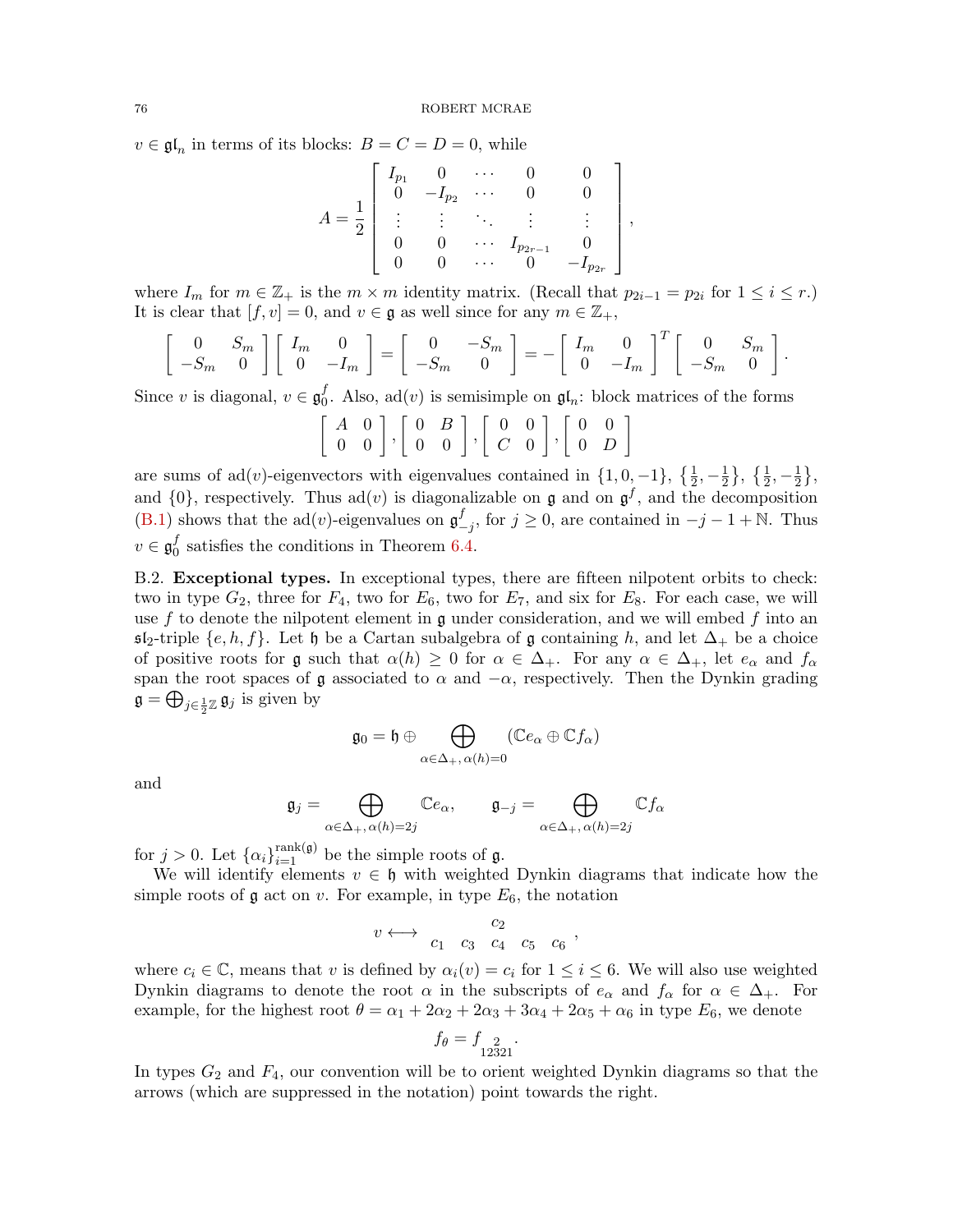We now discuss how to find  $v \in \mathfrak{h}_0^f$  $\sigma_0^J$  satisfying the conditions of Theorem [6.4.](#page-62-0) First, we may take f to be a sum of negative root vectors,  $f = \sum_{k=1}^{K} f_{\beta_k}$  where  $\beta_k \in \Delta_+$  satisfy  $\beta_k(h) = 2$ ; the tables in [\[dG,](#page-82-1) Appendix A] provide explicit such nilpotent orbit representatives. Given the expansion of each  $\beta_k$  as a linear combination of simple roots, we can then determine  $\mathfrak{h}_0^f$  $_0^J$  by solving the system of linear equations  $\{\beta_k(v) = 0\}_{k=1}^K$  for  $\alpha_i(v)$ ,  $1 \le i \le \text{rank}(\mathfrak{g})$ . It is usually easy to identify a solution v whose eigenvalues on  $\mathfrak{g}^f$  are likely to satisfy the conditions of Theorem [6.4.](#page-62-0) We then determine the eigenvalues of  $\text{ad}(v)$  for this solution v on  $\mathfrak{g}_0 \oplus \mathfrak{g}_{-1/2}$ . These are easy to find from the weighted Dynkin diagram of  $v$ , provided we know the weighted Dynkin diagrams of all  $\alpha \in \Delta_+$  such that  $\alpha(h) = 0, 1$ , and it is easy to determine all such positive roots from the weighted Dynkin diagram of h (see  $[dG,$  Appendix B] for convenient lists of weighted Dynkin diagrams for all positive roots in exceptional types).

If the eigenvalues of  $ad(v)$  on  $\mathfrak{g}_0$  and  $\mathfrak{g}_{-1/2}$  are contained in  $\{1,0,-1\}$  and  $\{\frac{3}{2},\frac{1}{2}$  $\frac{1}{2}, -\frac{1}{2}$  $\frac{1}{2}, -\frac{3}{2}$  $\frac{3}{2}$ , respectively, then we are done because  $\operatorname{ad}(f)$  induces  $\mathfrak{g}^f_0$  $^f_0\text{-module isomorphisms }\mathfrak{g}_0\cong\bigoplus_{j\in\mathbb{N}}\mathfrak{g}^f_-\,$  $-i$ and  $\mathfrak{g}_{-1/2} \cong \bigoplus_{j \in \frac{1}{2} + \mathbb{N}} \mathfrak{g}_{-j}$  (see [\[EK,](#page-82-0) Theorem 1.4]). In some cases, we encounter ad(v)eigenvalues  $\pm 2$  on  $\mathfrak{g}_0$  or  $\pm \frac{5}{2}$  $\frac{5}{2}$  on  $\mathfrak{g}_{-1/2}$ . Then we check that  $\text{ad}(f)$  acts injectively on these ad(v)-eigenspaces in  $\mathfrak{g}_0 \oplus \mathfrak{g}_{-1/2}$ , which shows that the corresponding eigenspaces in  $\mathfrak{g}^f$  are contained in  $\bigoplus_{j\geq 1}\mathfrak{g}^f$  $\frac{J}{-j}$ . We now proceed to check each of the fifteen odd nilpotent orbits for exeptional types appearing in the tables of [\[Ara3\]](#page-81-0):

**Type**  $G_2$ . For  $G_2$ , we need to check the nilpotent orbits  $A_1$  (the minimal nilpotent orbit containing long root vectors) and  $A_1$  (which contains short root vectors). These are the nilpotent orbits  $\mathbb{O}_3$  and  $\mathbb{O}_2$ , respectively; for all other admissible denominators q,  $\mathbb{O}_q$  is an even nilpotent orbit.

For the minimal nilpotent orbit  $A_1$ , Table 1 in [\[dG,](#page-82-1) Section 4] shows we may take

$$
h \longleftrightarrow 1 \quad 0 \ , \qquad f = f_{23}.
$$

So to find  $v \in \mathfrak{h}_0^f$  $_0^J$ , we need to solve

$$
2\alpha_1(v) + 3\alpha_2(v) = 0;
$$

one solution is

$$
v \longleftrightarrow -\frac{3}{2} 1 .
$$

By checking how  $ad(h)$  acts on the root vectors of  $g$ , it is easy to see that

$$
\mathfrak{g}_0 = \mathfrak{h} \oplus \mathbb{C}e_{01} \oplus \mathbb{C}f_{01}, \qquad \mathfrak{g}_{-1/2} = \mathbb{C}f_{10} \oplus \mathbb{C}f_{11} \oplus \mathbb{C}f_{12} \oplus \mathbb{C}f_{13}.
$$

These direct sum decompositions of  $\mathfrak{g}_0$  and  $\mathfrak{g}_{-1/2}$  are in fact ad(v)-eigenspace decompositions with eigenvalues  $0, 1, -1$  and  $\frac{3}{2}, \frac{1}{2}$  $\frac{1}{2}, -\frac{1}{2}$  $\frac{1}{2}, -\frac{3}{2}$  $\frac{3}{2}$ , respectively. So v satisfies the conditions of Theorem [6.4.](#page-62-0)

For the nilpotent orbit  $A_1$ , we may take

$$
h \longleftrightarrow 0 \quad 1 \quad , \qquad f = f_{12}.
$$

In this case, we take  $v \in \mathfrak{h}_0^f$  $\frac{J}{0}$  to be

 $v \longleftrightarrow 1 \quad -\frac{1}{2}$  $\frac{1}{2}$ ,

and

$$
\mathfrak{g}_0 = \mathfrak{h} \oplus \mathbb{C}e_{10} \oplus \mathbb{C}f_{10}, \qquad \mathfrak{g}_{-1/2} = \mathbb{C}f_{01} \oplus \mathbb{C}f_{11}.
$$

These direct sum decompositions of  $\mathfrak{g}_0$  and  $\mathfrak{g}_{-1/2}$  are the ad(v)-eigenspace decompositions with eigenvalues  $0, 1, -1$  and  $\frac{1}{2}, -\frac{1}{2}$  $\frac{1}{2}$ , respectively, so v satisfies the conditions of Theorem [6.4.](#page-62-0)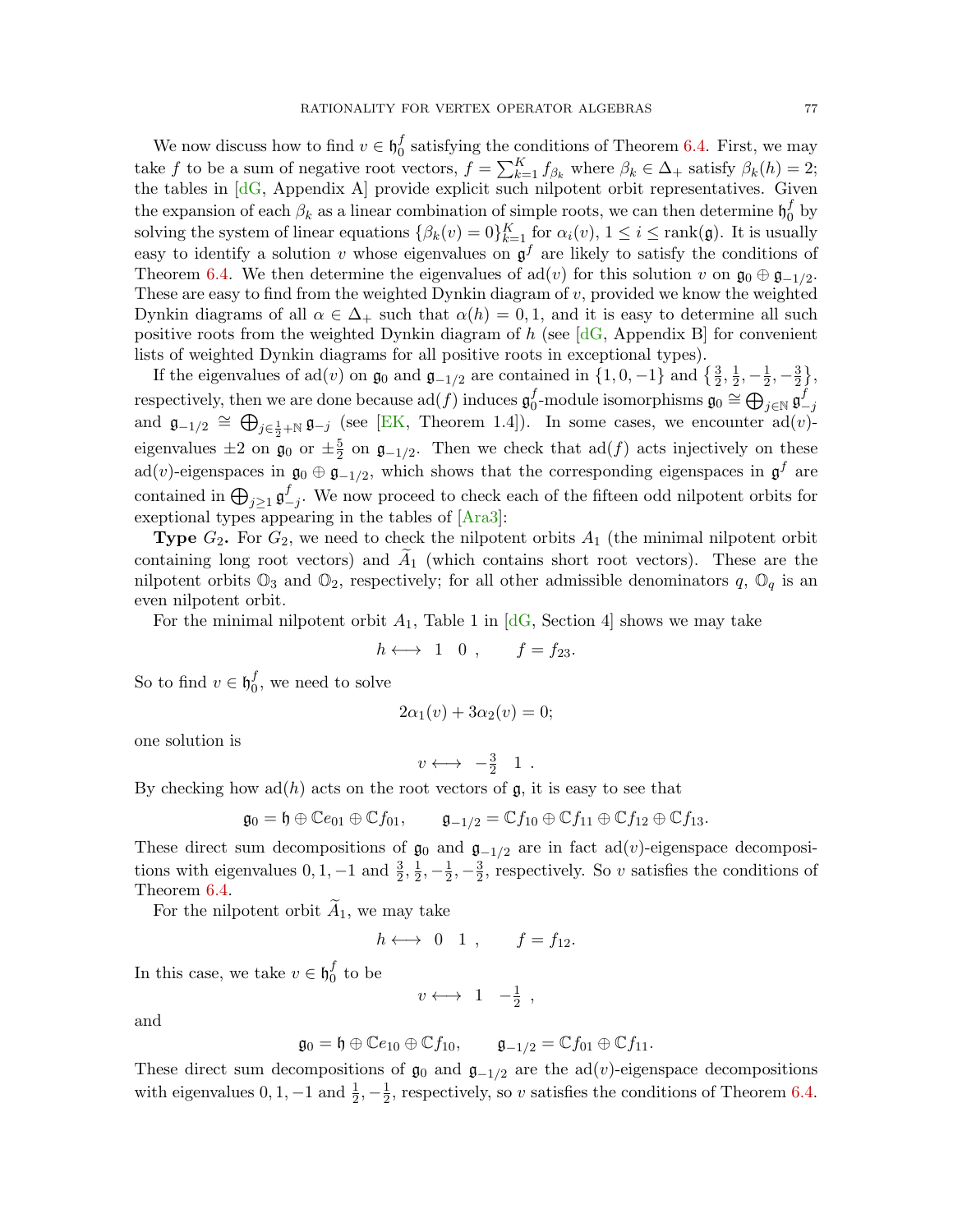**Type**  $F_4$ . For  $F_4$ , we need to check the odd nilpotent orbits  $A_1$  (the minimal nilpotent orbit),  $A_2 + A_1$ , and  $A_2 + A_1$ , which are equal to  $\mathbb{O}_2$ ,  $\mathbb{O}_3$ , and  $\mathbb{O}_4$ , respectively. For all other denominators  $q$ ,  $\mathbb{O}_q$  is an even nilpotent orbit.

For the minimal nilpotent orbit  $A_1$ , Table 2 in [\[dG,](#page-82-1) Appendix A] shows that we may take

$$
h \longleftrightarrow 1 \quad 0 \quad 0 \quad 0 \quad , \qquad f = f_{2342}.
$$

The weighted Dynkin diagram for h shows that  $\mathfrak{g}_0$  is reductive with semisimple part of type C<sub>3</sub> generated by the root vectors corresponding to  $\pm \alpha_2$ ,  $\pm \alpha_3$ ,  $\pm \alpha_4$ , while  $\mathfrak{g}_{-1/2}$  is spanned by root vectors of the form  $f_{1n_2n_3n_4}$  for  $n_2, n_3, n_4 \in \mathbb{N}$ . Now we define

$$
v \in \mathfrak{h}_0^f \longleftrightarrow -\frac{3}{2} \quad 1 \quad 0 \quad 0 \; .
$$

The eigenvalues of ad(v) on  $\mathfrak{g}_0$  are  $0, \pm 1$  because  $\alpha_2 + 2\alpha_3 + 2\alpha_4$  is the highest root in the subsystem of type  $C_3$ . On the other hand, each  $f_{1n_2n_3n_4} \in \mathfrak{g}_{-1/2}$  has ad $(v)$ -eigenvalue  $\frac{3}{2} - n_2$ ; since  $0 \le n_2 \le 3$  for all positive roots of  $F_4$  (see for example Table 8 in [\[dG,](#page-82-1) Appendix B]), this shows that  $v$  satisfies the conditions of Theorem [6.4.](#page-62-0)

For  $A_2 + A_1$ , we may take

$$
h \leftrightarrow 0 \quad 1 \quad 0 \quad 1 \quad , \qquad f = f_{0111} + f_{1121} + f_{1220}.
$$

So the semisimple part of  $\mathfrak{g}_0$  is of type  $A_1 \times A_1$ , with simple roots  $\alpha_1$  and  $\alpha_3$ , while  $\mathfrak{g}_{-1/2}$  is spanned by root vectors  $f_{n_1n_2n_3n_4}$  such that  $n_2 + n_4 = 1$ . To find  $v \in \mathfrak{h}_0^f$  $_0^J$ , we need to solve

$$
\alpha_2(v) + \alpha_3(v) + \alpha_4(v) = 0
$$
  
\n
$$
\alpha_1(v) + \alpha_2(v) + 2\alpha_3(v) + \alpha_4(v) = 0 ,
$$
  
\n
$$
\alpha_1(v) + 2\alpha_2(v) + 2\alpha_3(v) = 0
$$

and the (unique up to scale) solution is

$$
v \longleftrightarrow -1 \quad -\frac{1}{2} \quad 1 \quad -\frac{1}{2} \ .
$$

It is clear that the eigenvalues of ad(v) on  $\mathfrak{g}_0$  are  $0, \pm 1$ , and the ad(v)-eigenvalue of  $f_{n_1n_2n_3n_4}$  $\mathfrak{g}_{-1/2}$  is  $\frac{1}{2} + n_1 - n_3$ . Examining the positive roots of  $F_4$  then shows that the ad(v)-eigenvalues on  $\mathfrak{g}_{-1/2}$  are  $\pm \frac{1}{2}$  $\frac{1}{2}, \pm \frac{3}{2}$  $\frac{3}{2}$ , as desired.

For  $A_2 + A_1$ , we may take

$$
h \longleftrightarrow 0 \quad 0 \quad 1 \quad 0 \quad , \qquad f = f_{1121} + f_{0122} + f_{1220},
$$

so  $\mathfrak{g}_0$  has semisimple part of type  $A_2 \times A_1$  with simple roots  $\alpha_1, \alpha_2, \alpha_4$ , and  $\mathfrak{g}_{-1/2}$  is spanned by root vectors of the form  $f_{n_1n_21n_4}$  for  $n_1, n_2, n_4 \in \mathbb{N}$ . Explicitly,

$$
\mathfrak{g}_{-1/2}=\mathbb{C} f_{0010}\oplus \mathbb{C} f_{0011}\oplus \mathbb{C} f_{0110}\oplus \mathbb{C} f_{0111}\oplus \mathbb{C} f_{1110}\oplus \mathbb{C} f_{1111}.
$$

Now we define

$$
v \in \mathfrak{h}_0^f \longleftrightarrow 1 \quad 1 \quad -\frac{3}{2} \quad 1 \ .
$$

It is easy to see that  $ad(v)$  has eigenvalues  $\pm \frac{1}{2}$  $\frac{1}{2}, \pm \frac{3}{2}$  $\frac{3}{2}$  on  $\mathfrak{g}_{-1/2}$ , and on  $\mathfrak{g}_0$  it has eigenvalues  $0, \pm 1, \pm 2$ . The  $\pm 2$ -eigenspaces are spanned by  $e_{1100}$  and  $f_{1100}$ , respectively, and these eigenvectors are not in  $\mathfrak{g}_0^f$  $\begin{bmatrix} J_0 \end{bmatrix}$  since  $[f, e_{1100}]$  is a non-zero multiple of  $f_{0120}$  and  $[f, f_{1100}]$  is a non-zero multiple of  $f_{1222}$ . Thus v still satisfies the conditions of Theorem [6.4.](#page-62-0)

**Type**  $E_6$ . For  $E_6$ , we need to check the nilpotent orbits  $3A_1$  and  $2A_2 + A_1$ , corresponding to the admissible level denominators  $q = 2$  and  $q = 3$ , respectively. All other orbits  $\mathbb{O}_q$  except for  $q = 5$  are even, and  $\mathbb{O}_5$  is the nilpotent orbit  $A_4 + A_1$  which admits a good even grading (see Table  $E_6$  in [\[EK,](#page-82-0) Section 7]).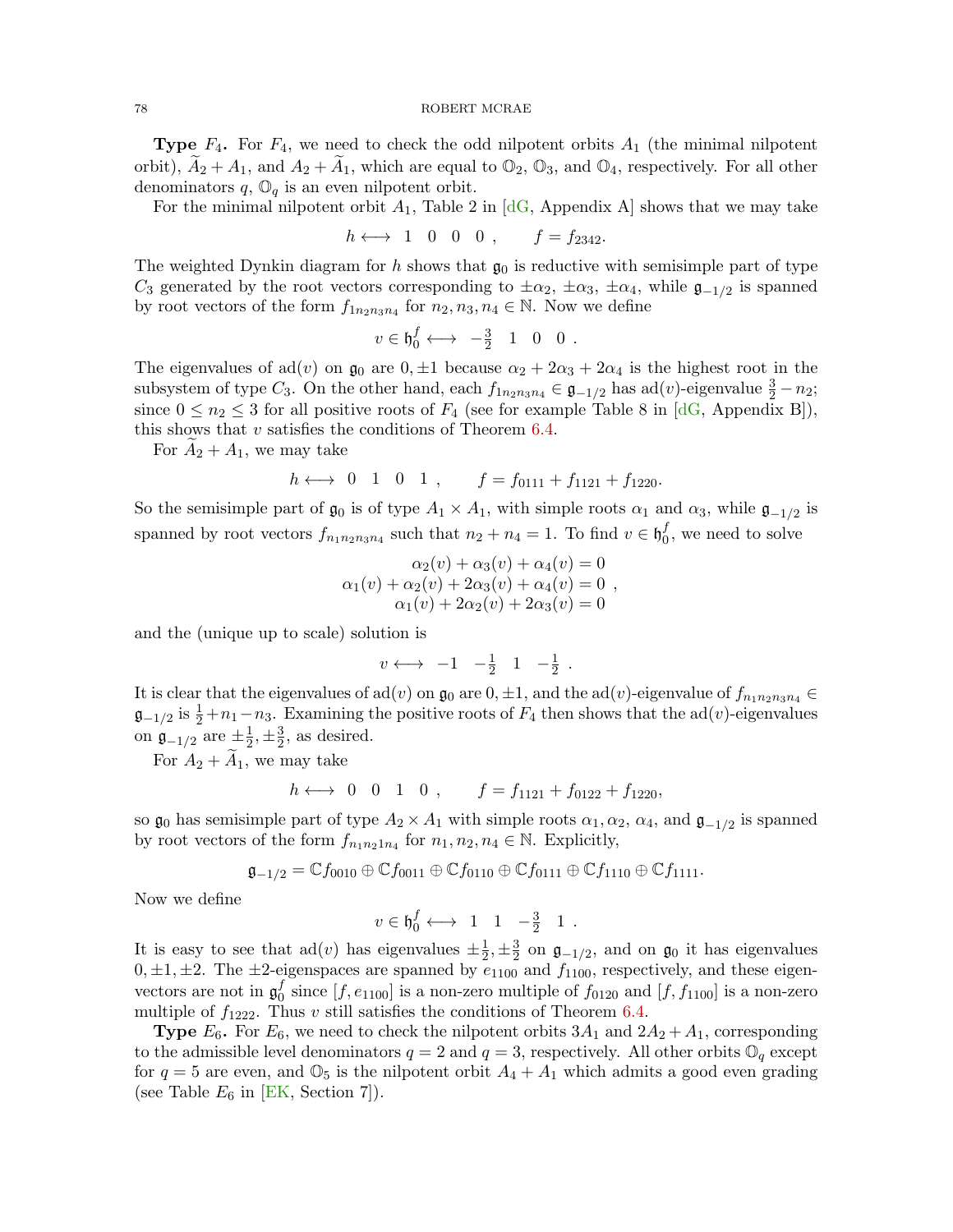For the nilpotent orbit  $3A_1$ , Table 3 in [\[dG,](#page-82-1) Appendix A] shows that we may take

$$
h \longleftrightarrow \begin{array}{cccc} 0 & & \\ 0 & 0 & 1 & 0 & 0 \end{array}, \qquad f=f_{\begin{array}{c} 1 \\ 01210 \end{array}}+f_{\begin{array}{c} 1 \\ 12211 \end{array}}+f_{\begin{array}{c} 1 \\ 11221 \end{array}},
$$

so  $\mathfrak{g}_0$  has semisimple part of type  $A_2 \times A_2 \times A_1$  and  $\mathfrak{g}_{-1/2}$  is spanned by root vectors of the form  $f_{n_1 n_3 1 n_5 n_6}$ . We define

$$
\overline{t}
$$

$$
v \in \mathfrak{h}_0^f \longleftrightarrow \begin{array}{cccc} 1 & 1 \\ 0 & 0 & -\frac{1}{2} & 0 \end{array}
$$

1

and after examining the positive roots of  $E_6$  (see for example the list in Table 9 of  $[dG,$ Appendix B]), we see that the eigenvalues of  $ad(v)$  on  $\mathfrak{g}_0$  are  $0, \pm 1$ , and the eigenvalues on  $\mathfrak{g}_{-1/2}$  are  $\pm\frac{1}{2}$  $\frac{1}{2}$ .

For the nilpotent orbit  $2A_2 + A_1$ , we may take

$$
h \longleftrightarrow \begin{array}{cccc} 0 & & \\ 1 & 0 & 1 & 0 & 1 \end{array}, \qquad f=f_{01\overline{2}10}+f_{1\overline{1}100}+f_{00\overline{1}11}+f_{01\overline{1}11}+f_{11\overline{1}10} ,
$$

so  $\mathfrak{g}_0$  has semisimple part of type  $A_1 \times A_1 \times A_1$ , and  $\mathfrak{g}_{-1/2}$  is spanned by root vectors  $f_{n_1 n_3 n_4 n_5 n_6}^{\qquad n_2}$ such that  $n_1 + n_4 + n_6 = 1$ . The one-dimensional space  $\mathfrak{h}_0^f$  $_0^J$  is spanned by

$$
v \longleftrightarrow -\frac{1}{2} \quad 1 \quad -\frac{1}{2} \quad -1 \quad \frac{1}{2}
$$

,

and after examining the positive roots of  $E_6$ , we see that  $ad(v)$  has suitable eigenvalues on  $\mathfrak{g}_0\oplus\mathfrak{g}_{-1/2}.$ 

**Type**  $E_7$ . For  $E_7$ , we have two nilpotent orbits to check,  $4A_1$  and  $2A_2+A_1$ , corresponding to admissible level denominators  $q = 2, 3$ .

For  $4A_1$ , Table 5 in  $[dG,$  Appendix A shows that we may take

$$
h\longleftrightarrow \begin{array}{cccc} 1 & \\ 0 & 0 & 0 & 0 & 1 \end{array}, \qquad f=f_{01\overline{2}211}+f_{1\overline{2}2111}+f_{11\overline{2}221}+f_{12\overline{2}310},
$$

so  $\mathfrak{g}_0$  has semisimple part of type  $A_5$ , and  $\mathfrak{g}_{-1/2}$  is spanned by root vectors  $f_{n_1 n_3 n_4 n_5 n_6 n_7}$  such that  $n_2 + n_7 = 1$ . We take  $v \in \mathfrak{h}_0^f$  $\frac{J}{0}$  to be

$$
v \longleftrightarrow \begin{array}{ccccc} & & -\frac{1}{2} & & \\ 0 & 1 & -1 & 1 & 0 & -\frac{1}{2} \end{array},
$$

so that the root vectors associated to the type  $A_5$  subsystem in  $\mathfrak{g}_0$  have ad(v)-eigenvalues in  $\{1, 0, -1\}$ . Also, a check shows that there are twenty-six negative root vectors in  $\mathfrak{g}_{-1/2}$ , with ad(*v*)-eigenvalues in  $\{\frac{3}{2},\frac{1}{2}\}$  $\frac{1}{2}, -\frac{1}{2}$  $\frac{1}{2}, -\frac{3}{2}$  $\frac{3}{2}$ .

For  $2A_2 + A_1$ , we take

$$
h \longleftrightarrow \begin{array}{cccc} 0 & 0 & 1 & 0 \end{array}, \qquad f = f_{\begin{array}{cc} 0 \\ 111111 \end{array}} + f_{\begin{array}{cc} 1 \\ 012110 \end{array}} + f_{\begin{array}{cc} 1 \\ 011111 \end{array}} + f_{\begin{array}{cc} 1 \\ 122100 \end{array}} + f_{\begin{array}{cc} 1 \\ 112210 \end{array}},
$$

so  $\mathfrak{g}_0$  has semisimple part of type  $A_3 \times A_1 \times A_1$ , and  $\mathfrak{g}_{-1/2}$  is spanned by root vectors  $f_{n_1 n_3 n_4 n_5 n_6 n_7}$  such that  $n_3 + n_6 = 1$ . We take  $v \in \mathfrak{h}_0^f$  $\frac{J}{0}$  to be

$$
v \longleftrightarrow \begin{array}{ccccc} & & 1 & \\ 1 & -\frac{1}{2} & 0 & -1 & \frac{1}{2} & 0 \end{array},
$$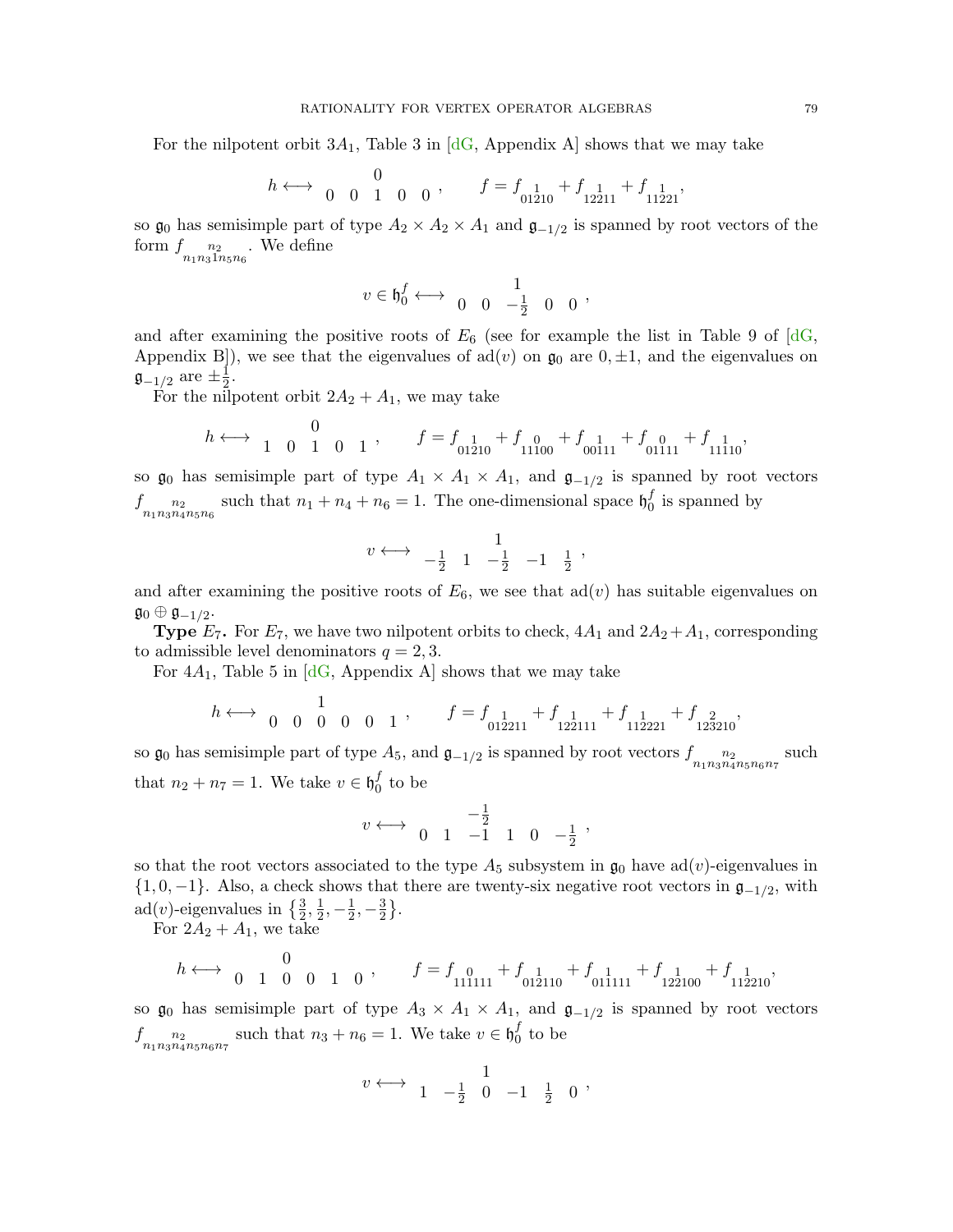so that the root vectors associated to the type  $A_3 \times A_1 \times A_1$  subsystem in  $\mathfrak{g}_0$  have ad(v)eigenvalues in  $\{1, 0, -1\}$ . Also, a check shows that there are twenty negative root vectors in  $\mathfrak{g}_{-1/2}$ , with ad(v)-eigenvalues in  $\{\frac{3}{2},\frac{1}{2}\}$  $\frac{1}{2}, -\frac{1}{2}$  $\frac{1}{2}, -\frac{3}{2}$  $\frac{3}{2}$ .

**Type**  $E_8$ . For  $E_8$ , we have six nilpotent orbits to check:  $4A_1$ ,  $2A_2+2A_1$ ,  $2A_3$ ,  $A_4+A_3$ ,  $A_6+A_5$  $A_1$ , and  $A_7$ , corresponding to admissible level denominators  $q = 2, 3, 4, 5, 7, 8$ , respectively. For all other denominators q, the orbit  $\mathbb{O}_q$  is even.

For the nilpotent orbit  $4A_1$ , Table 6 in [\[dG,](#page-82-1) Appendix A] shows that we may take

$$
h\longleftrightarrow \begin{array}{cccc} 1\\0&0&0&0&0&0 \end{array},\qquad f=f_{\begin{array}{cc} 2\\1233221 \end{array}}+f_{\begin{array}{cc} 2\\2343210 \end{array}}+f_{\begin{array}{cc} 2\\1343211 \end{array}}+f_{\begin{array}{cc} 2\\1243321 \end{array}},
$$

so  $\mathfrak{g}_0$  has semisimple part of type  $A_7$ , and  $\mathfrak{g}_{-1/2}$  is spanned by fifty-six root vectors of the form  $f_{n_1 n_3 n_4 n_5 n_6 n_7 n_8}$ . Our solution for  $v \in \mathfrak{h}_0^f$  $\frac{J}{0}$  is

$$
v \longleftrightarrow \begin{array}{ccccc} & & -\frac{1}{2} & & \\ 0 & 1 & -1 & 0 & 1 & 0 & 0 \end{array},
$$

so that the root vectors associated to the type  $A_7$  root system of  $\mathfrak{g}_0$  have ad(v)-eigenvalues in  $\{1, 0, -1\}$ . Also, the eigenvalues of ad(v) on  $\mathfrak{g}_{-1/2}$  are  $\pm \frac{1}{2}$  $\frac{1}{2}, \pm \frac{3}{2}$  $\frac{3}{2}$ .

For  $2A_2 + 2A_1$ , we may take

$$
h \longleftrightarrow 0
$$
 0 0 0 1 0 0 0,  $f = f_{1232100} + f_{1232110} + f_{1222210} + f_{1222111} + f_{1122211} + f_{0122211}$  so  $\mathfrak{g}_0$  has semisimple part of type  $A_4 \times A_3$ , and  $\mathfrak{g}_{-1/2}$  is spanned by forty root vectors of the form  $f_{n_1 n_3 n_4 1 n_6 n_7 n_8}$ . Our solution for  $v \in \mathfrak{h}_0^f$  is

$$
v \longleftrightarrow \begin{array}{cccccc} & 1 & & \\ 1 & 0 & 0 & -\frac{3}{2} & 0 & 1 & 0 \end{array},
$$

and the eigenvalues of ad(v) on  $\mathfrak{g}_{-1/2}$  are  $\pm \frac{1}{2}$  $\frac{1}{2}, \pm \frac{3}{2}$  $\frac{3}{2}$ , while the eigenvalues of ad(*v*) on  $\mathfrak{g}_0$  are  $0, \pm 1, \pm 2$ . The  $\pm 2$ -eigenspaces of  $\mathfrak{g}_0$  are spanned by  $e_{1}$  and  $f_{1}$ , respectively. Then because (up to non-zero scalar multiples)

$$
\left[f, e_{\substack{1\\1110000}}\right] = f_{\substack{1\\0122100}}, \qquad \left[f, f_{\substack{1\\1110000}}\right] = f_{\substack{2\\1232221}},
$$

the  $\pm 2$ -eigenspaces of ad(*v*) on  $\mathfrak{g}^f$  are contained in  $\bigoplus_{j\geq 1} \mathfrak{g}^f$  $_{-j}^{J}$ , as required.

For  $2A_3$ , we may take

$$
h \longleftrightarrow \begin{array}{cccc} 0 & 0 & 1 & 0 & 0 & 0 \end{array}, \quad f=f_{\begin{array}{cc} 1 & 1 \\ 1 & 2 \\ 2 & 1000 \end{array}}+f_{\begin{array}{cc} 1 & 1 \\ 1 & 1 \\ 1 & 111110 \end{array}}+f_{\begin{array}{cc} 0 & 1 \\ 1 & 111111 \end{array}}+f_{\begin{array}{cc} 1 & 1 \\ 0 & 122110 \end{array}}+f_{\begin{array}{cc} 1 & 1 \\ 0 & 122211 \end{array}},
$$

so  $\mathfrak{g}_0$  has semisimple part of type  $A_3 \times A_3$ , and  $\mathfrak{g}_{-1/2}$  is spanned by twenty-eight root vectors  $f_{n_1 n_3 n_4 n_5 n_6 n_7 n_8}$  such that  $n_1 + n_5 = 1$ . Our solution for  $v \in \mathfrak{h}_0^f$  $^J_0$  is

$$
v \longleftrightarrow \begin{array}{cccc} 0 \\ -\frac{1}{2} & 0 & 1 & -\frac{3}{2} & 0 & 1 & 0 \end{array},
$$

so that the root vectors associated to the type  $A_3 \times A_3$  root system of  $\mathfrak{g}_0$  have ad(*v*)-eigenvalues in  $\{1, 0, -1\}$ . Also, the eigenvalues of ad(v) on  $\mathfrak{g}_{-1/2}$  are  $\pm \frac{1}{2}$  $\frac{1}{2}, \pm \frac{3}{2}$  $\frac{3}{2}$ .

For  $A_4 + A_3$ , we may take

$$
h \longleftrightarrow \begin{array}{cccccc} & 0 & & \\ 0 & 0 & 1 & 0 & 0 & 1 & 0 \end{array}
$$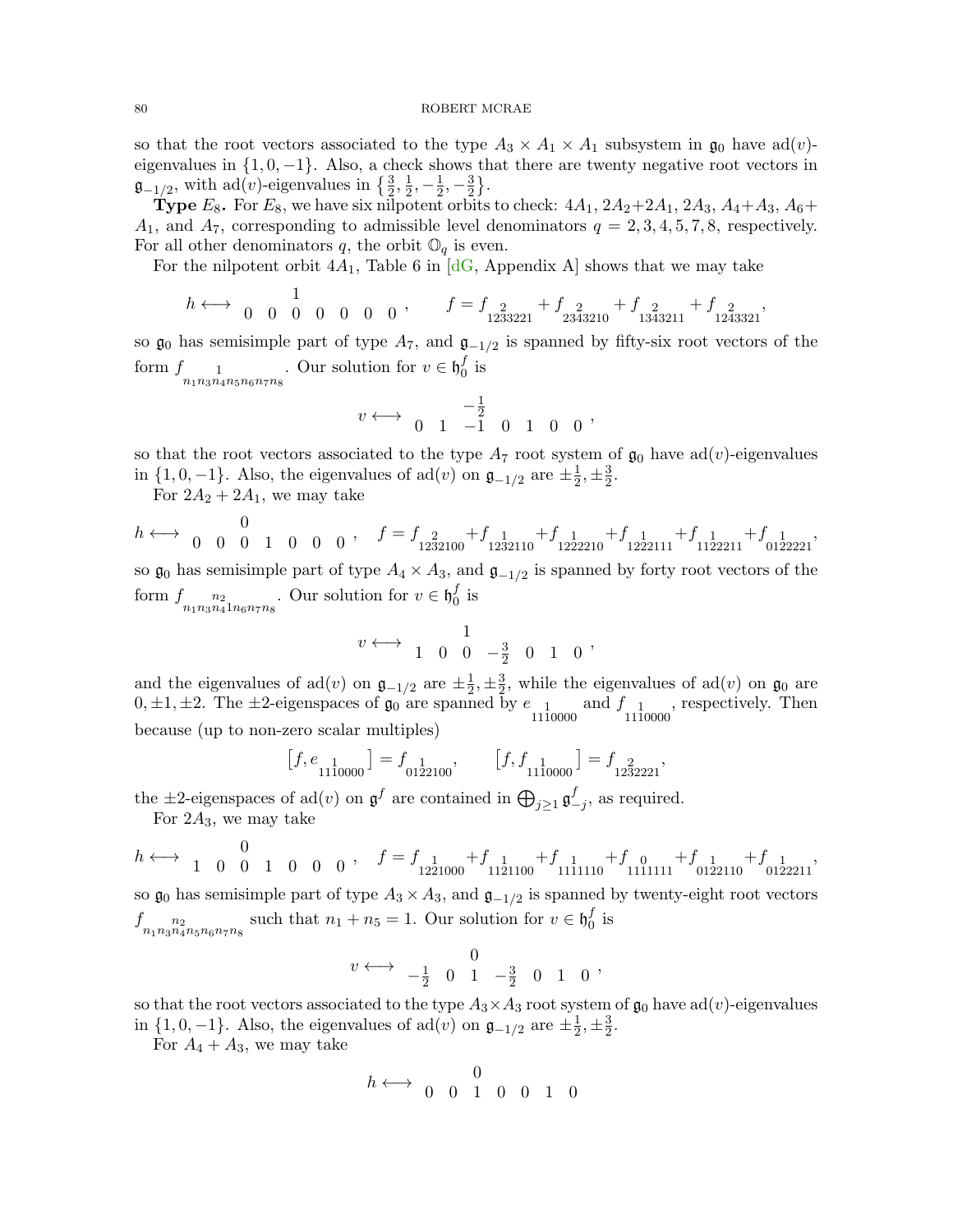and

$$
f=f_{0\overline{0}\overline{1}1\overline{1}11}+f_{1\overline{0}\overline{1}1110}+f_{0\overline{1}\overline{1}1110}+f_{0\overline{1}1\overline{1}111}+f_{1\overline{2}\overline{2}1000}+f_{1\overline{1}\overline{2}1100}+f_{0\overline{1}\overline{2}2100},\\
$$

so  $\mathfrak{g}_0$  has semisimple part of type  $A_2 \times A_2 \times A_1 \times A_1$ , and  $\mathfrak{g}_{-1/2}$  is spanned by the twenty-four root vectors  $f_{n_1 n_3 n_4 n_5 n_6 n_7 n_8}$  such that  $n_4 + n_7 = 1$ . The (unique up to scale) solution for  $v \in \mathfrak{h}^f_0$  $^{\prime\prime}_0$  is

$$
v \longleftrightarrow \begin{array}{ccccc} & 1 & & \\ 1 & 1 & -\frac{5}{2} & 1 & 1 & -\frac{3}{2} & 1 \end{array};
$$

the eigenvalues of ad(v) on  $\mathfrak{g}_0$  are  $0, \pm 1, \pm 2$ , while the eigenvalues on  $\mathfrak{g}_{-1/2}$  are  $\pm \frac{1}{2}$  $\frac{1}{2}, \pm \frac{3}{2}$  $\frac{3}{2}, \pm \frac{5}{2}$  $\frac{5}{2}$ . The  $\pm 2$ -eigenspaces are spanned by  $e_{0}$ ,  $e_{0}$  and  $f_{0}$ ,  $f_{0}$ ,  $f_{0001100}$ , respectively, and up to non-zero scalar multiples, we have

$$
\left[f, e_{\substack{0\\1100000}}\right] = f_{\substack{0\\0011110}} + f_{\substack{1\\0121000}}, \qquad \left[f, e_{\substack{0\\0001100}}\right] = f_{\substack{1\\0121000}}
$$

and

$$
\begin{bmatrix} f, f_{00} \\ 1100000 \end{bmatrix} = f_{11111111} + f_{122100}, \qquad \begin{bmatrix} f, f_{00} \\ 0.0001100 \end{bmatrix} = f_{122100}
$$

This shows that ad(f) acts injectively on the  $\pm 2$ -eigenspaces in  $\mathfrak{g}_0$ , which implies that the  $\pm 2$ -eigenspaces of ad(*v*) on  $\mathfrak{g}^f$  are contained in  $\bigoplus_{j\geq 1} \mathfrak{g}^f$  $\frac{f}{-j}$ . Now the  $\pm \frac{5}{2}$  $\frac{5}{2}$ -eigenspaces of ad(*v*) on  $\mathfrak{g}_{-1/2}$  are spanned by  $f_{00}$  and  $f_{1111100}$ , respectively. Thus because

$$
\left[f, f_{\substack{0\\0010000}}\right] = f_{\substack{1\\0121110}}, \qquad \left[f, f_{\substack{1\\1111100}}\right] = f_{\substack{1\\1222211}}
$$

(again up to non-zero scalar multiples), the  $\pm \frac{5}{2}$  $\frac{5}{2}$ -eigenspaces of ad(*v*) on  $\mathfrak{g}^f$  are contained in  $\bigoplus_{j\geq\frac{3}{2}}\mathfrak{g}^f_ \frac{J}{-j}$ , as required.

For  $A_6 + A_1$ , we may take

$$
h\longleftrightarrow\begin{array}{cccccc} & 0\\ 1& 0& 1& 0& 1& 0& 0\end{array}
$$

and

$$
f = f_{1110000} + f_{0000} + f_{0111000} + f_{0111100} + f_{0011110} + f_{0011110} + f_{0011111}
$$
  
so  $\mathfrak{g}_0$  has semisimple part of type  $A_2 \times A_1 \times A_1 \times A_1$ , and  $\mathfrak{g}_{-1/2}$  is spanned by the sixteen

root vectors  $f_{n_1 n_3 n_4 n_5 n_6 n_7 n_8}$  such that  $n_1 + n_4 + n_6 = 1$ . Our solution for  $v \in \mathfrak{h}_0^f$  $_0^J$  is

$$
v \longleftrightarrow -\frac{1}{2} \quad 1 \quad -\frac{3}{2} \quad 1 \quad -\frac{3}{2} \quad 1 \quad 1
$$

and the eigenvalues of ad(v) on  $\mathfrak{g}_0$  are  $0, \pm 1, \pm 2$ , while the eigenvalues on  $\mathfrak{g}_{-1/2}$  are  $\pm \frac{1}{2}$  $\frac{1}{2}, \pm \frac{3}{2}$  $\frac{3}{2}$ . The  $\pm 2$ -eigenspaces are spanned by  $e_{00}$  and  $f_{00}$ . Since  $\frac{0000011}{00000011}$ 

$$
\left[f,e_{\begin{array}{cc} 0\\0000011 \end{array}}\right] = f_{\begin{array}{cc} 0\\0011100 \end{array}} , \qquad \left[f,f_{\begin{array}{cc} 0\\0000011 \end{array}}\right] = f_{\begin{array}{cc} 1\\0111111 \end{array}}
$$

up to non-zero scalar multiples, the  $\pm 2$ -eigenspaces of  $ad(v)$  on  $\mathfrak{g}^f$  are in  $\bigoplus_{j\geq 1} \mathfrak{g}^f$  $\frac{J}{-j}$ .

Finally, for  $A_7$  we may take

$$
h \longleftrightarrow \begin{array}{cccccc} & 0 \\ 1 & 0 & 1 & 0 & 1 & 1 & 0 \end{array}
$$

and

$$
f = f_{\substack{0\\0000110}} + f_{\substack{1\\1110000}} + f_{\substack{0\\1111000}} + f_{\substack{1\\0011100}} + f_{\substack{0\\0111100}} + f_{\substack{0\\0001111}} + f_{\substack{0\\121000}},
$$

.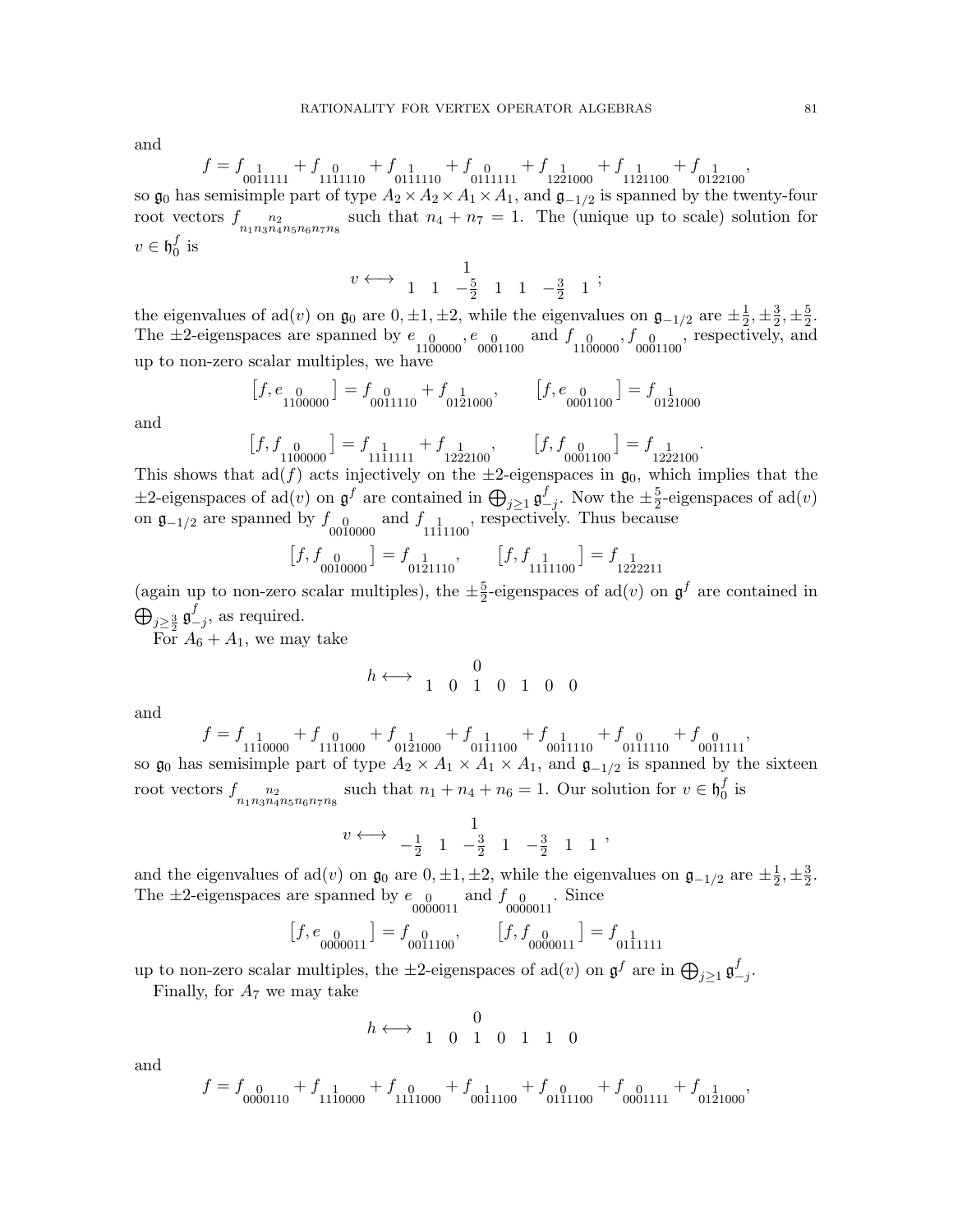so  $\mathfrak{g}_0$  has semisimple part of type  $A_1 \times A_1 \times A_1 \times A_1$  and  $\mathfrak{g}_{-1/2}$  is spanned by the fourteen root vectors  $f_{n_1 n_3 n_4 n_5 n_6 n_7 n_8}$  such that  $n_1 + n_4 + n_6 + n_7 = 1$ . Our solution for  $v \in \mathfrak{h}_0^f$  $\frac{J}{0}$  is

$$
v \longleftrightarrow -\frac{1}{2} \quad 1 \quad -\frac{3}{2} \quad 1 \quad -\frac{1}{2} \quad \frac{1}{2} \quad -1 \quad ,
$$

and the eigenvalues of ad(v) on  $\mathfrak{g}_0$  are  $0, \pm 1$ , while the eigenvalues on  $\mathfrak{g}_{-1/2}$  are  $\pm \frac{1}{2}$  $\frac{1}{2}, \pm \frac{3}{2}$  $\frac{3}{2}$ .

## **REFERENCES**

- [Ab] T. Abe, A  $\mathbb{Z}_2$ -orbifold model of the symplectic fermionic vertex operator superalgebra, Math. Z. 255 (2007), no. 4, 755–792.
- [ABD] T. Abe, G. Buhl and C. Dong, Rationality, regularity, and C<sub>2</sub>-cofiniteness, Trans. Amer. Math. Soc. 356 (2004), no. 8, 3391–3402.
- [AdM] D. Adamović and A. Milas, On the triplet vertex algebra  $W(p)$ , Adv. Math. 217 (2008), no. 6, 2664–2699.
- [ALSW] R. Allen, S. Lentner, C. Schweigert, and S. Wood, Duality structures for module categories of vertex operator algebras and the Feigin Fuchs boson, arXiv:2107.05718.
- [Ara1] T. Arakawa, A remark on the  $C_2$ -cofiniteness condition on vertex algebras, Math. Z. 270 (2012), no. 1-2, 559–575.
- [Ara2] T. Arakawa, Rationality of Bershadsky-Polyakov vertex algebras, Comm. Math. Phys. 323 (2013), no. 2, 627–633.
- <span id="page-81-0"></span>[Ara3] T. Arakawa, Associated varieties of modules over Kac-Moody algebras and C<sub>2</sub>-cofiniteness of Walgebras, Int. Math. Res. Not. IMRN 2015, no. 22, 11605–11666.
- [Ara4] T. Arakawa, Rationality of W-algebras: Principal nilpotent cases, Ann. of Math. (2) 182 (2015), no. 2, 565–604.
- [ACL] T. Arakawa, T. Creutzig and A. Linshaw, W-algebras as coset vertex algebras, Invent. Math. 218 (2019), no. 1, 145–195.
- [AvE] T. Arakawa and J. van Ekeren, Rationality and fusion rules of exceptional W-algebras, to appear in J. Eur. Math. Soc. (JEMS), arXiv:1905.11473.
- [AvEM] T. Arakawa, J. van Ekeren and A. Moreau, Singularities of nilpotent Slodowy slices and collapsing levels of W-algebras, arXiv:2102.13462.
- [ArM1] T. Arakawa and A. Moreau, Sheets and associated varieties of affine vertex algebras, Adv. Math. 320 (2017), 157–209.
- [ArM2] T. Arakawa and A. Moreau, Joseph ideals and lisse minimal W-algebras, J. Inst. Math. Jussieu 17 (2018), no. 2, 397–417.
- [Ari] Y. Arike, Some remarks on symmetric linear functions and pseudotrace maps, Proc. Japan Acad. Ser. A Math. Sci. 86 (2010), no. 7, 119-124.
- [AN] Y. Arike and K. Nagatomo, Some remarks on pseudo-trace functions for orbifold models associated with symplectic fermions, *Internat. J. Math.* **24** (2013), no. 2, 1350008, 29 pp.
- [BC1] P. Bala and R. Carter, Classes of unipotent elements in simple algebraic groups, I, Math. Proc. Cambridge Philos. Soc. 79 (1976), no. 3, 401–425.
- <span id="page-81-1"></span>[BC2] P. Bala and R. Carter, Classes of unipotent elements in simple algebraic groups, II, Math. Proc. Cambridge Philos. Soc. 80 (1976), no. 1, 1–17.
- [BD] M. Boyarchenko and V. Drinfeld, A duality formalism in the spirit of Grothendieck and Verdier, Quantum Topol. 4 (2013), no. 4, 447–489.
- [CM] S. Carnahan and M. Miyamoto, Regularity of fixed-point vertex operator algebras, arXiv: 1603.05645.
- [CG] T. Creutzig and T. Gannon, Logarithmic conformal field theory, log-modular tensor categories and modular forms, J. Phys. A 50 (2017), no. 40, 404004, 37 pp.
- [CKL] T. Creutzig, S. Kanade and A. Linshaw, Simple current extensions beyond semi-simplicity, Commun. Contemp. Math 22 (2020), 1950001.
- [CKM1] T. Creutzig, S. Kanade and R. McRae, Tensor categories for vertex operator superalgebra extensions, to appear in Mem. Amer. Math. Soc., arXiv:1705.05017.
- [CKM2] T. Creutzig, S. Kanade and R. McRae, Gluing vertex algebras, arXiv:1906.00119.
- [CL1] T. Creutzig and A. Linshaw, Cosets of the  $W^k(\mathfrak{sl}_4, f_{subreg})$ -algebra, Vertex Algebras and Geometry, 105–117, Contemp. Math., 711, Amer. Math. Soc., Providence, RI, 2018.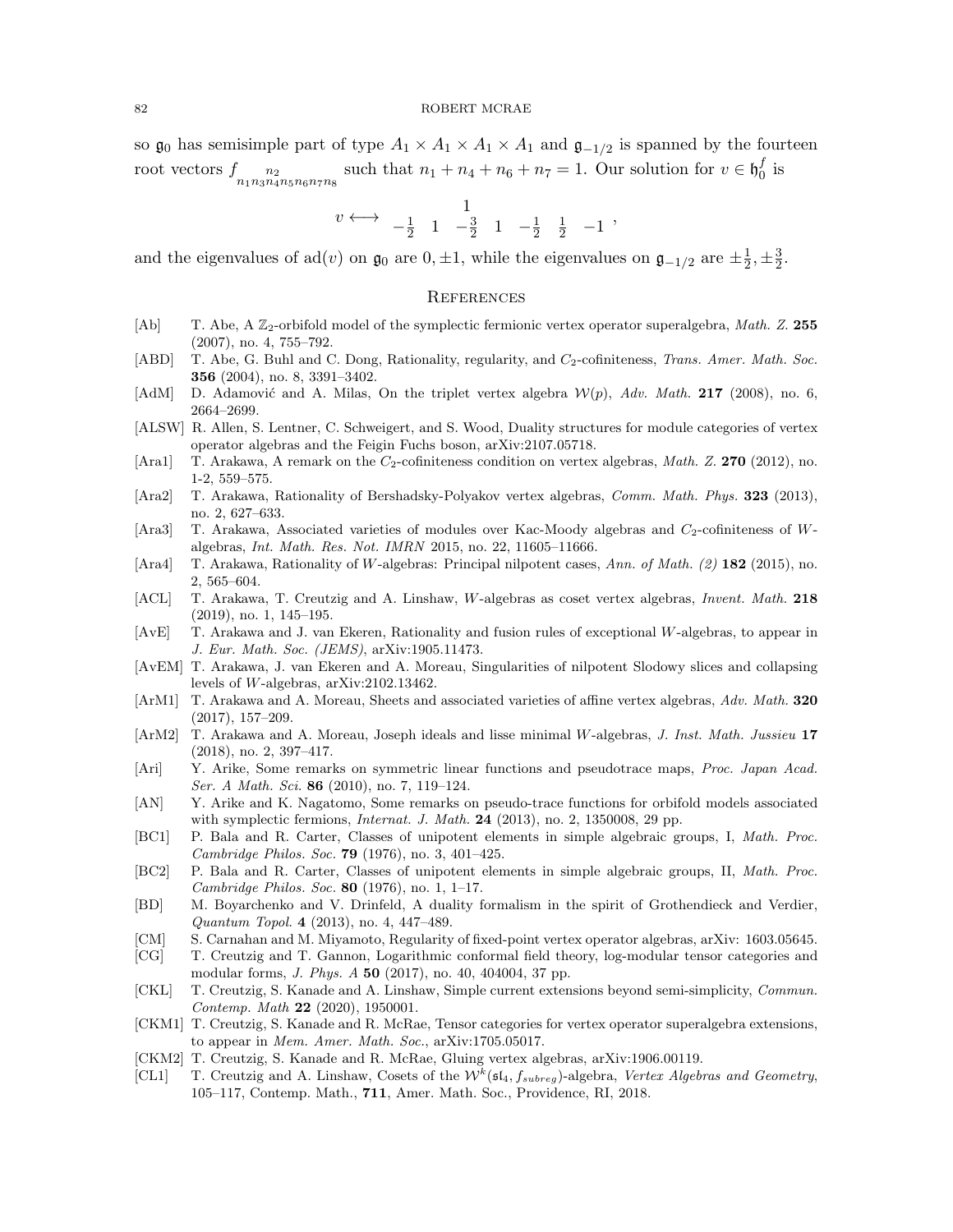- [CL2] T. Creutzig and A. Linshaw, Trialities of W-algebras, arXiv:2005.10234.
- [CL3] T. Creutzig and A. Linshaw, Trialities of orthosymplectic W-algebras, arXiv:2102.10224.
- [CMY1] T. Creutzig, R. McRae and J. Yang, On ribbon categories for singlet vertex algebras, Comm. Math. Phys. 387 (2021), no. 2, 865-925.
- [CMY2] T. Creutzig, R. McRae and J. Yang, Tensor structure on the Kazhdan-Lusztig category for affine  $\mathfrak{gl}(1|1),$  Int. Math. Res. Not. IMRN 2021, rnab080, DOI: 10.1093/imrn/rnab080.
- [DR] A. Davydov and I. Runkel, Z/2Z-extensions of Hopf algebra module categories by their base categories, Adv. Math. 247 (2013), 192–265.
- <span id="page-82-1"></span>[dG] W. de Graaf, Computing with nilpotent orbits in simple Lie algebras of exceptional type, LMS J. Comput. Math. 11 (2008), 280–297.
- [DSK] A. De Sole and V. Kac, Finite vs affine W-algebras, Jpn. J. Math. 1 (2006), no. 1, 137–261.
- [DLM1] C. Dong, H. Li and G. Mason, Compact automorphism groups of vertex operator algebras, Internat. Math. Res. Notices 1996, no. 18, 913–921.
- [DLM2] C. Dong, H. Li and G. Mason, Modular-invariance of trace functions in orbifold theory and generalized Moonshine, Comm. Math. Phys. 214 (2000), no. 1, 1–56.
- <span id="page-82-0"></span>[EK] A. Elashvili and V. Kac, Classification of good gradings of simple Lie algebras, Lie Groups and Invariant Theory, 85–104, Amer. Math. Soc. Transl. Ser. 2, 213, Adv. Math. Sci., 56, Amer. Math. Soc., Providence, RI, 2005.
- [EGNO] P. Etingof, S. Gelaki, D. Nikshych and V. Ostrik, Tensor Categories, Mathematical Surveys and Monographs, 205, American Mathematical Society, Providence, RI, 2015, xvi+343 pp.
- [ENO] P. Etingof, D. Nikshych and V. Ostrik, An analogue of Radford's S 4 formula for finite tensor categories, Int. Math. Res. Not. 2004, no. 54, 2915–2933.
- [Fa] J. Fasquel, Rationality of the exceptional W-algebras  $W_k(\mathfrak{sp}_4, f_{subreg})$  associated with subregular nilpotent elements of  $\mathfrak{sp}_4$ , *Comm. Math. Phys.* **390** (2022), no. 1, 33–65.
- [FF] B. Feigin and E. Frenkel, Quantization of the Drinfel'd-Sokolov reduction, Phys. Lett. B 246 (1990), no. 1-2, 75–81.
- [Fi] F. Fiordalisi, Logarithmic intertwining operators and genus-one correlation functions, Commun. Contemp. Math. 18 (2016), no. 6, 1650026, 46 pp.
- [FHL] I. Frenkel, Y.-Z. Huang and J. Lepowsky, On axiomatic approaches to vertex operator algebras and modules, Mem. Amer. Math. Soc. 104 (1993), no. 494, viii+64 pp.
- [FLM] I. Frenkel, J. Lepowsky and A. Meurman, Vertex Operator Algebras and the Monster, Pure and Applied Mathematics, 134 Academic Press, Inc., Boston, MA, 1988. liv+508 pp.
- [FZ] I. Frenkel and Y. Zhu, Vertex operator algebras associated to representations of affine and Virasoro algebras, Duke Math. J. 66 (1992), no. 1, 123–168.
- [GR] A. Gainutdinov and I. Runkel, The non-semisimple Verlinde formula and pseudo-trace functions, J. Pure Appl. Algebra 223 (2019), no. 2, 660–690.
- [GN] T. Gannon and C. Negron, Quantum SL(2) and logarithmic vertex operator algebras at (p, 1)-central charge, arXiv:2104.12821.
- [GKO1] P. Goddard, A. Kent and D. Olive, Virasoro algebras and coset space models, Phys. Lett. B 152 (1985), no. 1-2, 88–92.
- [GKO2] P. Goddard, A. Kent and D. Olive, Unitary representations of the Virasoro and super-Virasoro algebras, Comm. Math. Phys. 103 (1986), no. 1, 105–119.
- [Hu1] Y.-Z. Huang, Differential equations and intertwining operators, Commun. Contemp. Math. 7 (2005), no. 3, 375–400.
- [Hu2] Y.-Z. Huang, Differential equations, duality and modular invariance, Commun. Contemp. Math. 7 (2005), no. 5, 649–706.
- [Hu3] Y.-Z. Huang, Vertex operator algebras and the Verlinde conjecture, Commun. Contemp. Math. 10 (2008), no. 1, 103–154.
- [Hu4] Y.-Z. Huang, Rigidity and modularity of vertex tensor categories, Commun. Contemp. Math. 10 (2008), suppl. 1, 871–911.
- [Hu5] Y.-Z. Huang, Cofiniteness conditions, projective covers and the logarithmic tensor product theory, J. Pure Appl. Algebra 213 (2009), no. 4, 458–475.
- [Hu6] Y.-Z. Huang, Representations of vertex operator algebras and braided finite tensor categories, Vertex Operator Algebras and Related Areas, 97–111, Contemp. Math., 497, Amer. Math. Soc., Providence, RI, 2009.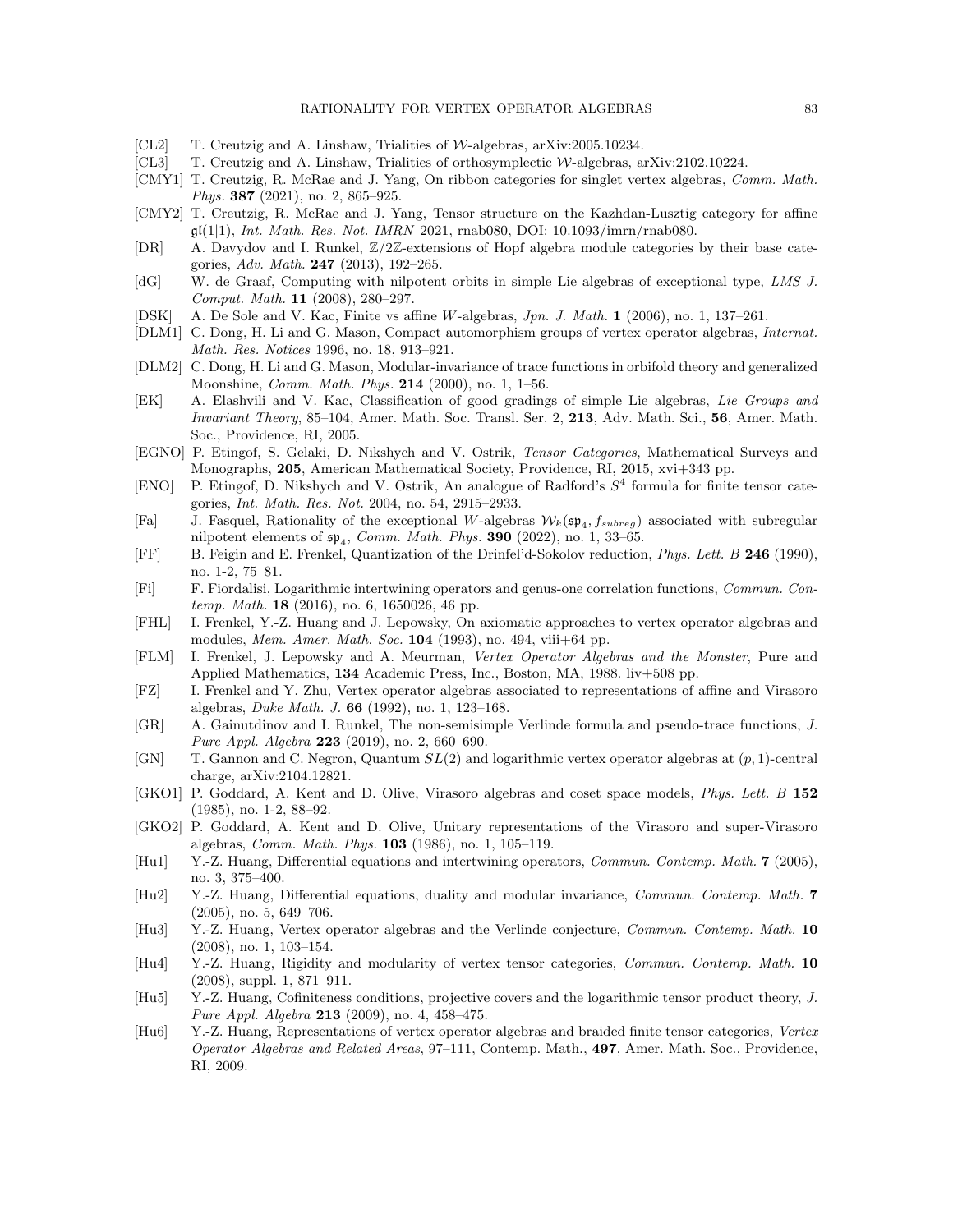- [HL1] Y.-Z. Huang and J. Lepowsky, Tensor products of modules for a vertex operator algebra and vertex tensor categories, Lie Theory and Geometry, 349–383, Progress in Math., 123, Birkhäuser, Boston, MA, 1994.
- [HL2] Y.-Z. Huang and J. Lepowsky, A theory of tensor products for module categories for a vertex operator algebra, I, Selecta Math. (N. S.) 1 (1995), no. 4, 699–756.
- [HLZ1] Y.-Z. Huang, J. Lepowsky and L. Zhang, Logarithmic tensor category theory for generalized modules for a conformal vertex algebra, I: Introduction and strongly graded algebras and their generalized modules, Conformal Field Theories and Tensor Categories, 169–248, Math. Lect. Peking Univ., Springer, Heidelberg, 2014.
- [HLZ2] Y.-Z. Huang, J. Lepowsky and L. Zhang, Logarithmic tensor category theory for generalized modules for a conformal vertex algebra, II: Logarithmic formal calculus and properties of logarithmic intertwining operators, arXiv:1012.4196.
- [HLZ3] Y.-Z. Huang, J. Lepowsky and L. Zhang, Logarithmic tensor category theory for generalized modules for a conformal vertex algebra, III: Intertwining maps and tensor product bifunctors, arXiv:1012.4197.
- [HLZ4] Y.-Z. Huang, J. Lepowsky and L. Zhang, Logarithmic tensor category theory for generalized modules for a conformal vertex algebra, IV: Constructions of tensor product bifunctors and the compatibility conditions, arXiv:1012.4198.
- [HLZ5] Y.-Z. Huang, J. Lepowsky and L. Zhang, Logarithmic tensor category theory for generalized modules for a conformal vertex algebra, V: Convergence condition for intertwining maps and the corresponding compatibility condition, arXiv:1012.4199.
- [HLZ6] Y.-Z. Huang, J. Lepowsky and L. Zhang, Logarithmic tensor category theory for generalized modules for a conformal vertex algebra, VI: Expansion condition, associativity of logarithmic intertwining operators, and the associativity isomorphisms, arXiv:1012.4202.
- [HLZ7] Y.-Z. Huang, J. Lepowsky and L. Zhang, Logarithmic tensor category theory for generalized modules for a conformal vertex algebra, VII: Convergence and extension properties and applications to expansion for intertwining maps, arXiv:1110.1929.
- [HLZ8] Y.-Z. Huang, J. Lepowsky and L. Zhang, Logarithmic tensor category theory for generalized modules for a conformal vertex algebra, VIII: Braided tensor category structure on categories of generalized modules for a conformal vertex algebra, arXiv:1110.1931.
- <span id="page-83-0"></span>[Ja] J. Jantzen, Nilpotent orbits in representation theory, Lie Theory, 1–211, Progr. Math., 228, Birkhäuser Boston, Boston, MA, 2004.
- [KRW] V. Kac, S. Roan and M. Wakimoto, Quantum reduction for affine superalgebras, Comm. Math. Phys. 241 (2003), no. 2-3, 307–342.
- [KW1] V. Kac and M. Wakimoto, Quantum reduction and representation theory of superconformal algebras, Adv. Math. 185 (2004), no. 2, 400–458.
- [KW2] V. Kac and M. Wakimoto, On rationality of W-algebras, Transform. Groups 13 (2008), no. 3-4, 671–713.
- [Ka] K. Kawasetsu, W-algebras with non-admissible levels and the Deligne exceptional series, Int. Math. Res. Not. IMRN 2018, no. 3, 641–676.
- [KL] D. Kazhdan and G. Lusztig, Tensor structures arising from affine Lie algebras, IV, J. Amer. Math. Soc. 7 (1994), no. 2, 383-453.
- [KM] M. Krauel and M. Miyamoto, A modular invariance property of multivariable trace functions for regular vertex operator algebras, J. Algebra 444 (2015), 124–142.
- [LL] J. Lepowsky and H. Li, Introduction to Vertex Operator Algebras and Their Representations, Progress in Mathematics,  $227$ , Birkhäuser Boston, Inc., Boston, MA,  $2004$ . xiv $+318$  pp.
- [Li1] H. Li, Symmetric invariant bilinear forms on vertex operator algebras, J. Pure Appl. Algebra 96 (1994), no. 3, 279–297.
- [Li2] H. Li, The physics superselection principle in vertex operator algebra theory, J. Algebra 196 (1997), no. 2, 436–457.
- [Ly] V. Lyubashenko, Modular transformations for tensor categories, J. Pure Appl. Algebra 98 (1995), no. 3, 279–327.
- [McR1] R. McRae, On the tensor structure of modules for compact orbifold vertex operator algebras, Math. Z. 296 (2020), no. 1-2, 409–452.
- [McR2] R. McRae, On semisimplicity of module categories for finite non-zero index vertex operator subalgebras, arXiv:2103.07657.
- [McR3] R. McRae, A general mirror equivalence theorem for coset vertex operator algebras, arXiv:2107.06577.